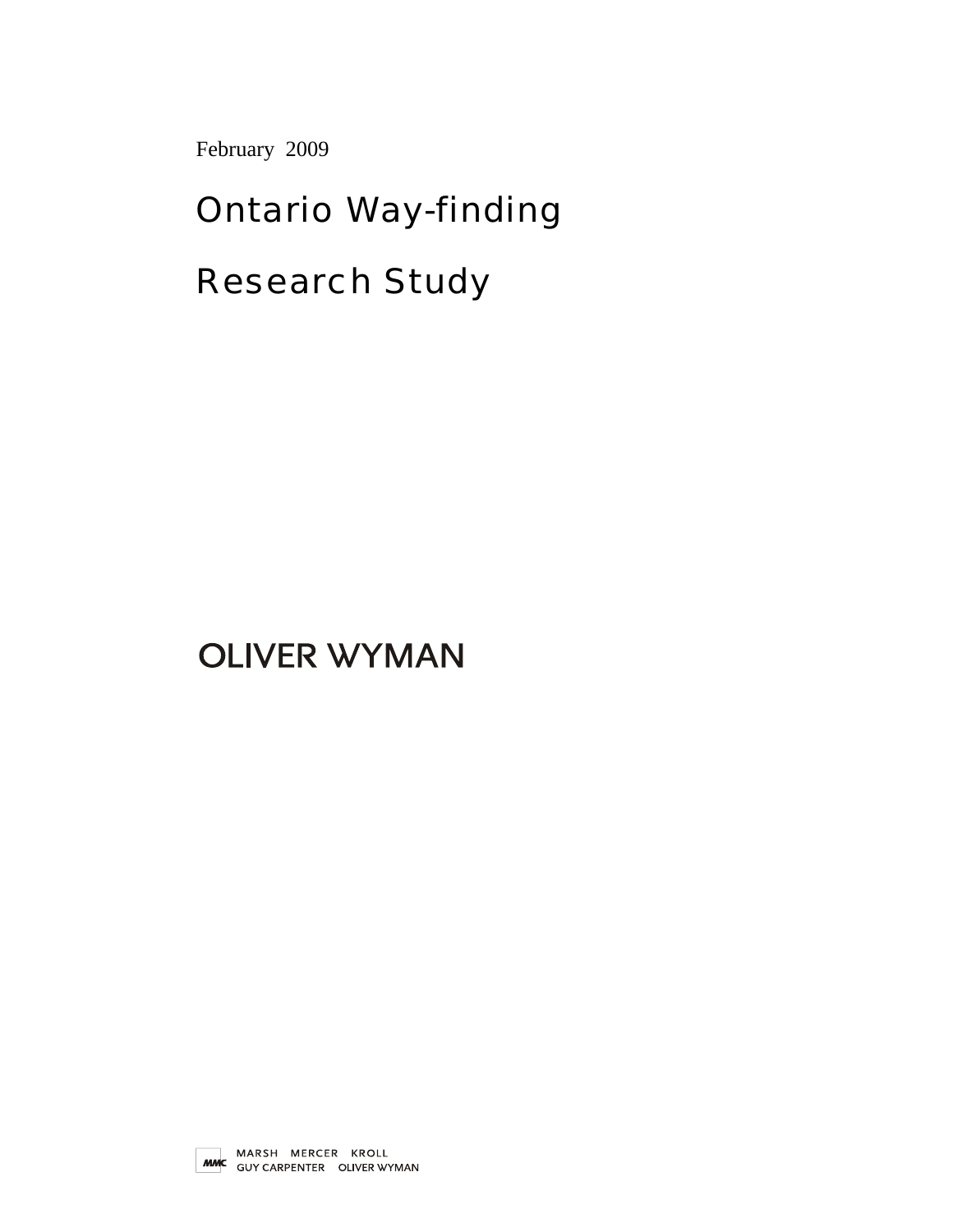© Queen's Printer for Ontario, 2009

Although copyright in the research papers is held by the Queen's Printer for Ontario, the papers were prepared by external companies and their conclusions do not necessarily represent the views of the Government of Ontario. The research papers were commissioned by the Ontario Ministry of Tourism for the Tourism Competitiveness Study and as such their conclusions are intended for this purpose only.

ISBN 978-1-4249-8931-7 (PDF)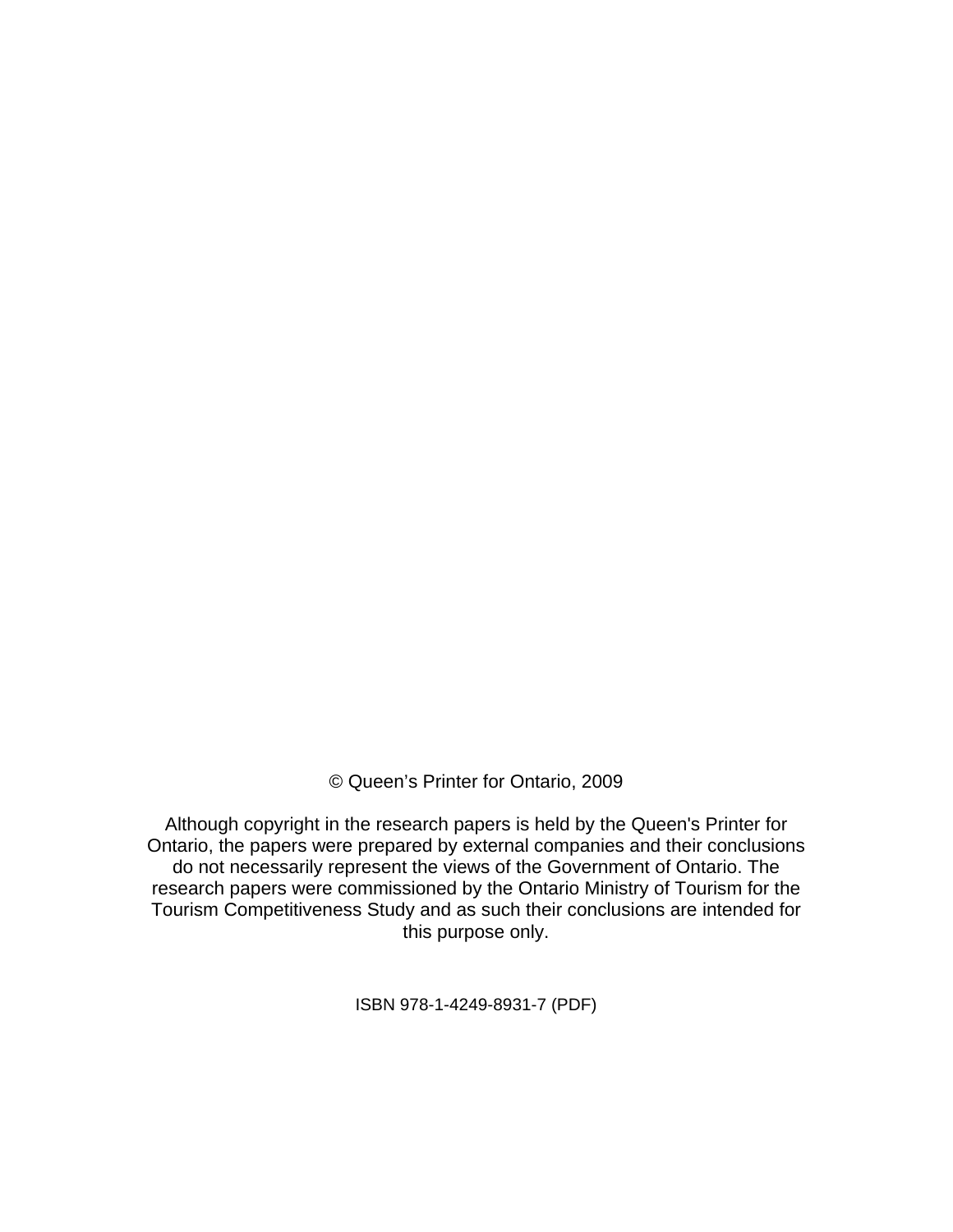# **Contents**

| $Introduction$ 4                                                                     |    |
|--------------------------------------------------------------------------------------|----|
|                                                                                      |    |
|                                                                                      |    |
|                                                                                      |    |
|                                                                                      |    |
|                                                                                      |    |
|                                                                                      |    |
|                                                                                      |    |
|                                                                                      |    |
|                                                                                      |    |
| Ideal Features of an Ontario Way-finding Program ________________________________ 15 |    |
|                                                                                      |    |
|                                                                                      |    |
|                                                                                      |    |
|                                                                                      |    |
|                                                                                      |    |
|                                                                                      |    |
|                                                                                      |    |
| Stakeholders Coordinate and Lever Their Respective Roles to Achieve Desirable and    |    |
|                                                                                      |    |
|                                                                                      |    |
|                                                                                      |    |
|                                                                                      | 24 |
|                                                                                      | 24 |
|                                                                                      |    |
|                                                                                      | 26 |
|                                                                                      | 35 |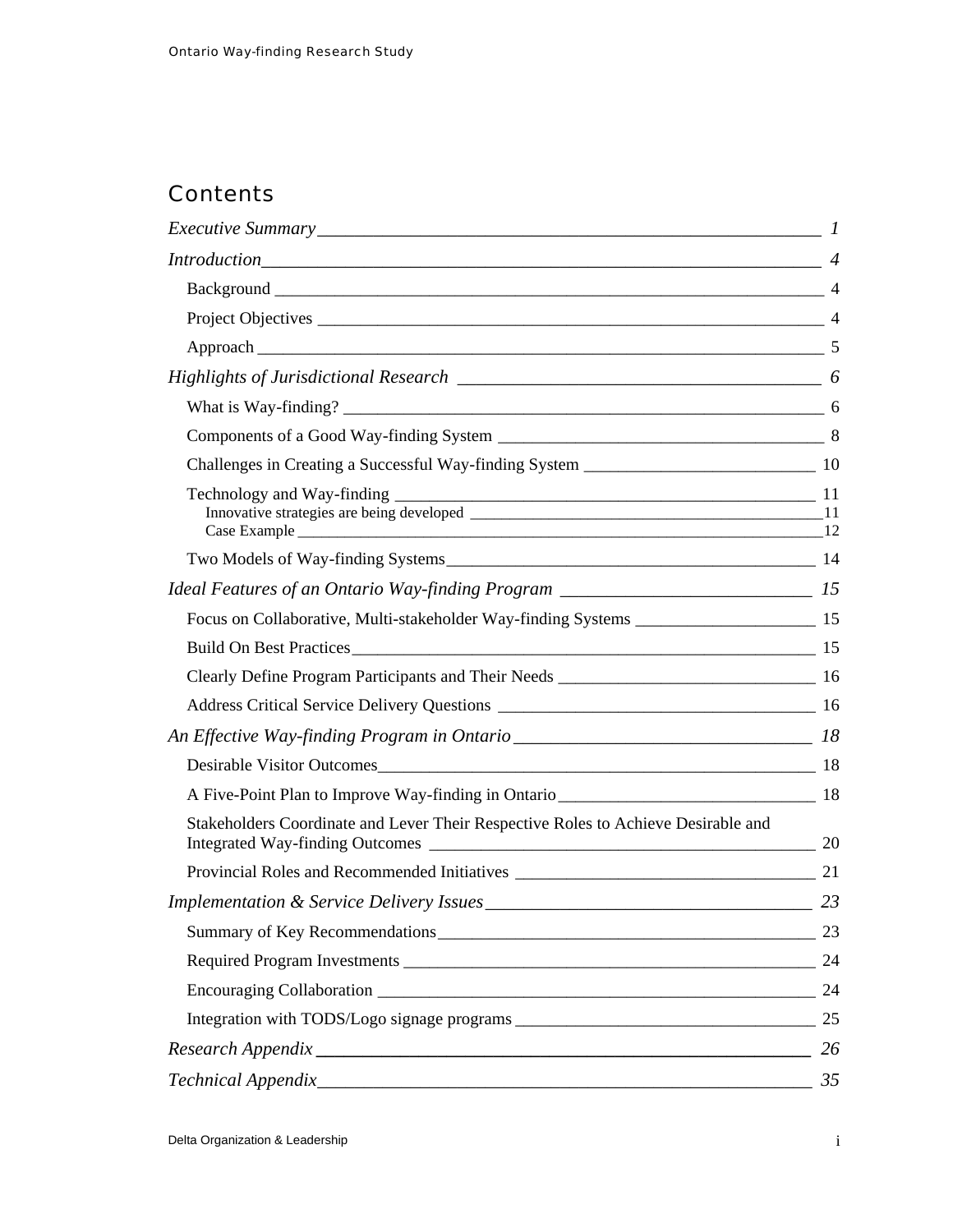<span id="page-3-0"></span>

# Executive Summary

There is a need to improve the quality and effectiveness of tourism way-finding in Ontario to make tourism destinations, products and assets easier to find, more effectively integrated and consistently represented. Way-finding is becoming a bigger priority for communities that wish to encourage travelers to stop, stay longer and spend discretionary dollars outside their community. This assignment outlines the parameters for a provincial program that would assist regions in improving way-finding in Ontario and would be consistent with other provincial initiatives such as the Tourism-Oriented Directional Signing (TODS/Logo program.

Way-finding and directional signage is a common problem faced by many jurisdictions, and the term "way-finding" has many meanings. Most jurisdictions view way-finding as "the process individuals use to navigate in unfamiliar surroundings"<sup>[1](#page-3-1)</sup> ... which involves much more than just directional signage. In addition to signage, way-finding typically includes print and electronic visitor information (printed maps, brochures, internet, etc.), directional streetscape/landscaping features (buildings, landmarks, parks), technology-enabled services such as GPS and handheld devices, and interactive visitor services (kiosks, 1-800 numbers).<sup>[2](#page-3-2)</sup>

Two general types of way-finding systems were investigated:

- **Facility-specific branding and way-finding systems used by single organizations to help** people get around their facilities/sites (e.g., attractions, hospitals, airports). Management owns/controls the facility/asset so they can fully implement a system to achieve wayfinding benefits.
- Collaborative models where an umbrella organization encourages a coherent wayfinding/signage program to help tourists/people to find their way around and promote

<sup>1&</sup>lt;br><sup>1</sup> Patricia Salmi. Wayfinding Design: Hidden Barriers to Universal Access. informedesign.umn.edu. Volume 5, Issue 08.

<span id="page-3-2"></span><span id="page-3-1"></span><sup>&</sup>lt;sup>2</sup> John Muhlhausen. Wayfinding Is Not Signage. [http://www.signweb.com/index.php/channel/6/id/1433. 04-04-2006](http://www.signweb.com/index.php/channel/6/id/1433.%2004-04-2006); Patricia Salmi. Wayfinding Design: Hidden Barriers to Universal Access. informedesign.umn.edu. Volume 5, Issue 08.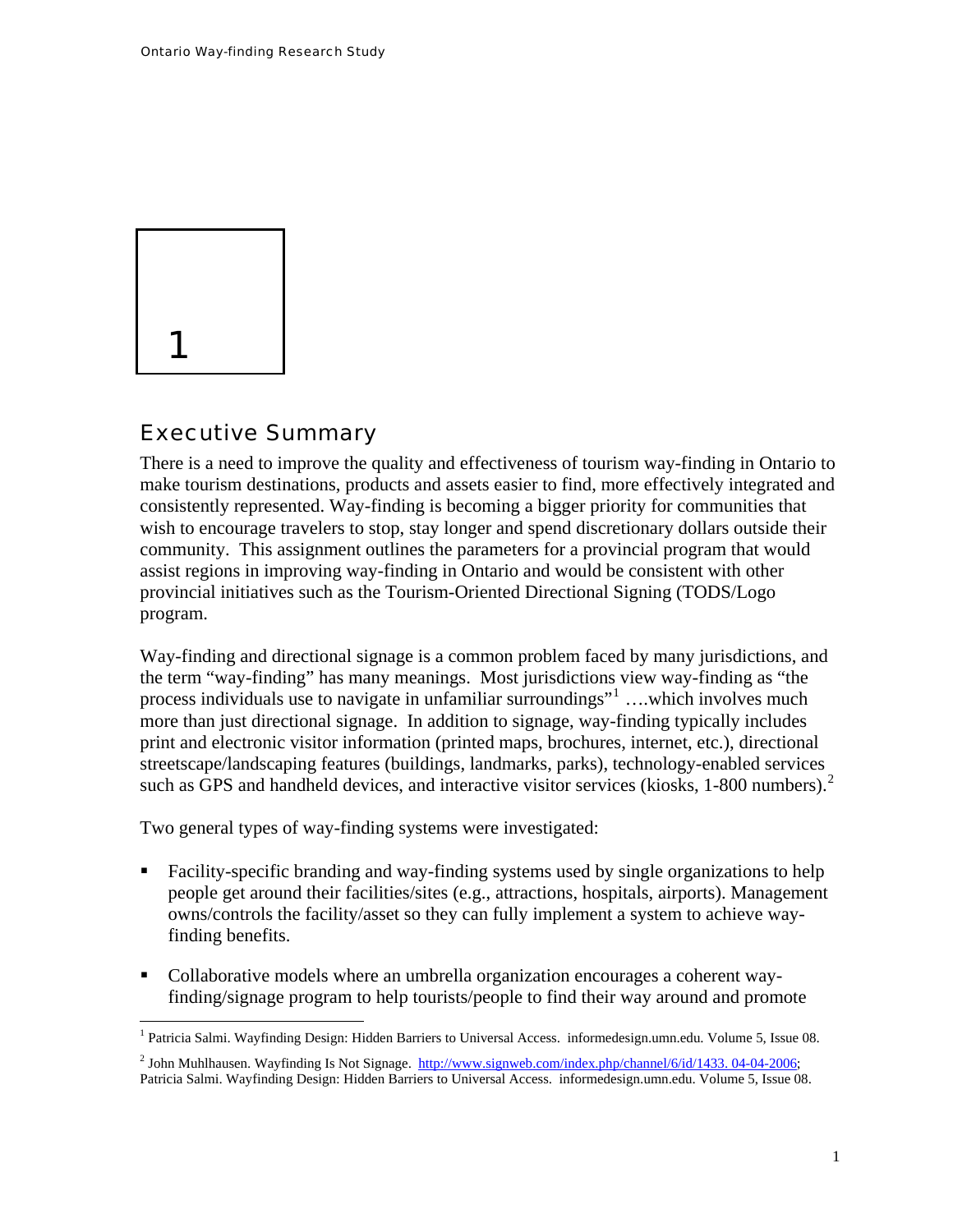tourism (e.g., New Jersey, Genesee, and London). Typically the program sponsor DOES NOT own/control the facility/asset where signs are located so success depends on voluntary participation by other organizations (e.g., hotels, municipalities, tourism regions, etc.)

Collaborative models are more relevant and applicable to Ontario, but there are best practice lessons to be learned from facility-specific way-finding initiatives.

Technology is dramatically personalizing way-finding and increasingly allowing people to access way-finding information through GPS & mobile devices. Examples include:

- **Personalized directions, maps and way-finding information on hand held devices,** including "Where am I?" functions on hand held mobile devices.
- Alerts sent to your device about nearby attractions.
- Multimedia, real time travel guides for mobile phones, including services where visitors can take a picture with a mobile phone, email the image, and receive real-time tourism information about the attraction.

Successful way-finding jurisdictions do the following:

- Identify affected stakeholders and involve them early in the process.
- Define and communicate a clear vision for the way-finding system (what it is and what it is not).
- Identify tourism assets, the typical routes to key destinations, and what are the decision points for people travelling the route.
- Categorize assets (primary, secondary) to create a branded hierarchy, with multiple information channels offering progressively more detail as visitors find their way closer to an intended destination. This often includes a central reference or primary location that helps people locate and orient themselves within unknown surroundings.
- Utilize design excellence to support way-finding goals and system elements.
- Foster collaboration and coordination amongst diverse stakeholders.
- Derive momentum from an external body to the government (i.e., local Business Improvement Area (BIA), advocacy group, marketing partnership, etc.).
- Allow for flexibility to reflect broad diversity of program participants and geography.
- Assign clear ownership and accountability of program assets (e.g., signs).
- Harmonize way-finding programs with the safety and system design objectives of transportation service providers (highway/transit providers).
- **Lever investment and technology to support way-finding goals.**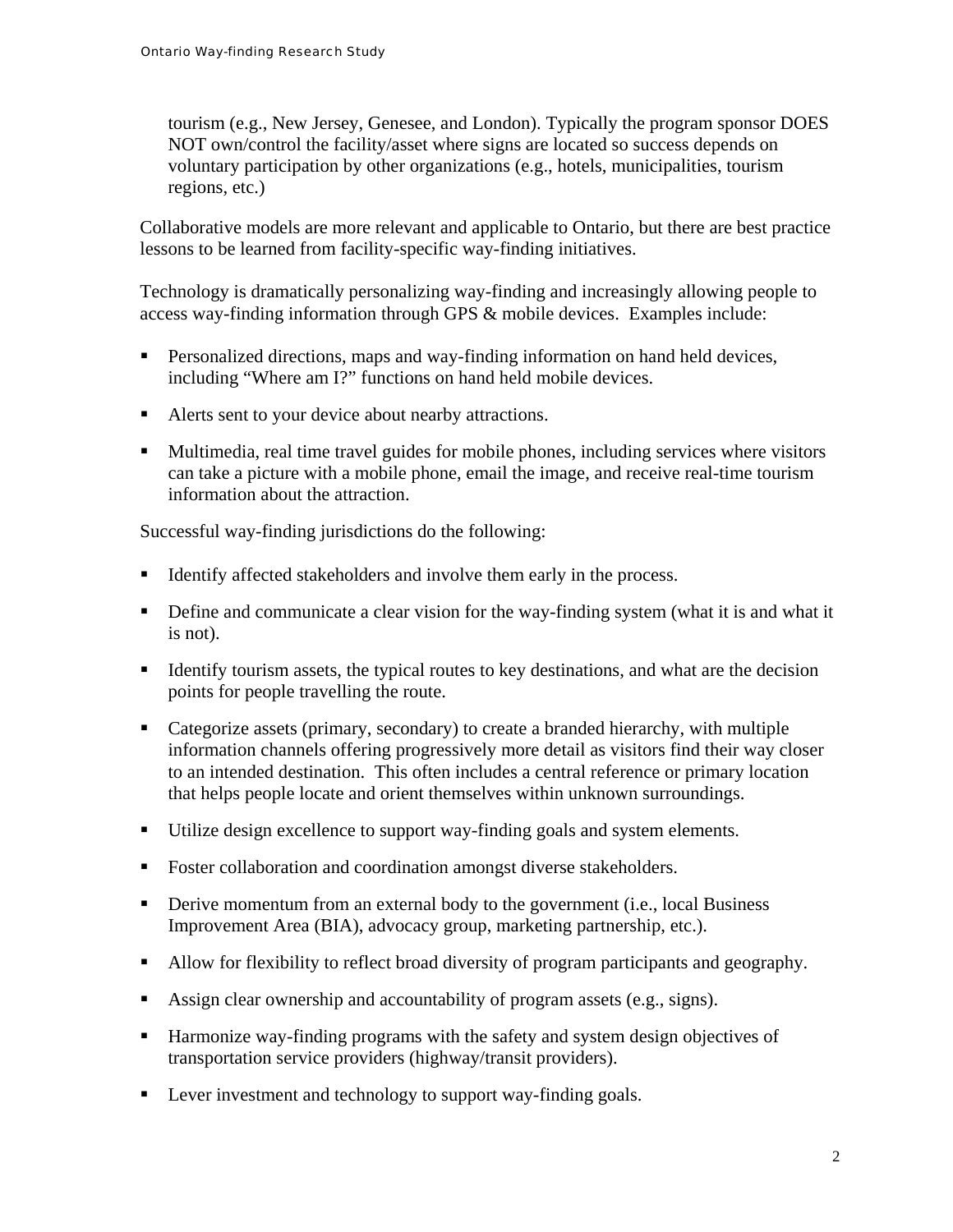Based on these best practices, a successful way-finding program will require the Province to assume two provincial roles:

- 1. **"Leadership role"** in areas where there is clear provincial jurisdiction.
	- Apply way-finding best practices to provincial way-finding/tourism tools such as Travel Information Centres, web sites, printed tourism materials, interactive tourism information and provincial tourist attractions.
	- Develop and distribute way-finding guidelines, manuals and provide access to best practices to support local way-finding efforts.
	- Work with Ministry of Transportation (MTO) to ensure that way-finding initiatives are coordinated and consistent with TODS/Logo.
	- Support innovative technological advancements in way-finding.
- 2. **"Support role"** where the Province can help and encourage other stakeholders to align and improve their way-finding efforts:

Funding for local feasibility studies and way-finding strategies, with eligibility targeted to municipalities, counties, registered tourism organizations, etc. to assist regions in improving way-finding in Ontario that is consistent with other provincial initiatives such as the TODS/Logo program.

- Foster collaboration by allowing only one designated "applicant" per region.
- Phased approach with pilot programs to demonstrate success/best practices.
- Build in flexibility to accommodate highly diverse local contexts.

Municipalities would be responsible for capital costs and maintenance.

This combination of leadership and support will ensure that the Province uses targeted investment to enhance prospects for successful and collaborative way-finding initiatives. This will help lead to an improved way-finding system in Ontario by:

- Ensuring that there is an effective visitor way-finding system in place.
- **Providing consistent and reinforced way-finding via multiple channels.**
- Using best practice design guidelines to guide way-finding program features.
- Ensuring that way-finding initiatives are consistent with TODS/Logo programs.
- Coordinating local, regional and provincial stakeholder way-finding efforts.
- **EXECUTE:** Leveraging private sector and community investment and technology.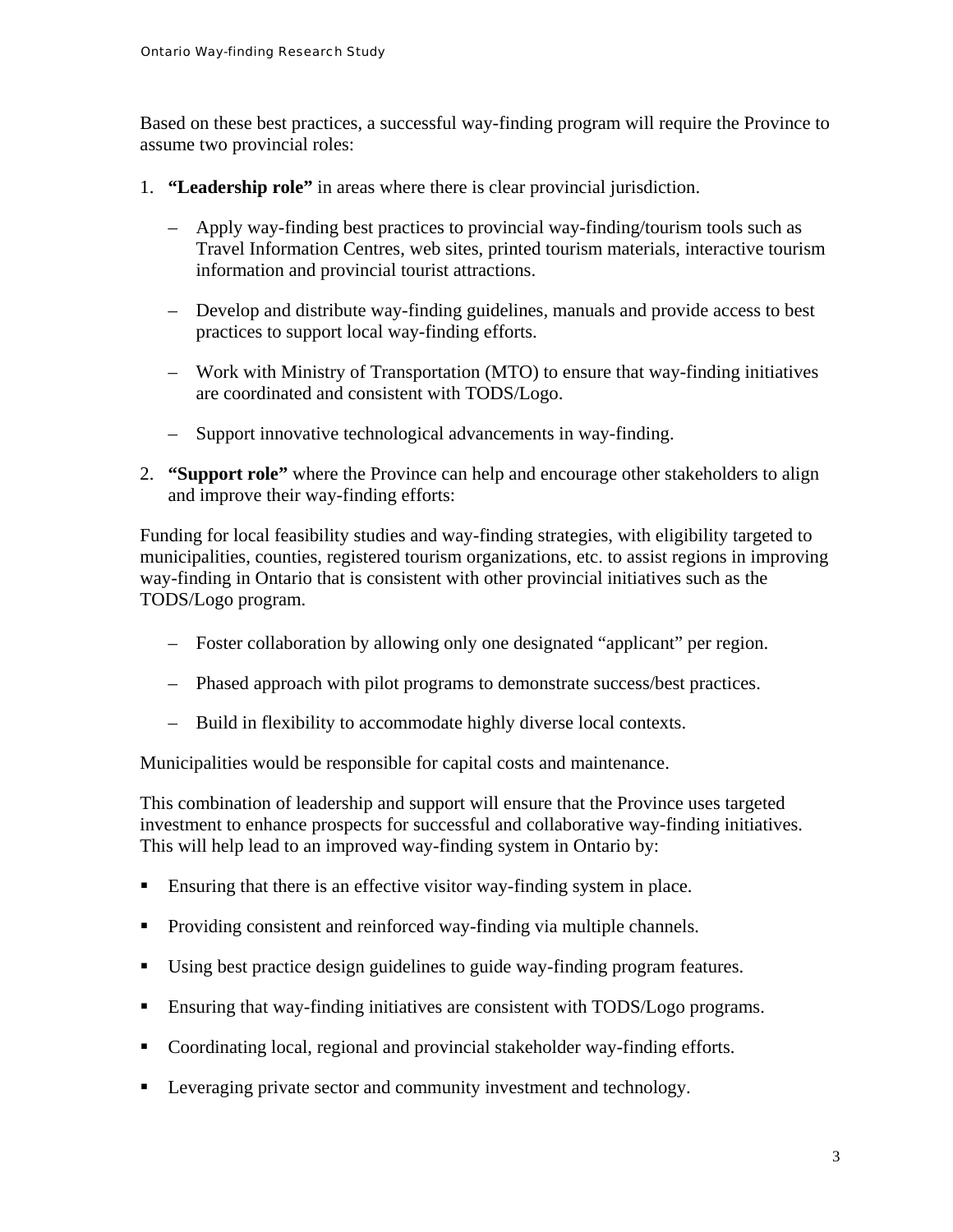<span id="page-6-0"></span>

# Introduction

#### **Background**

There is a need to improve the quality and effectiveness of tourism way-finding across the province in terms of making tourism destinations, products and assets easier to find, more effectively integrated and consistently represented. Way-finding is becoming a bigger priority for regions that wish to encourage travelers to stop, stay longer and spend discretionary dollars outside their community.

Signage helps residents and visitors in navigating between neighbourhoods, points and routes of interest, both in downtown centres as well as regional attractions. Different types of signs can sometimes be confusing and ineffective to visitors traveling from one area to another, be it a neighbourhood or city, town, region.

Some municipalities in Ontario (for example, Windsor, Sault Ste. Marie, Bruce County<sup>[3](#page-6-1)</sup>) are considering comprehensive way-finding strategies that would encompass tourism directional signage, billboards, urban and rural way-finding, temporary signage and on-site business signs. This type of initiative usually requires cross-municipality/region collaboration and integration with other programs.

## Project Objectives

 $\overline{a}$ 

- 1. Outline the parameters for a provincial program that would assist tourism partners with undertaking services such as consulting, design and advice on capital requirements in order to improve local directional or way-finding signage.
- 2. Give attention to the local/regional level or not-for profit groups such as themed tourism areas.

<span id="page-6-1"></span><sup>&</sup>lt;sup>3</sup> See individual municipal websites for further information on wayfinding programs and research currently underway.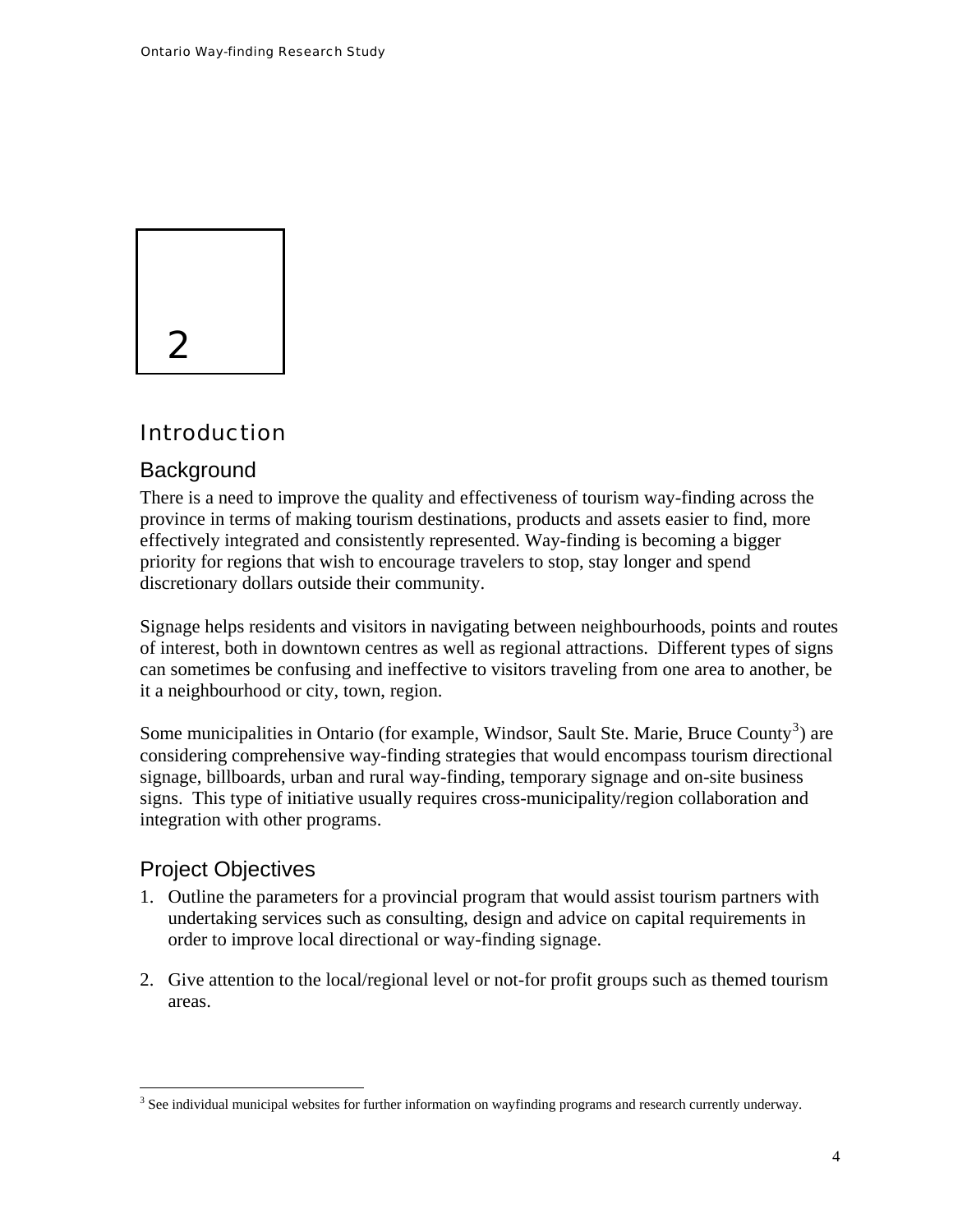- <span id="page-7-0"></span>3. Take into account the Tourism-Oriented Directional Signing (TODS) program and Logo program in the program proposal. Any proposed way-finding program would not include provincial highways, but it should be compatible.
- 4. Include best practices in way-finding initiatives that correspond with the proposed programming approach/specifics that will be recommended by the consultant.

# Approach

To complete this assignment Oliver Wyman completed the following tasks:

- Conducted interviews with Ministry of Transportation staff.
- Undertook web research of 22 programs in other jurisdictions and complex environments. From this long list we identified a short list of six jurisdictions to profile for further insights.
- Investigated leading edge technologies to support way-finding programs.
- Identified and interviewed "experts" in area of way-finding, signage, tourism destination marketing, etc. (Appendix C).
- Generated a database of applicable practices to help identify service delivery options for Ontario program.
- Undertook a summary review of MTO and MTOUR's TODS program and MTO's Logo signing program.
- Identified stakeholders and program outcomes of a desirable way-finding program.
- Articulated a preferred way-finding strategy, including a range of program design options.
- Facilitated working meetings with the project team to highlight results and confirm recommendations.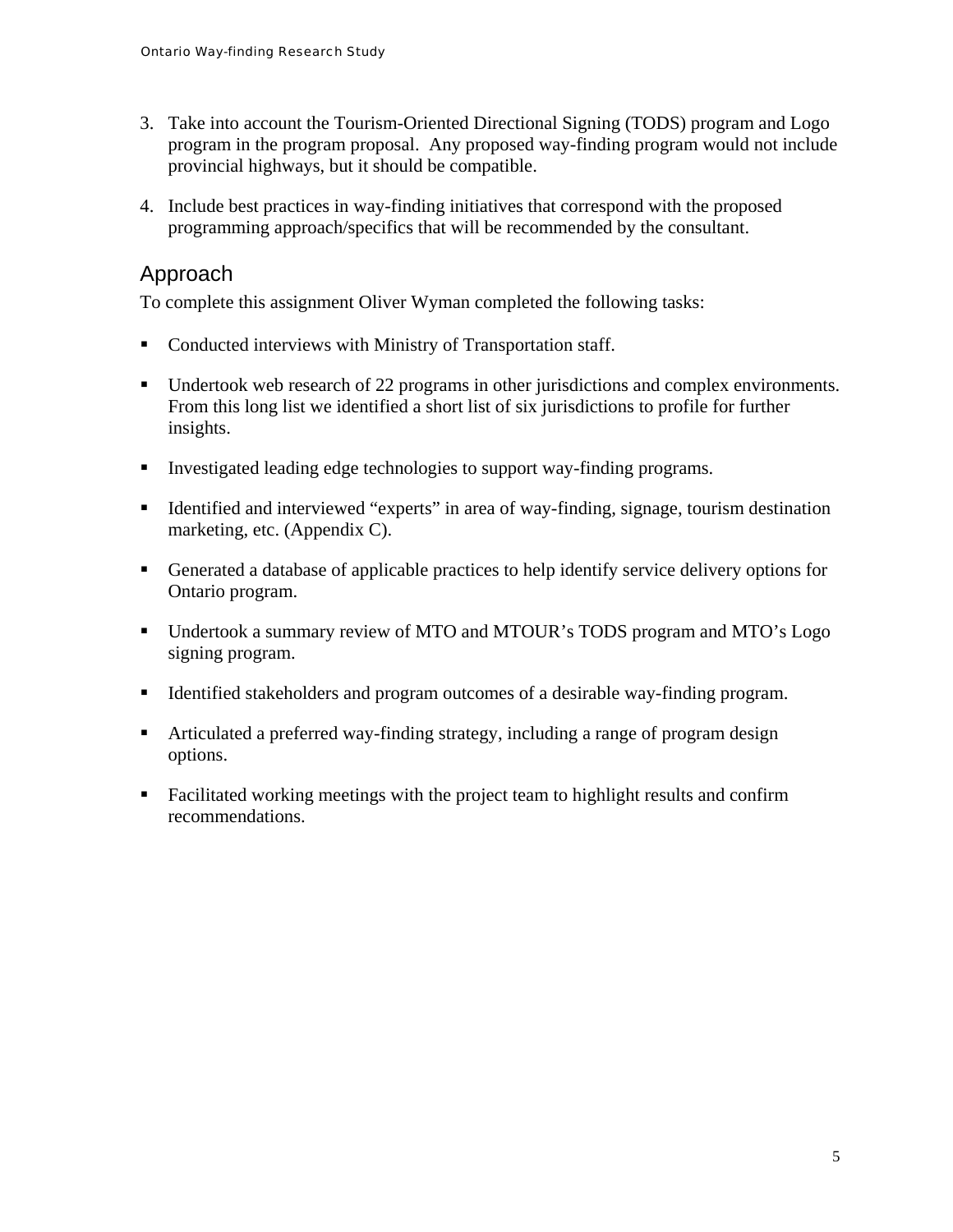<span id="page-8-0"></span>

# Highlights of Jurisdictional Research

A jurisdictional review of way-finding programs was conducted based on an initial long list of 22 organizations and facilities that have implemented way-finding programs. The long list and short list of jurisdictions is included in Appendix A to this report. These jurisdictions represented a diverse cross-section of local and international contexts, as well as a wide range of single facilities and complex multi-stakeholder jurisdictions. The results of these investigations are presented in this chapter.

## What is Way-finding?

One of the first questions we posed was to find a clear definition of what way-finding meant in other jurisdictions. We found a number of different definitions that are in use today including the following:

- Way-finding is a two-stage process during which people must solve a wide variety of problems in architectural and urban spaces that involve both "decision making" (formulating an action plan) and "decision executing" (implementing the plan) $4$
- $\blacksquare$  The process individuals use to navigate in unfamiliar surroundings.<sup>[5](#page-8-2)</sup>
- Way-finding is a term that many people associate only with signs, but way-finding is an overall design philosophy that aids a diverse population to arrive at a destination with ease and comfort.<sup>[6](#page-8-3)</sup>
- "A Way-finding system incorporates branding, signs, maps and directional devices that tell us where we are, where we want to go, and how to get there. Symbols can contribute simplicity, clarity and personality to a way-finding system. $\cdot$ <sup>[7](#page-8-4)</sup>

<span id="page-8-4"></span><span id="page-8-1"></span> 4 Muhlhausen, John. Wayfinding Is Not Signage. http://www.signweb.com/index.php/channel/6/id/1433. 04-04-2006.

<span id="page-8-2"></span><sup>5</sup> Salmi, Patricia. Wayfinding Design: Hidden Barriers to Universal Access. informedesign.umn.edu. Volume 5, Issue 08.

<span id="page-8-3"></span><sup>6</sup> Universal Symbols In Health Care Workbook.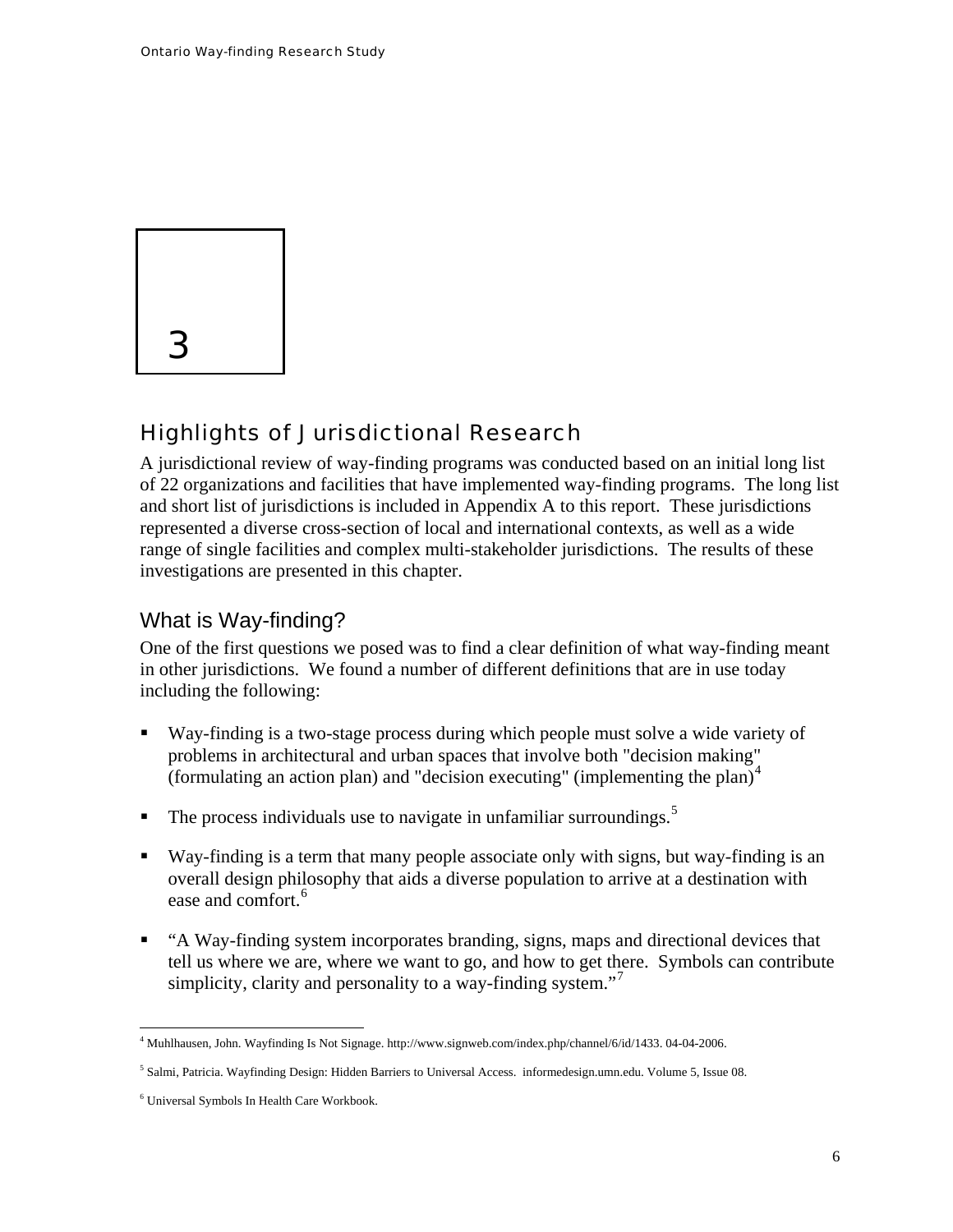- Way-finding is much more than signs. It's a way of looking at an environment and organizing the visual and verbal cues within that environment to help people access the areas they need.<sup>[8](#page-9-0)</sup>
- While way-finding systems include customized highway and street directional signage they are more than signs. It's examining your area from a visitor's perspective, understanding why your visitors are there and using this information to design information and clues to help guide your visitors to their destinations. "It should provide a seamless experience for the visitor and say something about the community."<sup>[9](#page-9-1)</sup>

Clearly there is no single established definition of what way-finding is, however, in all definitions, there is recognition that way-finding is considerably more than simply signage. In all cases way-finding addressed a much more comprehensive and complex topic of which signage was only one component. Namely, how do visitors find their way around unfamiliar locations?

One useful distinction identified by the *America's Byways Resource Center* is the difference between way-finding and wayshowing within an overall way-finding system. Wayfinders are the road travelers and potential community visitors, and wayshowers are those who are involved with helping people navigate to and around the community (America's, 2006).

- Way-finding: *So you are trying to find your way?* The mental process that turns a travel goal into decisions, actions and behaviours. Process of determining and following a path or route between an origin and a destination.
- Wayshowing: *Here, let me show you…* The communication of information to aid travelers in setting desired goals, making decisions and taking appropriate actions

One of the reasons for the multitude of way-finding definitions is that in many cases there are multiple and in some cases quite diverse strategic goals and outcomes for way-finding programs. Some of these strategic goals include the following:

- Reduce stress and frustration.
- Influence brand perception.
- Save time.
- Provide functional efficiency.
- **Improve visitor accessibility.**

 $\frac{1}{7}$ 'Wayfinding': New Direction For NJ Signage. Courier News. January 6, 2008.

<span id="page-9-0"></span><sup>&</sup>lt;sup>8</sup> The Future of Wayfinding. HealthCareFacility.net. Jan/Feb 2005.

<span id="page-9-1"></span><sup>9</sup> Vrooman, Rona J. Regional wayfinding system provides seamless signage for Historic Triangle visitors. Virginia Town and City, Feb. 2007.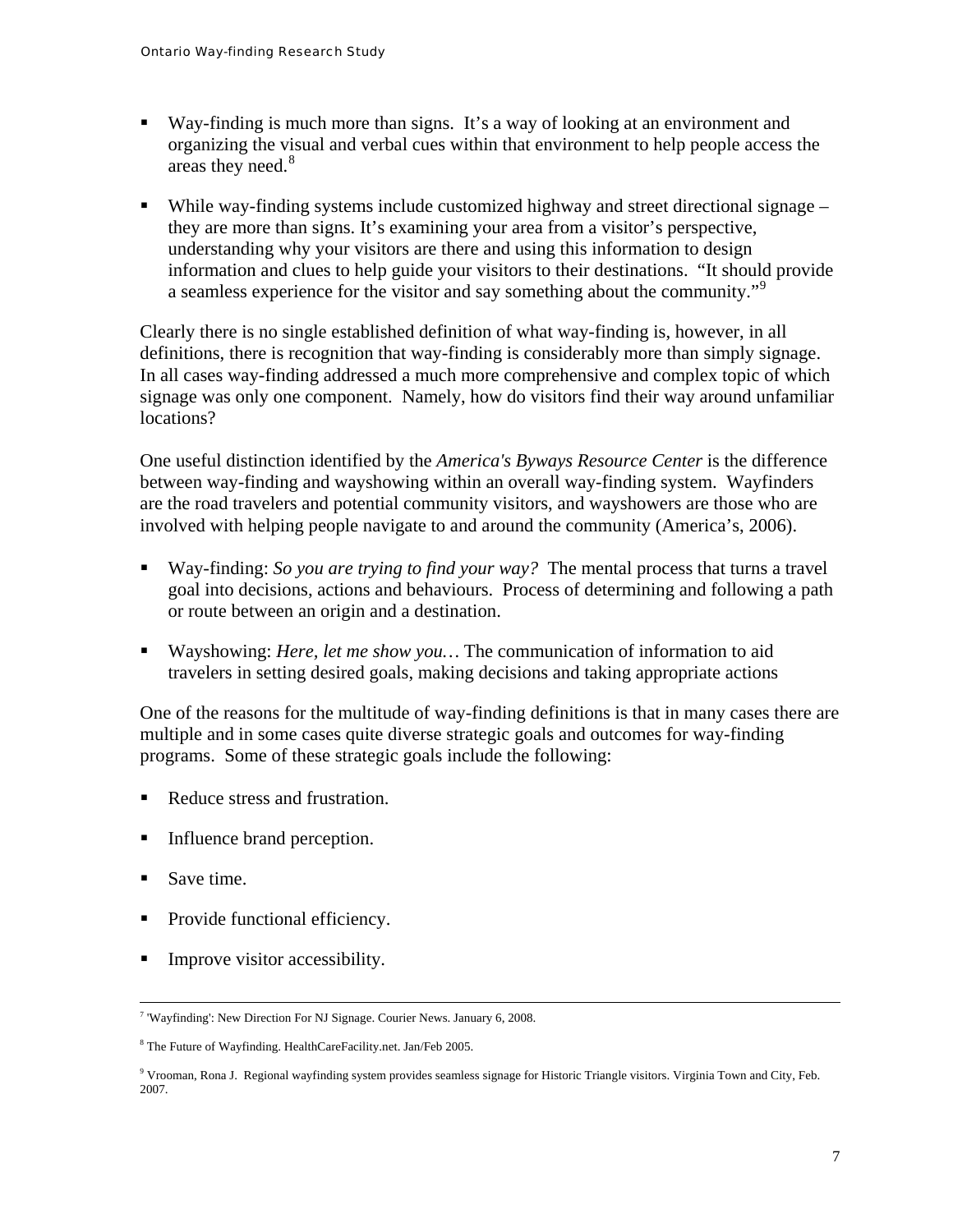- <span id="page-10-0"></span>• Contribute to visitor empowerment.
- Stimulate and promote economic growth from cultural tourism.
- Enhance safety and reduce sign proliferation.
- Create a unifying element and amplify a sense of place.
- Make visitors' experiences more memorable.
- Address the accessibility requirements of people with a disability or language barrier.

# Components of a Good Way-finding System

A review of the strategic and operational features of way-finding systems in other jurisdictions revealed a number of "best practices". These practices included many tips such as ensuring that the tools of good way-finding are components designed to support spatial orientation and cognitive mapping. Also in virtually all cases, progressive disclosure is used to continually orient and feed information to visitors as required. Multi-channel redundancy and overlap of tools are also helpful to assist people with varying cognitive skills. They do so in four ways:

- 1. Some people are cognitively focused, relying on maps and written directions.
- 2. Others respond to verbal communication, where one person explains directions to another.
- 3. Others respond to visual cues such as landmarks, colours and noticeable features.
- 4. Some gain understanding primarily through personal interaction with people.

Some of the other features evident in successful way-finding programs include the following:

- **Leadership awareness and support for the program as 'brand managers'.**
- Integration with current brand standards throughout the community/organization, ensuring that current and proposed brand standards are faithfully translated to signage and way-finding elements.
- Constant, consistent communication throughout the system.
- Single points of contact/approval for application of way-finding standards, involving marketing communications, facilities management and purchasing .
- Comprehensive standards for system design, procurement, maintenance and managing ongoing changes.

There are also a number of work plans and methodologies that are identified in various jurisdictions to help guide local communities as they seek to design more coherent and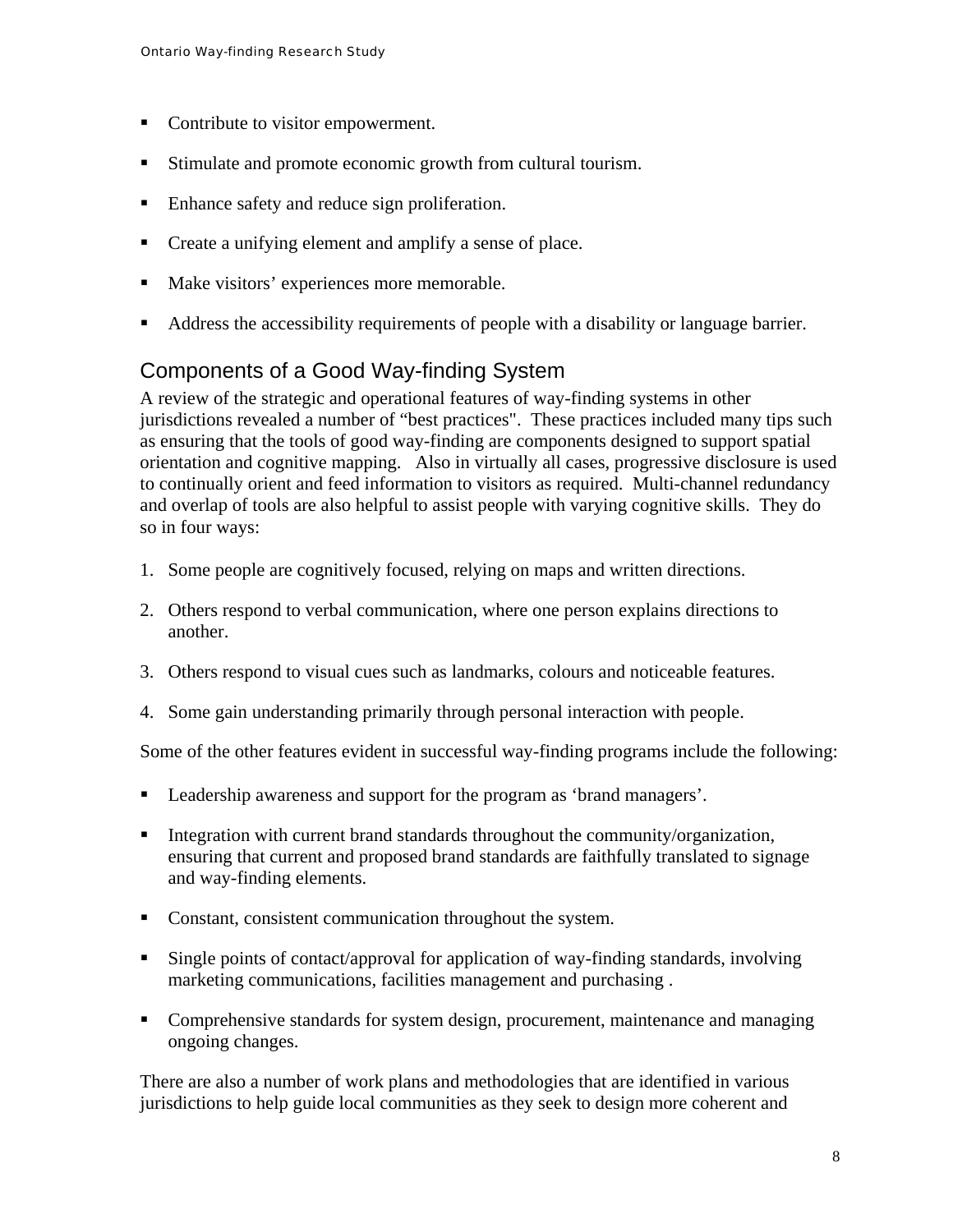effective way-finding programs. For example the following 10 steps are suggested as a logical plan to improve urban way-finding<sup>[10](#page-11-0)</sup>:

- 1. Define a mission statement.
- 2. Ensure your stakeholder group represents all the entities who will be involved (necessary) to make the system possible.
- 3. Define your destination criteria (what will be included).
- 4. Consider the larger state/provincial signage agreement already in place (i.e., TODS).
- 5. Follow the basic rules for design (colour, typeface, logos, etc.).
- 6. Fabrication of the signs must be suitable for its intended use (size, materials).
- 7. Installation (safety).

 $\overline{a}$ 

- 8. Sign routes (the "peeling the onion" approach a hierarchy of signage).
- 9. Placement (distance from street, avoid sign conflicts).
- 10. Maintenance and Management System (sustainable program that includes replacement, changes and expansion).

Another common theme that is found in all way-finding literature is the use of multiple information channels to reinforce a comprehensive way-finding system. This point reinforces the notion that way-finding is considerably more than simply the directional signage used to help visitors find their way to a location. One highly useful illustration can be found in the state of New Jersey's way-finding master plan which illustrates the multitude of way-finding tools that can be used to support a comprehensive way-finding strategy. This concept is illustrated on the following diagram:

<span id="page-11-0"></span><sup>&</sup>lt;sup>10</sup> Source: "Principles of Urban Wayfinding Systems". Berger, Craig M and Adrienne Eiss. Institute of Transportation Engineers, ITE Journal, April 2002, page 30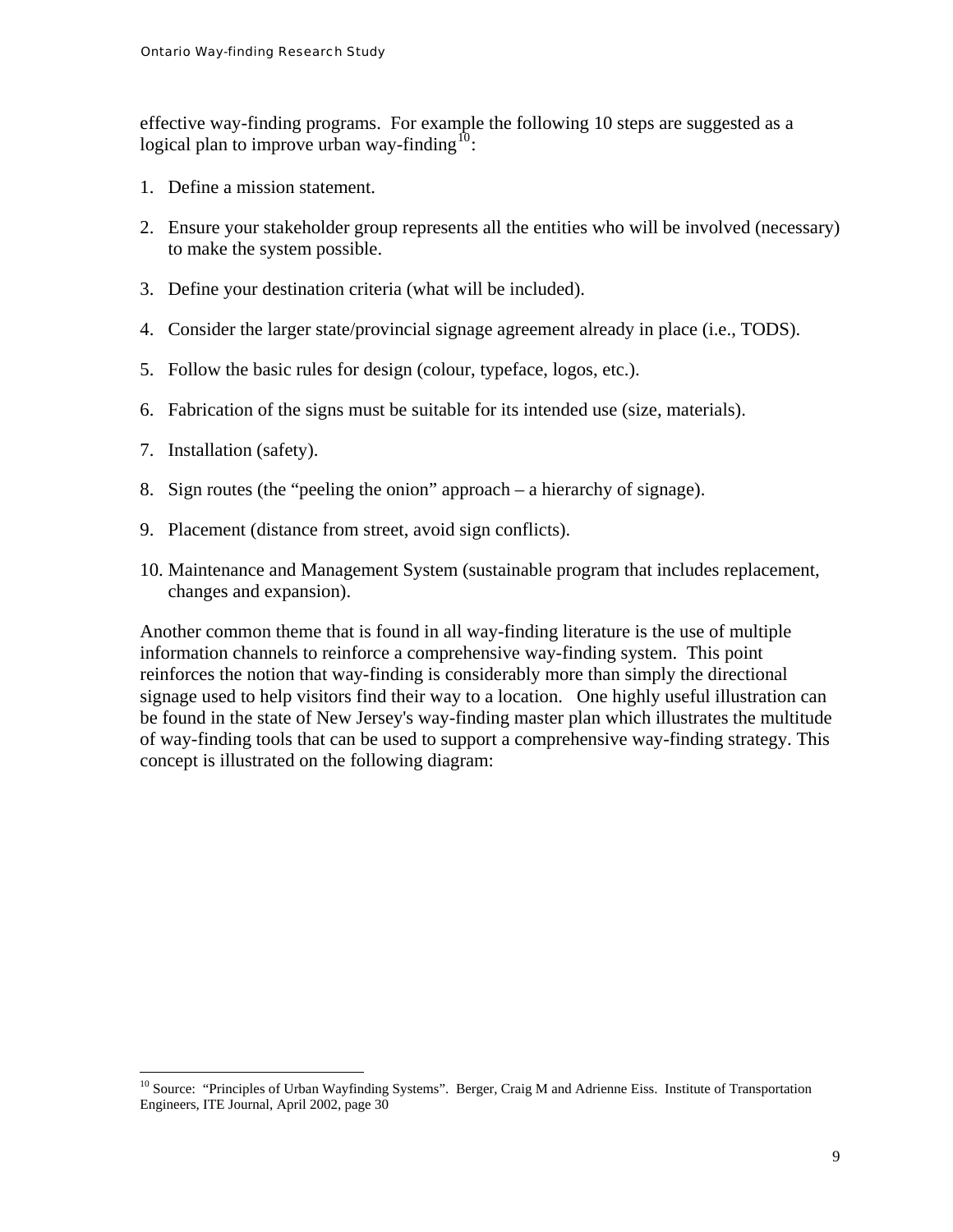<span id="page-12-0"></span>

Signage is not the only tool available to aid a person in their ability to find their way. Wayfinding tools include information found on the intranet, kiosks, and print materials as well as signage and the physical environment.

**Source**: State Of New Jersey: Way-finding Master Plan. July 2008

# Challenges in Creating a Successful Way-finding System

Notwithstanding the literature that identifies critical success factors, it is clear that many jurisdictions have struggled with the challenges of implementing a successful way-finding system:

- Challenges are particularly onerous in larger, diverse communities with multiple stakeholder interests that have diverse and sometimes competing tourist attractions.
- Another common challenge is that all programs must accommodate legitimate safety and highway design objectives of federal/provincial transportation ministries/departments.
- Challenges are particularly difficult with respect to the topic of signage. Everyone has strong views about signs, and way-finding programs must sort through a morass of oftenconflicting interests and opinions - maintenance workers want signs that are easy to clean and don't require light bulbs which must be replaced; airport executives want signs that are easy to see and guide passengers quickly to gates; architects want signs that won't ruin their design aesthetic; and lawyers want signs that ward off potential liability.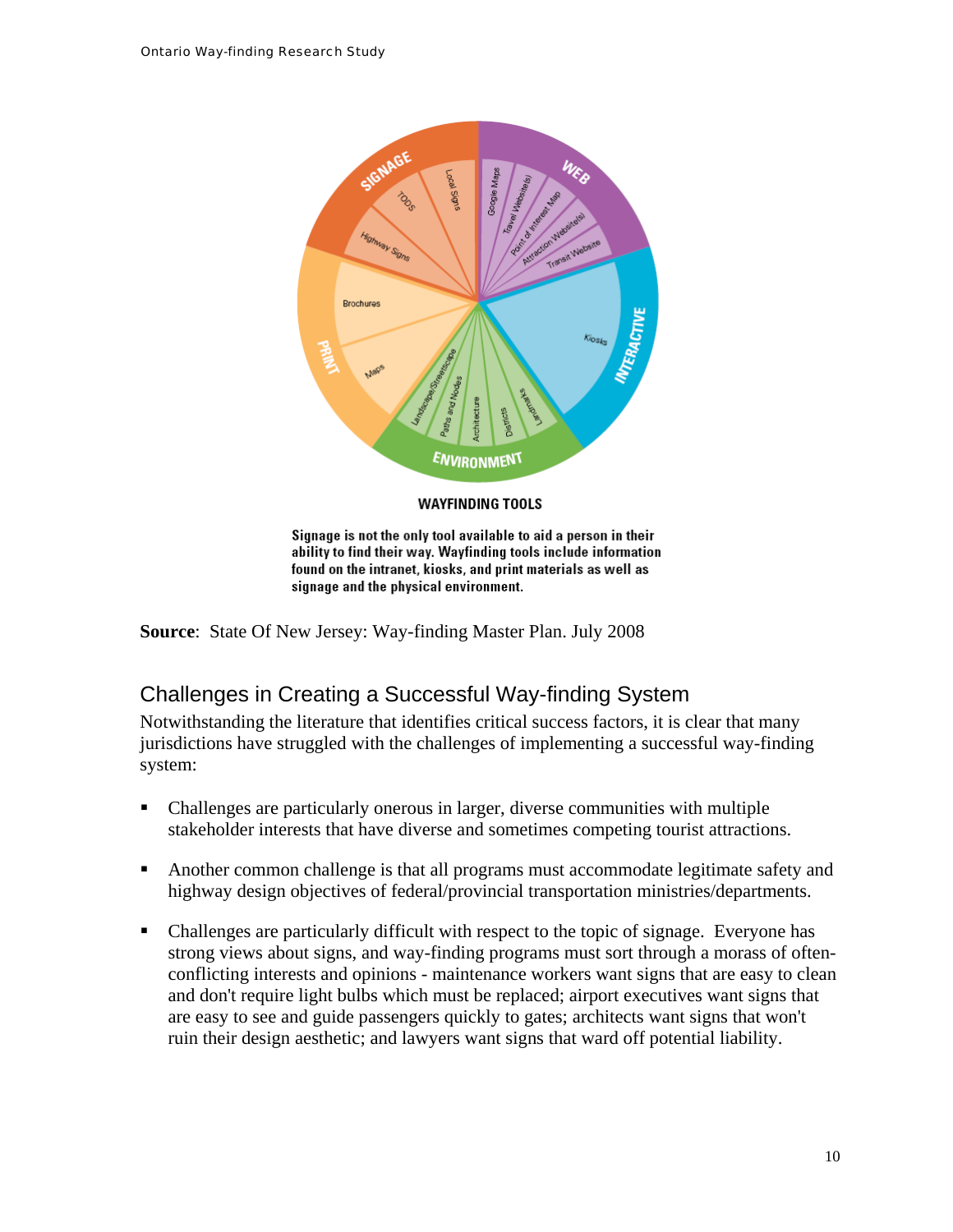<span id="page-13-0"></span>A way-finding system that does not identify what is important in terms of information to potential visitors, along with a failure to create a hierarchy of assistance, thus providing more data than the typical visitor can process typically results in lost visitors to a particular area – both in the sense of physical location and an inability to attract potential tourists at the onset. This translates into a corresponding loss in business, lack of repeat visitation, missed opportunities to maximize visitation, poor customer satisfaction, inefficiency and loss of tourism benefits.

# Technology and Way-finding

#### Innovative strategies are being developed

Our research into other jurisdictions identified initiatives that were capitalizing on the increasing presence of handheld mobile phones and other electronic devices. Technology is being used as a way of personalizing way-finding and allowing people to access it through Global Positioning System (GPS), mobile devices, interactive kiosks, etc., as opposed to public, fixed graphic signage. $11$ 



Recent technological advances offer alternatives to traditional way-finding that could not have been imagined 20 years ago. The mobile phone is the key tool for the majority of people to access the living map from wherever they might be. In Tokyo, GPS is used in mobile phones so people never have the challenge of determining where they are once they realize they are lost. GPS in mobiles is likely to become commonplace in the large urban areas around the world.

In addition to the provision of way-finding information to users via their handheld devices, there are also examples of highly interactive signs through technologies, such as RFID (radio frequency identification), Bluetooth and GPS.<sup>[12](#page-13-2)</sup> These technologies have a variety of applications, some example have been highlighted below.

#### **Royal Botanical Gardens at Kew, London**

- *Kew Ranger* is a GPS hand-held device that visitors can rent which allows them to choose a preset tour to see themselves on a map when walking around the gardens. It can be set to alert to walk past a tree or plant of particular interest to that visitor. The handset is designed for outdoors with a screen that brightens in sunlight. It also offers games with location-based cues to interest children and more detailed video content for adults.
- The tourist site, **iSpot**, available in Copenhagen gives information on everything from cafés, restaurants, cinemas, concerts, theatres, nightlife and shopping to attractions and

<span id="page-13-1"></span> $\overline{a}$ <sup>11</sup> Source: Mark VanderKlipp. A High-Tech Solution To Wayfinding. FacilityCare Magazine. Volume 12, Number 5, August 2007.

<span id="page-13-2"></span> $12$  Ibid.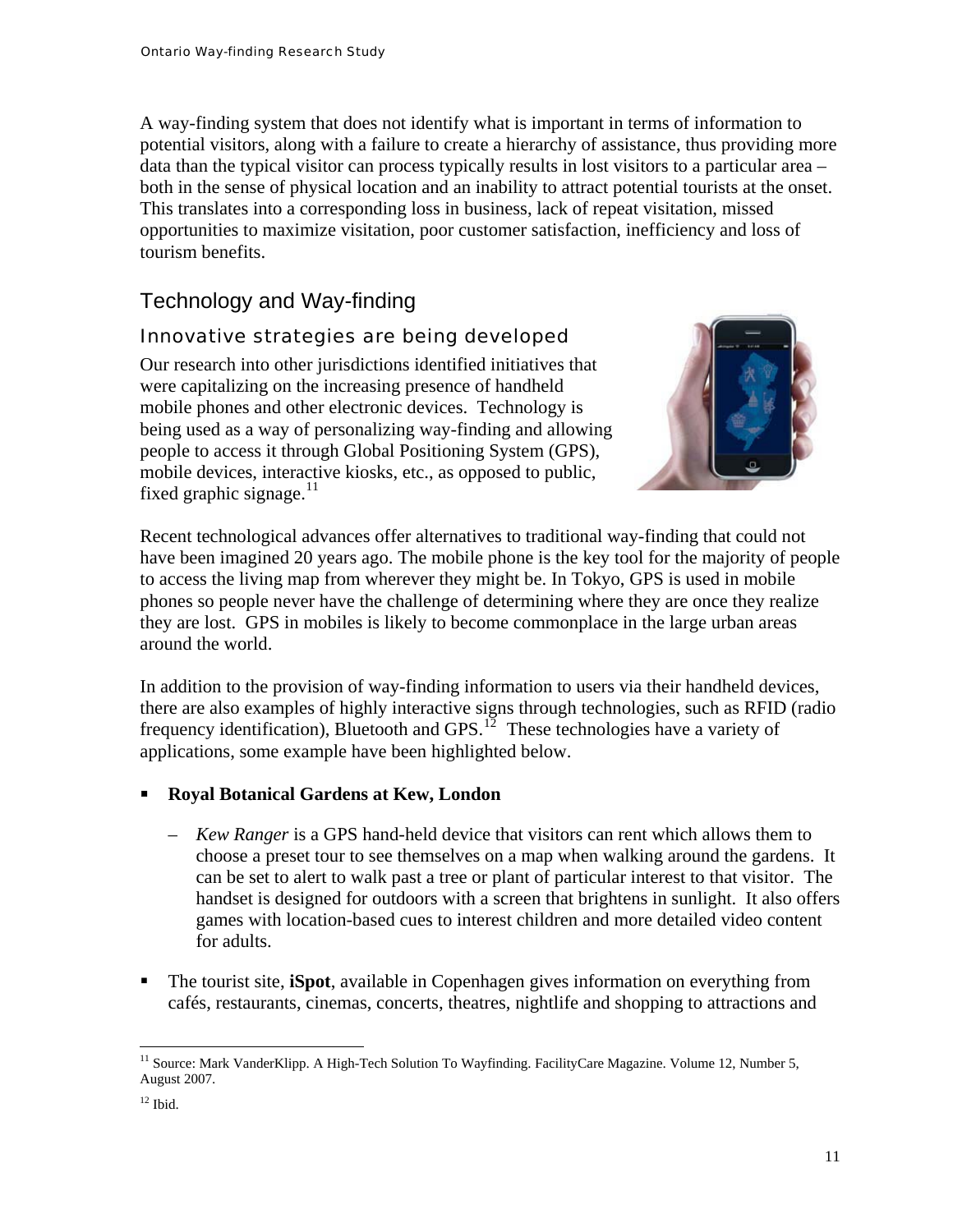<span id="page-14-0"></span>sightseeing. Visitors send a text message with the text 'woco' to tel.: +45 2290 4000, and a link will be sent to their mobile.<sup>[13](#page-14-1)</sup>

- **Valencia City Guide** provides a service, where one can use a mobile device to find out about all of city's monuments. Every important monument in the city has the sign: "Valencia Museu Obert" (Valencia Open Museum) along with an ID number. If visitors phone (34) 650 800 200, and select the ID number they will find all the information they need to know about the monument they are looking at.<sup>[14](#page-14-2)</sup>
- **New Jersey Points of Interest** (or NJPOI) was created to be an integral part of their way-finding system. When travellers see NJPOI.com promotional messages in the media, it connects them with the roadway signage they encounter as they drive, wayfinding information on their wireless appliances, GPS and paper maps, each reinforcing the other and creating a sense of welcome and security as they travel around New Jersey. $15$ 
	- NJPOI.com helps visitors find their way both when they know what they are looking for, and especially when they don't. Visitors can search the map by town and find all kinds of fun and exciting ways to spend a day, a weekend or a lifetime in the Garden State. Or narrow their search by category and find arts & culture, history, educational activities, outdoor recreation, sports & entertainment, shopping, food, lodging and more – all in one place! NJPOI.com is a one-stop map site to all the best New Jersey has to offer. (*from www.NJPOI.com)*

Implementing a technology solution for way-finding can have several drawbacks. First and foremost is cost: these systems can be expensive to invest in for a community or region. Secondly, there have been questions around privacy. Some of these systems link with visitors personal PDAs, GPSs or mobiles and store their data on a 'server'. Questions of privacy and the security of this data are being posed.<sup>[16](#page-14-4)</sup>

## Case Example

#### Eye-phone – Novel Mobile Phone Program

The vendor is Ernst Pechtl, and Hans Geiger, co-owners of the company SuperWise Technologies AG.

#### Features/How it Works

 $\overline{a}$ 

If you see something interesting, you take a photograph with your mobile phone, select the item of interest with the cursor and in real time, pre-processed information on the object

<span id="page-14-1"></span><sup>&</sup>lt;sup>13</sup> Source: http://www.woco.dk/tourist/about\_copenhagen/tourist\_information

<span id="page-14-2"></span><sup>14</sup> Source: http://www.valencia-cityguide.com/tourist-information/valencia-open-museum.html

<span id="page-14-3"></span><sup>&</sup>lt;sup>15</sup> NJPOI.com is an initiative of Celebrate NJ!, a non-profit organization committed to promoting and preserving the best of New Jersey. NJPOI.com is a component of a state wide Wayfinding Initiative. See [www.NJPOI.com](http://www.njpoi.com/) for additional information.

<span id="page-14-4"></span><sup>&</sup>lt;sup>16</sup> Mark VanderKlipp. A High-Tech Solution To Wayfinding. FacilityCare Magazine. Volume 12, Number 5, August 2007.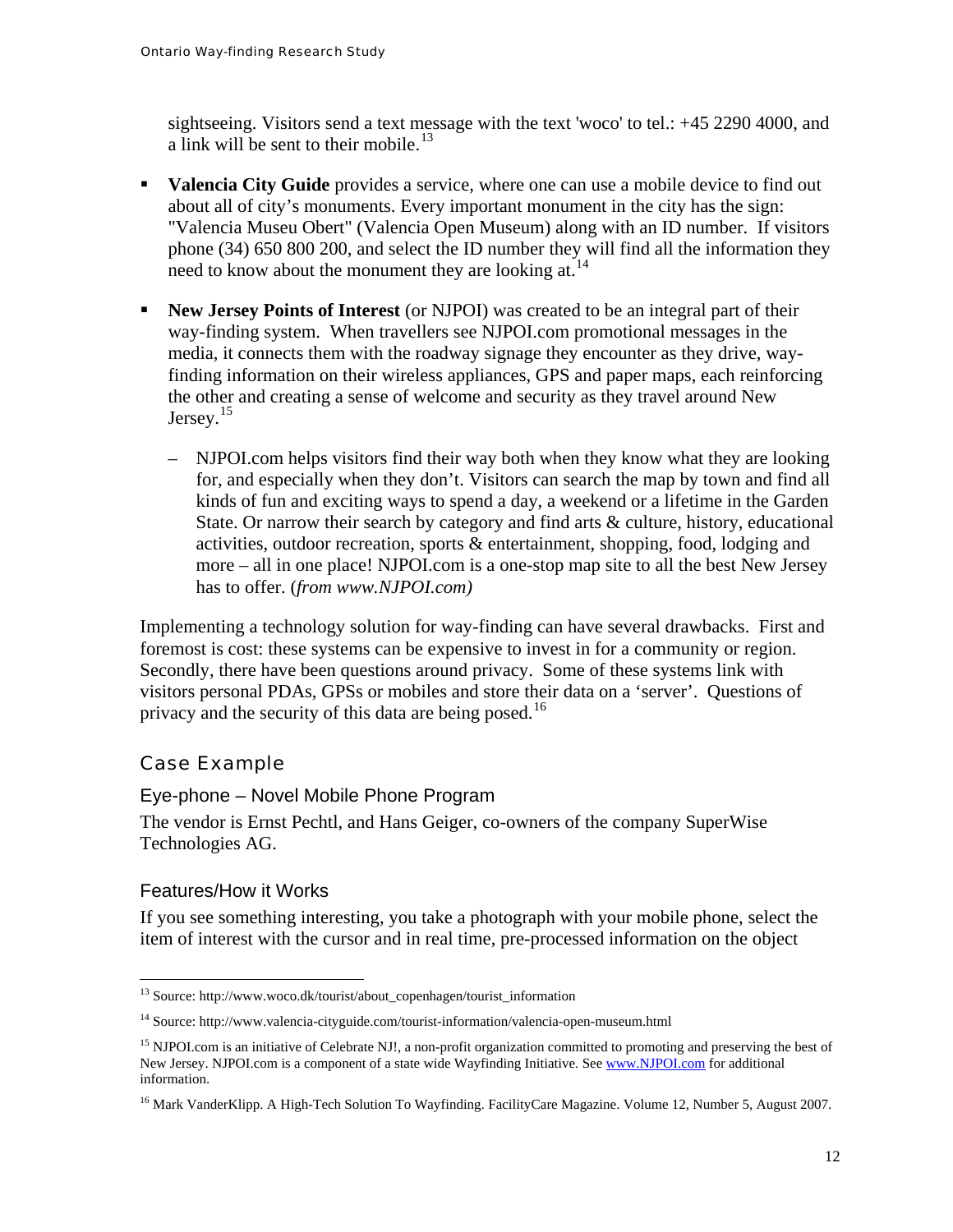selected is sent to your mobile phone. "It could be a building, a mountain, a tree, plant or a special event such as a local festival," explains Pechtl. "The amount of information you receive depends on you - if you want to know more you just click the 'more' button and you trigger a more detailed search responding to your profile of interest."<sup>[17](#page-15-0)</sup>

#### Awards

Regional winner in the European Satellite Navigation Competition.

#### Future Potential

SuperWise Technologies plans to team up with mobile phone operators who would provide the eye-Phone functionality as an additional function for subscription. It will be partly located on the phone and partly in a central processing system of a cooperating image archives.

## Case Study

#### mobiEXPLORE<sup>[18](#page-15-1)</sup>

mobiEXPLORE is a multimedia travel guide for mobile phones and devices. It features rich content, with map of city, tips for travel and daily updated news (events, weather forecast, etc.) and it is available for free for all users.

The MobiEXPLORE Croatia is the first in a series of multimedia travel guides for mobile phones which Gideon Multimedia is planning to develop for major global tourist destinations. Gideon Multimedia is successfully continuing to develop MobiEXPLORE United Kingdom, but it is still in construction, as well as MobiEXPLORE Italy. MobiEXPLORE is a free application and Gideon does not charge the end-user.

For example: for a visitor to Croatia, a tourist guide appears on the screen of your cell phone and provides information about 160 destinations in Croatia and offers



information on various aspects of the tourist offer by way of text, photos and interactive maps of cities and regions: culture, history, points of interest, active vacationing,

accommodation, cuisine on offer, entertainment, news, useful tips, a mini dictionary for quick access, local customs, events, etc.

 $\overline{a}$ <sup>17</sup> http://www.esa.int/esaCP/SEMK2B3XQEF\_index\_0.html

<span id="page-15-1"></span><span id="page-15-0"></span><sup>&</sup>lt;sup>18</sup> http://www.find-croatia.com/blog/croatia-tourist-guide-on-your-mobile-phone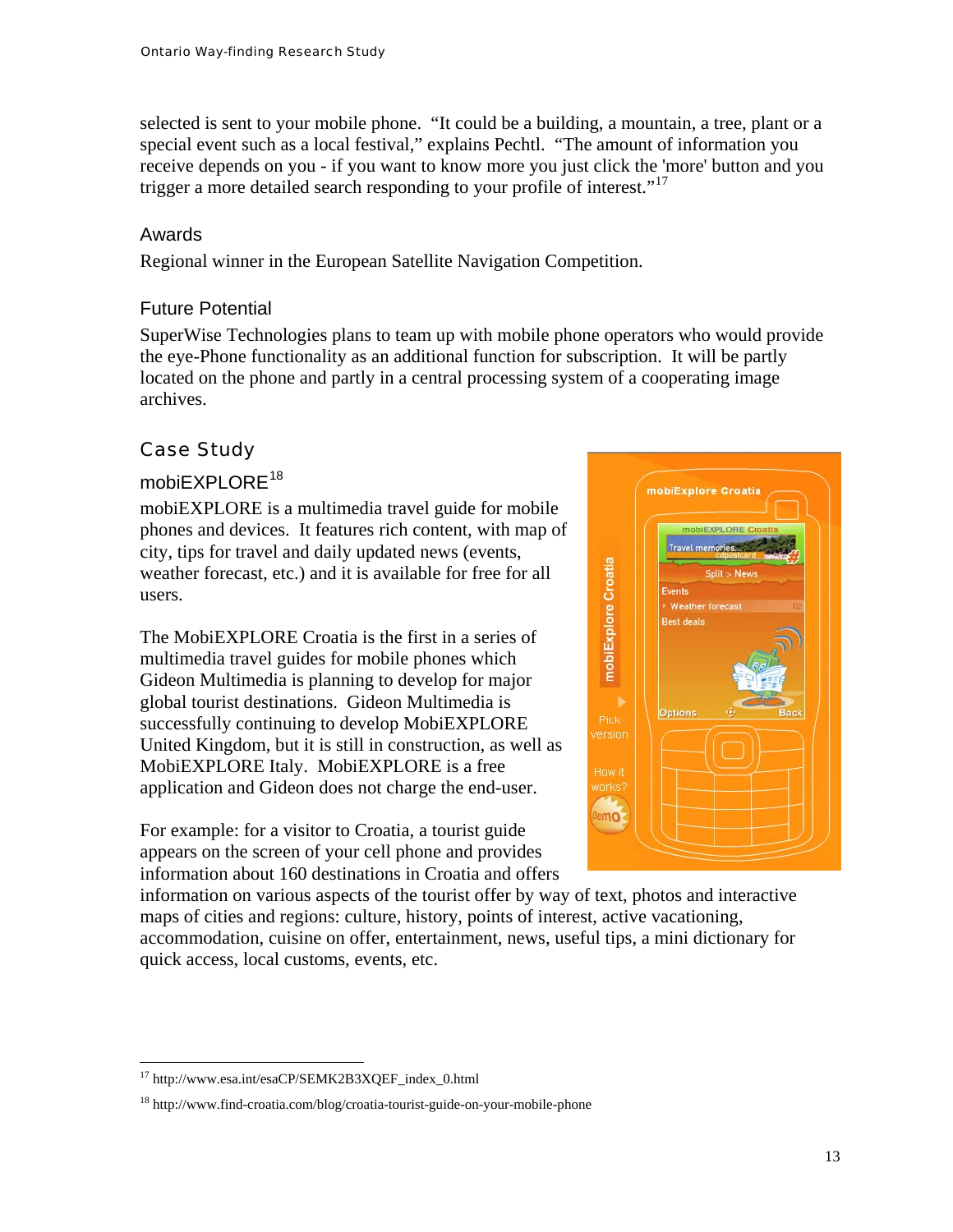<span id="page-16-0"></span>This new technology has been included among the prominent applications on the Nokia web site as an "application that sets entirely new levels of expression, efficiency and interactivity for mobile tourist guides."

Technology is personalizing and improving way-finding and allowing people to access it through GPS and mobile devices, including:

- **Personalized directions and way-finding.**
- "Where am I?" functions.
- Alerts sent to your device about nearby attractions.
- Multimedia, real time travel guides for mobile phones.
- If you see something interesting, take a picture with your mobile phone and receive tourism information about the attraction.
- Smart signs and interactive screens.

# Two Models of Way-finding Systems

Way-finding/signage is a common problem in many areas, and way-finding has many meanings depending on the problem that is being addressed. Way-finding always involves more than just signage and typically includes a wide range of way-finding tools included within a diverse menu of information channels.

Two types of way-finding systems are most prevalent:

- **Facility-specific branding and way-finding systems** used by single organizations to help people get around their facilities/sites (e.g., Disney, hospitals, airports). Management owns/controls the facility/asset so they can fully implement a system to achieve wayfinding benefits.
- **Collaborative models** where an umbrella organization encourages a coherent wayfinding/signage program to help tourists/people to find their way around and promote tourism (e.g., New Jersey, Genesee, and London). The program sponsor DOES NOT own/control the facility/asset where signs are located so success depends on voluntary participation by other organizations (e.g., hotels, municipalities, tourism regions, etc.). *Further information on collaborative models of way-finding is provided in more detail in the following section.*

Collaborative models are more relevant to Ontario, but there are best practice lessons to be learned from facility-specific way-finding initiatives, which are discussed later in this document.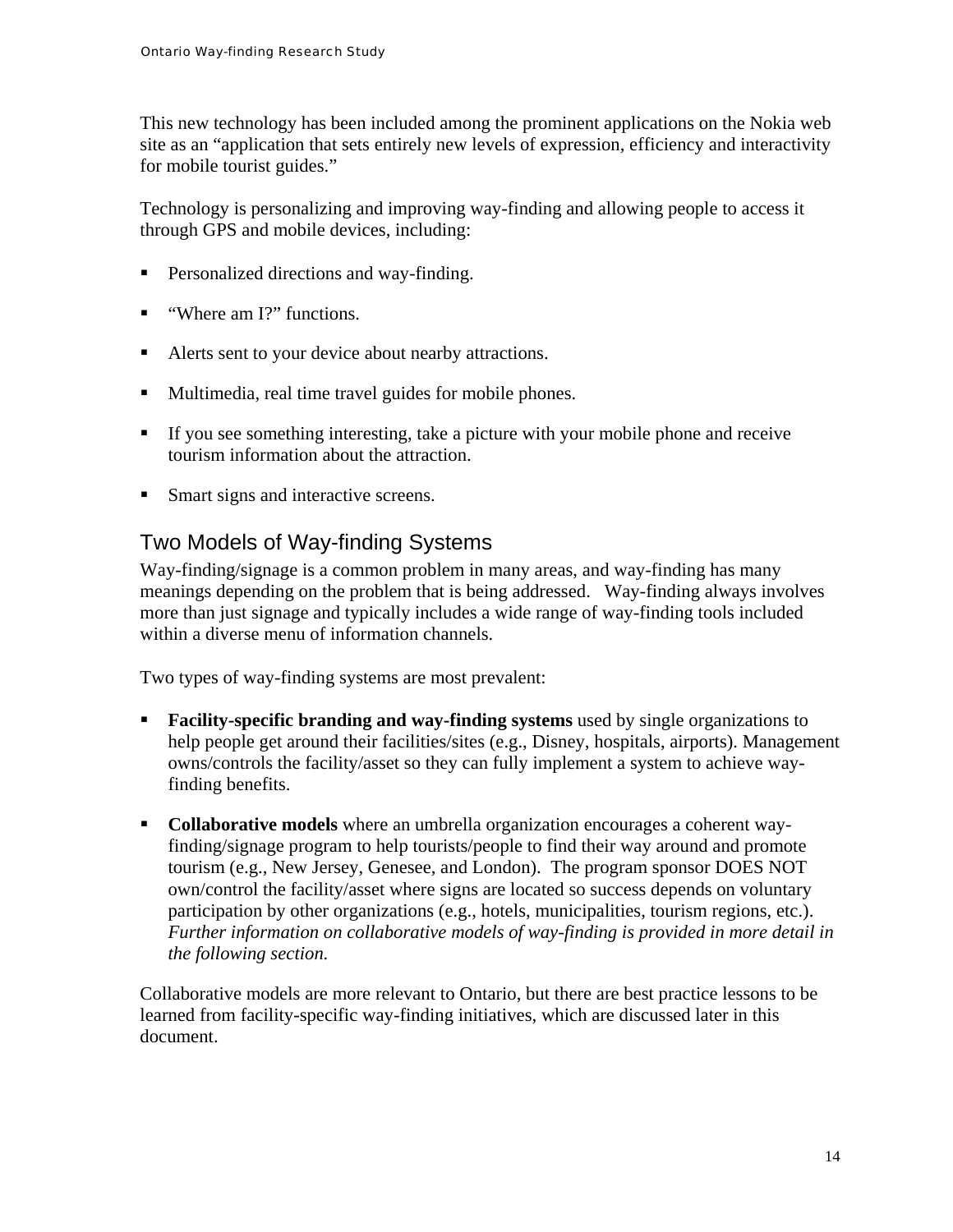<span id="page-17-0"></span>

# Ideal Features of an Ontario Way-finding Program

## Focus on Collaborative, Multi-stakeholder Way-finding Systems

As noted above there are typically two types of way-finding systems - single facility wayfinding and collaborative models for larger communities.

Under a collaborative model, an umbrella organization tries to encourage a coherent wayfinding/signage program to help tourists/people to find their way around and promote tourism (e.g., New Jersey, Genesee, and London). This model is highly appropriate for Ontario because the key organizational feature of this is that the program sponsor DOES NOT own/control the facility/asset where the signs are located, and success depends on voluntary participation by other organizations (e.g., hotels, municipalities, tourism regions, etc.). Benefits are thinly spread amongst multiple parties, even organizations that do not participate in the program, so ROI calculations are much more complex. The umbrella sponsor may need to provide incentives or a subsidy to encourage participation.

## Build On Best Practices

A way-finding program in Ontario should be based on the best practice features of successful way-finding programs in other jurisdictions and in Ontario. These features include the following:

- Identify affected stakeholders and involve them early in the process.
- Define and communicate a clear vision for the way-finding system.
- Identify tourism assets, the typical routes to key destinations, and what the decision points are for people traveling the route.
	- Identify audiences and their needs are they tourists or local/residents?
	- Categorize assets (primary, secondary) to create a branded hierarchy.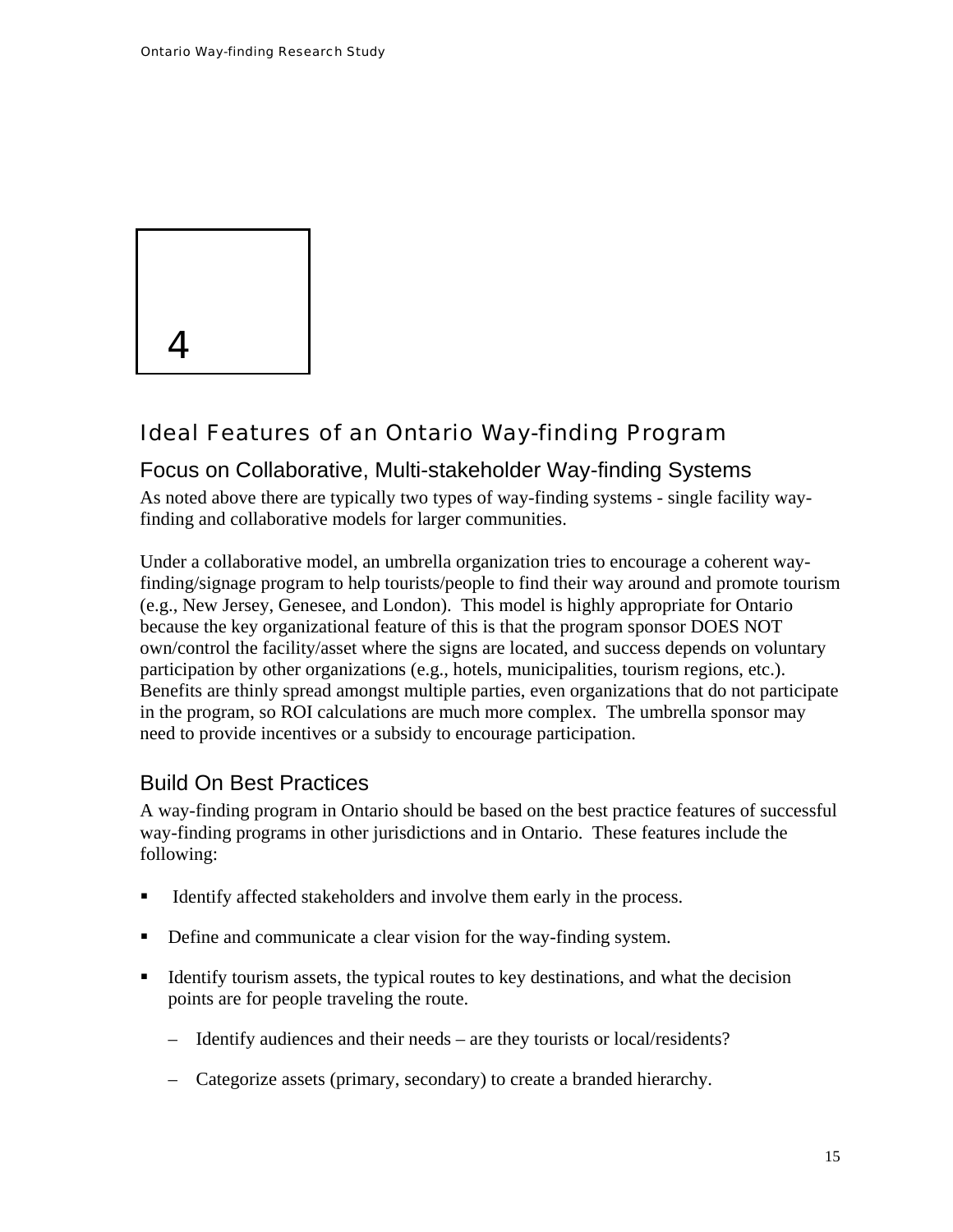- <span id="page-18-0"></span>– Multiple information channels offering progressively more detail.
- Utilize design excellence to support way-finding goals and system elements.
- Identify a central or primary location that helps people locate and orient themselves within an unknown environment.
- Foster collaboration and coordination amongst diverse stakeholders.
	- Derive momentum from an external body to the government (i.e., local BIA), advocacy group, marketing partnership, etc.).
	- Flexibility to reflect broad diversity of program participants and geography.
	- Assign clear ownership and accountability of program assets (e.g., signs).
	- Harmonize way-finding programs with the safety and system design objectives of transportation service providers (highway/transit providers).
- **Lever investment and technology to support way-finding goals.**

## Clearly Define Program Participants and Their Needs

A critical first step is to define who an Ontario way-finding program would be intended to serve, and what their needs are. Possible stakeholders/program participants could include:

#### **Way-finders**

- Visitors by origin
	- International
	- Inter-provincial – Local
- Visitors by mode/information channel
	- Signs/kiosks
	- Printed materials
	- E-materials
- **People with special needs** 
	- Elderly/disabled
	- Foreign language

#### **Wayshowers**

- Commercial attractions and destinations
- Local tourism attractions (e.g., museums)
- Upper and lower tier municipalities
- Regional tourism marketing organizations
- BIAs and Chambers of Commerce
- Key access points and transportation modes
- Province
	- MTO (TODS/Logo programs)
	- Ministry of Tourism (TODS)
	- Ontario Tourism Marketing Partnership Corporation (OTMPC)
	- Provincial tourism and cultural agencies
- Federal attractions

A preferred way-finding program for Ontario needs to address the needs of all stakeholders as well as encouraging collaboration and coordination amongst these parties.

# Address Critical Service Delivery Questions

An ideal program should support comprehensive way-finding across the province, in addition to addressing a number of critical questions including: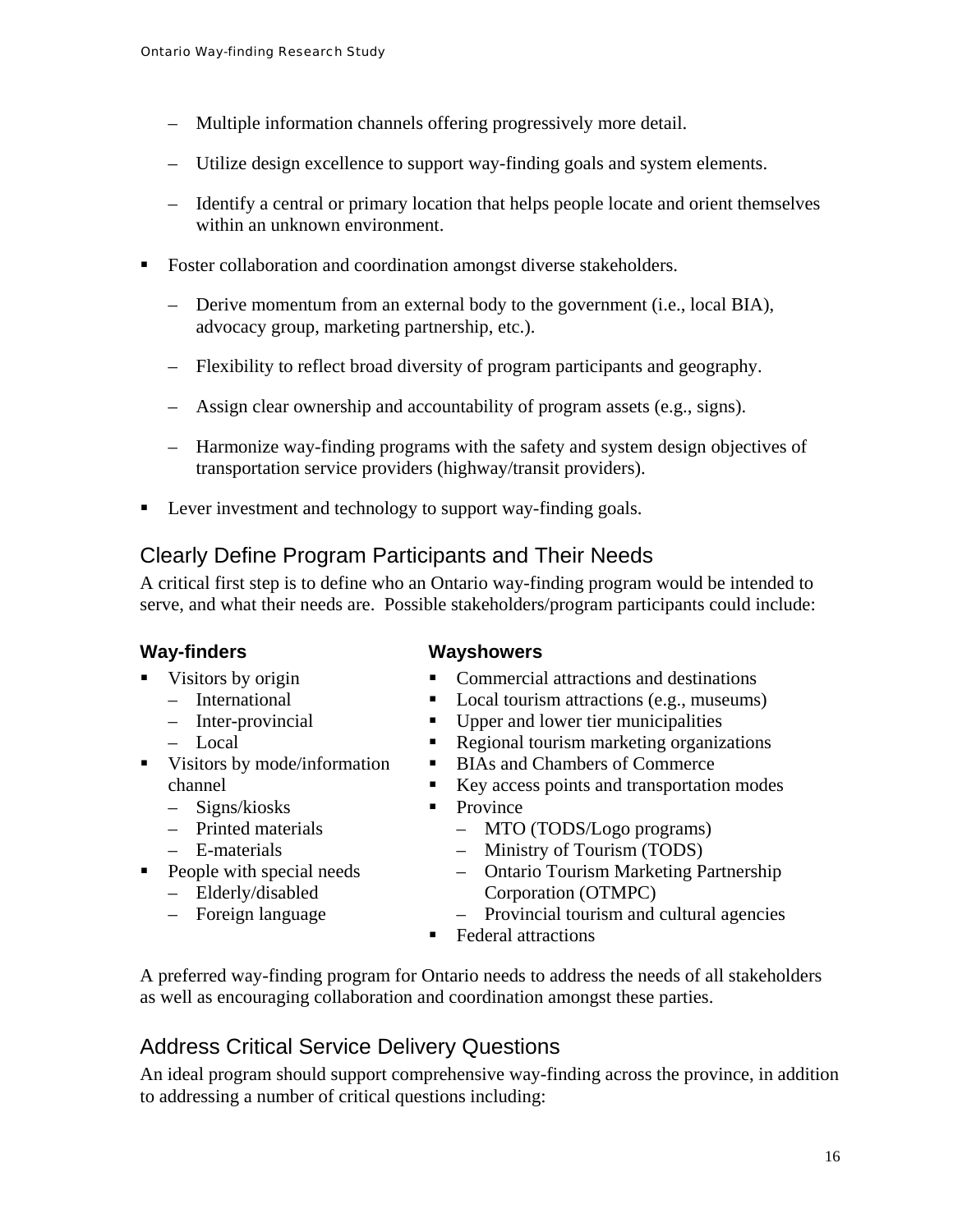- What are current gaps in a comprehensive, coordinated, multi-channel way-finding program in Ontario? Are there larger gaps in some communities than others? What should be provincial, regional, local and private sector roles in closing these gaps? What additional tools are needed to help to close these gaps?
- How can a provincial way-finding program ensure that efforts by local, regional and provincial stakeholders, as well as a highly diverse private sector, are coordinated and mutually reinforcing?
- Should way-finding goals be pursued via expanded TODS/Logo programs versus a standalone coordinated way-finding program?
- Should the Province issue guidelines/advice/tools to encourage more integrated and effective way-finding initiatives of private sector and communities, but not get involved in direct or indirect delivery of way-finding programs?
- Should the Province offer funding incentives to program participants or rely on encouraging and leveraging private sector and community investment?
- Should the Province lead a technology initiative to support increased web and mobile device-enabled way-finding?

The following chapter presents a recommended provincial way-finding program designed to address these questions and to improve way-finding initiatives in the province.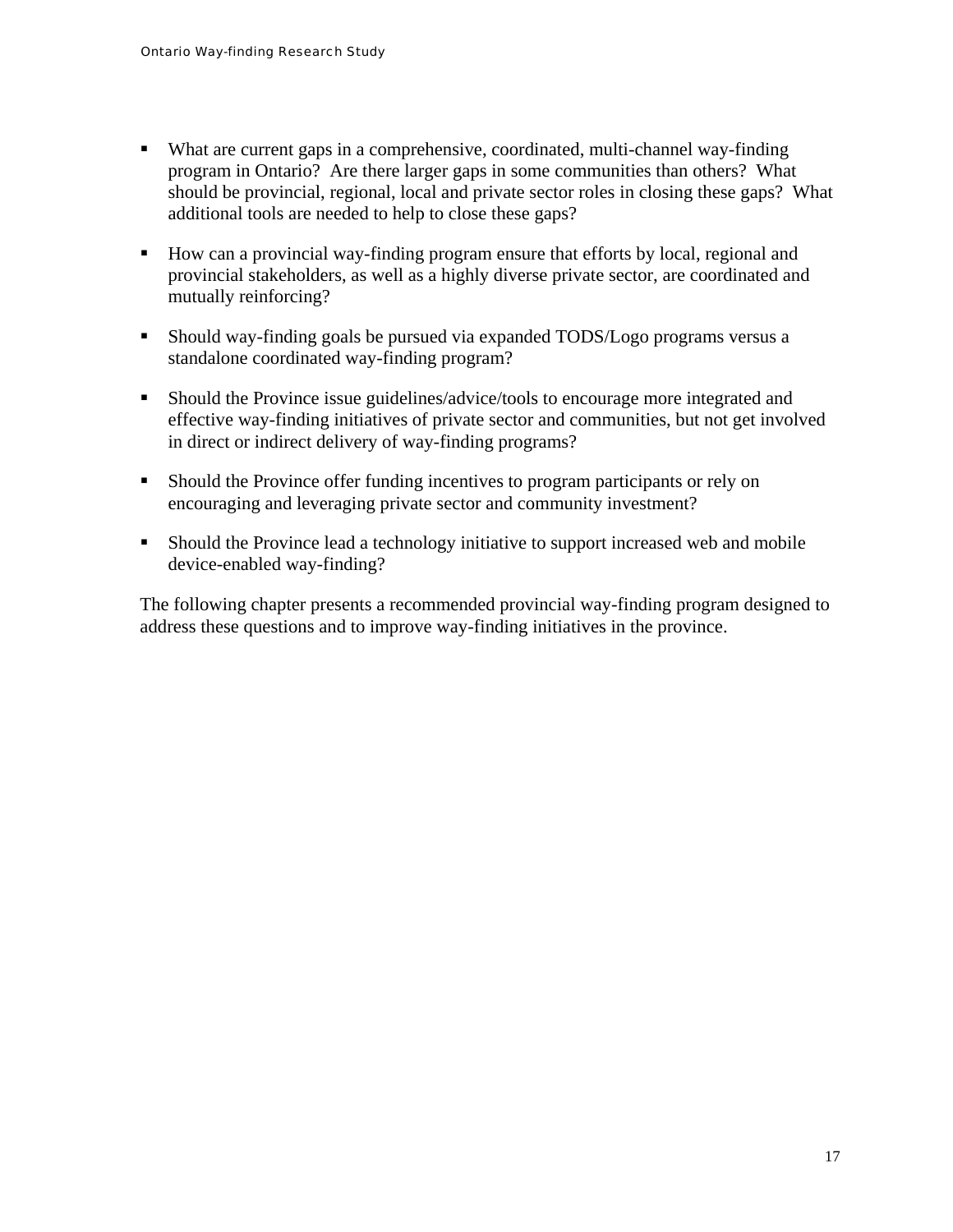<span id="page-20-0"></span>

# An Effective Way-finding Program in Ontario

Based on the results of way-finding best practices and with an objective of being consistent with the current TODS/Logo program, this section of the report identifies a number of recommended initiatives to strengthen way-finding in Ontario.

# Desirable Visitor Outcomes

Based on the list of affected stakeholders there are a number of fundamental visitor requirements that need to be addressed for a way-finding program to be successful. These include the following:

- Visitors can easily find their way to a desired destination.
- Visitors feel welcome, safe and comfortable in unfamiliar surroundings.
- Visitors are encouraged to do more while at their destination.
- New visitors are attracted to tourist destinations/attractions.
- Reduce barriers to travel in Ontario.

# A Five-Point Plan to Improve Way-finding in Ontario

To achieve these target outcomes a five-point way-finding plan that builds on existing provincial programs is recommended. The plan must ensure that there is effective visitor way-finding system in place that: helps visitors to find their way to target destinations; progressively discloses relevant information "when visitors need it"; makes visitors aware of more things to do once they arrive at a known destination; reduces sign proliferation; makes visitors' experiences more memorable, exciting and worthwhile.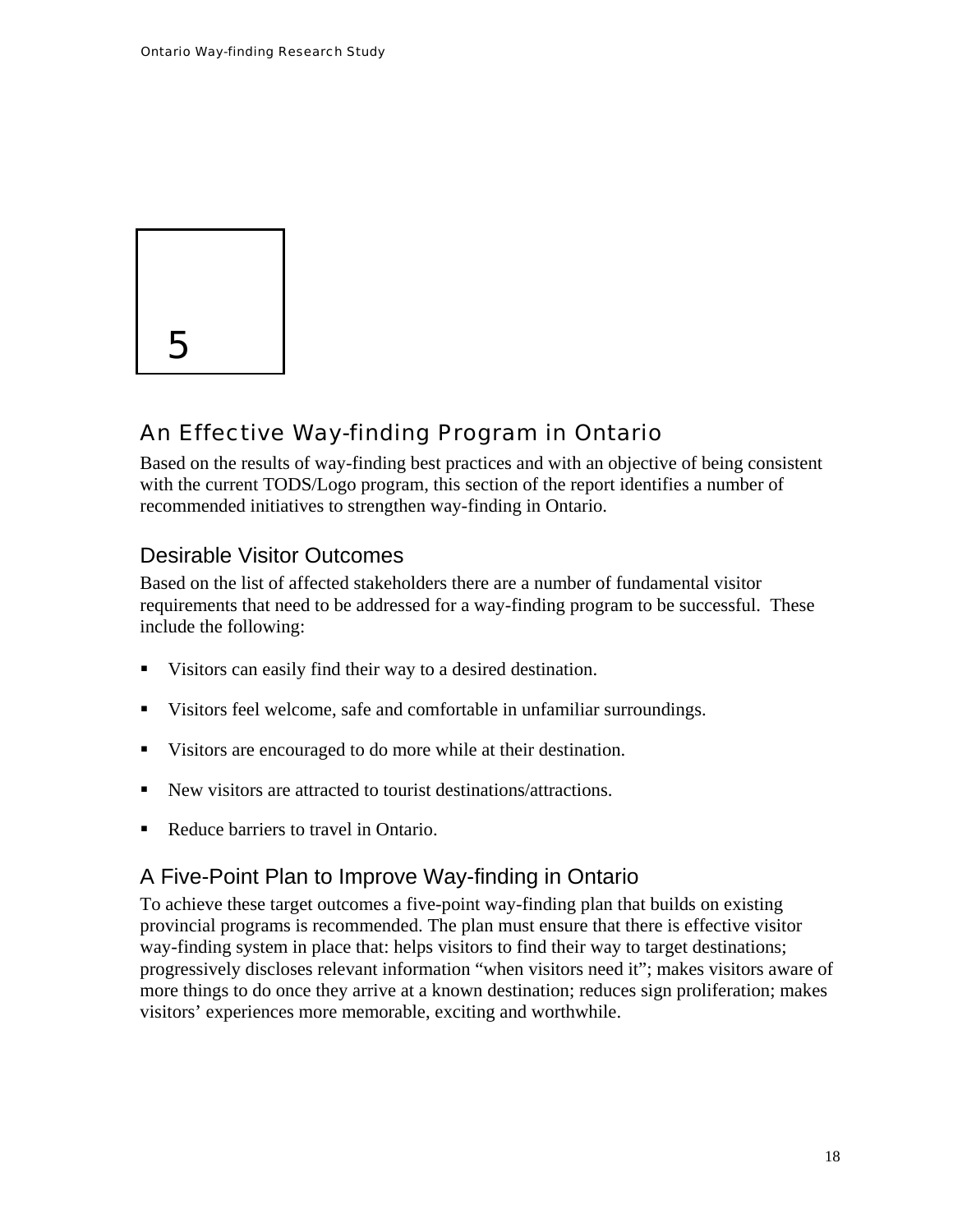- **1. Provide constant, consistent and reinforcing messaging via multiple channels.** 
	- Directional signage.
	- Printed materials and advertising.
	- Technology and the web.
	- Built environs and landscapes.
	- Interactive media.
- **2. Use best practice design guidelines to guide way-finding program features.** 
	- Have symbols that are language neutral and timeless.
	- Is recognizable from a distance without reading words.
	- Encapsulates the power of obvious symbols.
	- Creates a unifying element and amplifies a sense of place.
	- Reflects the environment that the icons must function in.

#### **3. Coordinate stakeholder way-finding efforts.**

- Ensure that tourism way-finding efforts by local, regional and provincial stakeholders are coordinated and mutually reinforcing.
- Reinforce brand identity at local, regional and provincial levels.
- Encourage closer integration between local way-finding programs and the existing TODS/Logo highway signage programs.
- Allow adequate flexibility to accommodate diverse local circumstances, while at the same time reinforcing common theme/signage and brand identity.

#### **4. Use emerging technologies to provide helpful way-finding information.**

#### **5. Leverage and coordinate private sector and community investment.**

These five points represent system-wide outcomes that should be pursued by all stakeholders, not just the province of Ontario. On the following pages, the various roles and responsibilities that will be needed to effectively pursue this plan are described.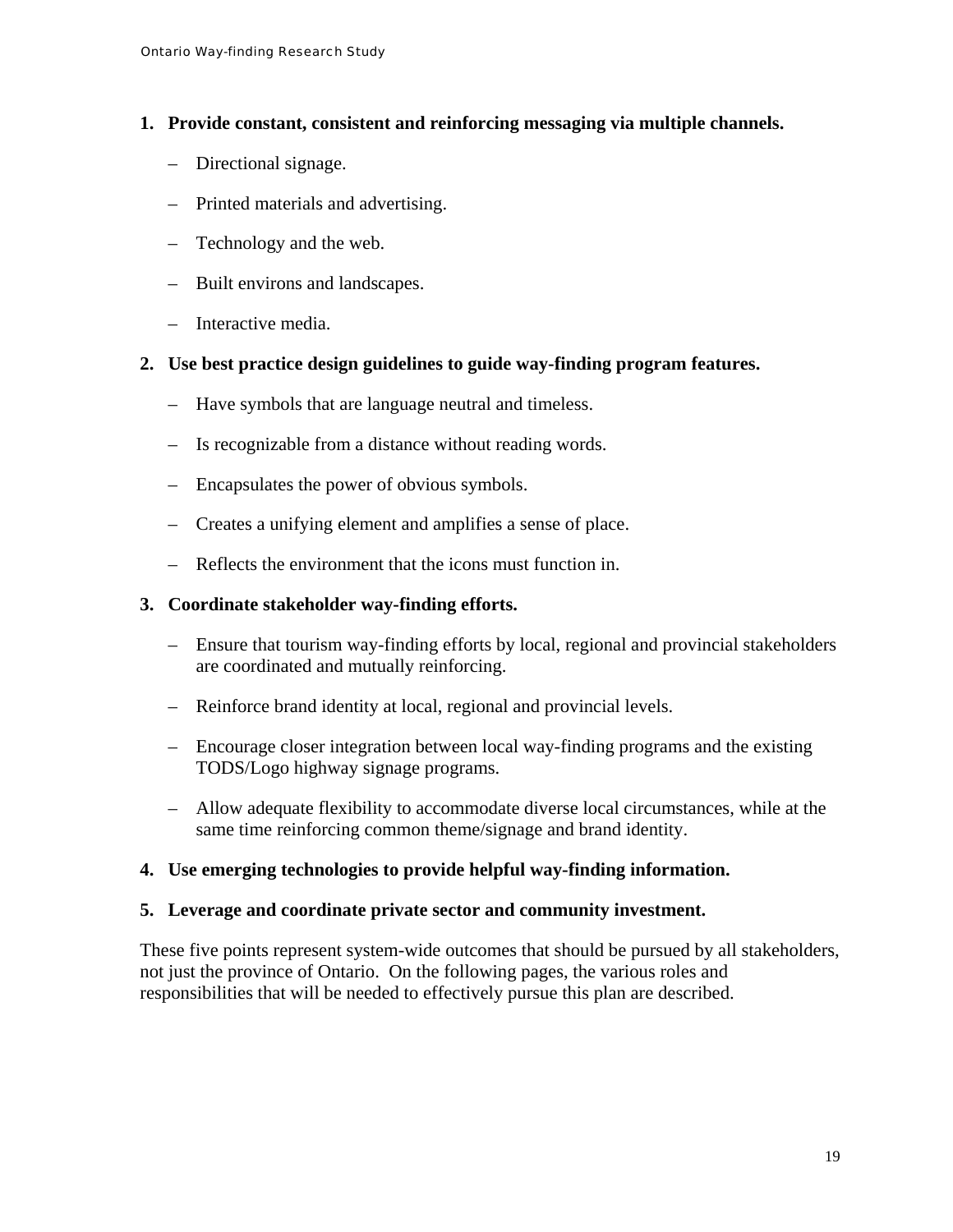# <span id="page-22-0"></span>Stakeholders Coordinate and Lever Their Respective Roles to Achieve Desirable and Integrated Way-finding Outcomes

As noted earlier, there are multiple dimensions to a successful way-finding program, including a number of tools that can be organized by communication channel. For each channel, there is currently a different lead responsibility across the province and accordingly, the gaps and issues vary by community and by type of channel. This relationship is illustrated on the exhibit below:

| Primary<br><b>Channel</b>            | <b>Way-finding Tools</b>                                                                             | <b>Lead Responsibility</b>                                                                                                                                                                  |
|--------------------------------------|------------------------------------------------------------------------------------------------------|---------------------------------------------------------------------------------------------------------------------------------------------------------------------------------------------|
| <b>Directional</b><br><b>Signage</b> | Local signage                                                                                        | Municipalities (upper & lower tier), tourism<br>destination marketing organizations, commercial<br>enterprises, area attractions                                                            |
|                                      | Highway directional signage<br>(i.e., green highway signs)                                           | Province of Ontario (Ministry of Transportation<br>(MTO)                                                                                                                                    |
|                                      | Highway tourism oriented<br>directional signing<br>(TODS)/Logo signage (i.e.,<br>blue highway signs) | Province of Ontario (MTO/Ministry of Tourism)                                                                                                                                               |
| <b>Print</b>                         | Brochures & tourism<br>information                                                                   | Municipalities (upper & lower tier), commercial<br>operators, attractions, tourism destination marketing<br>organizations, Province of Ontario                                              |
|                                      | Maps & tour guides                                                                                   | Private sector, Municipalities (upper & lower tier),<br>commercial operators, attractions, tourism<br>destination marketing organizations, transportation<br>providers, Province of Ontario |
| <b>Built</b><br>environment<br>and   | Architecture/built form                                                                              | Municipalities (primarily lower tier via zoning and<br>site plan control regulation), building<br>owners/builders.                                                                          |
| landscaping                          | Paths and nodes                                                                                      | Municipalities (primarily lower tier via zoning and<br>site plan control regulation), building<br>owners/builders.                                                                          |
|                                      | Landscape/Streetscapes                                                                               | Municipalities (primarily lower tier via zoning and<br>site plan control regulation), building<br>owners/builders.                                                                          |
|                                      | Landmarks                                                                                            | Municipalities, building owners/builders, area<br>attractions                                                                                                                               |
|                                      | <b>Districts</b>                                                                                     | Municipalities, tourism destination marketing<br>organizations, area attractions                                                                                                            |
| <b>Technology</b><br>and Web         | On-line maps/brochures,<br>travel websites, point of<br>interest maps, interpretive<br>guides        | Private sector (e.g., Google maps), municipalities,<br>commercial operators, attractions, tourism<br>destination marketing organizations, Province of<br>Ontario                            |
|                                      | <b>Attraction websites</b>                                                                           | Commercial operators, attractions                                                                                                                                                           |
|                                      | Transit websites                                                                                     | Transit providers (e.g., Toronto Transit Commission,<br><b>GO Transit)</b>                                                                                                                  |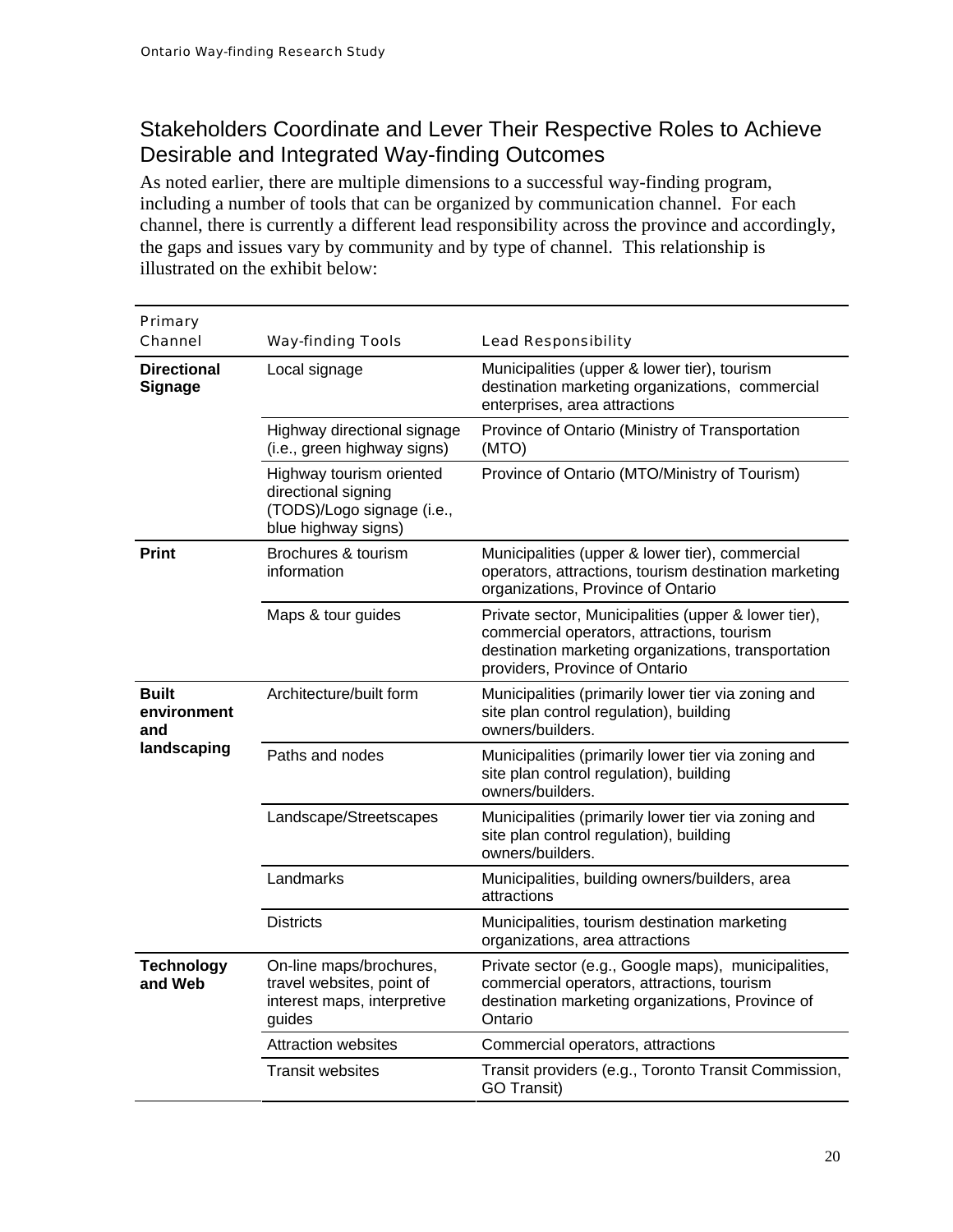<span id="page-23-0"></span>

| <b>Primary</b>     |                                   |                                          |  |
|--------------------|-----------------------------------|------------------------------------------|--|
| Channel            | <b>Way-finding Tools</b>          | <b>Lead Responsibility</b>               |  |
|                    | <b>GPS</b> services               | Commercial operators                     |  |
| <b>Interactive</b> | <b>Kiosks</b>                     | Province of Ontario, some municipalities |  |
|                    | <b>Travel Information Centres</b> | Province of Ontario, some municipalities |  |
|                    | 1-800 numbers                     | Province of Ontario                      |  |

# Provincial Roles and Recommended Initiatives

Stakeholders have different roles and accountabilities so it is critically important for the Province to develop its plan based on the tools at its disposal, while recognizing that within a collaborative model, there is also a need for them to provide support, direction and guidance to various stakeholders who have the primary role in implementing a way-finding system. This combination of leadership and support is illustrated on the following diagram:

|                                            |                                                                                                          | <b>Provincial Role</b>   |                                 |                                        |
|--------------------------------------------|----------------------------------------------------------------------------------------------------------|--------------------------|---------------------------------|----------------------------------------|
|                                            | <b>Way-finding Tools</b>                                                                                 | <b>Take Leadership</b>   | <b>Support</b><br><b>Others</b> | <b>Optional</b><br><b>Enhancements</b> |
|                                            | <b>Directional Signage</b>                                                                               |                          |                                 |                                        |
| $\blacksquare$                             | Local Signage                                                                                            |                          | ✓                               | ✓                                      |
|                                            | Highway directional signage (i.e.,<br>green highway signs)                                               | $\checkmark$ (MTO)       |                                 |                                        |
| $\blacksquare$                             | <b>Highway Tourism-Oriented</b><br>Directional Signing (TODS)/Logo<br>signage (i.e., blue highway signs) | $\checkmark$ (MTO/MTOUR) |                                 |                                        |
| <b>Printed Materials &amp; Advertising</b> |                                                                                                          |                          |                                 |                                        |
| $\blacksquare$                             | Brochures & tourism information                                                                          | ✓                        | ✓                               |                                        |
|                                            | Maps & tour guides                                                                                       |                          | ✓                               |                                        |
|                                            | <b>Built Environs and Landscapes</b>                                                                     |                          |                                 |                                        |
| $\blacksquare$                             | Architecture/built form                                                                                  |                          | ✓                               |                                        |
| ٠                                          | Paths and nodes                                                                                          |                          |                                 |                                        |
| ٠                                          | Landscape/Streetscapes                                                                                   |                          |                                 |                                        |
|                                            | Landmarks/Iconic attractions                                                                             |                          |                                 |                                        |
| ٠                                          | <b>Districts</b>                                                                                         |                          |                                 | ✓                                      |
| Technology & Web                           |                                                                                                          |                          |                                 |                                        |
| $\blacksquare$                             | On-line maps/brochures, travel<br>websites, point of interest maps,<br>interpretive guides               | ✓                        | ✓                               |                                        |
| ٠                                          | <b>Attraction websites</b>                                                                               |                          |                                 |                                        |
| ٠                                          | Transit and transportation websites                                                                      |                          |                                 |                                        |
| ٠                                          | GPS and mobile way-finding<br>services                                                                   |                          |                                 | ✓                                      |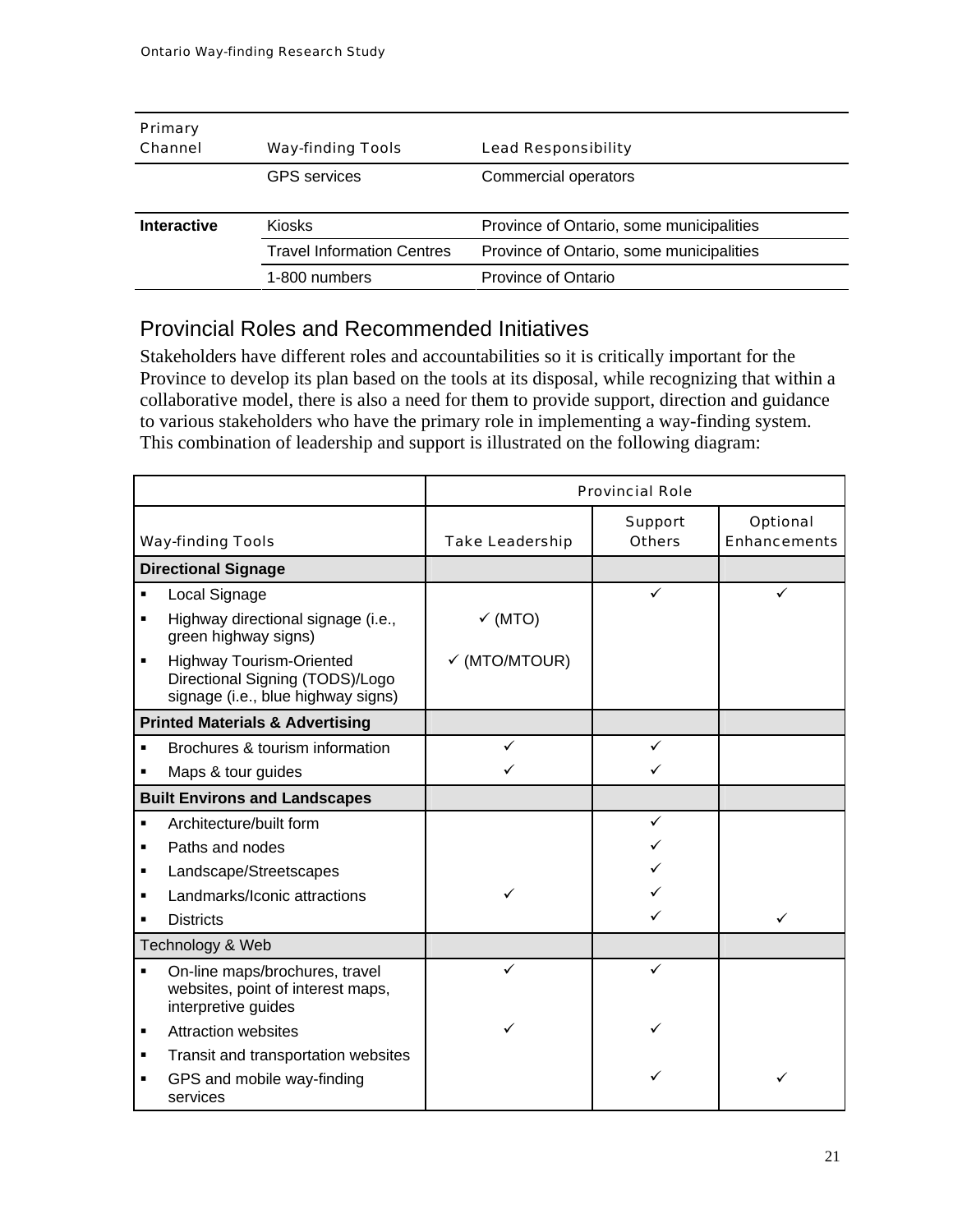|                          |                                                 | <b>Provincial Role</b> |                                 |                                        |
|--------------------------|-------------------------------------------------|------------------------|---------------------------------|----------------------------------------|
| <b>Way-finding Tools</b> |                                                 | <b>Take Leadership</b> | <b>Support</b><br><b>Others</b> | <b>Optional</b><br><b>Enhancements</b> |
| <b>Interactive media</b> |                                                 |                        |                                 |                                        |
|                          | <b>Kiosks</b>                                   |                        |                                 |                                        |
| ٠                        | <b>Provincial Travel Information</b><br>Centres |                        |                                 |                                        |
| ٠                        | <b>Local Travel Information Centres</b>         |                        |                                 |                                        |
|                          | 1-800 tourism services                          |                        |                                 |                                        |

As demonstrated in the above table, there are three possible roles for the Province to take when looking at a strategic and comprehensive program to support a successful way-finding in Ontario:

- 1. The Province needs to continue to take further *leadership* in areas where there is clear provincial jurisdiction.
- 2. The Province needs to provide *support* to other stakeholders to align and improve their way-finding efforts.
- 3. The Province should consider optional *enhancements* to improve the prospects for success via strategic initiatives to support improved local way-finding and take advantage of technological advancements in way-finding.

This approach will ensure that the province can be effective in areas for which it has clear jurisdiction and control, while at the same time encouraging stakeholders to participate in a comprehensive and integrated way-finding program. This strategy also presents strategic options for the province to enhance the success of way-finding by pursuing a number of supplemental programs in the areas of regional/local signage that are consistent with provincial initiatives, including printed media and technology-based way-finding solutions.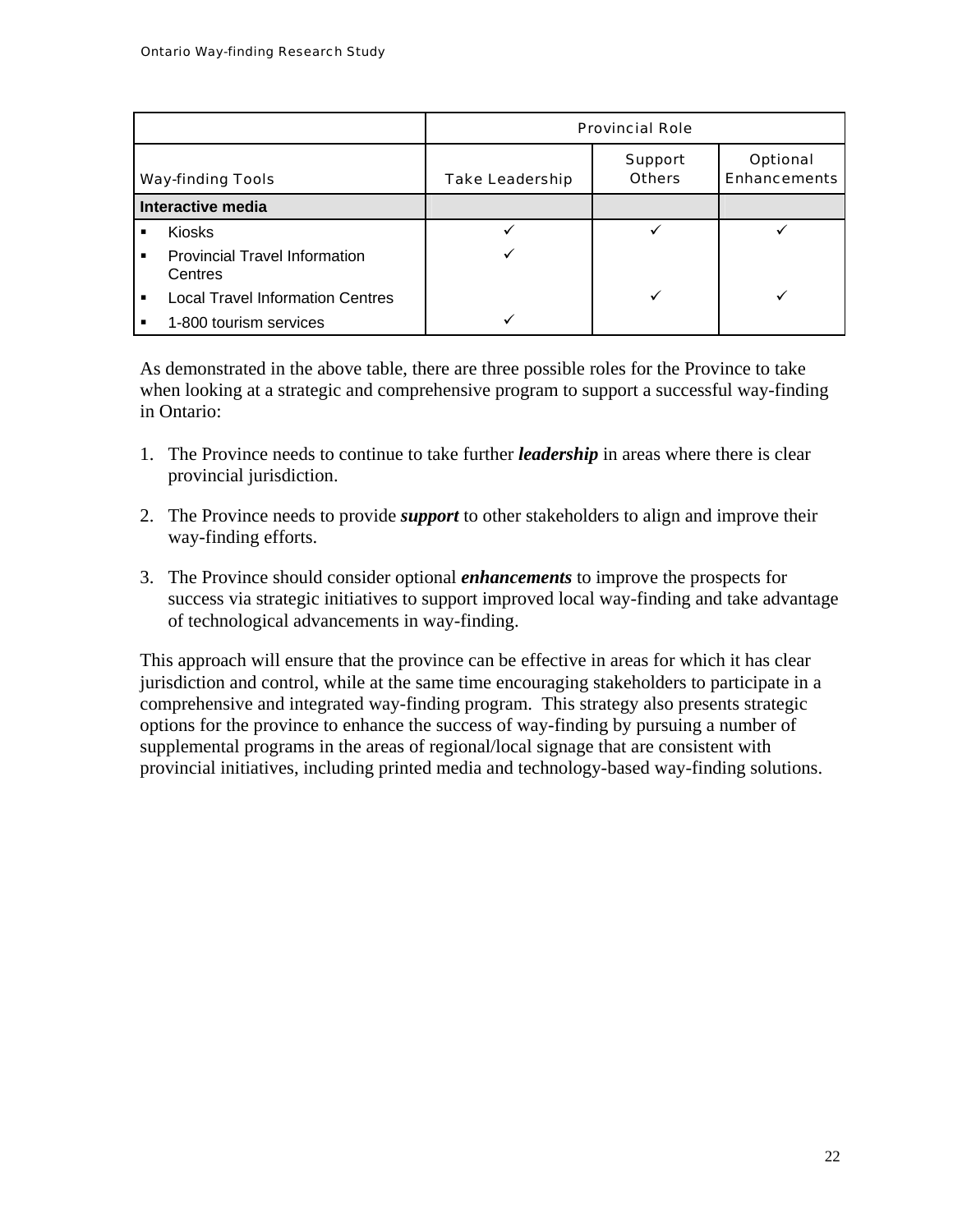<span id="page-25-0"></span>

# Implementation & Service Delivery Issues

## Summary of Key Recommendations

Based on these best practices, a successful way-finding program will require the Province to assume two provincial roles:

- 1. **"Leadership role"** in areas where there is clear provincial jurisdiction:
	- Apply way-finding best practices to provincial way-finding/tourism tools such as Travel Information Centres, web sites, printed tourism materials, interactive tourism information and provincial tourist attractions.
	- Develop and distribute way-finding guidelines, manuals and provide access to best practices to support local way-finding efforts.
	- Continue to work with MTO to ensure that way-finding initiatives are consistent with TODS/Logo.
	- Support innovative technological advancements in way-finding.
- 2. **"Support role"** where the Province can help and encourage other stakeholders to align and improve their way-finding efforts:
	- Funding for local feasibility studies and way-finding strategies, with eligibility targeted to local (e.g. region, municipalities, counties) and tourism organizations, etc.
	- Foster collaboration by allowing only one designated "applicant" per region.
	- Phased approach with pilot programs to demonstrate success/best practices.
	- Build in flexibility to accommodate highly diverse local contexts.
	- Municipalities to be responsible for capital costs and maintenance.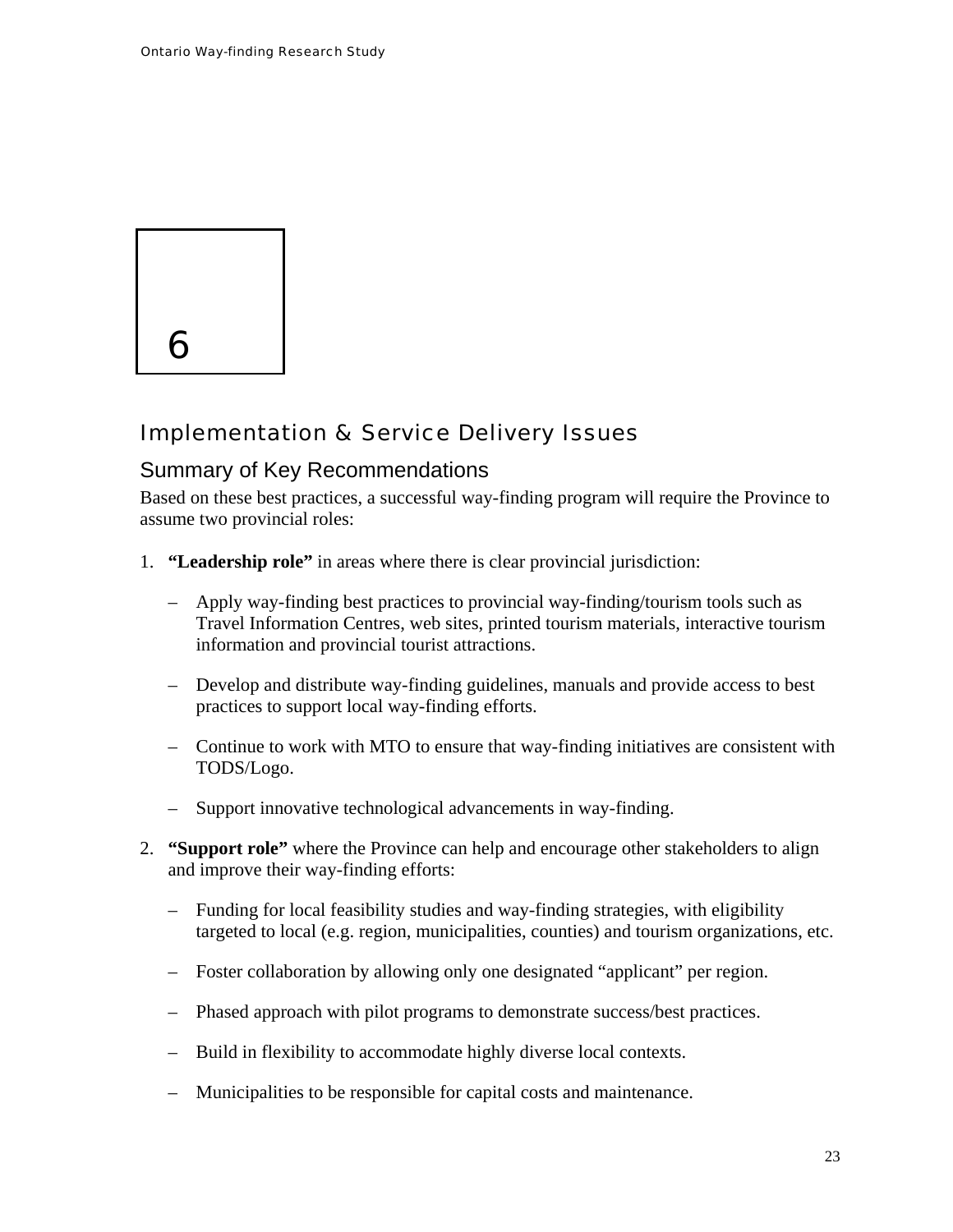# <span id="page-26-0"></span>Required Program Investments

A detailed costing of programs and their options is beyond the scope of this assignment. However, it is clear that the level of provincial investment varies, depending on enhancements.

- "Leadership" role requires organization and coherence of existing Provincial programs rather than large new investment in capital.
- "Support" roles require soft costs such as guidelines, tools, manuals, templates and training (i.e., not program capital costs).
- "Enhancement" roles could require program investments:
	- Financial incentives to encourage local signage/districts/info centres to be more effective and coordinated. Any such financial incentives to support local signage should be positioned as "incentives" rather than a right capital acquisition of signage and way-finding assets. These assets are ideally financed, owned and maintained by the organizations that derive the primary benefit from this way-finding infrastructure. The purpose of any financial incentive would be to incent participants to align their efforts and coordinate themes, rather than simply pay for the assets.
	- GPS/mobile way-finding initiatives can lever private sector investment. Most of the mobile way-finding initiatives investigated during this assignment are commercially driven and presumably commercially viable private sector initiatives. Accordingly, if the Province decides to pursue this option, the Province should investigate the opportunity to lever private sector investment rather than directly investing in these technologies as an owner. For example, it may be possible for the Province to lend its tourism marketing logos and materials to a private sector service provider who would then be faced with a more viable and attractive service to tourists.

# Encouraging Collaboration

A key ingredient for success is the need for participation and collaboration amongst all affected stakeholders. The Province can foster this collaboration in a number of ways:

- Support for umbrella organizations that can:
	- Champion a rational and widely-supported way-finding vision.
	- Foster a unified and coordinated local way-finding program.
	- Mobilize community/local initiative and innovation.
- Build in flexibility to accommodate highly diverse local contexts.
- If the Province decides to proceed with optional enhancements to support improved local way-finding, it will be important to "require" collaboration by allowing only one designated "applicant" per region.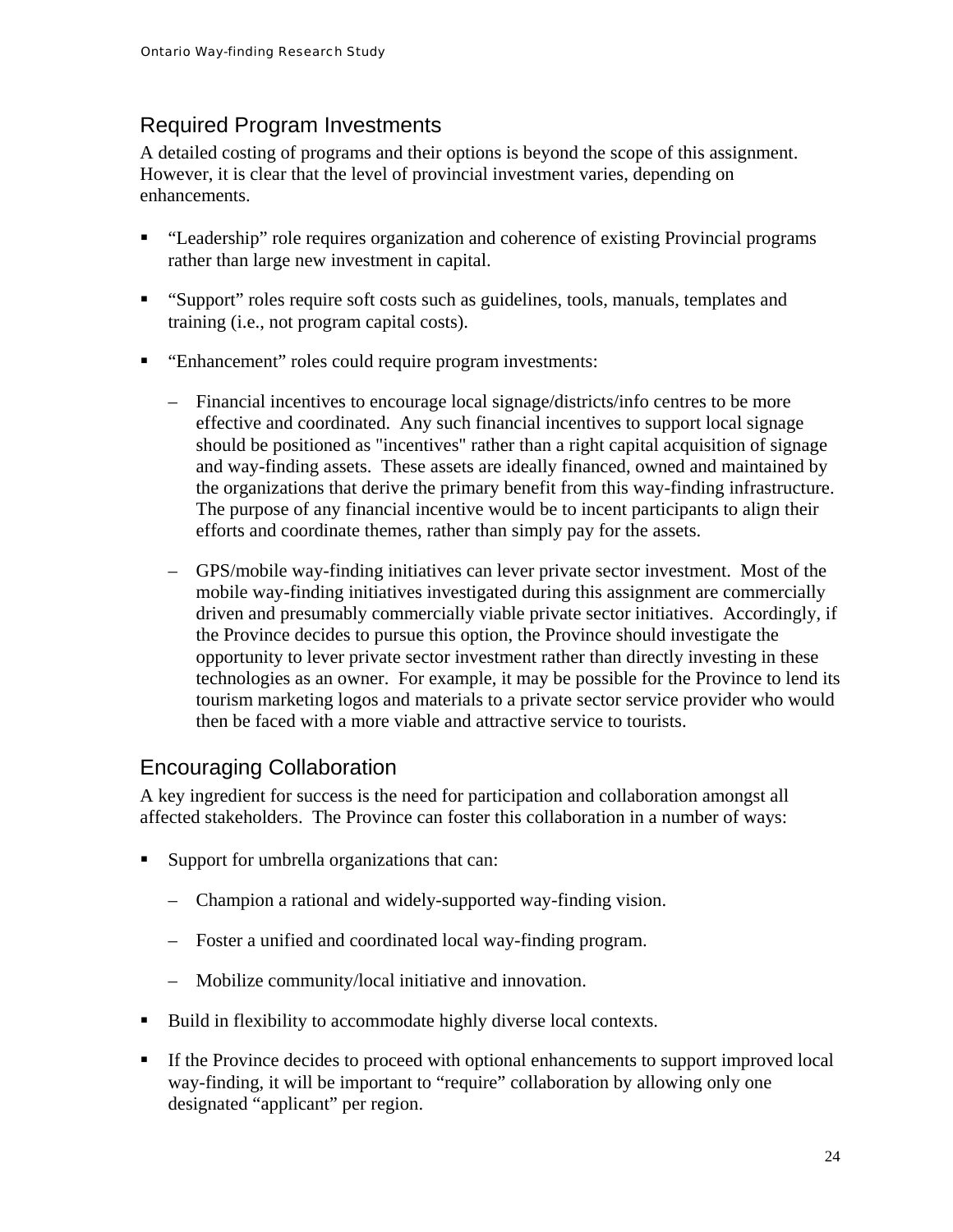# <span id="page-27-0"></span>Integration with TODS/Logo signage programs

In all successful jurisdictions, there was an effective collaboration between the legitimate safety and highway design objectives for limited-access highways and the maximization of the tourism benefits of directional signage and local way-finding.

The provincial TODS program provides signage for commercial tourism operators on provincial highways in Ontario. MTO's Logo program provides signage for motorist services near the 400-series highways. The scope of this project did not involve a detailed review of this work. However, a brief review of these programs suggests that any provincial way-finding program will need to take into account and be consistent with these two important provincial signage programs.

Accordingly, there is a need to work closely with MTO to establish an effective system of highway directional signage that integrates with and supports local way-finding initiatives, while at the same time respecting safety and highway design objectives. The Ministry of Tourism also needs to continue to consult with and work collaboratively with MTO to ensure that way-finding initiatives are coordinated with and reinforce TODS/Logo signing programs.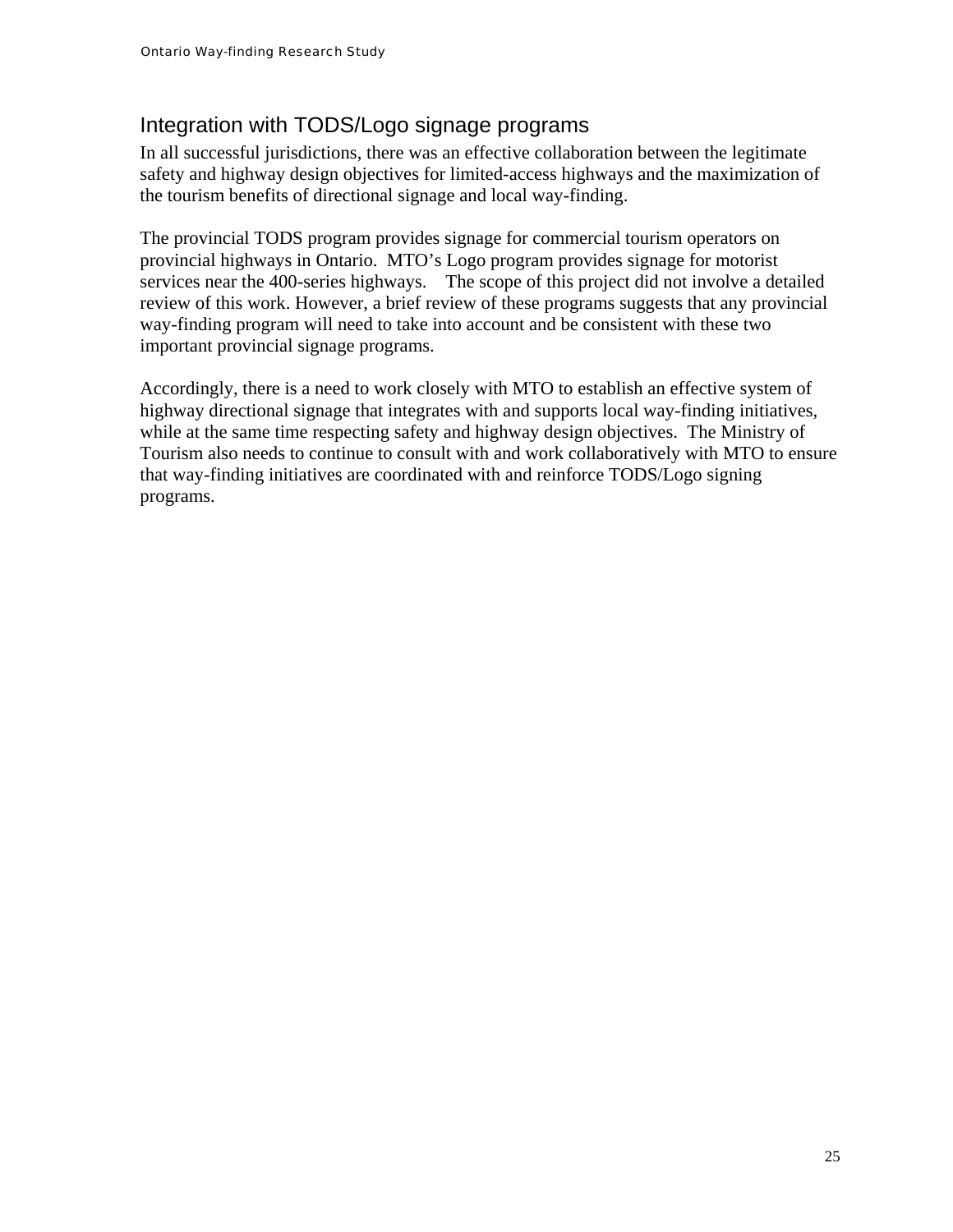# 7

# Research Appendix A – Highlights of Research from Other Jurisdictions

Long List of 22 Way-finding Systems/Programs Examined

Separate technical appendix presents detailed findings for this analysis:

- Disney Wayfinding
- Potomac Hospital Woodbridge, Virginia Wayfinding
- Charles de Gaulle Airport
- Wayfinding System for New York and New Jersey Airports
- **Lester B. Pearson International Airport, Toronto**
- **Los Angeles Metro**
- **Texas Medical Center Wayfinding System**
- Zeche Zollverein, in Essen Germany
- Vancouver Olympics 2010
- "Direction Philadelphia" Wayfinding System
- Downtown Los Angeles Way-finding Program Downtown LA Walks"
- Copenhagen, Denmark (iSpot)
- Fox Cities of Wisconsin Wayfinding Program
- City Of Woodinville, Washington Wayfinding Sign Program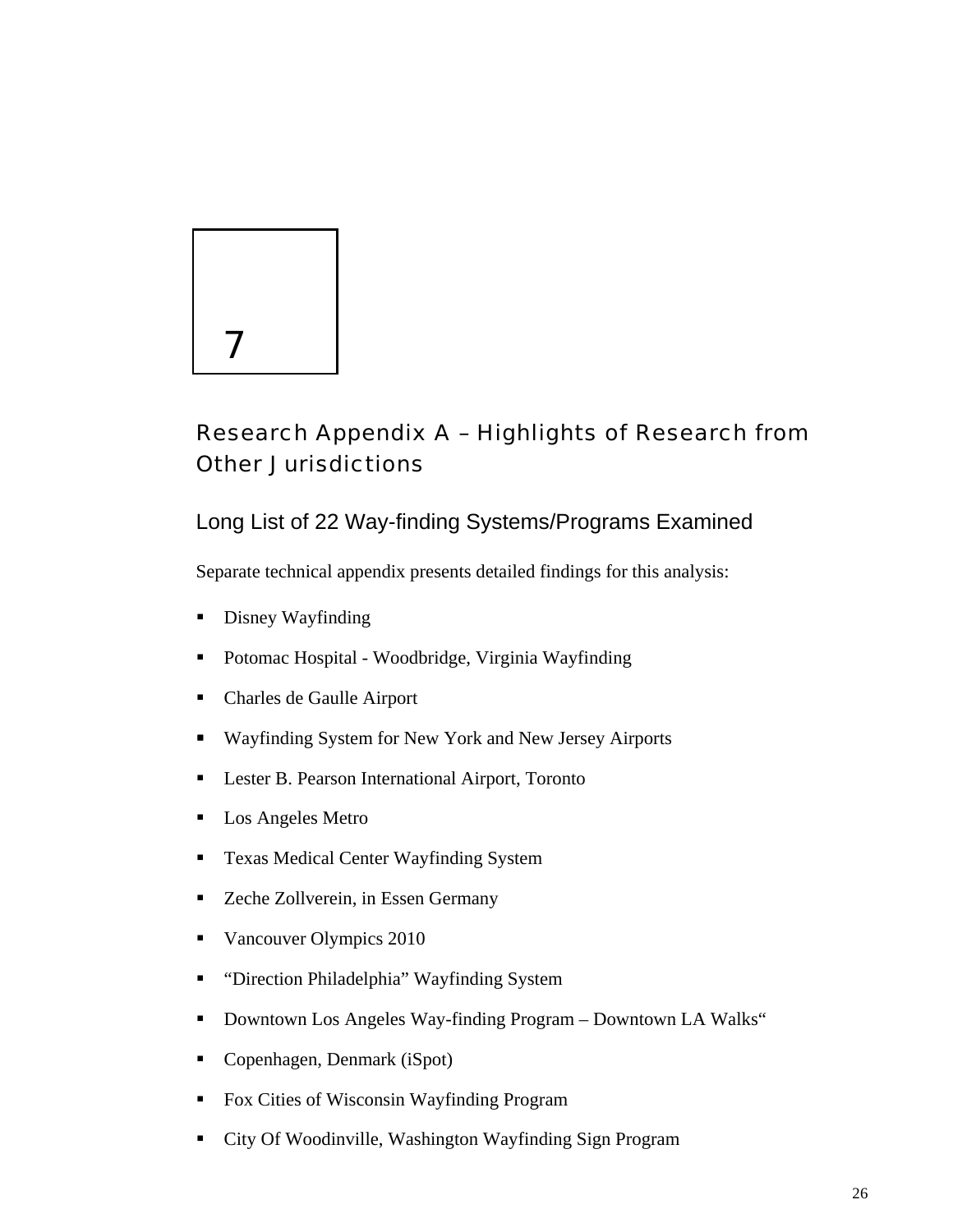- Atlanta, Georgia A Wayfinding and Signage System
- Legible London Wayfinding System
- **Massachusetts Agricultural Directional Signage Program**
- Pocono Mountains Wayfinding Signing Program
- State of New Jersey: Wayfinding Master Plan
- **Genesee/Finger Lakes Wayfinding System**
- Tourism Research Innovation Project British Columbia (Ministry of Tourism)
- Queensland, Australia, Wayfinding Design Guidelines

# Highlights of Selected Jurisdictions

## State of New Jersey\*

- Wayfinding Master Plan: Create a simple and memorable map pattern that is absent of political, official or functional boundaries.
- Expand TODS program and re-focus so it can better meet the needs of tourists and of the large number of tourist oriented attractions in NJ.
- Recommended a two-tier system of eligible locations, giving priority to touristoriented attractions.
- Link County and local signage with TODS (highway) signage.
- Wayfinding legislation in conjunction with Celebrate NJ! utilizing core elements of the Wayfinding Master Plan document to assure cooperation and coordination among state agencies, counties, and municipalities by providing a process, a set of guidelines, and legal authority regarding jurisdictions to implement wayfinding throughout the State.
- Funding to be borne by regulated organizations (\$100K to \$1M), coordinated to maximize synergies, scale economies and existing grant availability.
- **Leverage wide-spread access to GPS systems, cell phones, and the Internet, with a** comprehensive Wayfinding system using words, colors, and symbols (icons) that integrates road signage, public transit, paper maps and electronic medium.

\*Additional information included in Technical Research Appendix.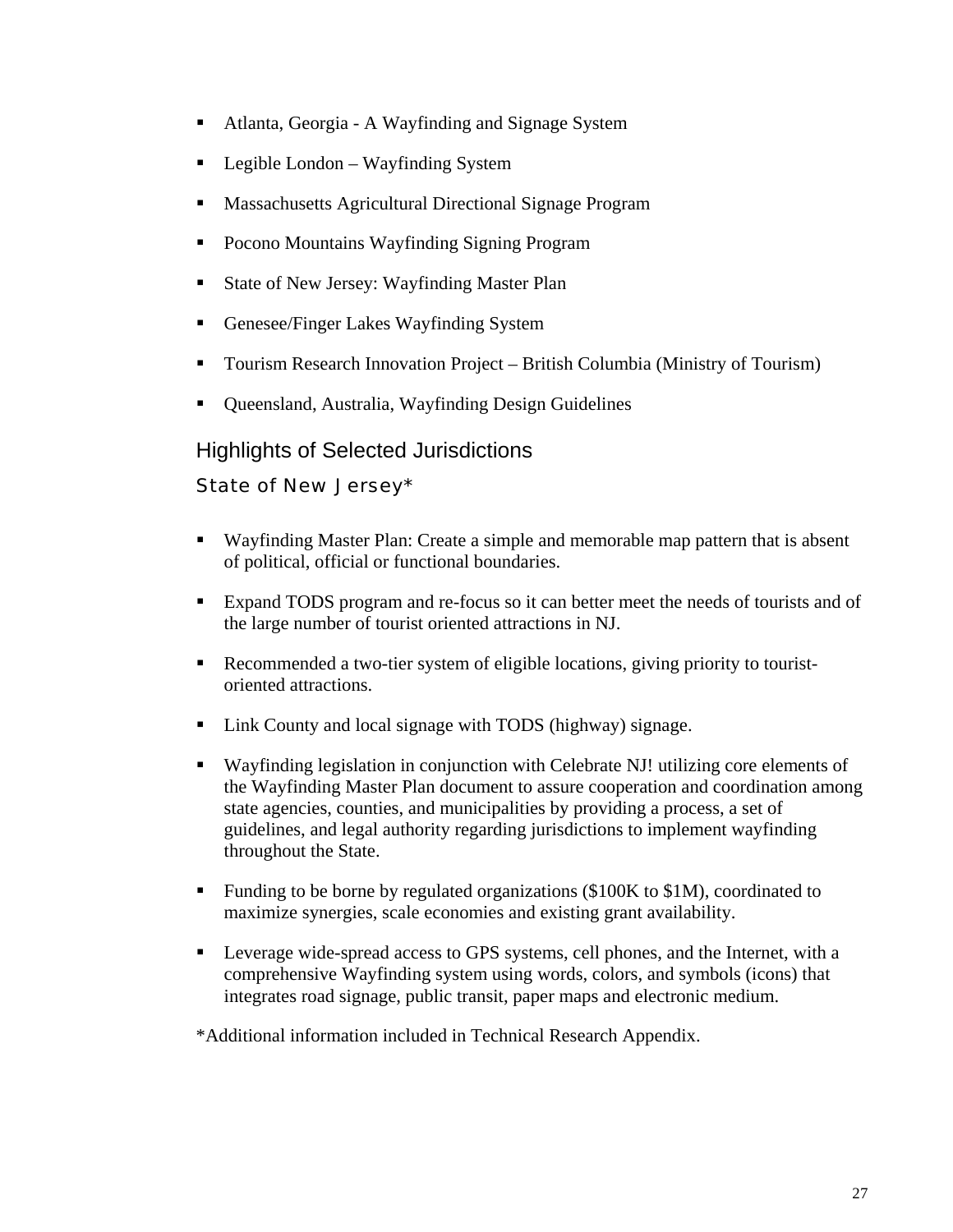#### Genesee/Finger Lakes\*

- A standardized regional tourism signage system.
- The main objective is to provide visitors to with easy and understandable access to tourism-related destinations.
- Umbrella, multi-stakeholder-driven Program designed around six principles:
	- **Safety**: signs may not pose a safety hazard and an impediment to smooth traffic flow.
	- **Standardization**: of sign size, location, color, and content in compliance with federal and state highway regulations.
	- **Trail-blazing**: throughout the entire regional road network (including local, county and state roads) from the freeway exit into the area of recreational and cultural interest and to the individual attraction or business.
	- **Accessibility**: the signage system should guarantee equal access for any attraction or business that meets predetermined eligibility criteria.
	- **Maintenance**: each attraction or business is responsible for the maintenance of signs and surrounding vegetation.
	- **Self-finance**: each attraction or business assumes the cost for sign erection and maintenance.

\*Additional information included in Appendix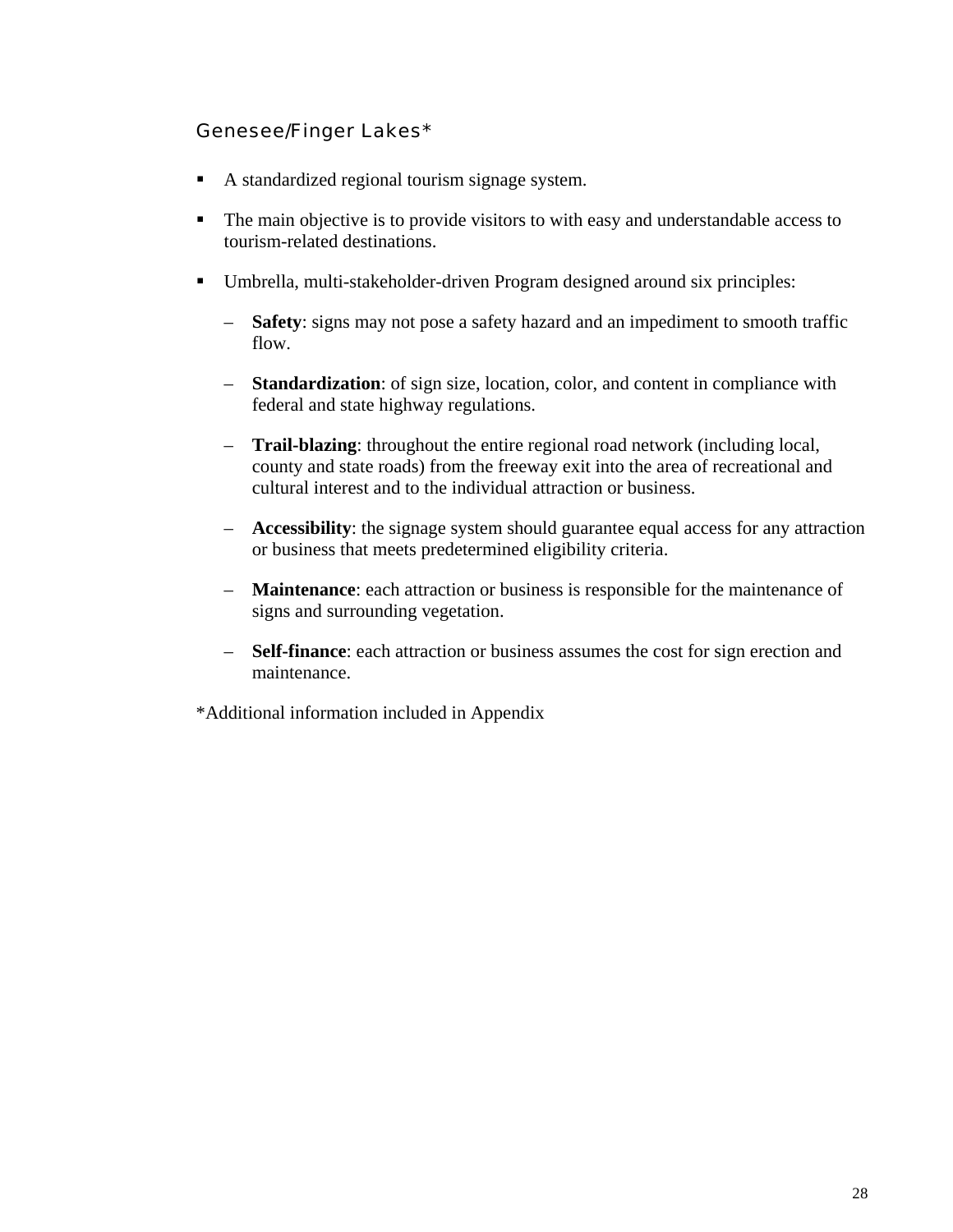# Legible London "Living Map"\*

Legible London will give Londoners and visitors more confidence to travel around the Capital on foot. Based on the concept of "mental mapping" or that walkers instinctively build a mental map of the city as they travel:

- 'Progressive disclosure' of information (telling people what they need to know when they need to know it).
- Develop a living map that can be applied across many media – street signage, mobile phones, PDAs, internet or traditional pocket maps.

Coordinating information across the boroughs, the different transport modes, and the media (signage,



maps, fingerposts, etc.) people use to find their way around:

- Maps for media and city-wide signs.
- Digital management tools for use by bodies responsible for advertising destinations.

\*Additional information included in Appendix

## Pocono Mountains Wayfinding Signing Program\*

- Wayfinding Signing is an alternative to Tourist Oriented Destination Signs (TODS).
- Regional Signing Program to provide a systematic network of directional signs to guide the traveling public from major highway gateways to key civic, cultural, regional and commercial destinations using the minimum number of signs. It is designed to coincide with and reinforce regional tourism marketing.
- Creation of "Signing Regions" to coordinate local and regional signage:
	- **Outside of a Signing Region** Continue under the current TODS highway Department policy with the following modification: All new agreements for TODS should include a provision that the TODS may be removed when a Signing Region is established.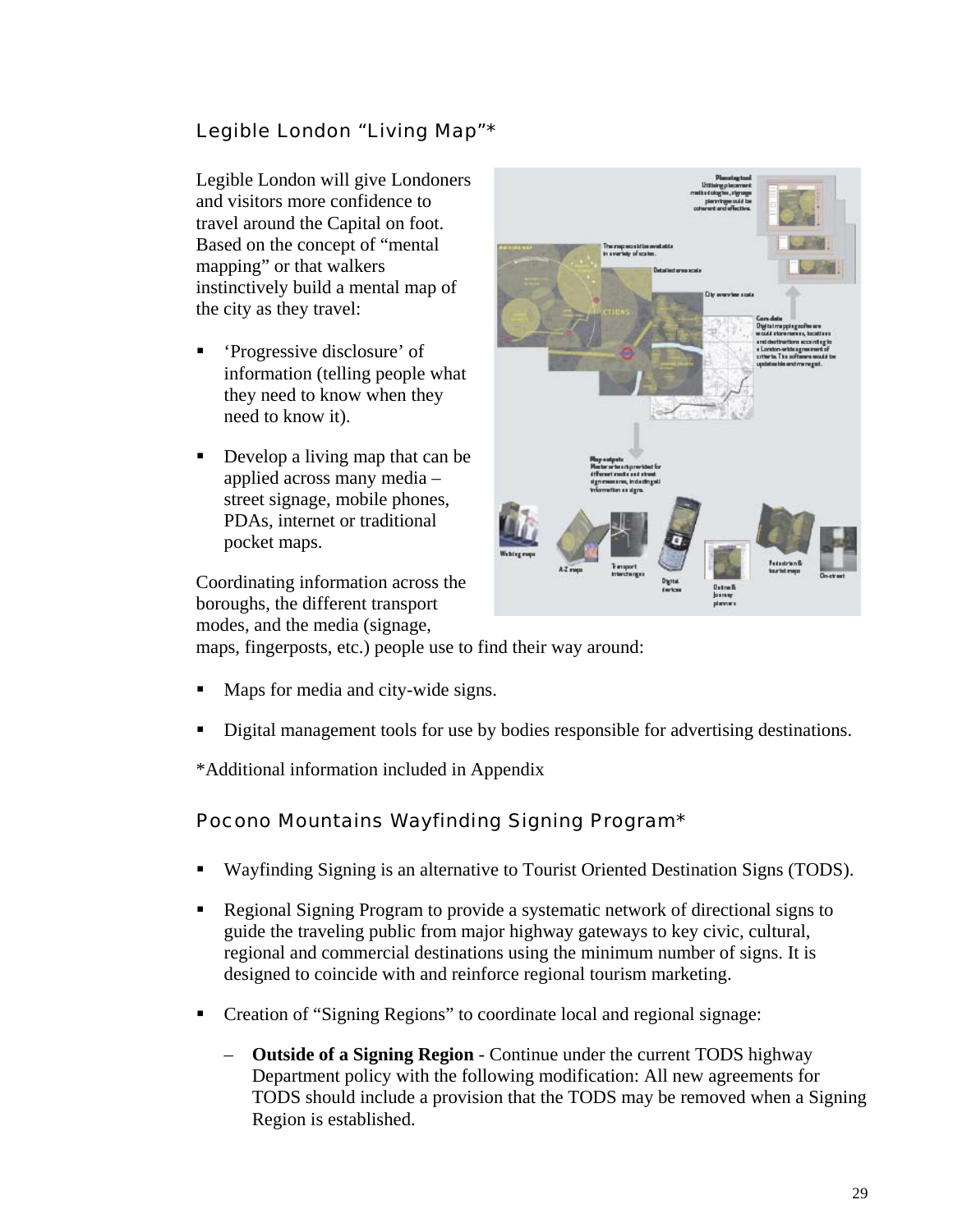- **Inside of a Signing Region** No new TODS installations should be approved upon the establishment of a Signing Region:
	- à Existing TODS of Attractions that participate in the Regional Signing Program should be removed.
	- <sup> $\Box$ </sup> Existing TODS that conflict with the installation of a Regional Sign installation shall be relocated to an alternate location. In the case that an alternate location cannot be identified, the Regional Trust should work with the business to find a mutually acceptable resolution.
	- à Existing TODS that serve as trailblazer signs in the PA Logo Signing Program should be replaced with signs that conform to the Regional Signing Program design. The TODS replacements shall be coordinated with the Administrator of the PA Logo Signing Program.

# Copenhagen, Denmark (iSpot)

 Wonderful Copenhagen deals with all aspects of Copenhagen as a tourist and travel destination such as marketing, promotion, product development, strategic planning, information, PR, brochures, statistics, analyses etc.



- Tourist info "when you need them the most when you are in the city". The tourist site, iSpot, available at Copenhagen Right Now, hotels and visitor mobile phone, provides info on everything from cafés, restaurants, cinemas, concerts, theatres, nightlife and shopping to attractions and sightseeing.
- Tourist information on your mobile phone:
	- Send a text message with the text 'woco' to telephone: 2290 4000, and a link will be sent to your mobile.
	- You can also use the address mobil.woco.dk, which will connect you directly to the guide.
	- The service itself is free. All tourists pay, is the ordinary mobile rate.

# Atlanta, Georgia - A Wayfinding and Signage System

- Improve the access and connectivity within the Atlanta area, including both pedestrian and vehicular signage.
- Structure tourism and directional information hierarchically starting with geographic AREA names that are already in use (such as "Midtown" and "King Historic District").
- Moving next to the names of specific DESTINATIONS.
- Ultimately calling out PARKING related to each.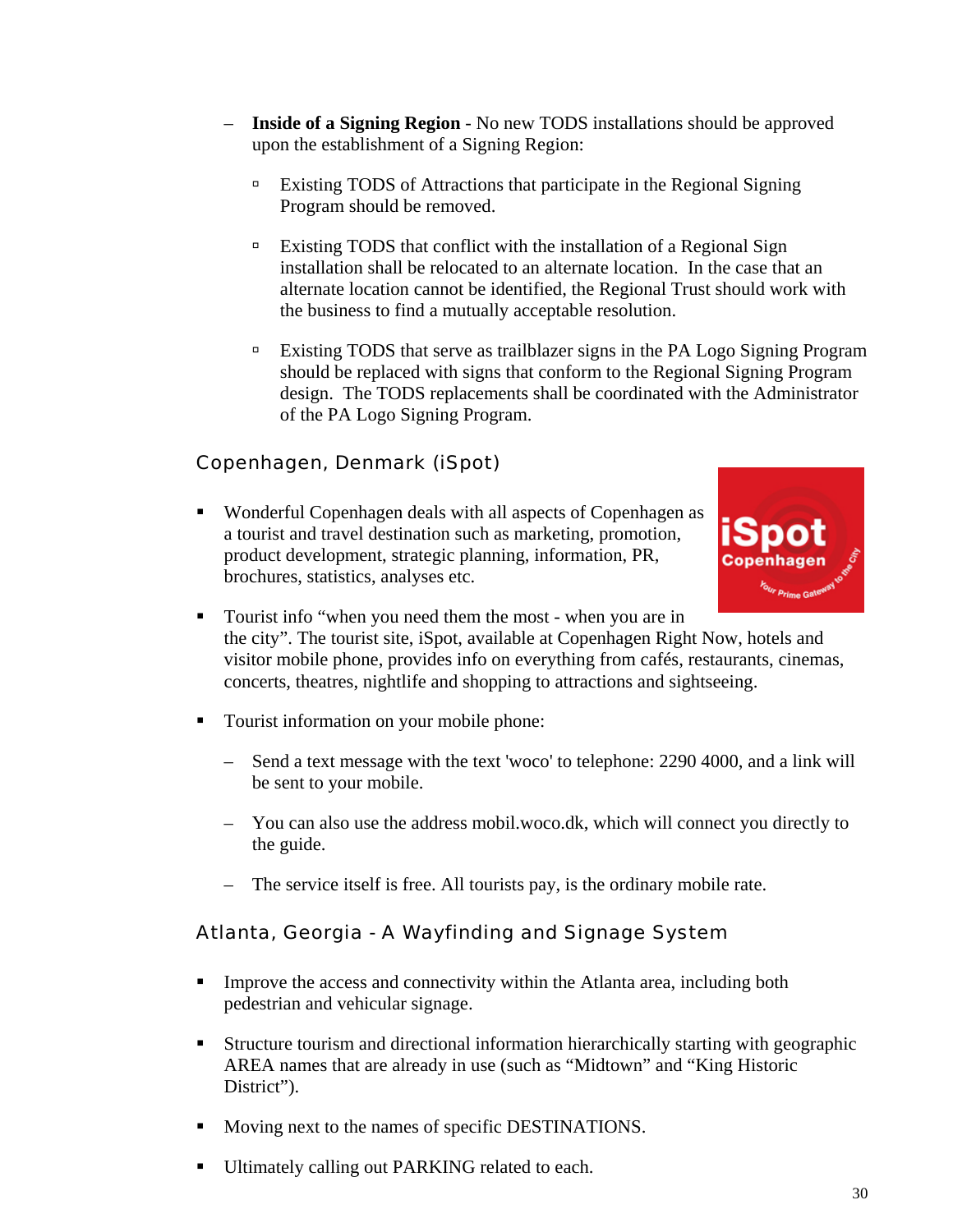• Prioritize the public DESTINATIONS.

# Tourism Research Innovation Project – British Columbia (Ministry of Tourism)

- Umbrella program to support coordinated regional way-finding programs. Series of steps that a community can utilize to begin assessing the potential for a new or enhanced signage program.
- **Improve access to a community by attracting and directing motorists to destinations,** enhancing the visitor experience and attracting more tourist spending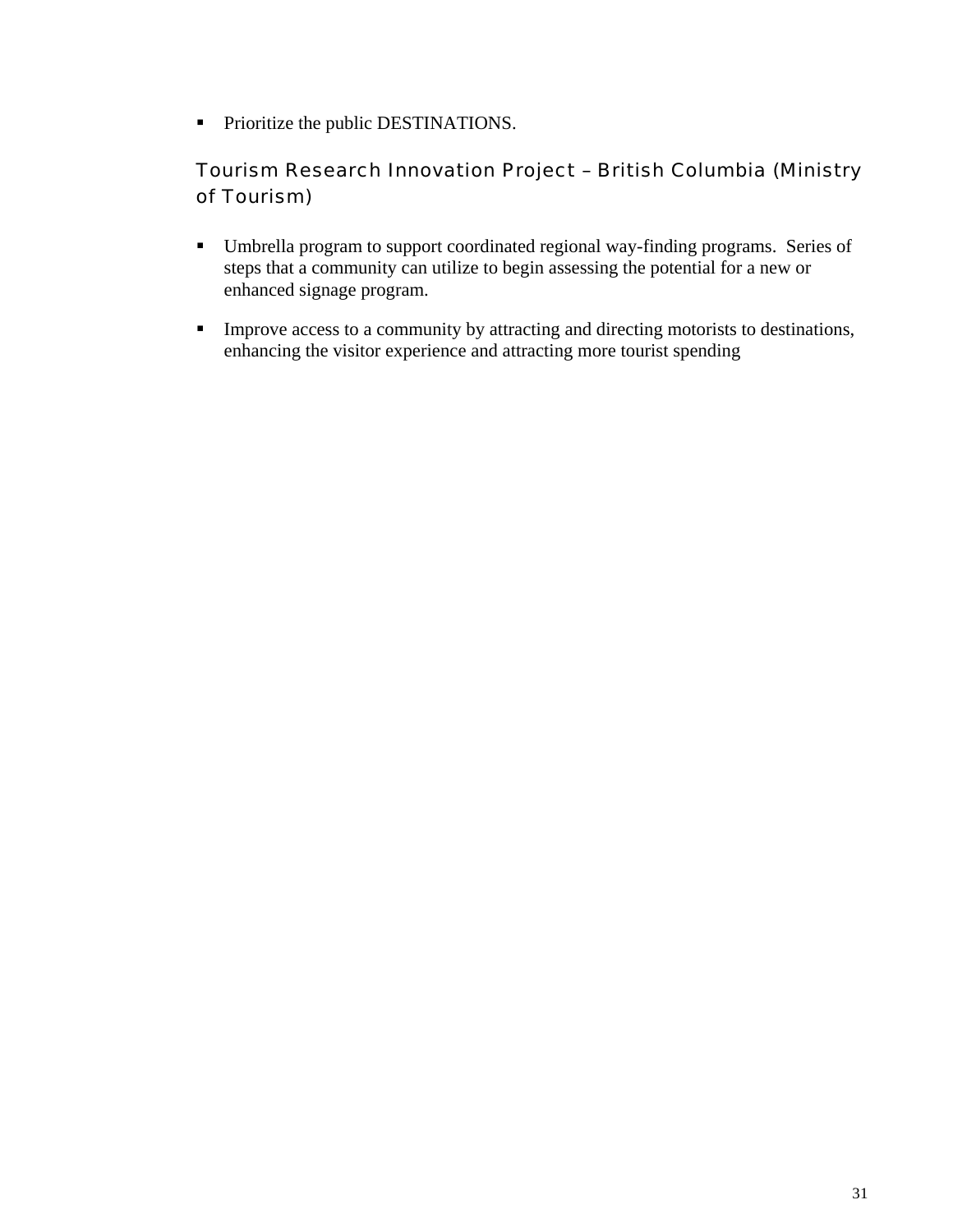

# Research Appendix B – TODS/Logo Signage Programs

# The Logo Sign System

The Logo Sign System is a provincial program being offered through Canadian TODS (C-TODS). This program permits key motorist services to place their logo on a sign structure along designated Freeways and Staged Freeways.

The Logo Sign System provides business identification and directional information to motorists in the Province of Ontario, and replaces the generic motorist icons with brandspecific corporate symbols for fuel, food, and accommodation services.

# Tourism-Oriented Directional Signing Program (TODS)

C TODS Limited administers the Province's Tourism-Oriented Directional Signing Program under the supervision of the Ministry of Transportation and Ministry of Tourism. TODS ensures that tourist-oriented signage on the Province's roads is reliable and consistent in location, form and design. The signs are intended to be directional rather than advertising; they are to ensure the motoring public can rely on the signs to lead them to tourism operations and destinations.

The signs are standardized (e.g., size, colour and message) depending on the nature of the attraction and location, and coordinated to ensure that they do not interfere with other MTO traffic signage, or cause unnecessary motorist distraction.

The program allows signs for area profile themes (e.g., Dufferin Highlands) developed by eligible groups and approved tourist routes (e.g., scenic drive ahead).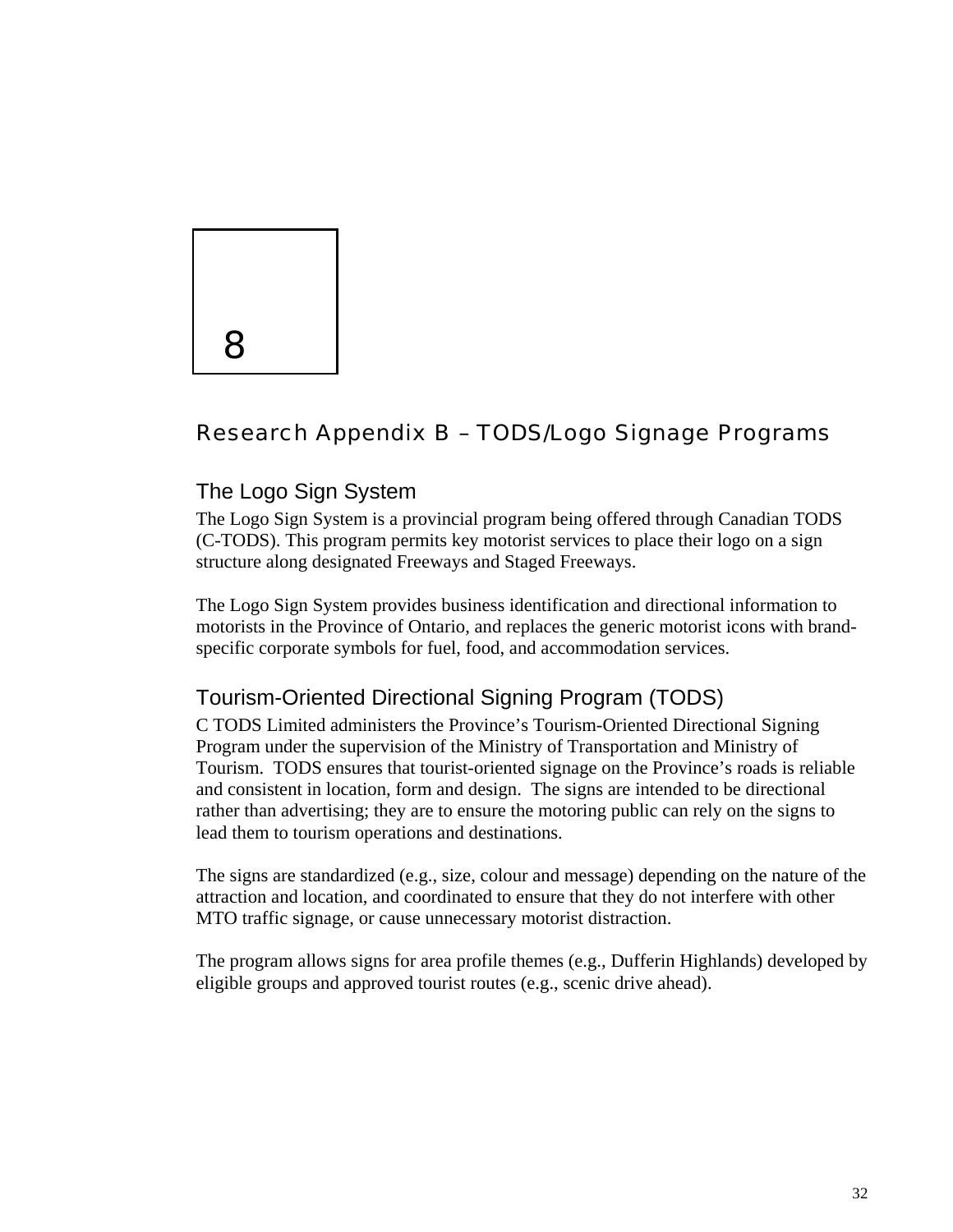# TODS Program

The signs are for tourism-oriented operations whose primary reason for being is to provide specified tourism activities or facilities to motoring tourists. This includes many accommodation properties, tourist attractions (commercial or non-profit, public or private sector), area profile themes developed by eligible groups and approved permanent tourist routes.

Municipalities also control signage through by-laws enacted under the Municipal Act. The purpose of these bylaws is, in part, to encourage signs that are compatible with the heritage and visual characteristics of the community, and also to apply a common standard to signs to avoid a mishmash of advertising throughout a municipality.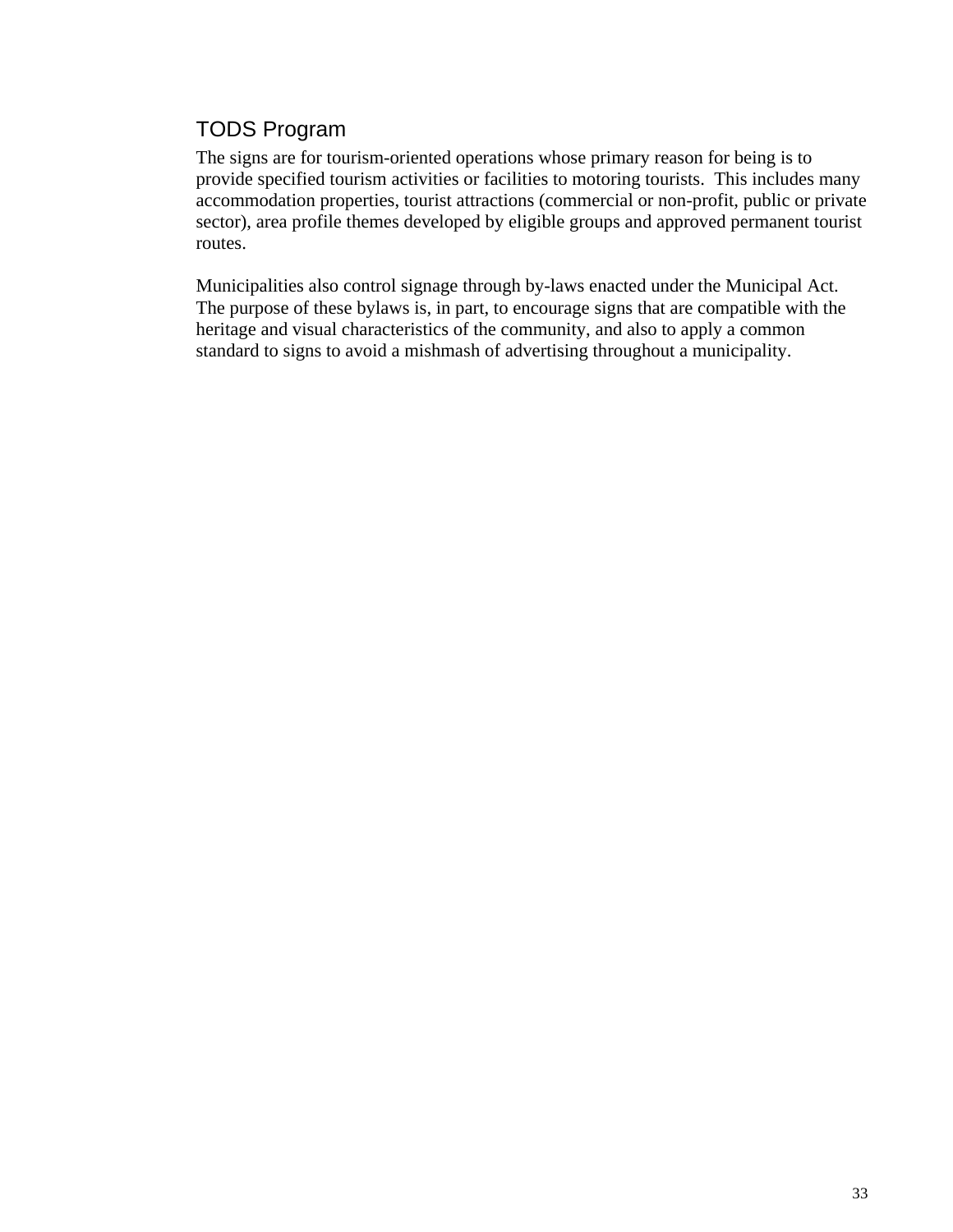

#### Research Appendix C– List of Interview Respondents

#### External

- Vancouver Organizing Committee for the 2010 Olympic and Paralympic Winter Games (VANOC)
- Celebrate New Jersey, Wayfinding Initiative
- City of Windsor
- Ontario Business Improvement Area Association (OBIAA)
- **Legible London**

#### Internal

- **Ministry of Transportation**
- **Ministry of Municipal Affairs and Housing**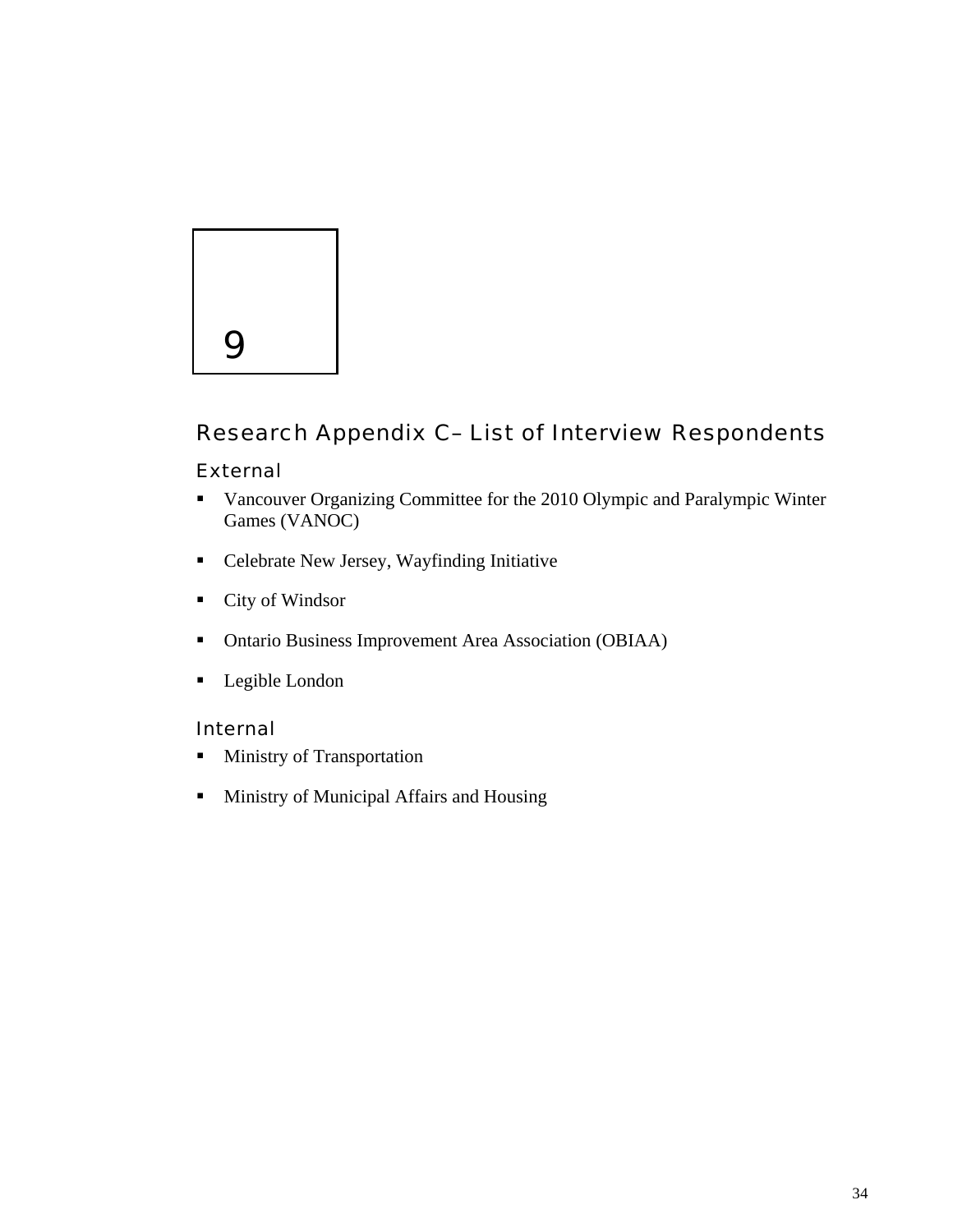# **OLIVER WYMAN**

**Delta Organization & Leadership**

**Ontario Way-finding Research Study** 

Technical Research Appendix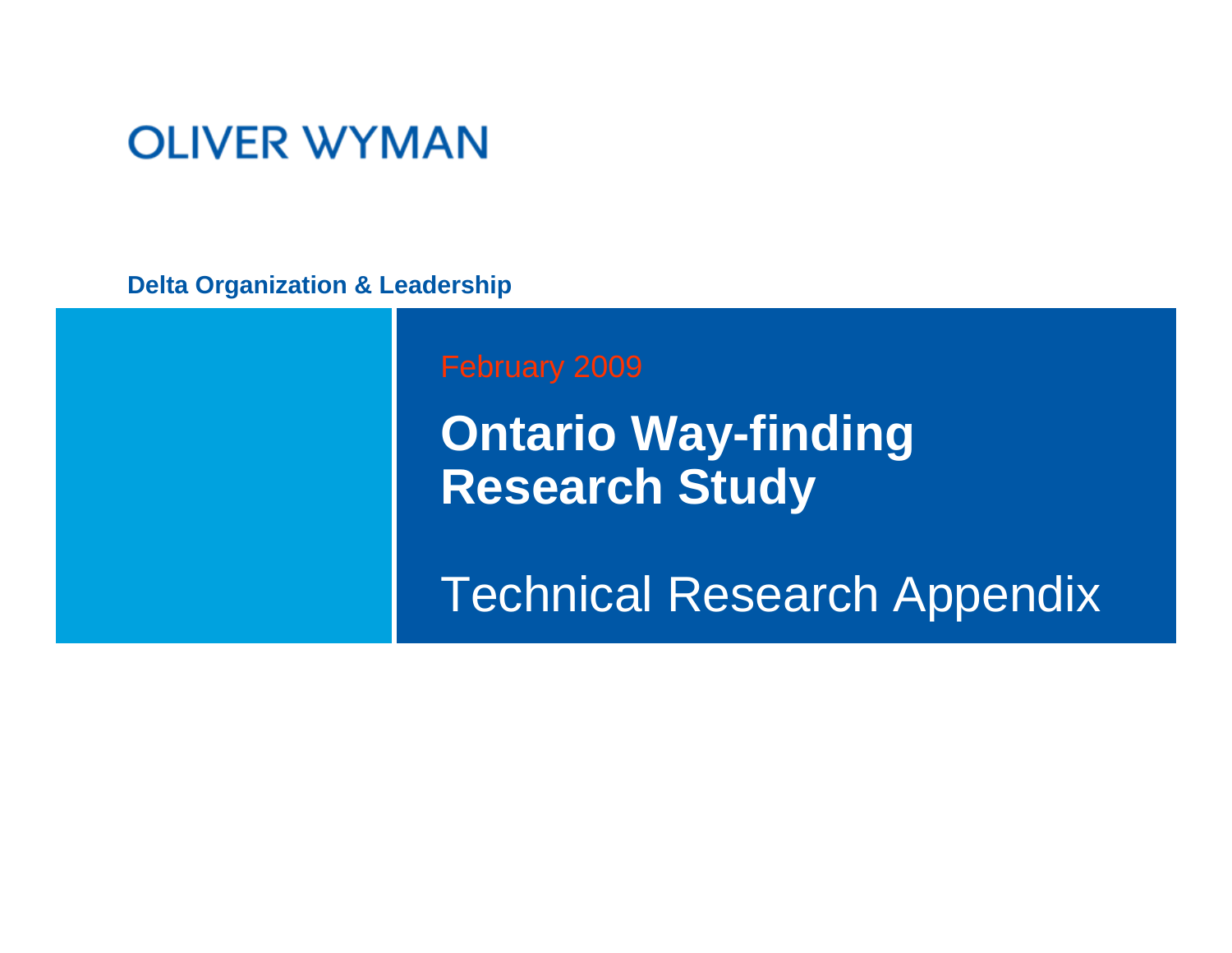### **Contents**

- $\blacksquare$ What is Wayfinding?
- $\blacksquare$ Wayfinding Benefits
- $\blacksquare$ Characteristics of a Successful Wayfinding Program
- $\blacksquare$ Challenges in Creating a Wayfinding System
- $\blacksquare$ Wayfinding System: Measures
- $\blacksquare$ Organization of Wayfinding Program
- $\blacksquare$ Wayfinding Stakeholders
- $\blacksquare$ Technology's Role in Wayfinding Systems
- $\blacksquare$ SEGD Wayfinding Award Winners
- $\blacksquare$ Wayfinding Systems/Programs: Case Examples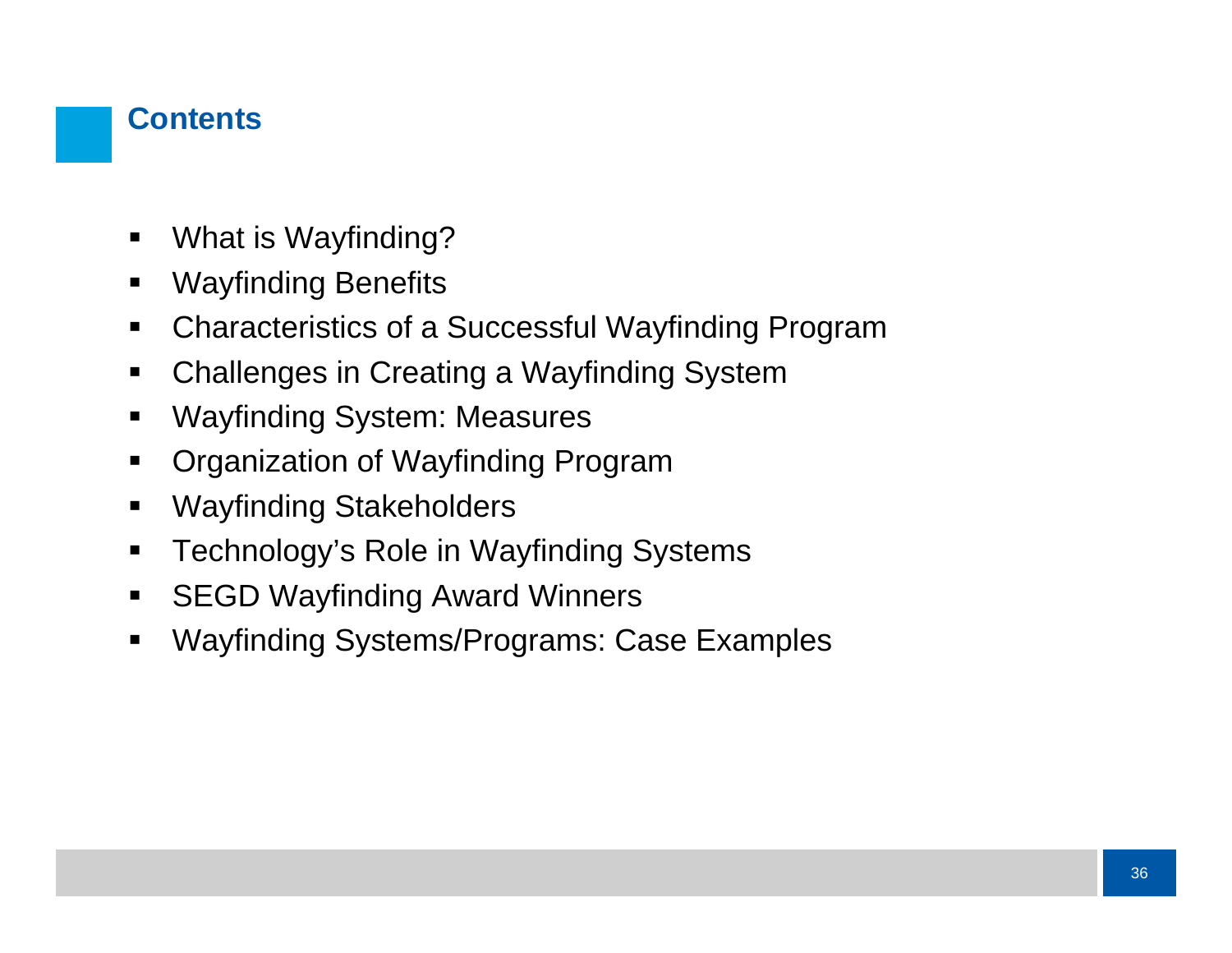### **What is Wayfinding?** Definitions from Literature

- *Wayfinding is a two-stage process during which people must solve a wide variety of problems in architectural and urban spaces that involve both "decision making" (formulating an action plan) and "decision executing" (implementing the plan)1*
- *"A Wayfinding system incorporates branding, signs, maps and directional devices that tell us where we are, where we want to go, and how to get there. Symbols can contribute simplicity, clarity and personality to a wayfinding system."4*
- *Wayfinding is much more than signs. It's a way of looking at an environment and organizing the visual and verbal cues within that environment to help people access the areas they need.5*
- *Wayfinding is a term that many people associate only with signs, but wayfinding is an overall design philosophy that aids a diverse population to arrive at a destination with ease and comfort3*
- *While wayfinding systems include customized highway and street directional signage – they are more than signs. It's examining your area from a visitor's perspective, understanding why your visitors are there and using this information to design information and clues to help guide your visitors to their destinations. "It should provide a seamless experience for the visitor and say something about the community."6*
- *The process individuals use to navigate in unfamiliar surroundings2*
- Sources: 1. John Muhlhausen. Wayfinding Is Not Signage.<http://www.signweb.com/index.php/channel/6/id/1433>. 04-04-2006
	- 2. Patricia Salmi. Wayfinding Design: Hidden Barriers to Universal Access. informedesign.umn.edu. Volume 5, Issue 08
	- 3. Universal Symbols In Health Care Workbook
	- 4. 'Wayfinding': New Direction For NJ Signage. Courier News. January 6, 2008
	- 5. The Future of Wayfinding. HealthCareFacility.net. Jan/Feb 2005

6. Rona J. Vrooman.Regional wayfinding system provides seamless signage for Historic Triangle visitors. Virginia Town and City, Feb. 2007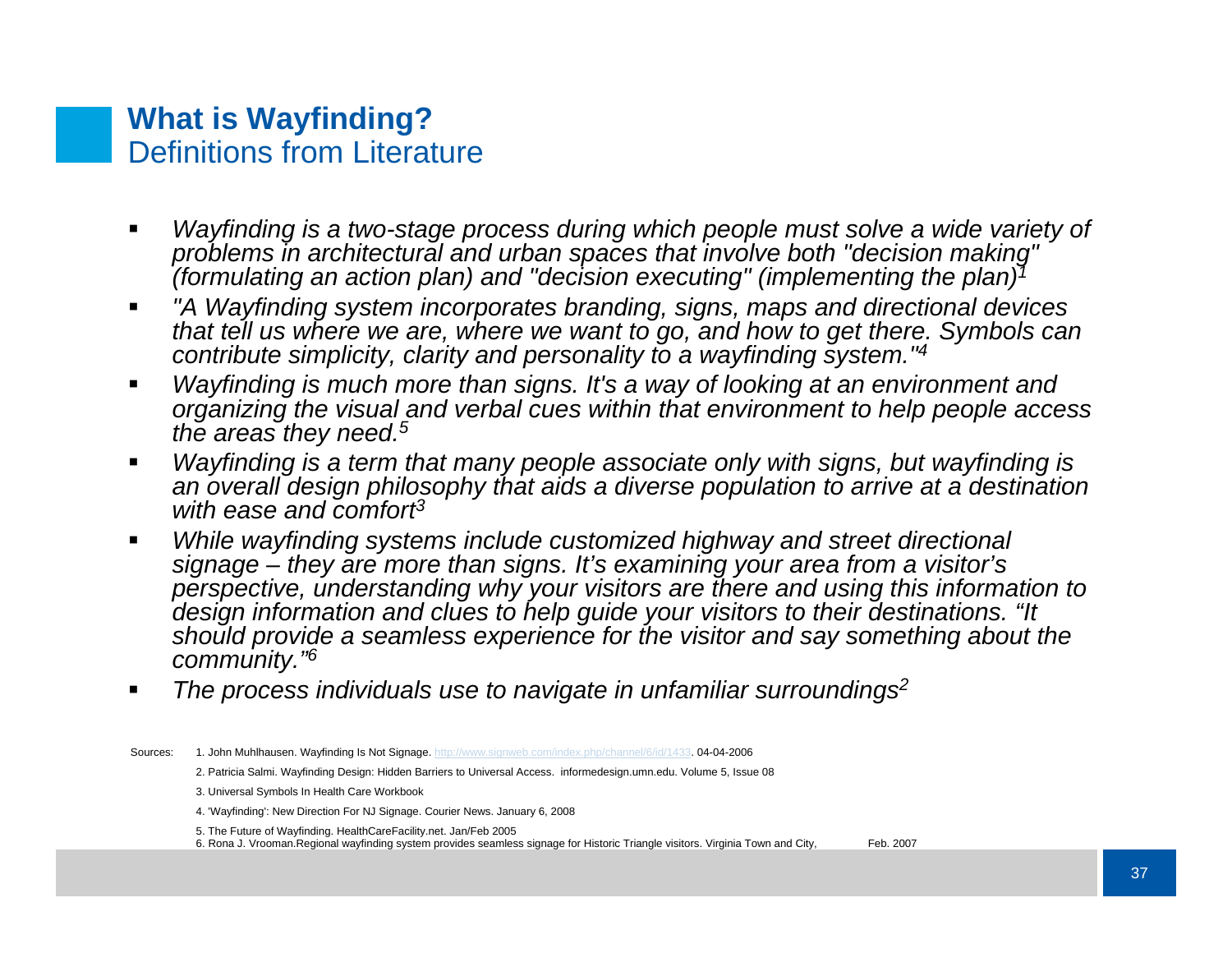#### **What is Wayfinding?**  According to *Passini and Arthur (Wayfinding pioneers)*

- Passini and Arthur (1992) describe wayfinding as a spatial problem-solving process with three specific but interrelated processes:
	- 1. Decision making and the development of a plan of action (i.e., "I need to locate patient room 224")
	- 2. Decision execution, which transforms the plan into appropriate behavior at the right place in space (i.e., "I need to find the elevators to the second floor and locate room 224")
	- 3. Information processing understood in its generic sense as comprising environmental perception and cognition, which in turn, are responsible for the information basis of the two decision-related processes (i.e., "I recognize the elevators, exit on the second floor, and locate room 224")
- To accomplish the problem-solving process, the wayfinder relies on five wayfinding factors:
	- 1. Knowing where he or she is (i.e., "I have just arrived at the front door of the surgery center").
	- 2. Knowing his or her destination (i.e., "My instructions from the physician's office indicate that I need to check in and register with the information desk").
	- 3. Knowing which route gets him or her to the destination (i.e., "The information receptionist told me to follow the signs to the elevator and take the elevator to the third-floor surgery waiting room and check-in desk")
	- 4. The ability to follow that route (i.e., "I need to locate and interpret appropriate signs that lead me to the elevators, exit the elevator on the third floor, and locate the surgery waiting room")
	- 5. Knowing when he or she has reached the destination (i.e., "This appears to be the surgical waiting room, and the desk is most likely for registration")

Source: Barbara J. Huelat. Wayfinding: Design for Understanding. The Center for Health Design. October 2007

Passini, R., and Arthur. P. 1992. Wayfinding: People, signs and architecture. New York: McGraw-Hill Inc.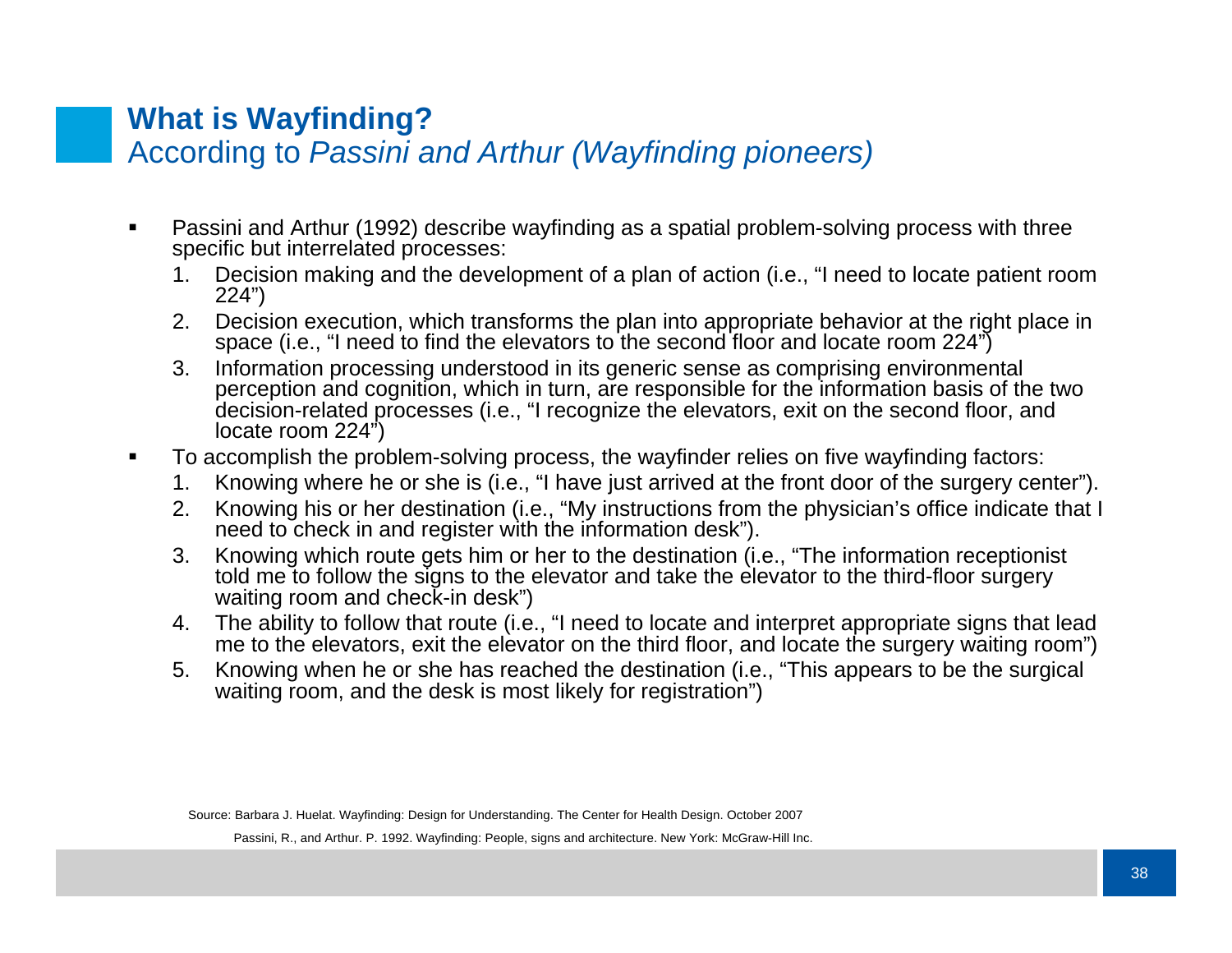## **Components of a Good Wayfinding System**

- $\blacksquare$  Tools of good wayfinding are components designed to support spatial orientation and cognitive mapping. Redundancy and overlap of these tools are also helpful to assist people with varying cognitive skills. They do so in four ways:
	- 1. Some people are cognitively focused, relying on maps and written directions
	- 2. Others respond to verbal communication, where one person explains directions to another
	- 3. Others respond to visual cues such as landmarks, colors, and noticeable features
	- 4. Some gain understanding primarily through personal interaction with people

Source: Barbara J. Huelat. Wayfinding: Design for Understanding. The Center for Health Design. October 2007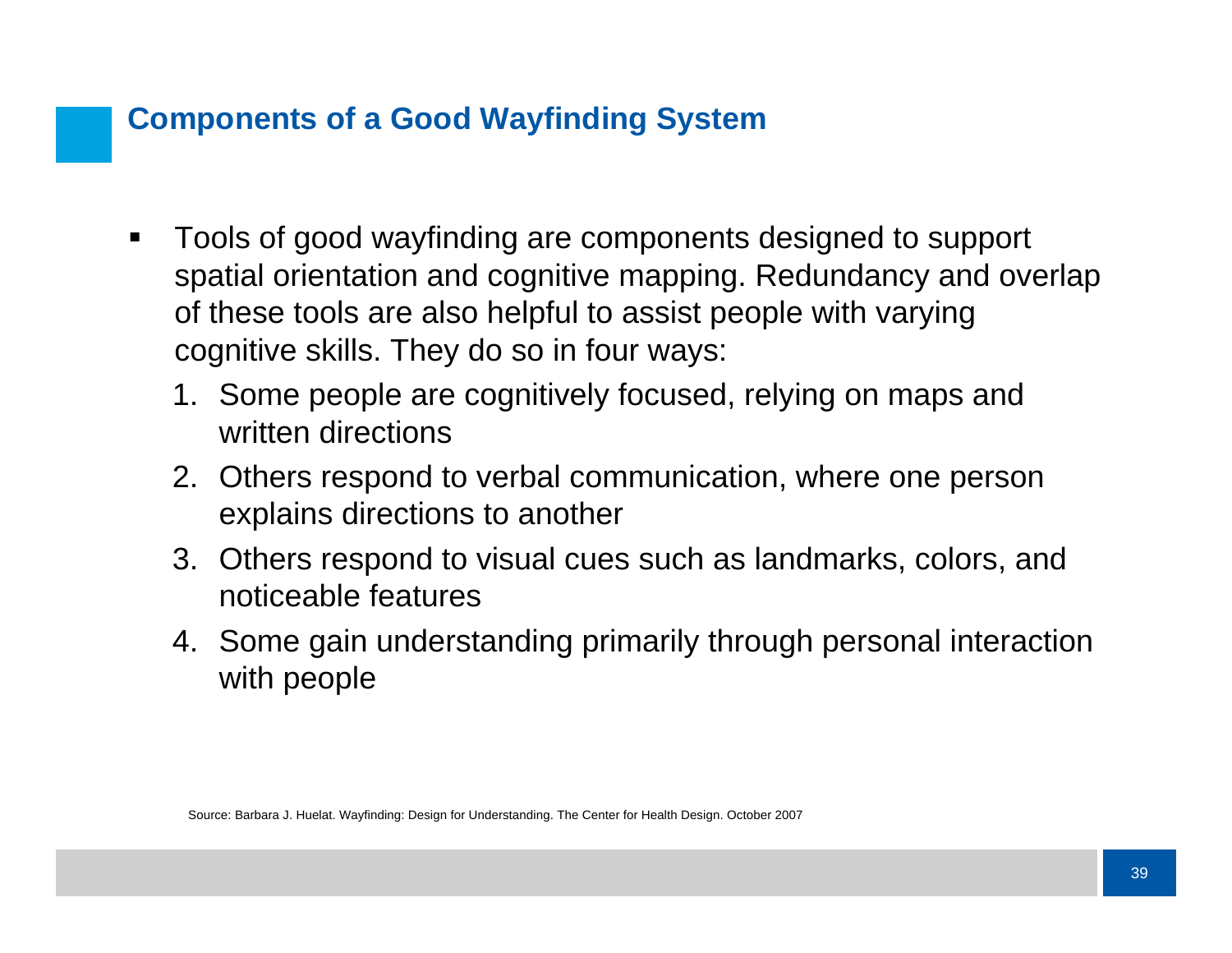## **Wayfinding Tools**



#### **WAYFINDING TOOLS**

Signage is not the only tool available to aid a person in their ability to find their way. Wayfinding tools include information found on the intranet, kiosks, and print materials as well as signage and the physical environment.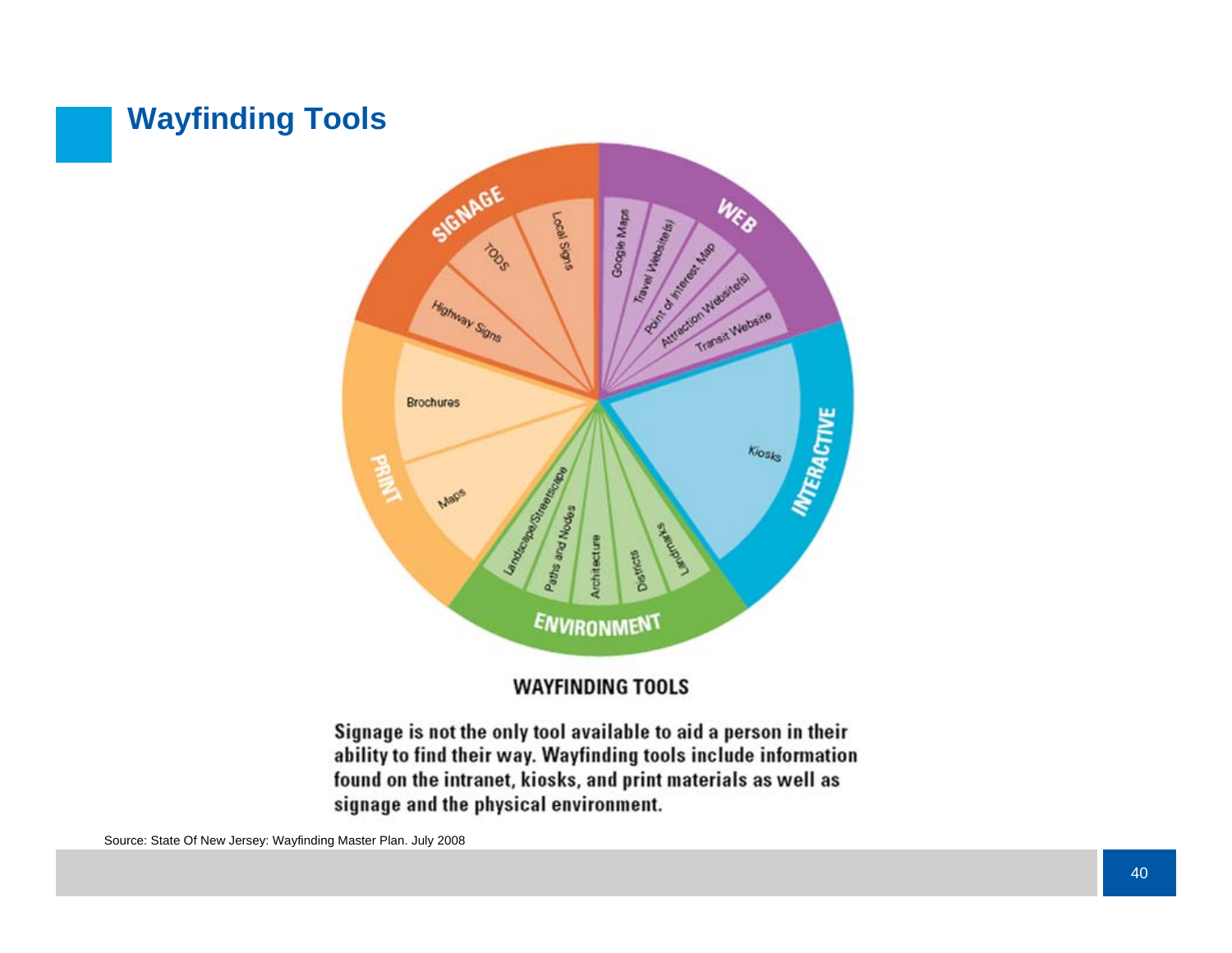## **Four Essential Wayfinding Elements**

#### **1. Effective Architectural Clues**

- Clearly identify arrival points
- Provide convenient parking and accessible walkways located adjacent to each public entry
- Locate information desks within each public entry visible from the front door
- –Place elevator lobbies so they can be seen upon entering the building.
- Use consistent lighting, floor coverings and architectural finishes in primary public corridor systems
- –Situate memorable landmarks along corridors and at key decision points
- Design public waiting areas that are visually open to corridors.
- Distinguish public from non-public corridors by using varied finishes, colors and lighting
- Harmonize floor numbers between connecting buildings.
- Graphic communication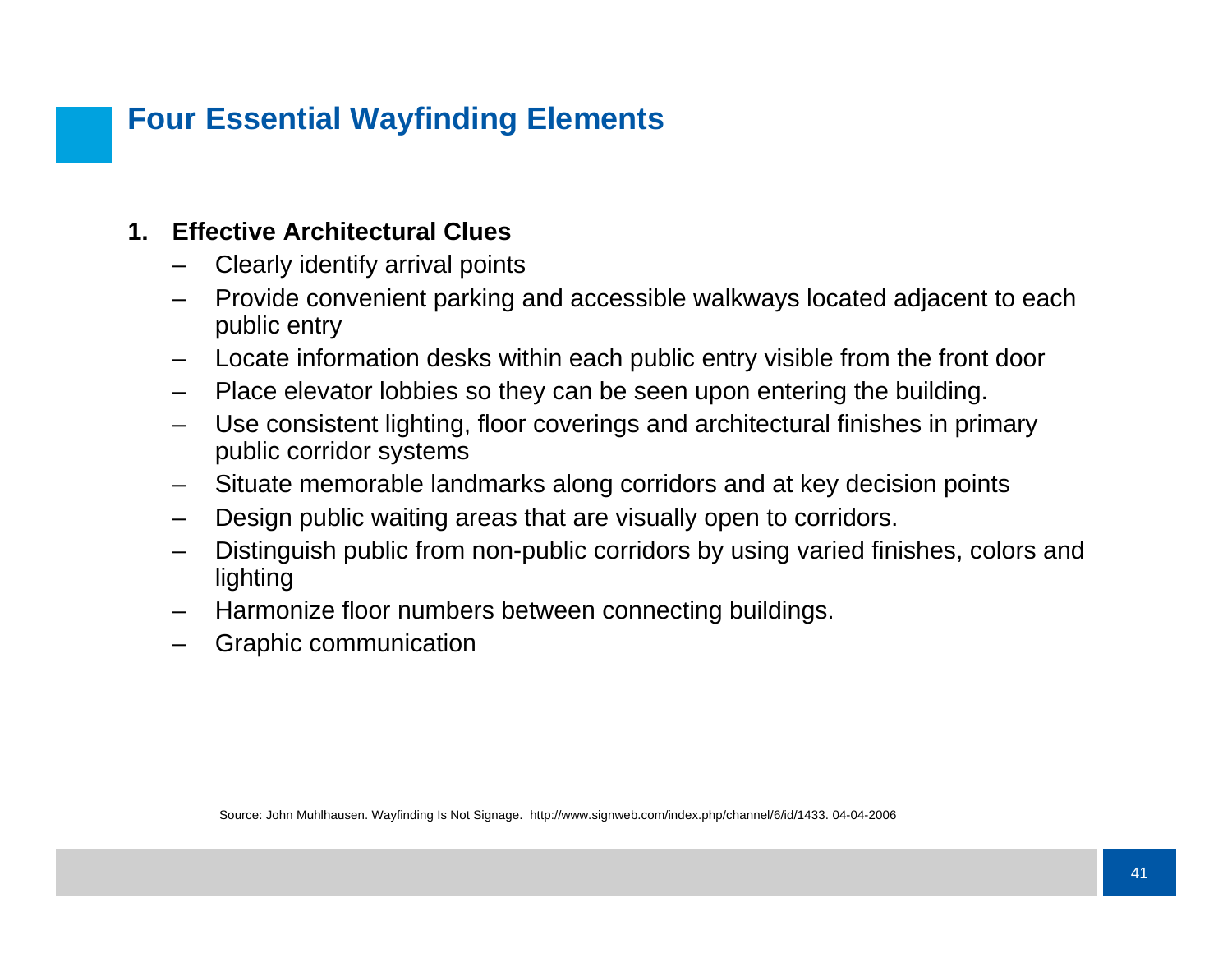## **Four Essential Wayfinding Elements (cont'd)**

#### **2. Effective Graphic Communication**

- – Standardize names for all buildings, services and destinations, and display them consistently on all graphics applications
- –Use easily understood "plain" language
- Size messages and signs appropriately for viewing distances
- – Select letterforms and color combinations that comply with Americans with Disabilities Act (ADA) Accessibility Guidelines
- –Furnish generous spacing between letters, words and message lines
- Provide standardized "you are here" maps of the project that include an overall map of the complex and more detailed maps of specific areas
- Train attendants to mark individualized paths on hand-held maps for lost or disoriented visitors
- –Place maps at all parking exits, building entrances and major interior decision points.
- –Orient maps with building layouts, such as denoting on maps that "up is ahead."
- –Establish consistency in sign placements and graphics layouts
- –Code areas by using color and memorable graphics
- –Use established pictographs with words to facilitate comprehension of written messages
- Establish a floor numbering system that relates to a building's main entry and indicate on directories which floors are above and below grade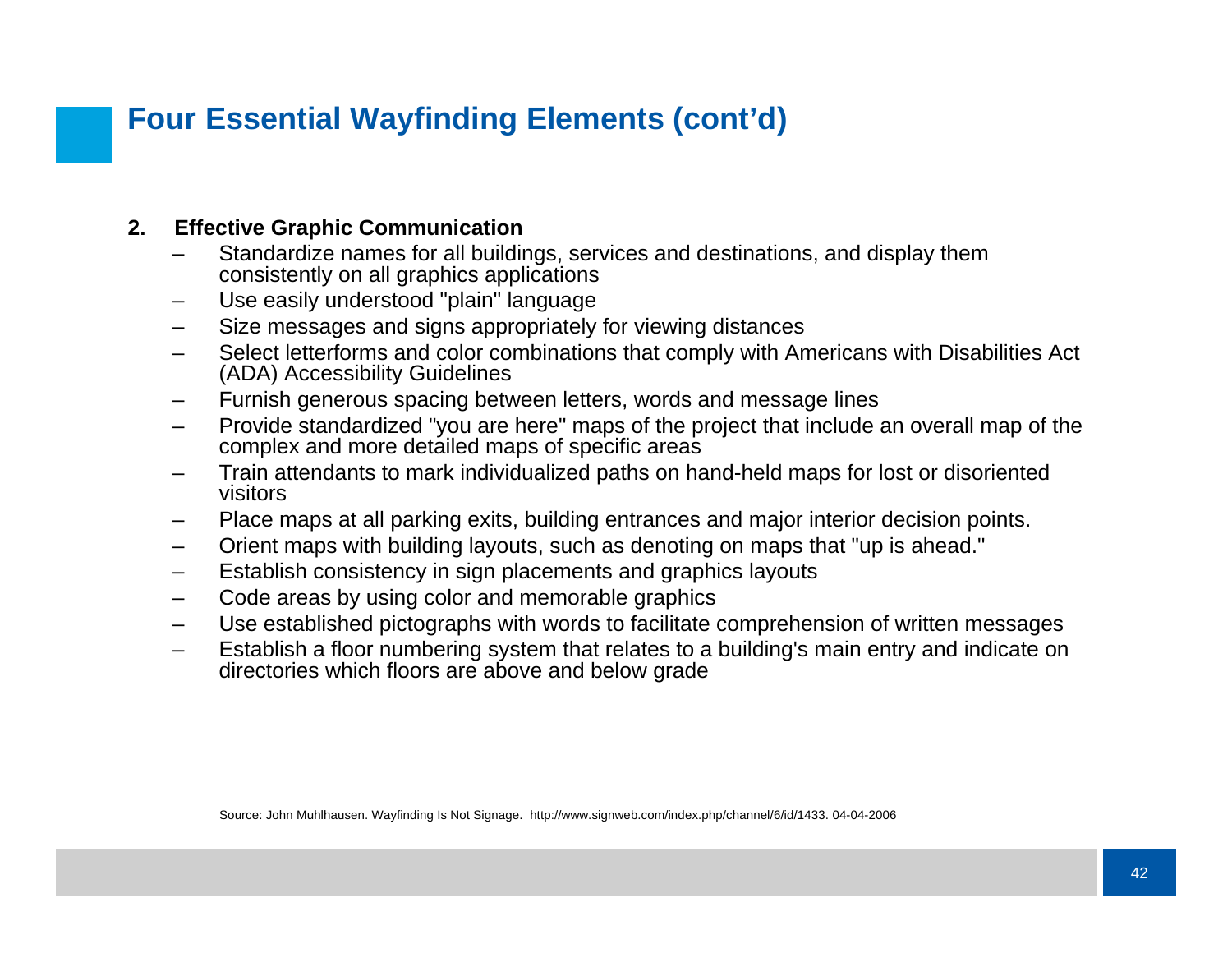## **Four Essential Wayfinding Elements (cont'd)**

#### **3. Effective Audible Communication**

- Install audible sounds at signaled intersections to indicate safe times to cross the street
- – At all public entries and information desks, provide attendants trained as professional greeters who are thoroughly familiar with the facility
- Furnish self-help telephones at all information desks
- Provide patient-transport personnel whose purpose is to guide visitors to their destinations
- – Standardize names for all buildings, services and destinations, and use them consistently in verbal communication
- –Equip elevators with audible chimes
- Position audible landmarks, such as water fountains, at waiting areas
- – Employ audible signs to help locate information desks, elevators, rest rooms and other key destinations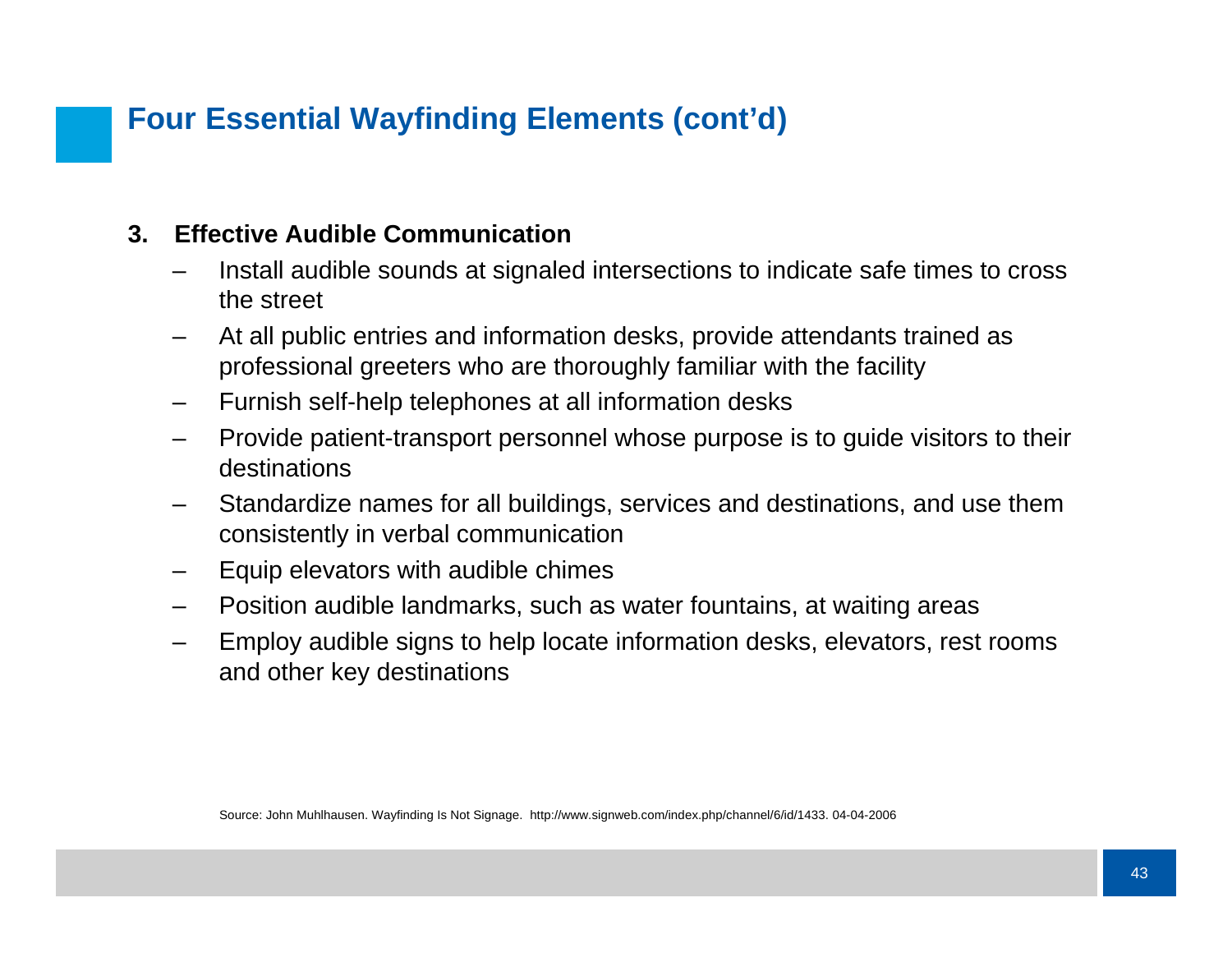## **Four Essential Wayfinding Elements (cont'd)**

#### **4. Effective Tactile Communication**

- Establish "shorelines" and "trails" between major destinations and information areas using materials having differing resiliency's, such as concrete and carpet
- –Install "rumble strips" at the landings of stairs and escalators
- –Furnish knurled door knobs at all non-public doors
- Provide a raised star symbol on elevator control panels to indicated the ground floor
- Supply raised letters and Grade 2 Braille at elevators and on signs identifying permanent destinations
- Install interactive audio-tactile maps at public entrance lobbies
- Provide consistent clues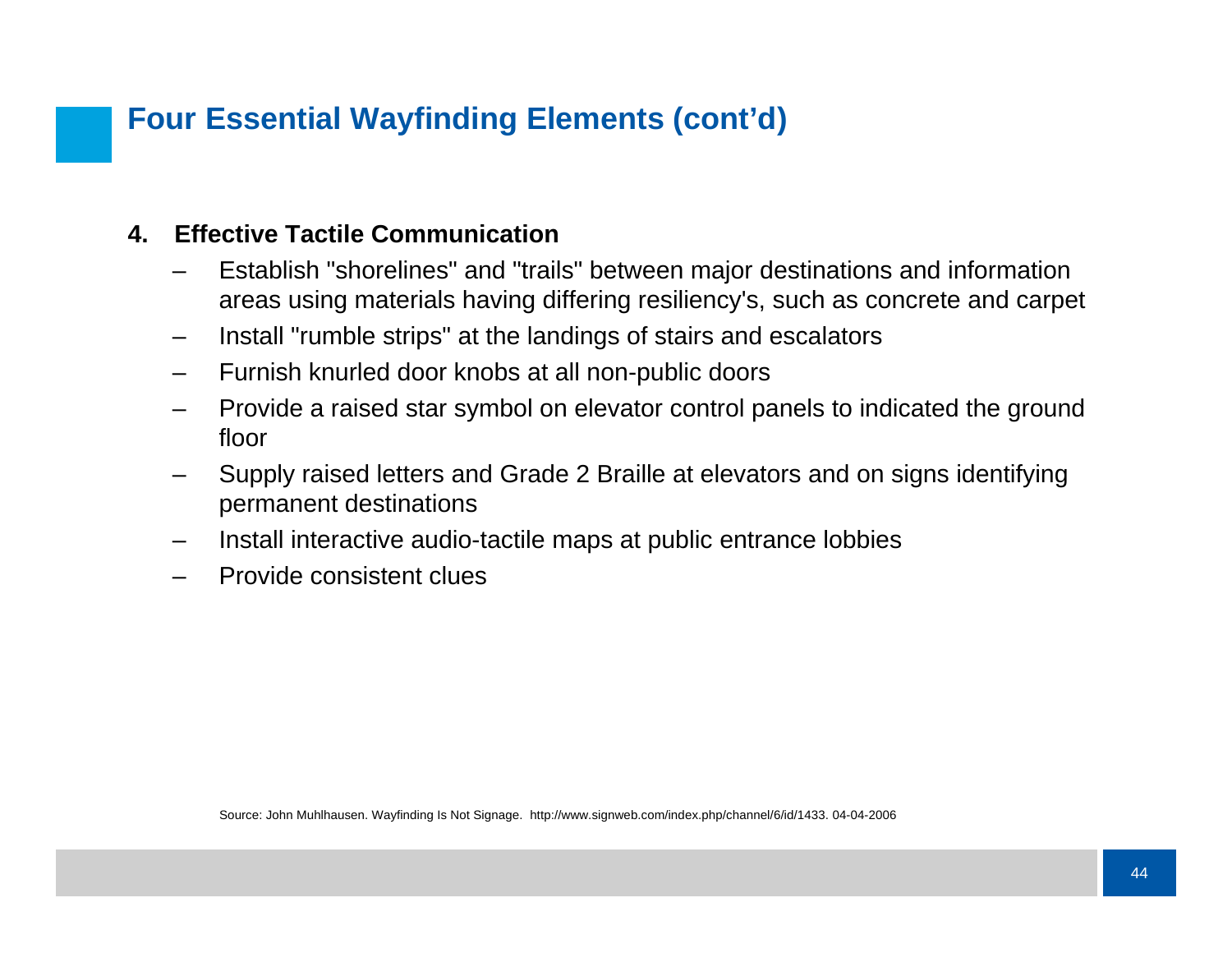## **Elements of Wayfinding Design**

#### $\blacksquare$ **Distinct architectural features**

 Can help in creating orientation points in a cognitive map (e.g., remembering to take a left at the large, columned archway)

#### $\blacksquare$ **Destination zones**

– Useful in designating areas for meeting another person, for orienting to a specific location or retracing a path, and for sheltering in place during emergencies

#### ■ **Spatial overview opportunities**

 Help build a better cognitive map, allowing people to learn quickly about various parts of a building, including exits and corridors that lead to exits, as well as paths that lead to destination zones and/or places of shelter within a building. Spatial overview opportunities not only permit greater and more rapid knowledge of building layout information but also allow for greater ease in understanding exiting locations, thus reducing the possibility of errors during building evacuation.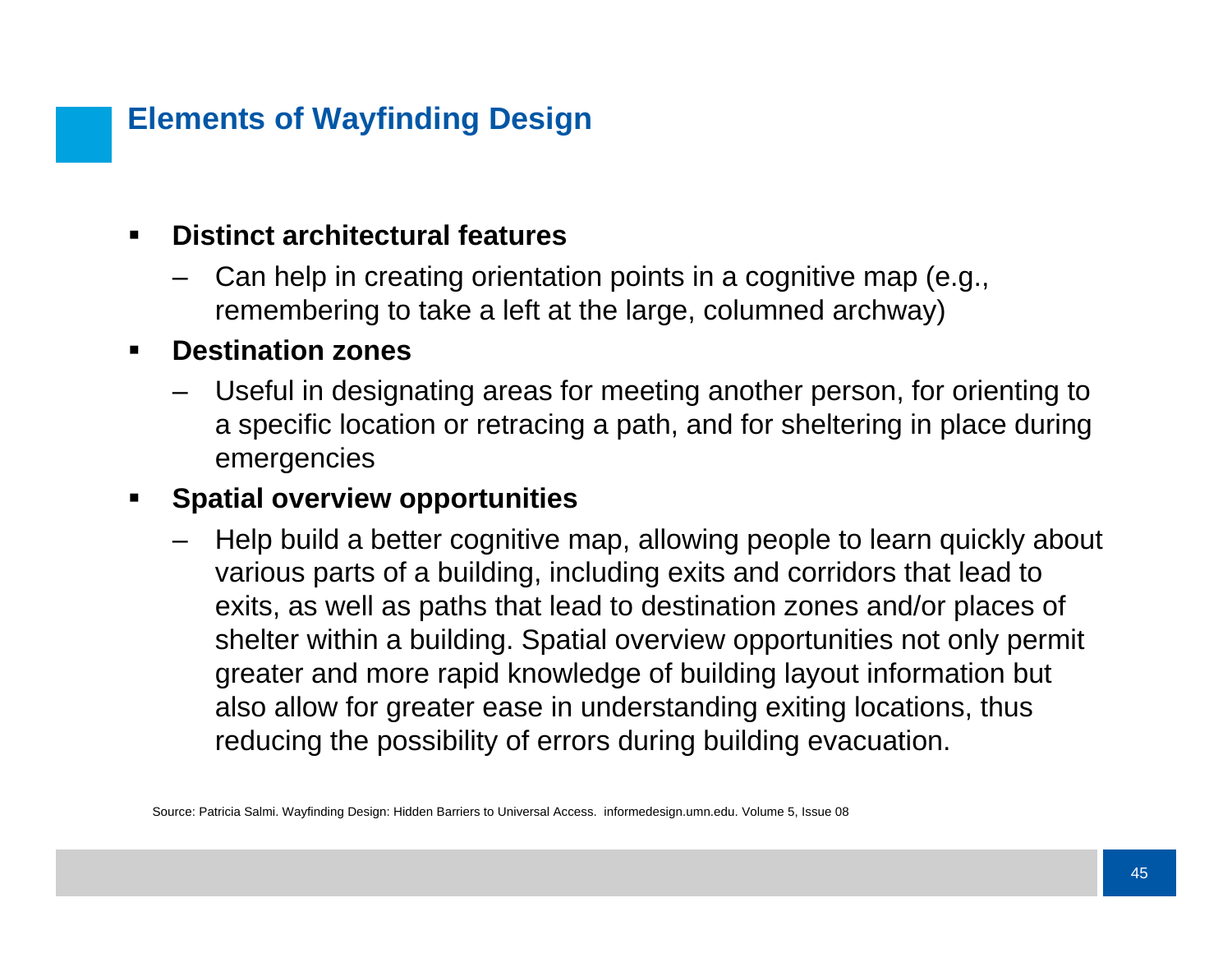## **Elements of Wayfinding Design (cont'd)**

## **Landmarks**

- ш Distinct in shape, color, and appropriately illuminated are memorable, serve to orient people in the space, and provide directional egress information
	- Paired with appropriate signage to convey important information and guide evacuation decisions
		- - Reinforcing the location of a landmark by combining it with additional sensory input such as sound or smell can be effective in creating a stronger cognitive map
			- Example: popcorn kiosk that emanates the smell of popcorn in a mall or the sound of a fountain or waterfall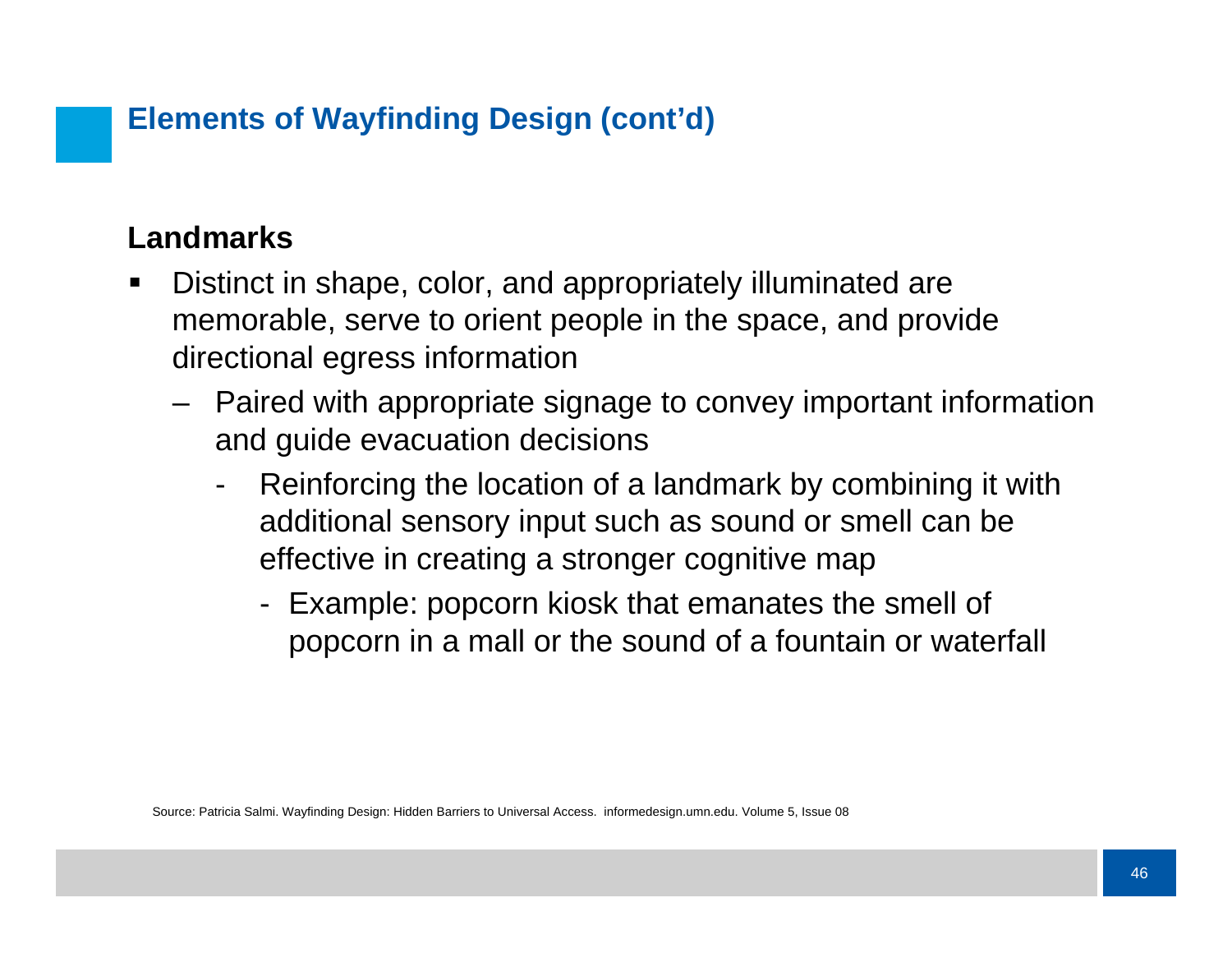## **Elements of Wayfinding Design (cont'd)**

#### **Maps**

- Maps that are less cluttered and employ anchor points seem to be more accessible
- $\blacksquare$ "You are here" markings are helpful
- $\blacksquare$  Noting the floor on the map that the reader is on is also critical when a building has more than one floor
- $\blacksquare$  Place maps pertaining to a specific floor on that floor, particularly in large, multistoried buildings
- $\blacksquare$  Clearly key map information to directories for facilities such as public restrooms, strollers, restaurants, telephones, emergency shelters, first aid stations, and information kiosks. Make the graphic large enough and easy to understand. Use color as a reinforcer for this information, not as a primary cue
- $\blacksquare$  Use lighting that does not produce glare on the map surface and yet lights up the information so that it is readable for those with low vision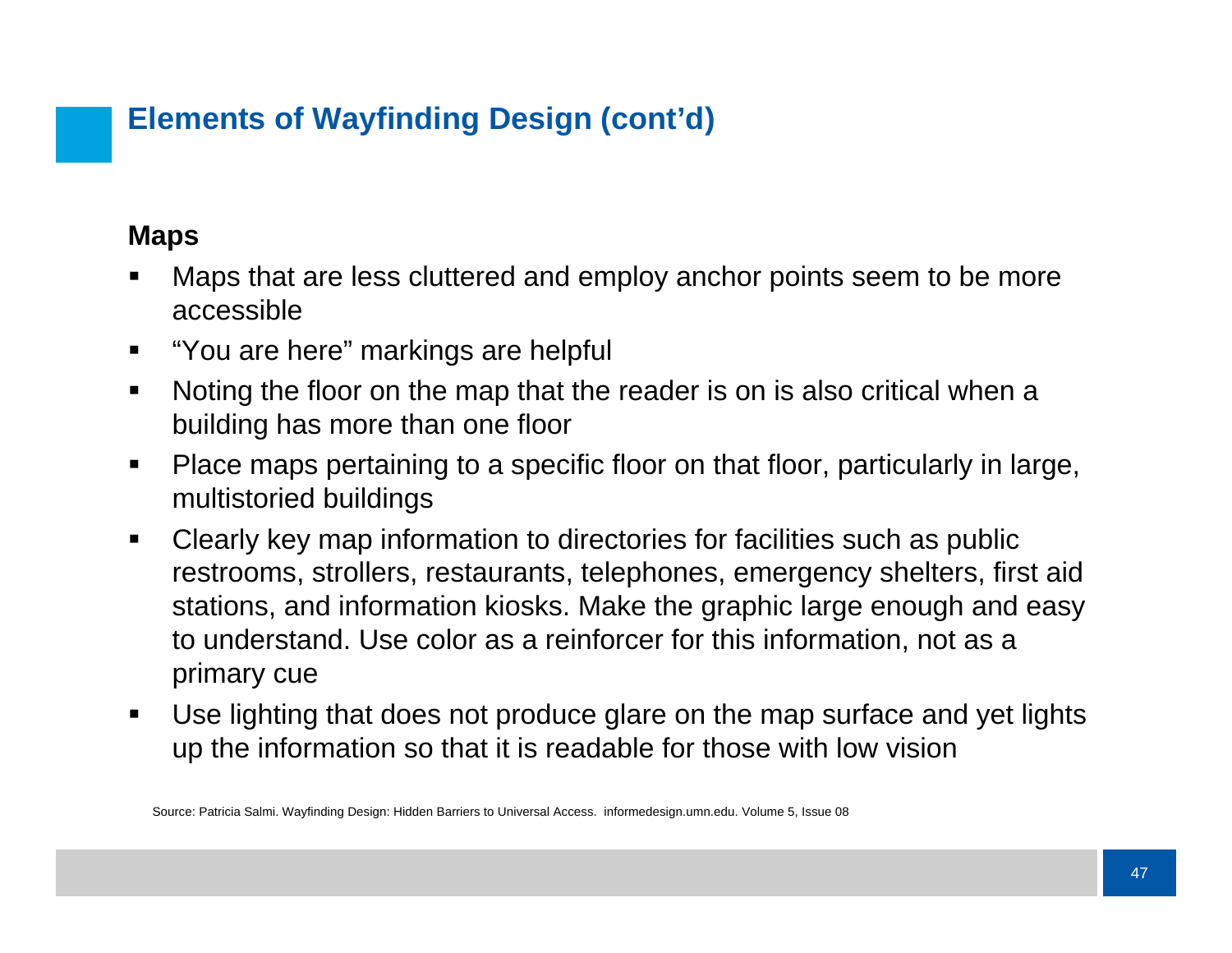## **Elements of Wayfinding Design (cont'd)**

#### **Signage**

- Placement of building signage, including signage to destination zones, restrooms, and exiting information, should be placed perpendicular to the path of travel, above eye level, and appropriately illuminated, taking care to avoid veiling reflections (glare) that impede readability.
- $\blacksquare$  It is also important to place signage at regular intervals, particularly at decision points, serving to reinforce the traveler
- $\blacksquare$  Readability of the information is critical to any wayfinding task
	- All information signage should be readily legible, under many conditions, including adverse ones. The text of the sign should be large, easily readable, and have a high contrast with the background. The signage should be carefully illuminated to prevent any glare that causes the sign to be unreadable. The text should be paired with a graphic image that is clearly understood—a feature that is useful to non-readers
	- For emergency exiting signage, in addition to signage that is mandated by code, exiting signage should be placed on the wall low enough so that a person in a wheel chair can reach it, and it should contain raised images, text, and Braille that is incorporated into the signage in a consistent manner. This additional exiting signage should be placed in consistent locations
- П Color in signage should be used only as a reinforcing cue and related to the environment
	- For example, if there is more than one destination zone, use signage that is paired with a graphic and reinforced with a color such as orange. The orange color should be obviously repeated in the destination zone as well as the accompanying exit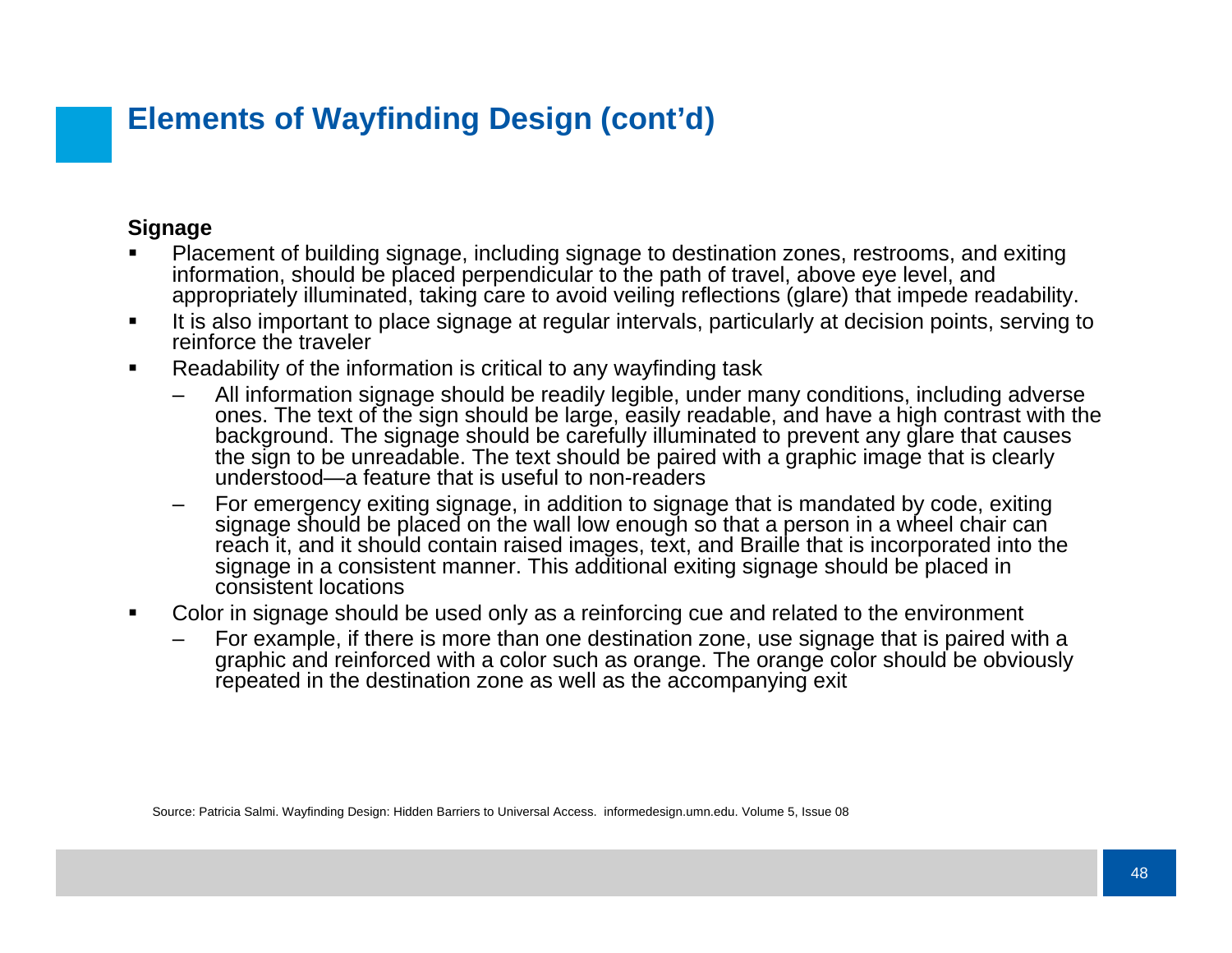### **Wayfinding System** Progressive Disclosure: Airport Model

- $\blacksquare$  As large complex facilities with a wide variety of services and destinations, airports face challenges that are similar to hospitals
- $\blacksquare$  Successful airport wayfinding relies on the process called progressive disclosure, which provides only enough information necessary to get the visitor to the next decision-making point
	- For example, as travelers approach the airport on the highway, airport wayfinding provides them only with information regarding the appropriate exit
	- Then, once the travelers have exited, the signs provide information concerning parking locations and drop-off areas
	- Airports do not provide parking information on the highway signs
- $\blacksquare$  Hospitals rarely employ this model, and provide too much information at inappropriate locations
	- Signs should direct hospital visitors with the same ease as travelers to and through airports. While signs frequently identify hospitals from highways, airportlike signs should continue to direct people after exiting the highway
- $\blacksquare$  The progressive-disclosure method should direct people to correct buildings, hospital parking, and patient drop-off areas
- $\blacksquare$  Once in the buildings, the method should direct wayfinders to the next decisionmaking intersection
- $\blacksquare$ Each sign should offer no more than three possible directional options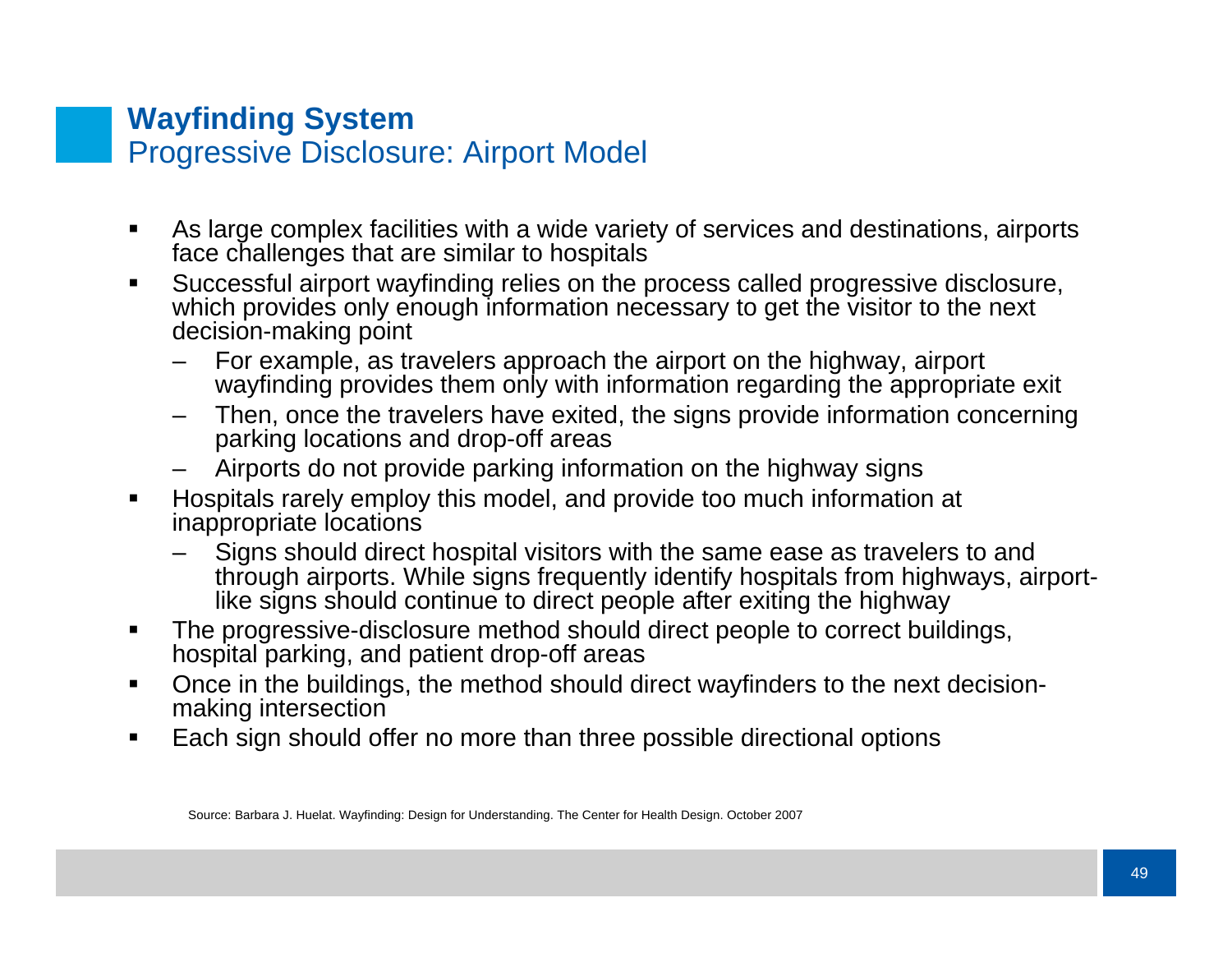## **Wayfinding Benefits**

- $\blacksquare$ Reduces stress and frustration
- $\blacksquare$ Influences brand perception
- $\blacksquare$ Saves time
- $\blacksquare$ Provides functional efficiency
- $\blacksquare$ Improves visitor accessibility
- $\blacksquare$ Contributes to visitor empowerment
- $\blacksquare$ Stimulates and promotes economic growth from cultural tourism
- $\blacksquare$ Enhances safety and reduces sign proliferation
- $\blacksquare$ Creates a unifying element and amplifies a sense of place
- $\blacksquare$ Makes visitors' experiences more memorable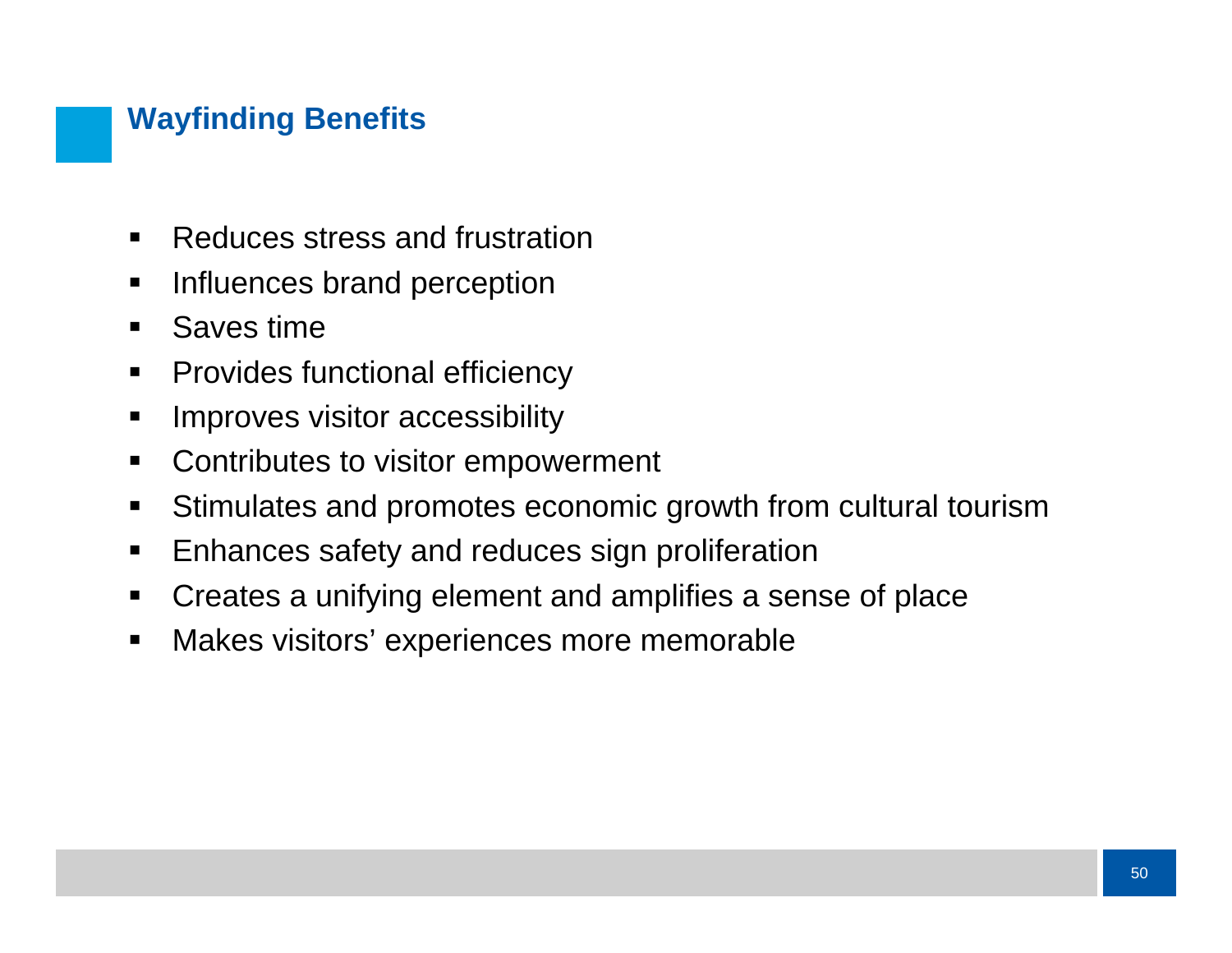## **Characteristics of a Successful Wayfinding Program**

Successful wayfinding programs include:

- П CEO-level awareness and support as the top "brand manager"
- $\blacksquare$  Integration with current brand standards throughout the organization, ensuring that current and proposed brand standards are faithfully translated to signage and wayfinding elements
- $\blacksquare$  Constant, consistent communication throughout the system, including changes to locations or room functions, changes to public entrances, changes to preferred routes through the facility and changes in nomenclature, such as elevator cores or significant new additions
- $\blacksquare$  Single points of contact/approval for application of wayfinding standards, involving marketing communications, facilities management and purchasing
- $\blacksquare$  Comprehensive standards for system design, procurement, maintenance, and managing ongoing changes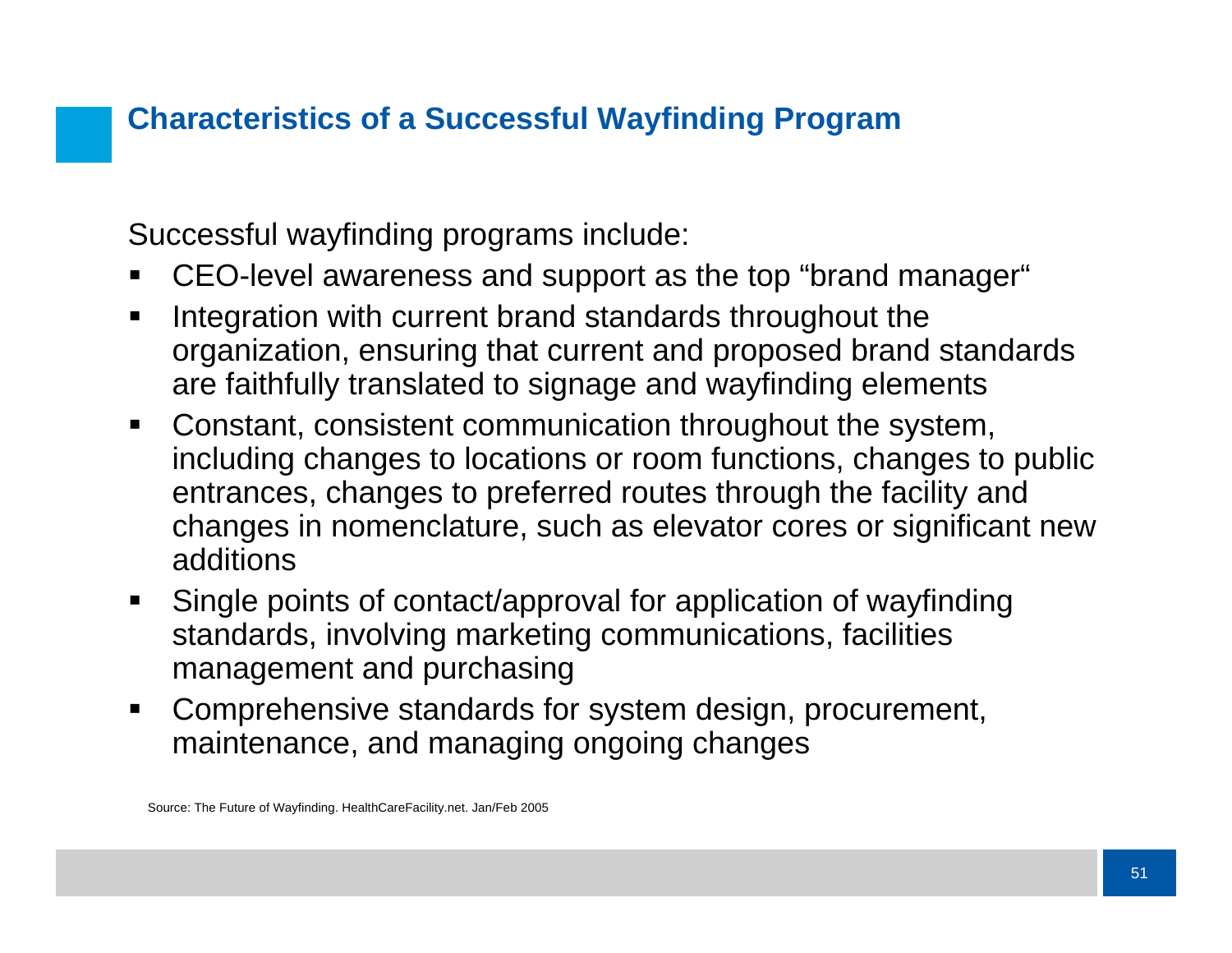#### **Characteristics of a Successful Wayfinding Program**  Case Example: State of New Jersey

- $\blacksquare$ Enhances safety and reduces sign proliferation
- $\blacksquare$ Has symbols that are language independent
- $\blacksquare$ Reflects the environment the icons must function in
- $\blacksquare$ Accurately interprets the message
- $\blacksquare$ Is recognizable from a distance without reading words
- $\blacksquare$ Encapsulates the power of obvious symbols
- $\blacksquare$ Creates a unifying element and amplifies a sense of place
- $\blacksquare$ Uses symbols that are timeless
- $\blacksquare$ Interfaces easily with GPS in cars and cell phones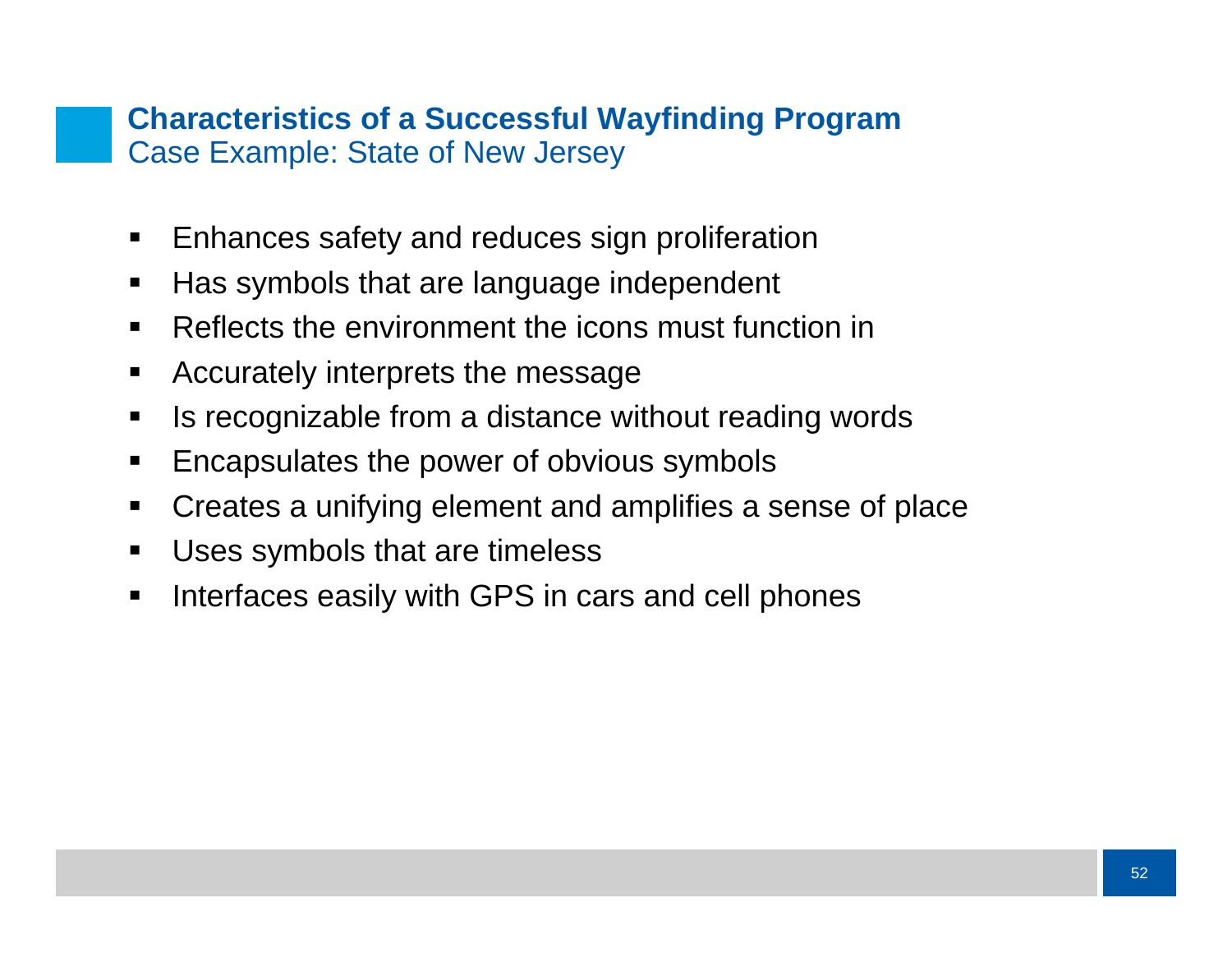### **A Checklist for Developing a Good Wayfinding System in a Hospital Setting**

- $\blacksquare$ Identify all parking, buildings, and entrances
- $\blacksquare$ Use consistent graphics, color, and logos
- П Create a user-friendly handheld map, and repeat that map in lobby directories
- $\blacksquare$ Develop an appropriate wayfinding system that is specific to your facility
- $\blacksquare$ Incorporate environmental cues such as landscapes
- $\blacksquare$ Include windows in corridors for outdoor orientation
- $\blacksquare$ Design main entrance drop-off areas
- $\blacksquare$ Offer valet parking
- $\blacksquare$ Provide easy and well-identified parking
- $\blacksquare$ Clearly delineate handicap parking and access routes
- $\blacksquare$ Establish clear routes to primary destinations
- $\blacksquare$ Train all staff in giving directions—the same way to the same place
- $\blacksquare$ Have a highly visible visitor-information center
- П Develop a sensible room-numbering system
- $\blacksquare$ Identify all destinations in the same vocabulary
- $\blacksquare$ Use symbols and icons to bridge language barriers
- $\blacksquare$ Provide clear, concise, and consistent signs that have strong contrast and visibility
- $\blacksquare$ Clearly light all signs
- $\blacksquare$ Use lighting to feature landmarks
- $\blacksquare$ Provide easy access to patient education
- $\blacksquare$ Offer learning centers with extended hours, high visibility, and a friendly staff
- $\blacksquare$ Differentiate public elevators from staff and clinical elevators
- $\blacksquare$ Display clocks in primary waiting areas
- П Provide telephones in emergency areas, waiting areas, entrances, and dining areas
- $\blacksquare$  Clearly identify restaurant and toilet facilities. • Provide guides and wheelchair transportation for visitors in need. • Avoid convoluted corridors
- п Remove clutter from corridors
- $\blacksquare$ Post estimated journey times

Source: Barbara J. Huelat. Wayfinding: Design for Understanding. The Center for Health Design. October 2007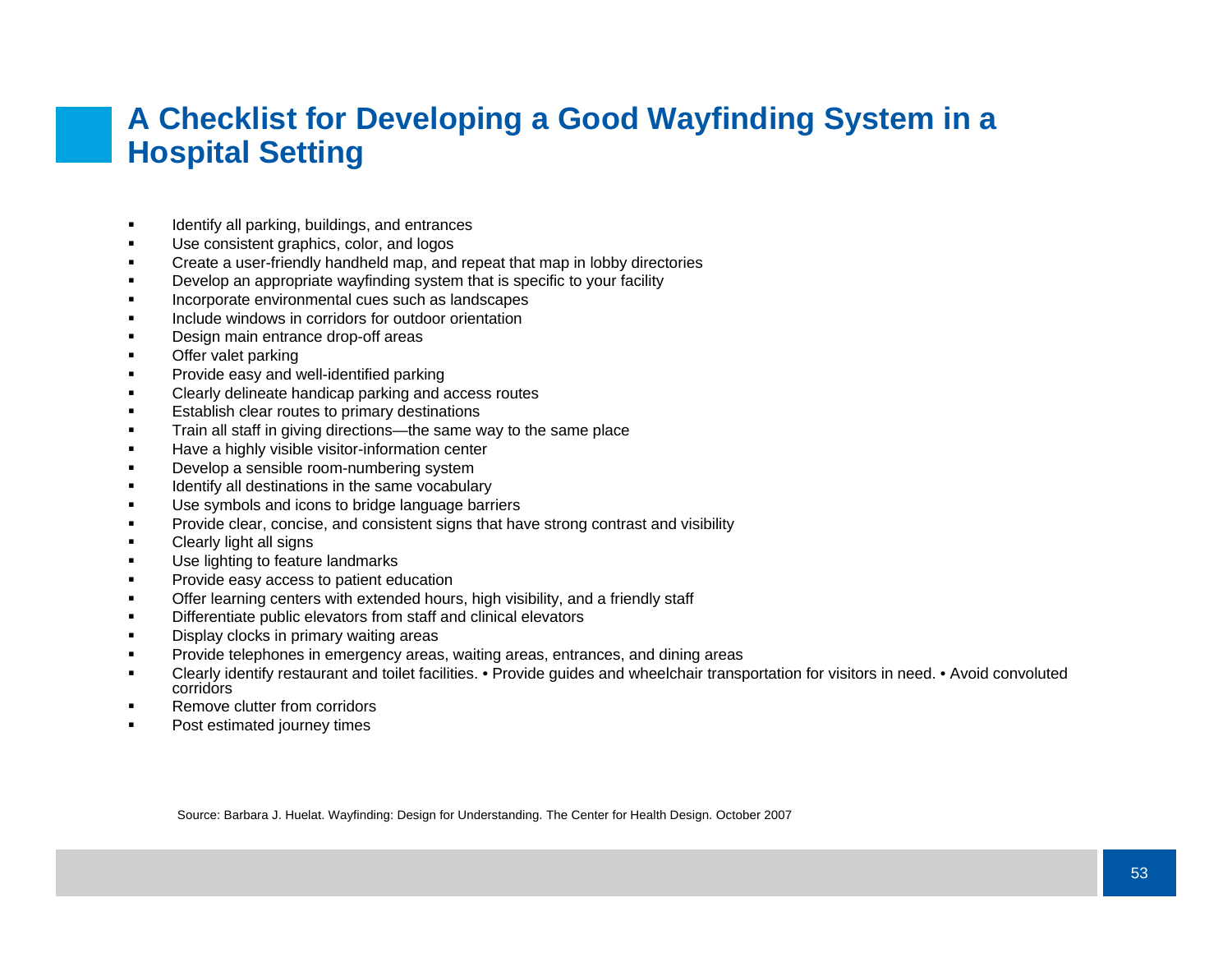## **Wayfinding System's Potential Rewards in a Hospital Setting**

- $\blacksquare$  Increased patient satisfaction
	- More empowered customer
	- Less stressed customer
- $\blacksquare$  Feeling of support by a seamless flow of information at all points in the customers journey
- $\blacksquare$  In the event of an emergency, the kiosks can incorporate an "override" feature that provides instant instructions for evacuation or other safety-related information
- $\blacksquare$  Easy access to detailed physician, marketing, patient registration, billing information
- $\blacksquare$  Feeling that visitors' needs have been anticipated and that up-todate information is available which leads to greater confidence and trust in the hospital as a whole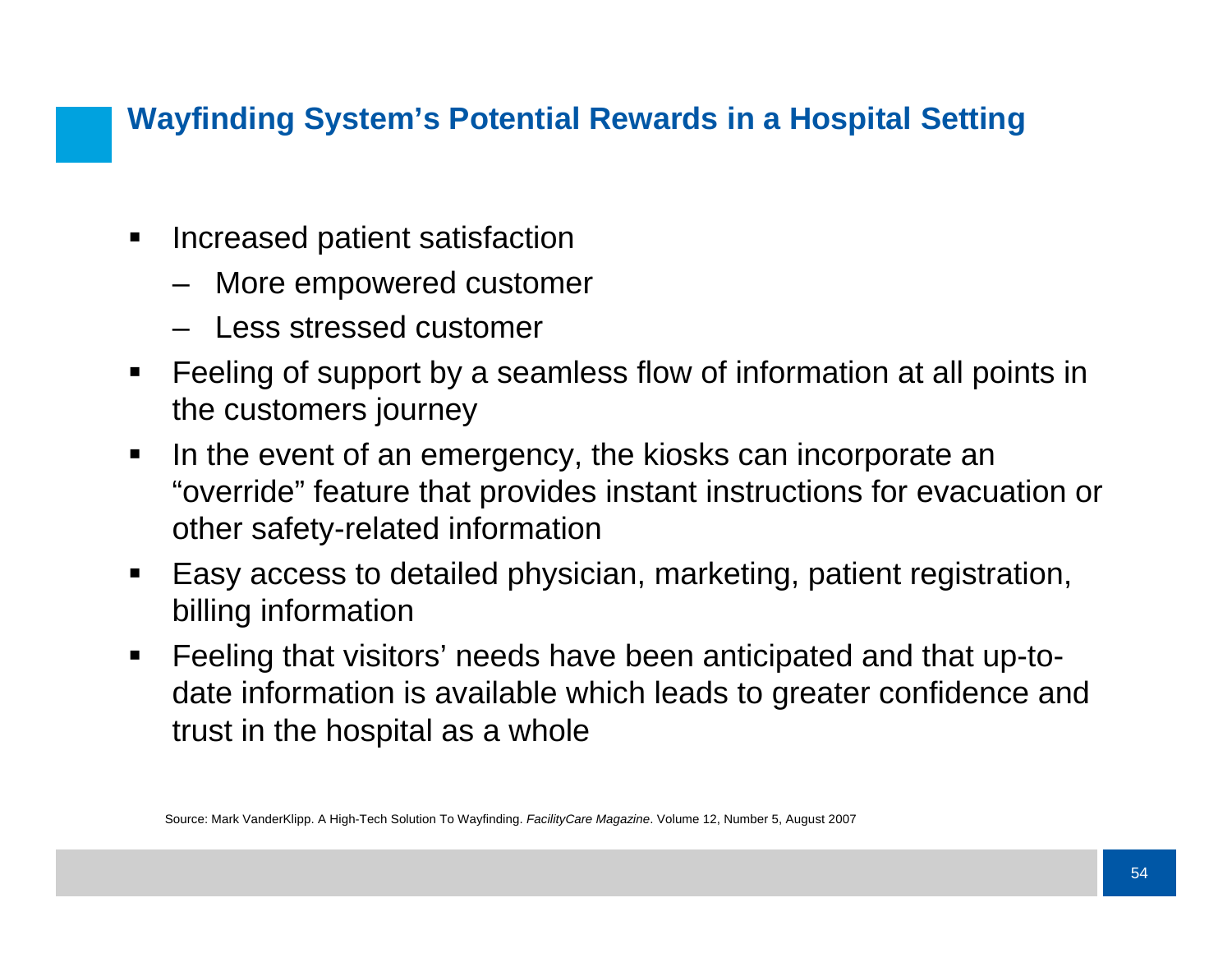## **Challenges in Creating a Wayfinding System**

- $\blacksquare$  Everyone has strong views about signs, and wayfinding consultants must sort through a morass of often-conflicting interests and opinions
	- Maintenance workers want signs that are easy to clean and don't require light bulbs, which must be replaced
	- Airport executives want signs that are easy to see and guide passengers quickly to gates
	- Architects want signs that won't ruin their design aesthetic
	- Lawyers want signs that ward off potential liability
- $\blacksquare$  Hazards of Bad Wayfinding
	- –Doesn't identify what's important
	- Doesn't create a hierarchy of assistance
	- Provides more than customer can process
		- Results:
			- Lost business
			- No customer satisfaction
			- Inefficiency
			- Accidents/Death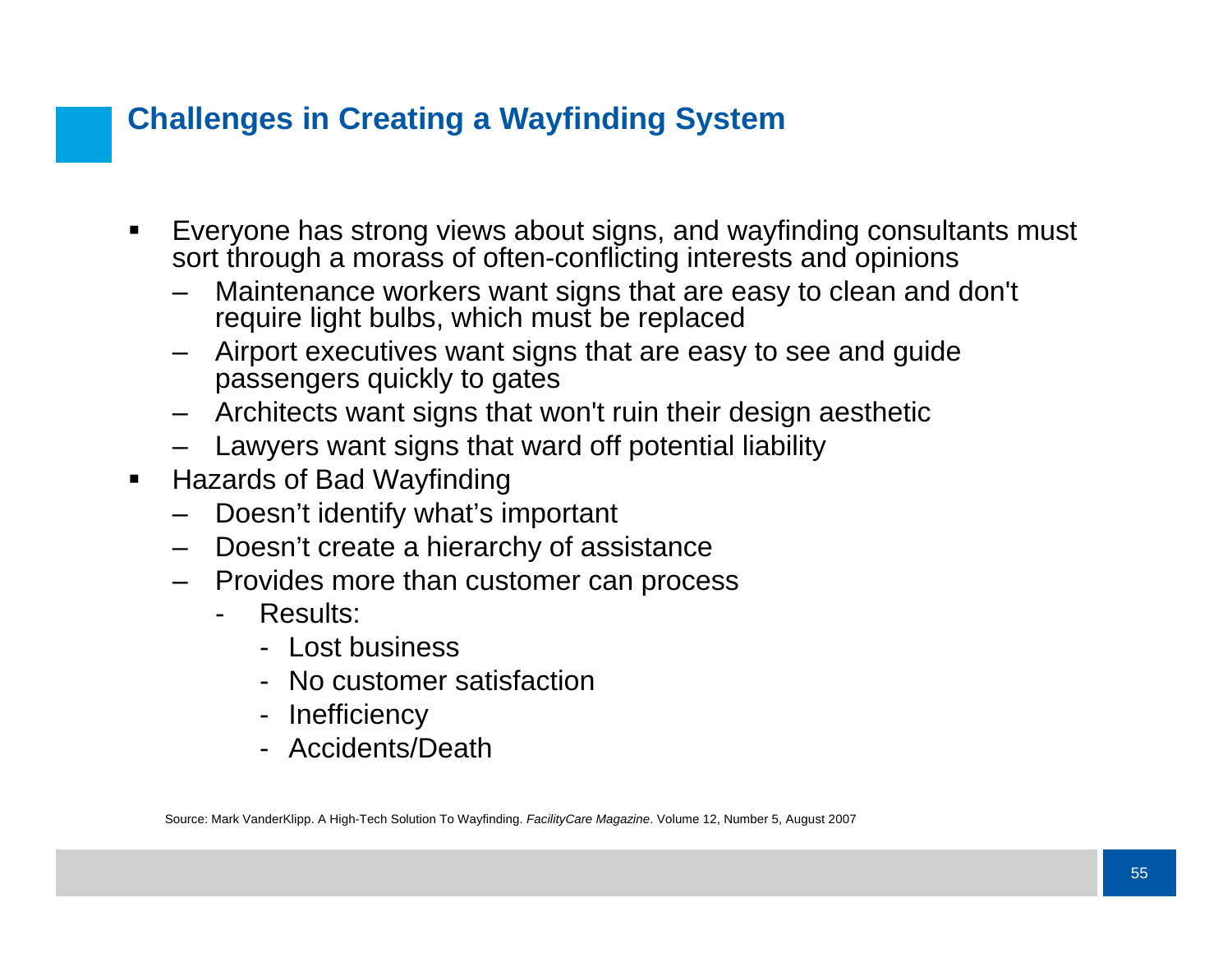### **Wayfinding System Measures**

- $\blacksquare$  There has not been a lot of information on assessing a Wayfinding system in the literature
	- Some suggest that the effectiveness of the system is purely subjective
	- Others rely on customer survey data
		- - J.D. Power and Associates survey of the new system at LaGuardia Central Terminal confirmed "significantly improved consumer satisfaction" when compared with the prior system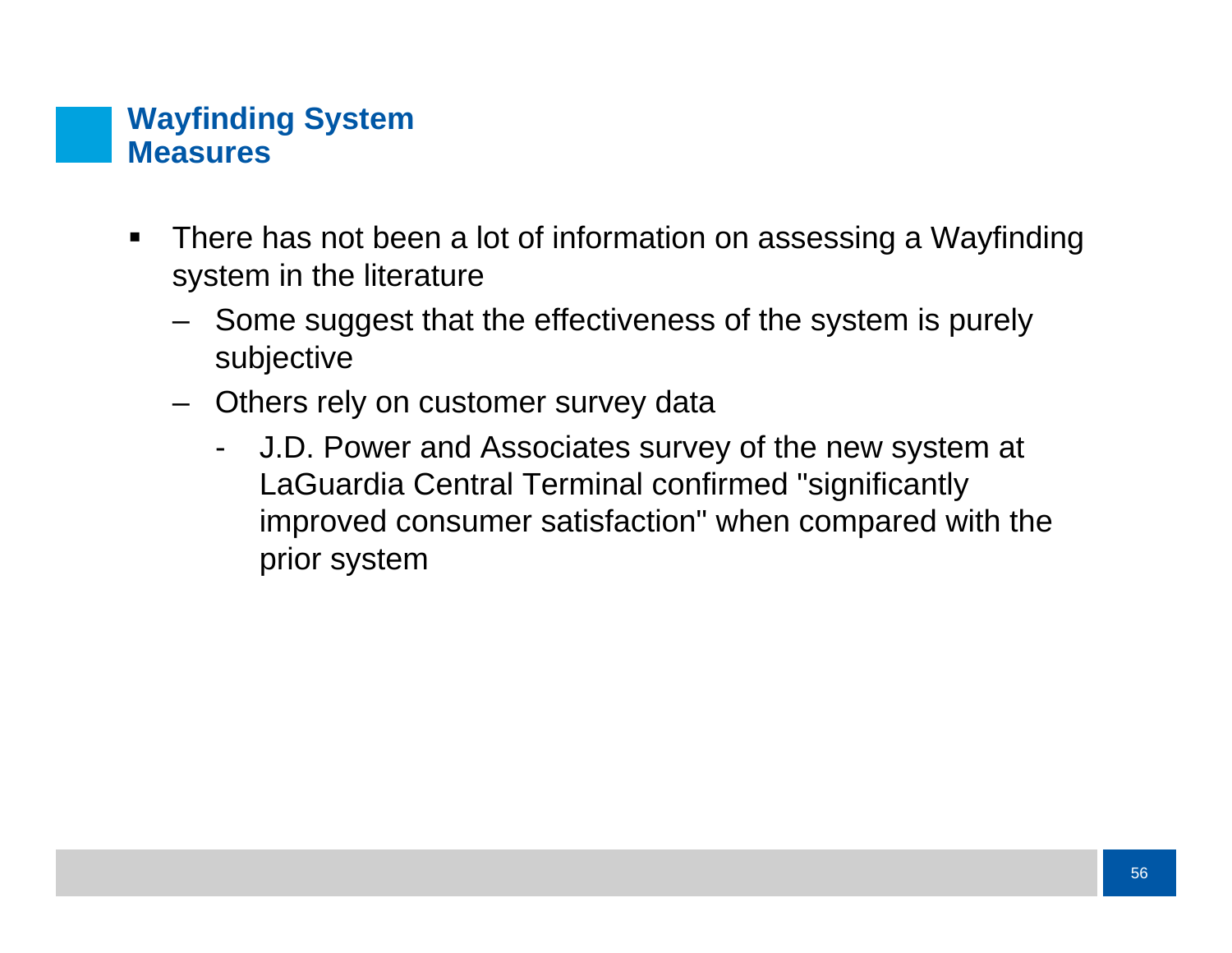#### **Organization of Wayfinding Program Case Example: State of New Jersey**

- $\blacksquare$ Wayfinding Advisory Committee of 70 was formed
- $\blacksquare$  Forty-seven individuals representing a wide, cross-section of stakeholders organized themselves into the following work teams:
	- Funding
	- Pilot Project
	- TODS Criteria
	- Public Relations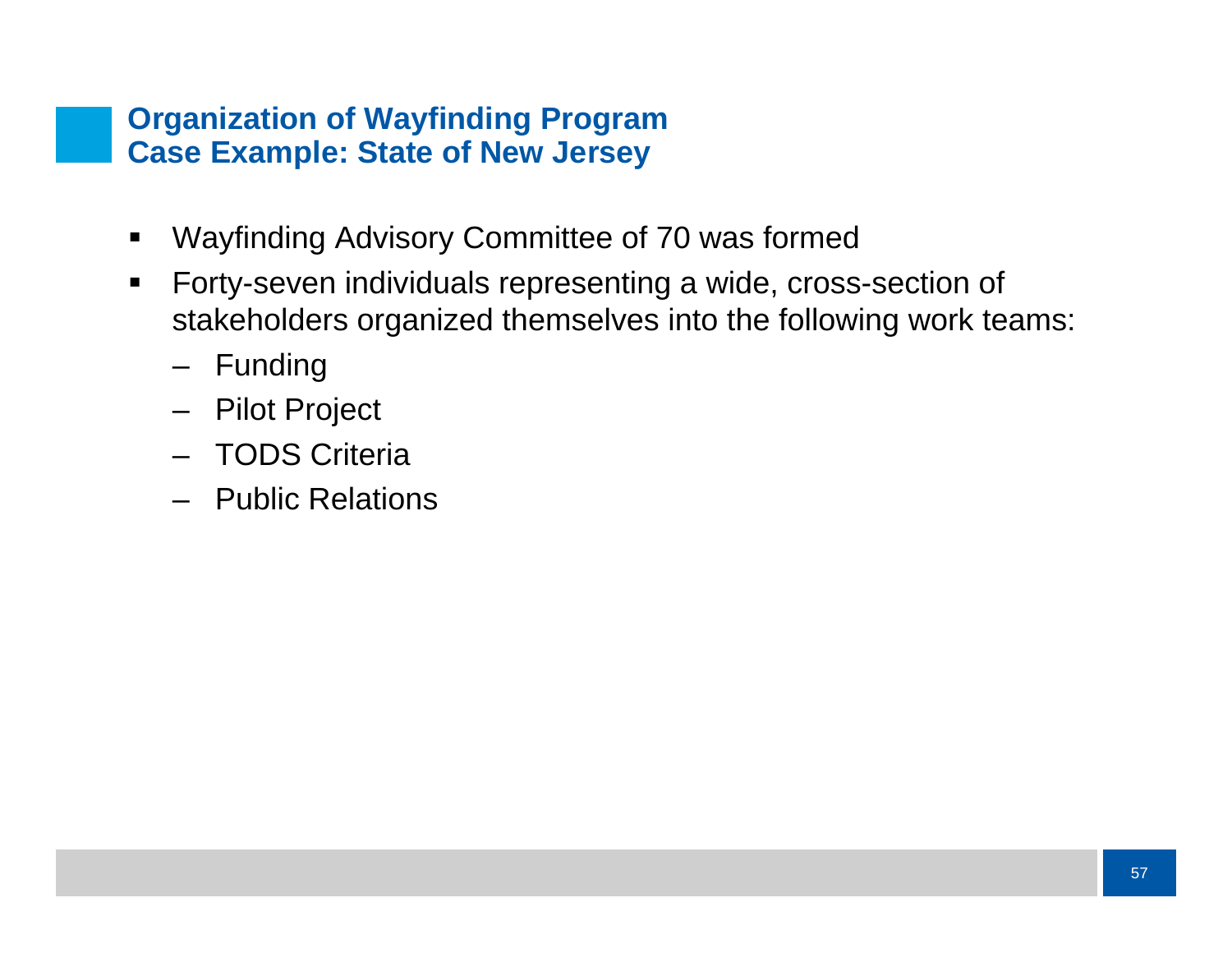### **Wayfinding Stakeholders**

- $\blacksquare$  Urban wayfinding system must be developed by a stakeholder group representing all the entities that will be involved in making the system possible
- $\blacksquare$  Most large cities develop their systems with federal, state, and local input while including even the smallest local institutions
- $\blacksquare$  The stakeholder group should be two levels:
	- Small working group of critical institutions actively overseeing development of the system
	- Larger constituency receiving project information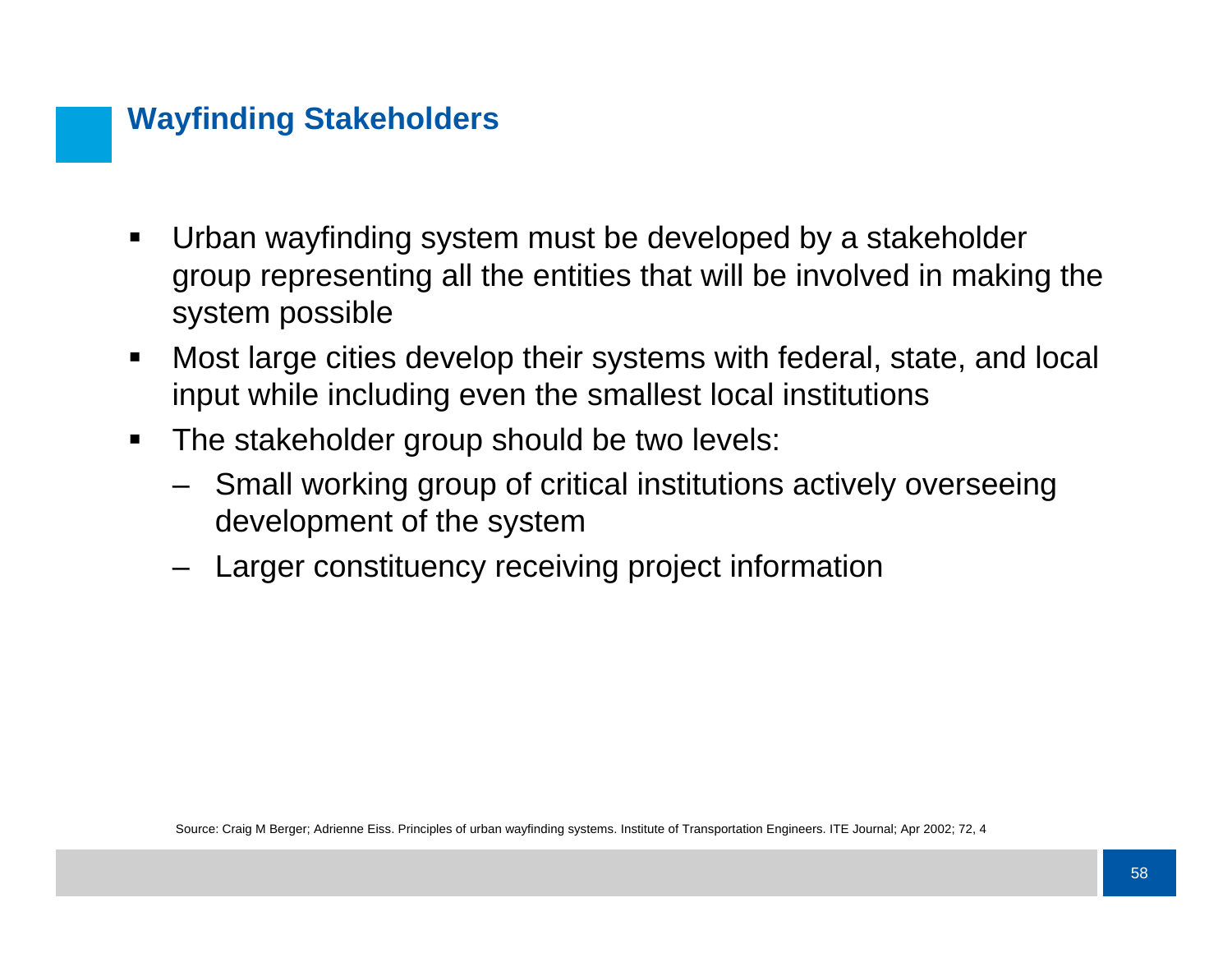#### **List of Wayfinding Stakeholders** Case Example: State of New Jersey

- $\blacksquare$ N.IDOT
- The NJ Heritage Tourism Task Force'
- $\blacksquare$ NJ DEP
- $\blacksquare$ New Jersey History Advocates
- The state Chamber of Commerce
- Crossroads of the American Revolution Association
- $\blacksquare$ ArtPride
- $\blacksquare$ The Municipal Land Use Center
- $\blacksquare$ The Community Foundation of New Jersey
- $\blacksquare$  Representatives of many statewide groups including:
	- $\sim$ NJ Office of Travel & Tourism
	- –NJ Historical Commission
	- –NJ State Council on the Arts
	- –NJ Audubon
	- –NJ Hotel/Motel Association
	- –League of Municipalities
	- $\equiv$ NJ Restaurant Association
	- –NJ Association of Counties
	- –NJBIA
	- –NJ Campground Association
	- –NJ History Advocates
	- $\overline{\phantom{0}}$ NJ Parks & Recreation Association
	- –NJ Transit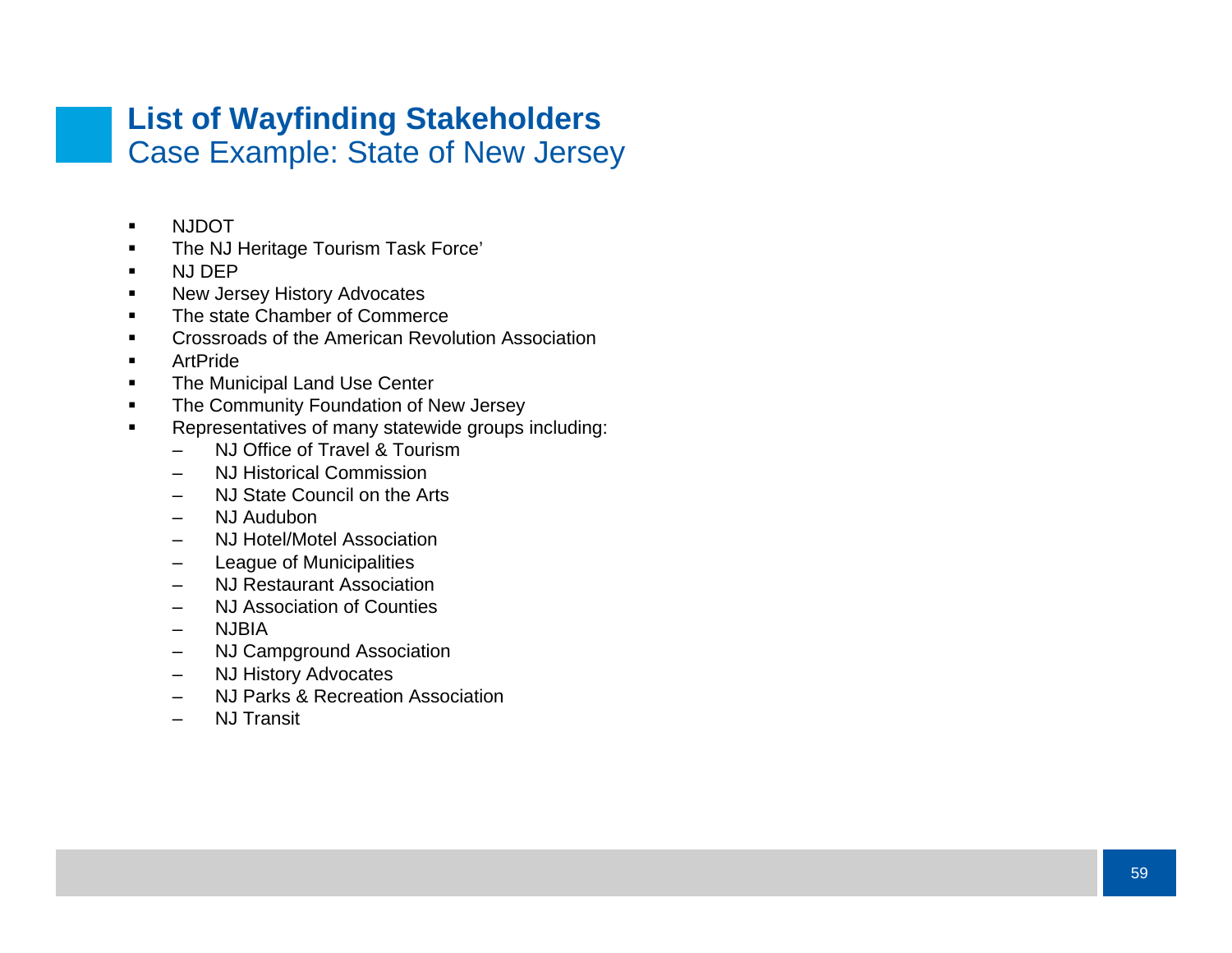# **Technology's Role in Wayfinding Systems**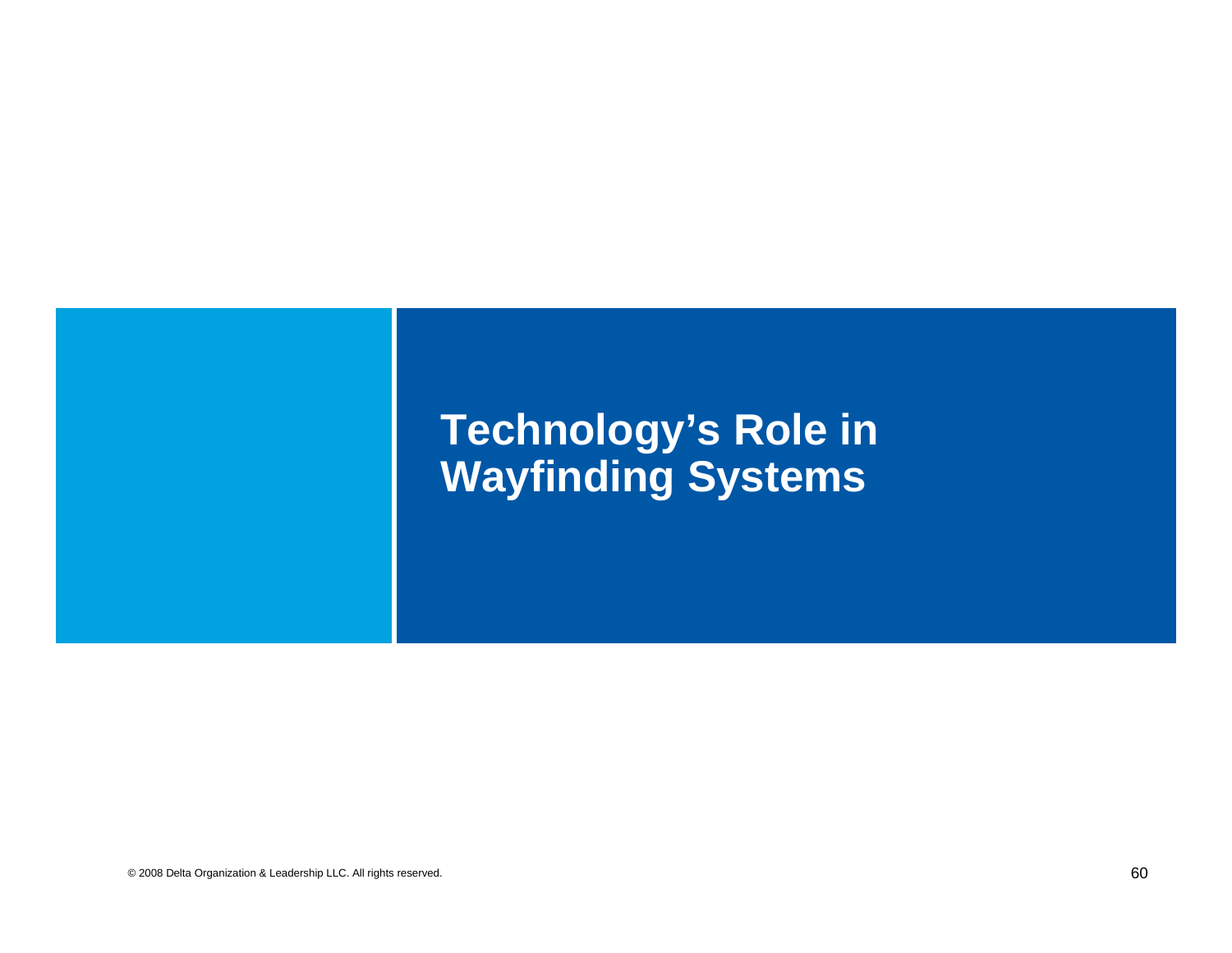## **Technology and Wayfinding**

- $\blacksquare$  Increased personalised wayfinding, as opposed to public, fixed graphic signage
	- Personalized directions retrieved on an electronic device
	- Talking signs and video signs
- $\blacksquare$  Highly interactive signs through technologies, such as RFID (radio frequency identification), Bluetooth and GPS (global positioning system, the satellite technology behind satnav)
	- Drawbacks
		- -Significant cost
		- - Privacy issues of stored commuter data being a target of hijacks
- п Digital plastic signage allowing the whole sign to become a touch screen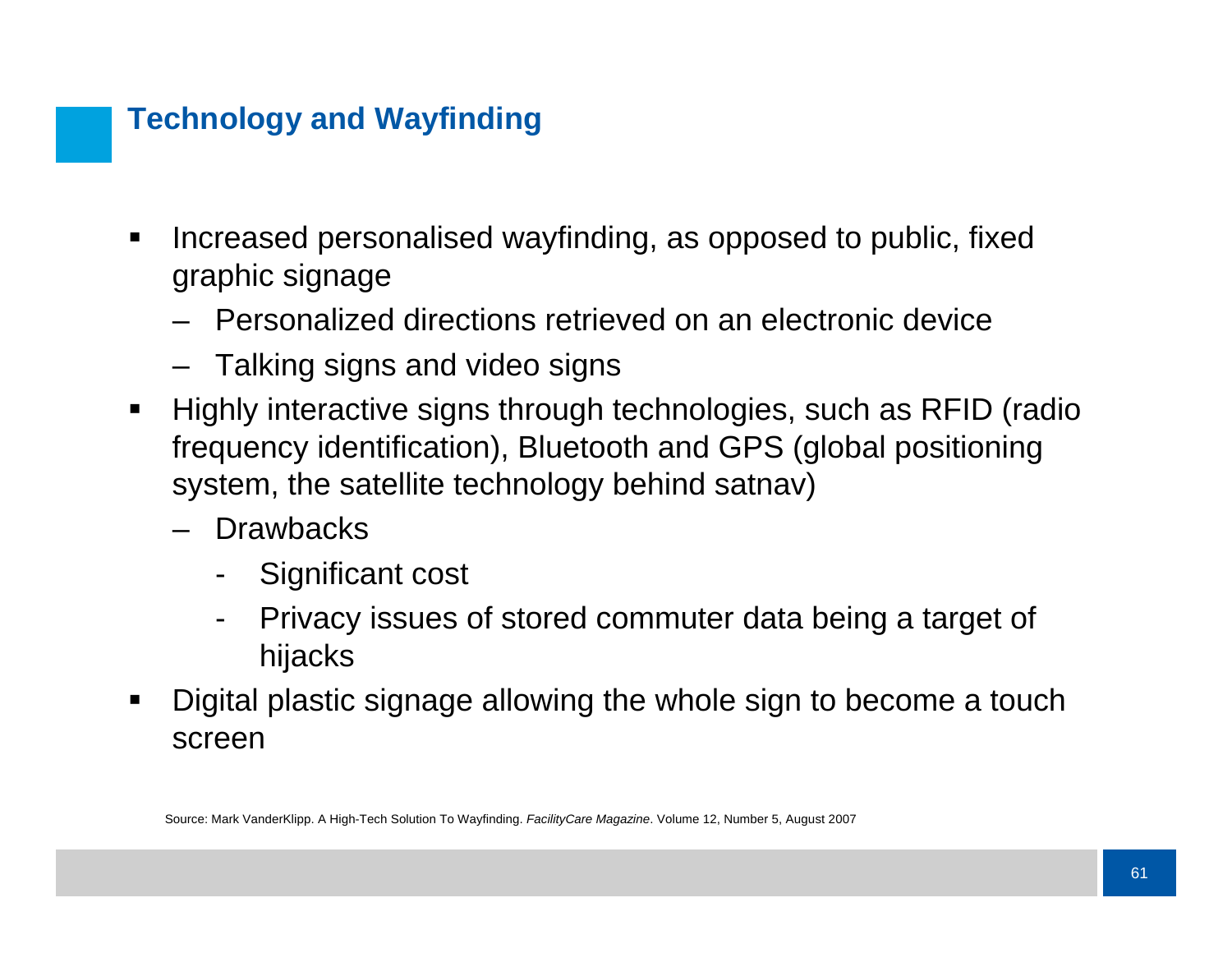#### **Technology and Wayfinding**

Case Example: Royal Botanic Gardens at Kew, London

- $\blacksquare$  Kew Ranger, GPS hand-held device
	- Allows to choose a preset tour to see themselves on a map when walking around the gardens
	- Can be set to alert to walk past a tree or plant of particular interest
	- Robust handset is designed for outdoors with a screen that brightens in sunlight
	- Offers games with location-based cues to interest children and more detailed video content for adults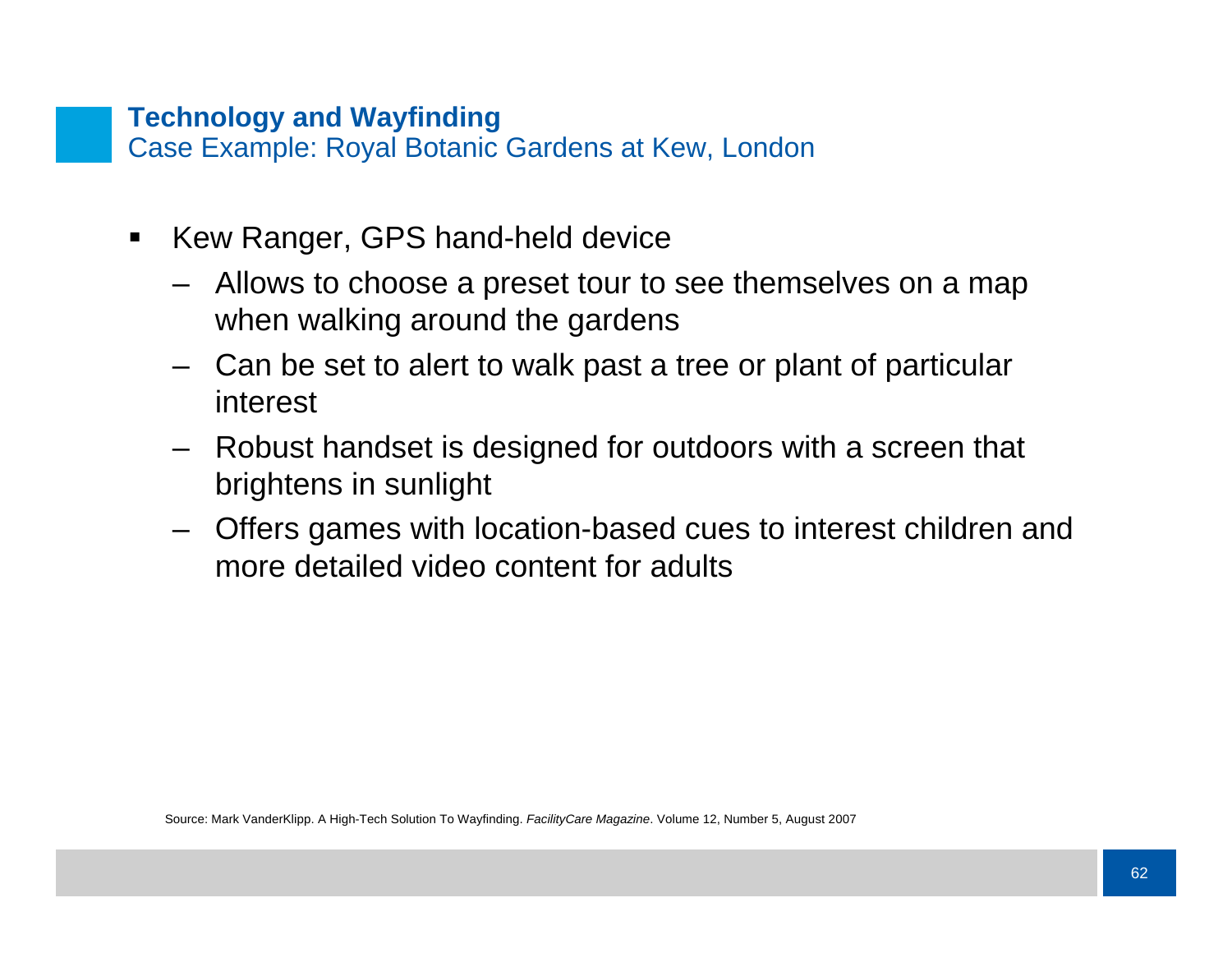## **Technology Trends in Wayfinding**

#### $\blacksquare$ **Interactive Digital Signage**

- Use of electronic kiosks and flat-panel screens that display instantly updated information of a user's choice
	- For example, in a hospital setting patients and visitors are able to search for frequently changing information about staff and department locations
- Factors to consider before implementing:
	- -Capability of the facility's IT department to support the kiosk
	- -Technological comfort level of its patient population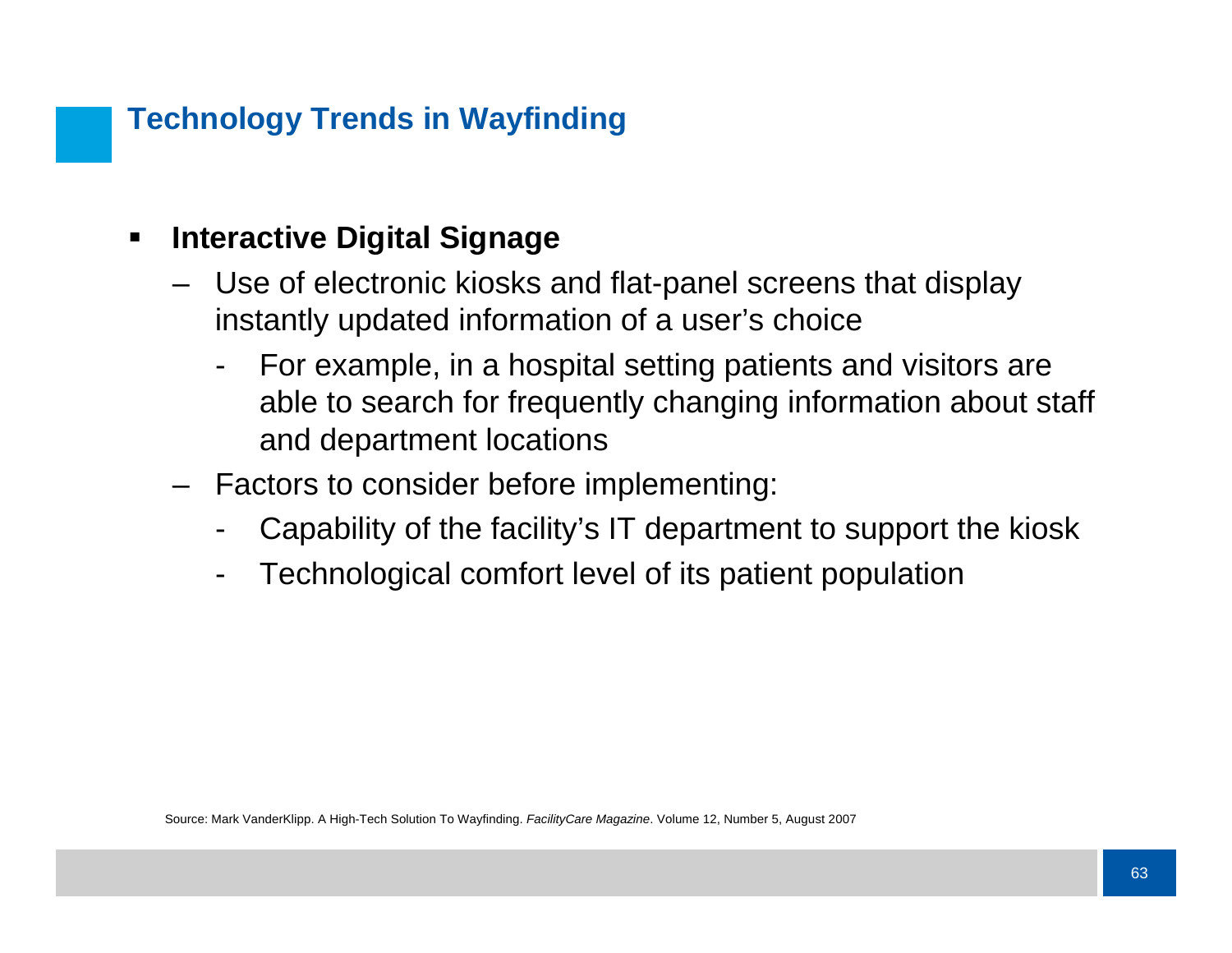### **Technology Trends in Wayfinding**  Case Example

- $\blacksquare$  Clarian North Medical Center in Carmel, Indiana, installed a system of touch-screen kiosks that works in concert with the more traditional sign-based interior and exterior wayfinding system in three hospital lobbies
- $\blacksquare$  Kiosk screens display:
	- A graphic map of the facility along with a directory of major destinations
	- The floors they are on and the recommended elevators to use to conveniently reach them
		- - One button allows users to convert the map listings and directory information to Spanish, while another button displays a list of physicians at the facility, along with their office locations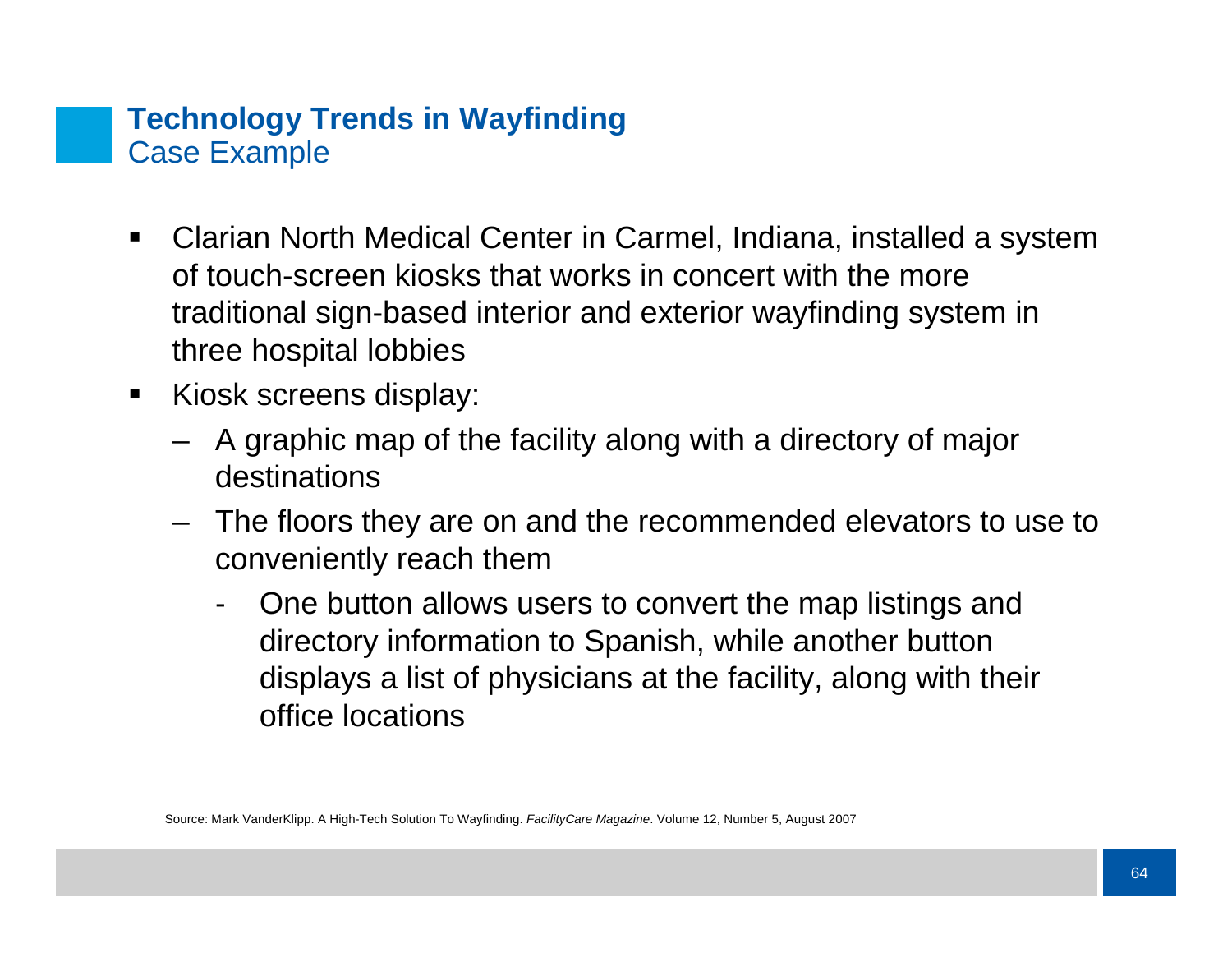### **Factors To Consider When Deciding Whether To Include A Digital Signage Component In A Wayfinding System in a Hospital Setting**

#### П **The audience**

- – In order to determine whether an interactive kiosk will improve patient satisfaction, facility managers need to understand their audience and the audience's comfort level with the technology
- – In general, older patients and visitors:
	- -Will be more comfortable addressing a person at an information desk rather than interacting with a touch screen
	- -Have difficulty understanding some interface designs
- – If users are allowed to print from a kiosk, the resulting map may be potentially disorienting to an individual not adept at reading maps
- П **The scope of interactivity**
	- – If a static map directory will serve the purpose just as well for a given facility's audience, then an electronic kiosk may be overkill. If the goal is to provide guests with more complete, searchable information, those needs should be analyzed and detailed functional expectations discussed with a wayfinding consultant.
- П **Cost**
	- –Up-front costs of programming and hardware, software licenses, staff training, maintenance and support
	- – A cost of wayfinding consultant that will work closely with the programmer to ensure consistency with the larger program, and in-house staff that will be called on to provide technical and content support in an ongoing effort to keep the content up to date.
	- –The cost of negative guest perceptions if the kiosks contain old information or if they malfunction
- П **Location**
	- – Kiosks are often incorporated with other communications media, such as brochure racks and tele-health information, to serve as a single location for a variety of information sources. They should always be located in high-traffic areas, such as building entrances, near information desk locations and pedestrian exits from parking structures
	- – Is there physical space to accommodate a freestanding kiosk? If not, kiosks come in a variety of shapes, sizes and orientations. They can be surface-mounted; incorporated into an existing hardware platform, such as an Internet workstation; or even projected onto a specialized translucent surface for a sleek, high-tech approach
	- – The map elements of an electronic kiosk must be properly oriented to the environment from the viewer's perspective
		- - For example, the top of the map should correspond to the direction that the viewer is facing. Also, the kiosk should be facing the entrance so that a user does not have to turn before viewing it, which can cause visitors to lose their bearings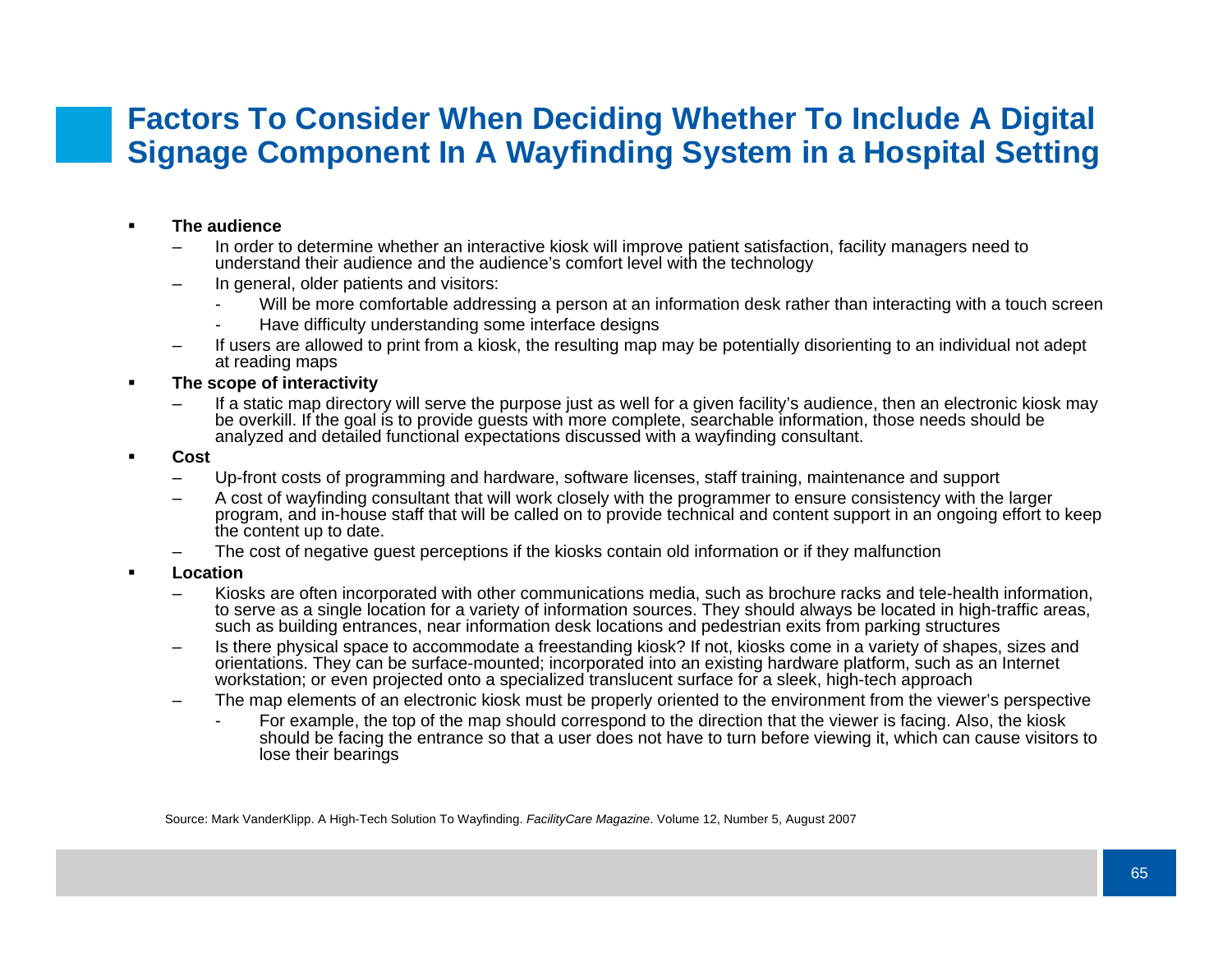### **Technical Considerations for Digital Signage in a Wayfinding Program**

- $\blacksquare$  Once the decision has been made to make electronic kiosks part of a wayfinding program, several questions must be answered concerning the hospital's technical capabilities and the types of information that the kiosks should convey. The answers to these questions will help determine what people see when they use the kiosks:
	- – Will the application running the kiosks be supported and maintained on the hospital's own servers or via a stand-alone remote server?
	- –Are internal databases able to connect with the proposed software?
	- Do other sources of Web-based information need to be fed into the kiosks?
	- Should guests be able to access this information from their personal digital assistants (PDAs) or from home computers via a public
	- – Web site? If so, how should the information be formatted to address these media and their different screen sizes and resolutions?
	- – Should staff be able to access the information from the hospital's intranet or physician extranets?
	- Will the kiosks be hardwired to the hospital network or will they be connected wirelessly?
	- If wirelessly, is the system robust enough to update these kiosks at regular intervals?
- $\blacksquare$  While not technical, the answer to this last question is crucial to ensuring that the kiosks are used effectively on an ongoing basis:
	- How will existing staff be trained to use and maintain these tools? Front-line desk staff and volunteers will likely be tasked with showing guests how the kiosks work, so they need to be well-versed in their capabilities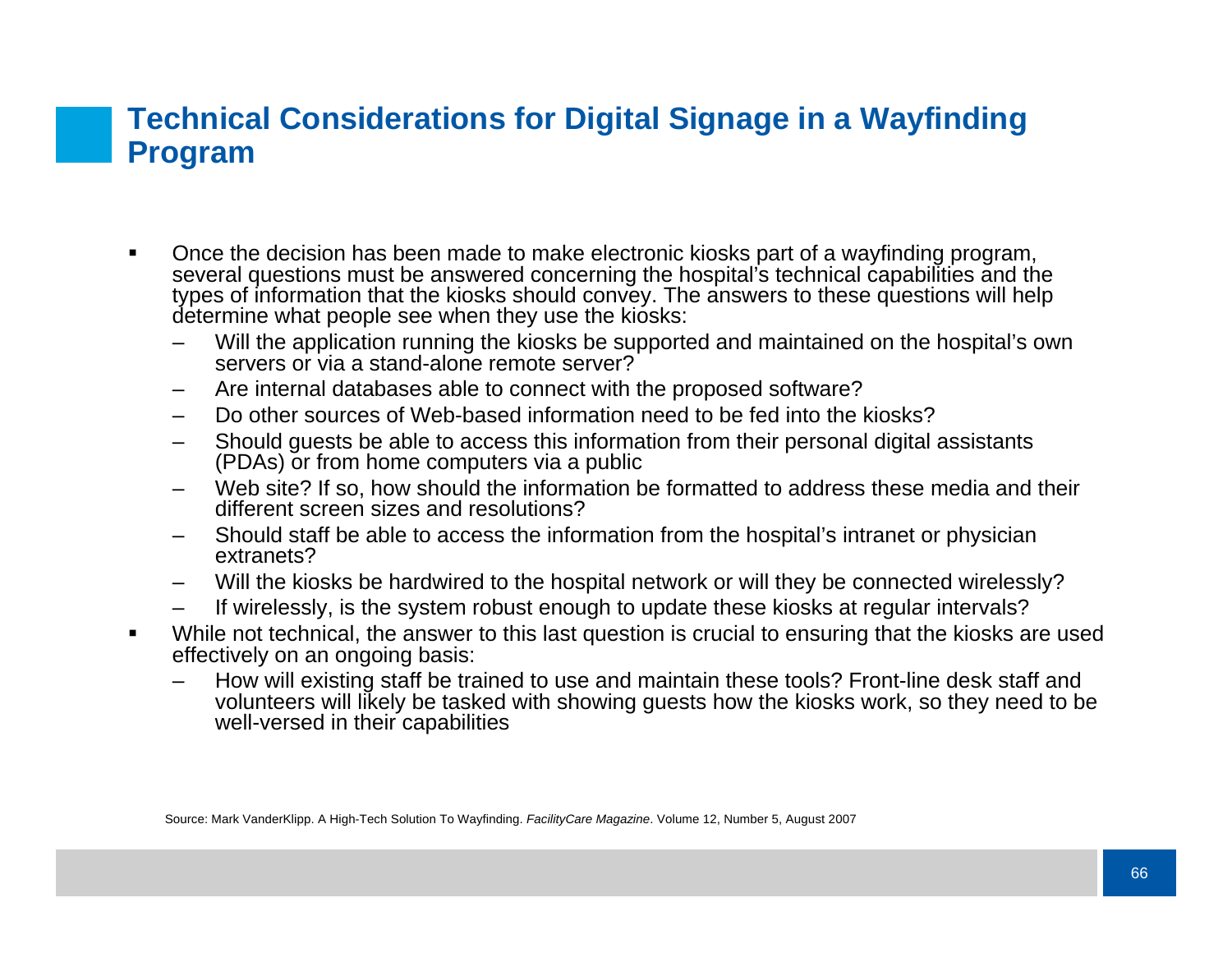#### **Technology and Wayfinding**  Case Example: NJPOI.com

- $\blacksquare$  **About NJpoi.com**
	- – NJPOI.com is an initiative of Celebrate NJ! (www.CelebrateNJ.org), a non-profit organization committed to promoting and preserving the best of New Jersey. Through educational initiatives and innovative projects, we seek to illuminate and elevate what we love about New Jersey and as a result, build pride in our great Garden State

#### П **A Statewide Wayfinding Initiative**

– NJPOI.com is a component of a statewide Wayfinding Initiative. Celebrate NJ! accepted a request of the New Jersey History Advocates group to champion a seamless, systematic, statewide wayfinding system

#### ■ **What is NJPOI.com?**

 NJPOI.com is a community map site created to promote New Jersey's "points of interest". It combines Google API with Mappler™ technology to create an information-rich map site showcasing thousands of locations of interest to New Jersey's visitors. Community mapping offers member locations control over their online content and greater exposure as part of a focused community promotional campaign

#### **Why does NJ need NJPOI.com?**

- New Jersey has so much to offer potential visitors, yet finding their way to many of these locations is challenging. A current absence of coordinated signage and the prohibitive cost of promotion for many smaller history, arts and recreation locations often keep visitors from enjoying the activities offered by these groups. NJPOI.com was created to provide a onestop online map site to help promote and direct visitors to thousands of New Jersey's points of interest as one community effort
- In times of rising fuel prices, travelers are often looking for more than one reason to visit an area. By linking up to mass transit and promoting a multitude of attractions on one map, potential visitors can plan to stay longer spending critical tourism dollars in your area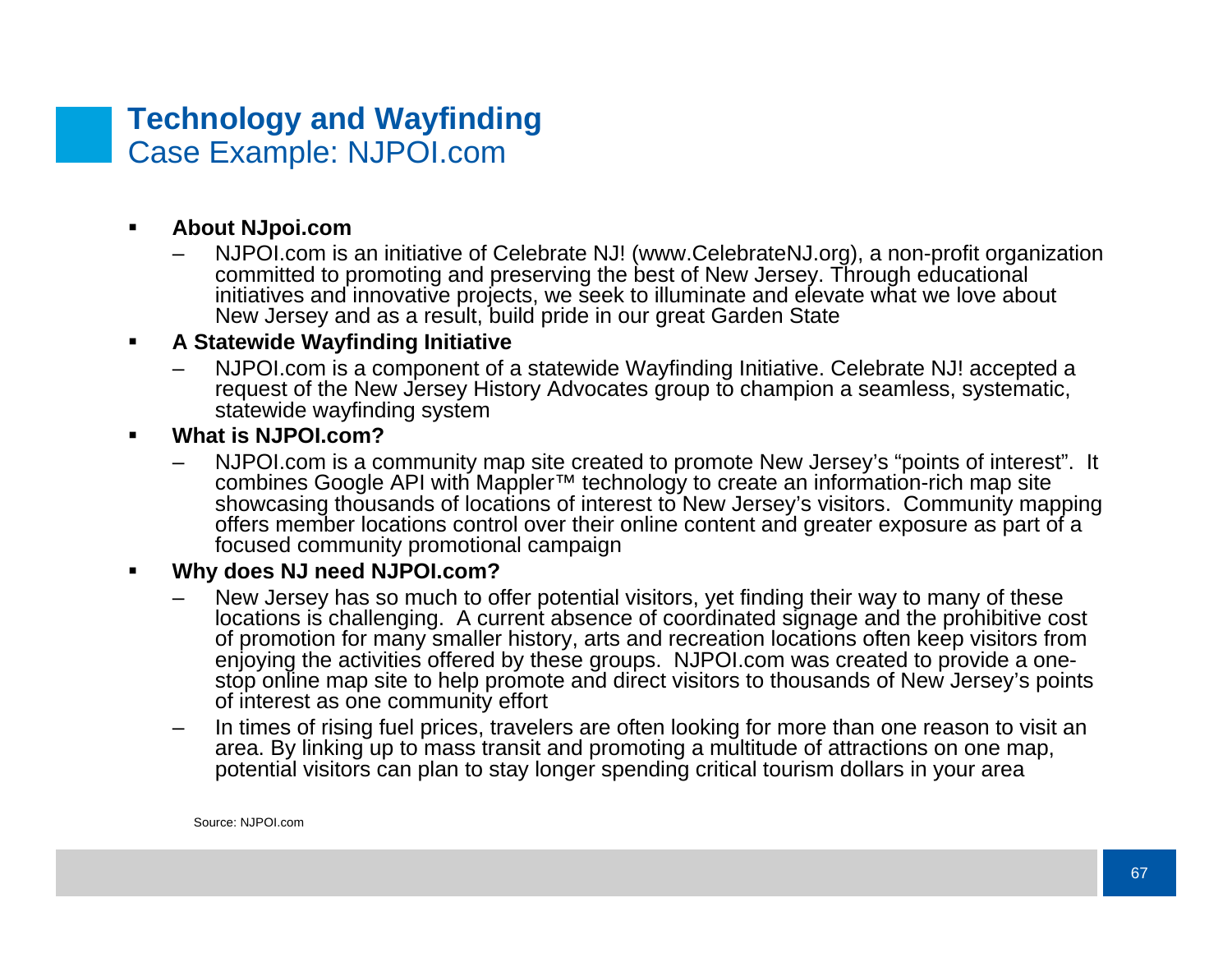#### **Technology and Wayfinding**  Case Example: NJPOI.com

#### **How is NJPOI.com different from other web search tools?**

- – NJPOI.com is one more tool in your marketing toolbox. It is not intended to replace or compete with current search and travel planning sites, but rather to enhance each attraction's exposure on the web by creating a map site by and for New Jersey's wide variety of points of interest
- – NJPOI.com can help a visitor discover new and interesting things to do and see in all parts of New Jersey. NJPOI.com will showcase thousands of points of interest, from unique historic buildings to quaint shops to outdoor adventures, making premiere as well as lesser known locations visible to potential visitors to NJ.
- NJPOI.com provides visitors a treasure trove of NJ's best all in one place. By just searching a town or geographic area of the state, visitors will find a host of things to do and see beyond what they may have originally been looking for

#### П **Who's behind NJPOI.com?**

- – Celebrate NJ! a non-profit organization, whose mission is to promote and preserve the best of New Jersey, is administering the NJPOI.com site and coordinating the promotional activities of the project
- – Celebrate NJ! has a successful track record of innovative initiatives that help elevate and illuminate the best of New Jersey.
- **How will NJPOI.com be successful in marketing NJ to visitors?**
	- We'll use a number of strategies to reach potential visitors:
		- -Through our member organizations, access an online network of millions of visitors
		- -Link NJPOI.com to all major New Jersey search sites
		- -Produce radio and cable TV spots promoting NJPOI.com
		- -Create a media campaign with twice monthly press releases about our member groups
		- -Invest member dollars to create a statewide advertising campaign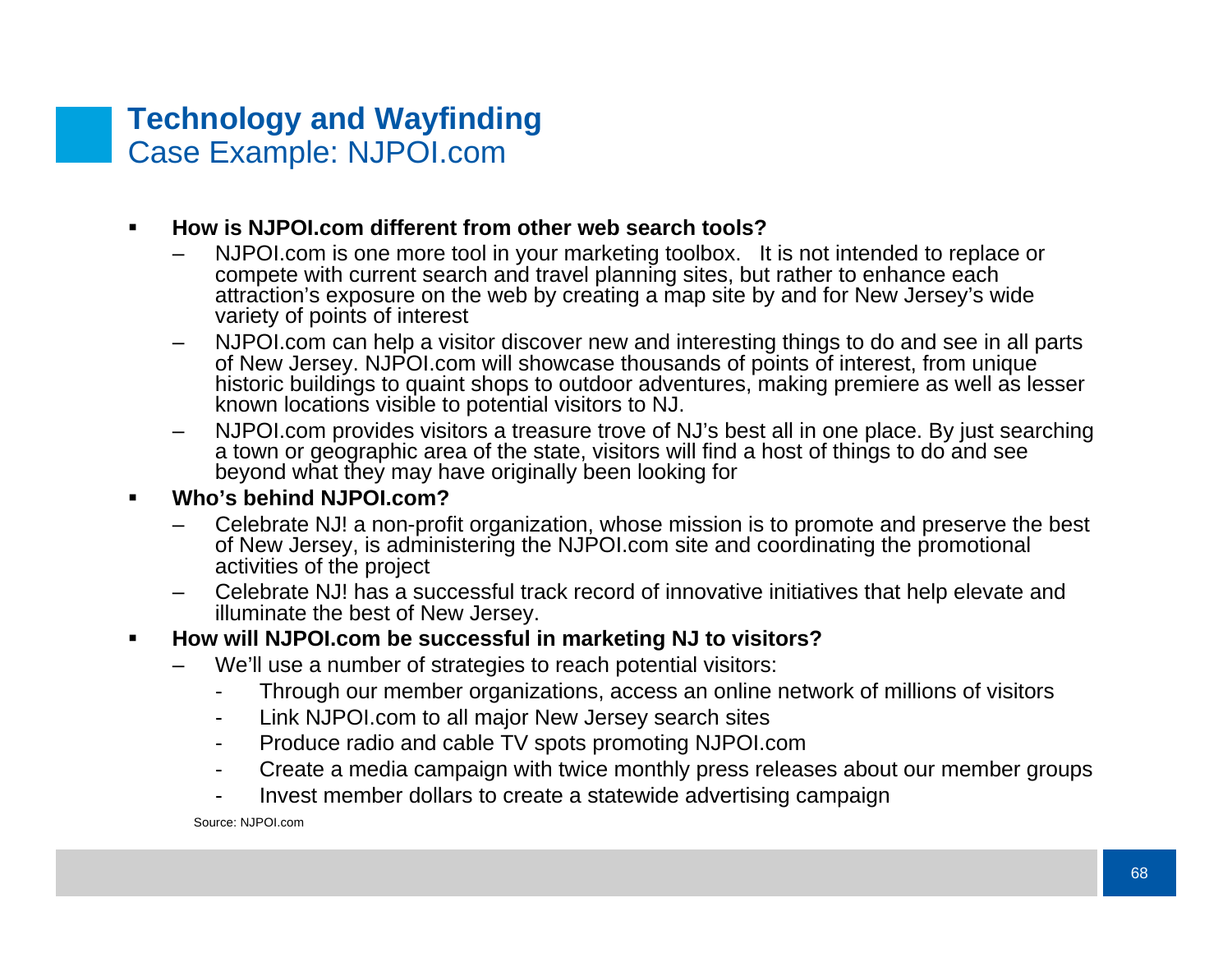#### **Technology and Wayfinding (cont'd)** Case Example: NJPOI.com

#### **Membership Criteria**

- **"Full" Membership**
- All New Jersey "Points of Interest" that meet the NJPOI criteria may apply to become a member on the NJPOI.com site. Organizations with more than one POI location may apply under one application, membership pricing will apply to EACH location. Applicants may expect to hear of their acceptance within 10 days of their application. Once payment of the annual membership fee and a signed Membership Agreement are received, we<br>will email each member their log-on information and instructions for creating their member page. Cost of full membership is \$250/year, and members who sign up before December 31, 2008, save \$100 for each full membership location.

#### $\blacksquare$ **Your Own Member Page and you control it 24/7!**

 Full Members gain the ability to create and manage a detailed a member page on NJPOI.com including text, photos, links and a video about their member location. The information on member pages may be updated at any time by you using your member user id and password. This easy-to-use tool enables a member to update the page as often as needed to launch a new exhibit or showcase a promotion. Include photos, links to your main website or others, add links to PDF files and more. Uploading a video about your location as easy as using YouTube.

#### $\blacksquare$ **"Link-Only" Membership**

 Sites may opt to add a link only to the main site information balloon on the map. For \$25 per year, we will add one URL address that will be an active link to a location provided by the member. No member page is provided with Link-Only Membership.

#### ■ **Combined Membership**

– Groups who administer more than one NJPOI location may choose to combine Full and Link-Only Memberships, where one or more sites takes advantage of a map page while others list only a link. All combinations are acceptable.

#### $\blacksquare$ **NJPOI Member Criteria**

- – Your NJPOI location may apply to become a member of NJPOI.com if your location is of interest to visitors and fits into one or more of the following categories:
- – Arts and Culture, History, Educational Activity, Outdoor Activity, Shopping Food and Lodging\*, Sports and Entertainment Visitor Information
- – \*NJPOI will give priority to unique food and lodging locations as Full Members. Due to space constraints during the initial start up phase, chain and franchise locations may apply as Link-Only Members at this time.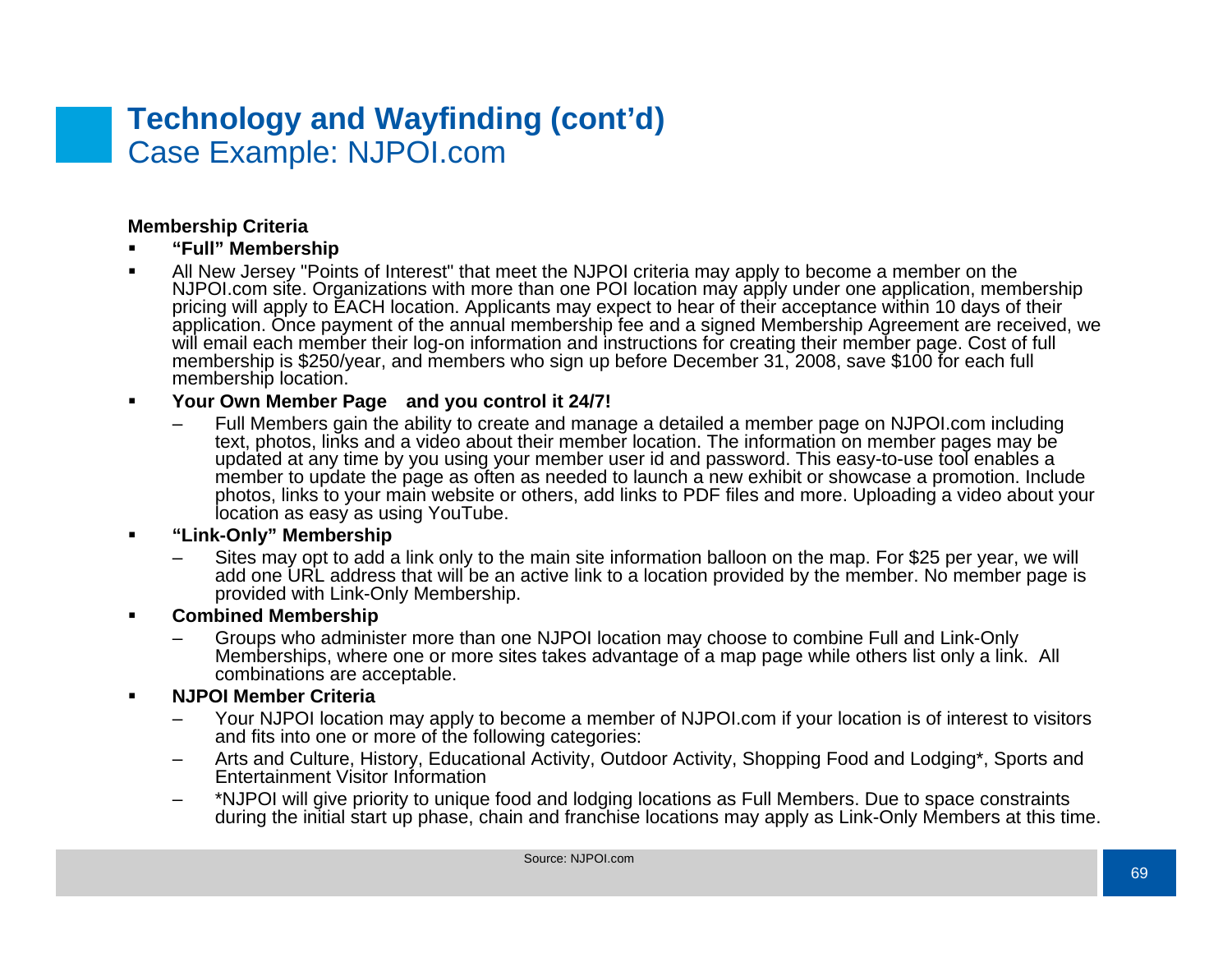### **Technology and Wayfinding (cont'd)** Case Example: NJPOI.com

### **Membership Criteria (cont'd)**

- n **"Full Member" Agreement**
	- – NJPOI.com is a community map developed to benefit all NJPOI locations as one community. Promotion of the site is the joint responsibility of all members. To that end, all Members agree:
	- To post and maintain accurate and timely information on their member page as per guidelines provided at the time of membership.
	- – That Celebrate NJ! (Administrator) will review member content periodically to ensure quality of member postings.
	- That in the event of user complaints regarding inaccurate information, Celebrate NJ! will contact member to request an update and/or change of the posted information. Failure to maintain member page may result in the cancellation or non-renewal of membership.

#### $\blacksquare$ **All Members agree to help Promote NJPOI.com**

- – As NJPOI.com is a community map developed to benefit all NJPOI locations as one community, promotion of the site is the joint responsibility of all members. To that end, all Members agree:
- –To promote NJPOI.com to all of their online constituents.
- Use the NJPOI logo that will be provided to members to create a link on the member website to NJPOI.com.
- –To participate in future joint marketing campaigns to the fullest of the members' ability.
- **How is Membership money used?**
	- –NJPOI.com membership fees support the administration and marketing of NJPOI.com. In addition, a portion of all fees will fund a grant program to help groups take advantage of the TODS (Tourist Orientated Destination Signage) program offered by NJDOT. For more information about the TODS Grant Program, contact us at NJPOI@CelebrateNJ.org.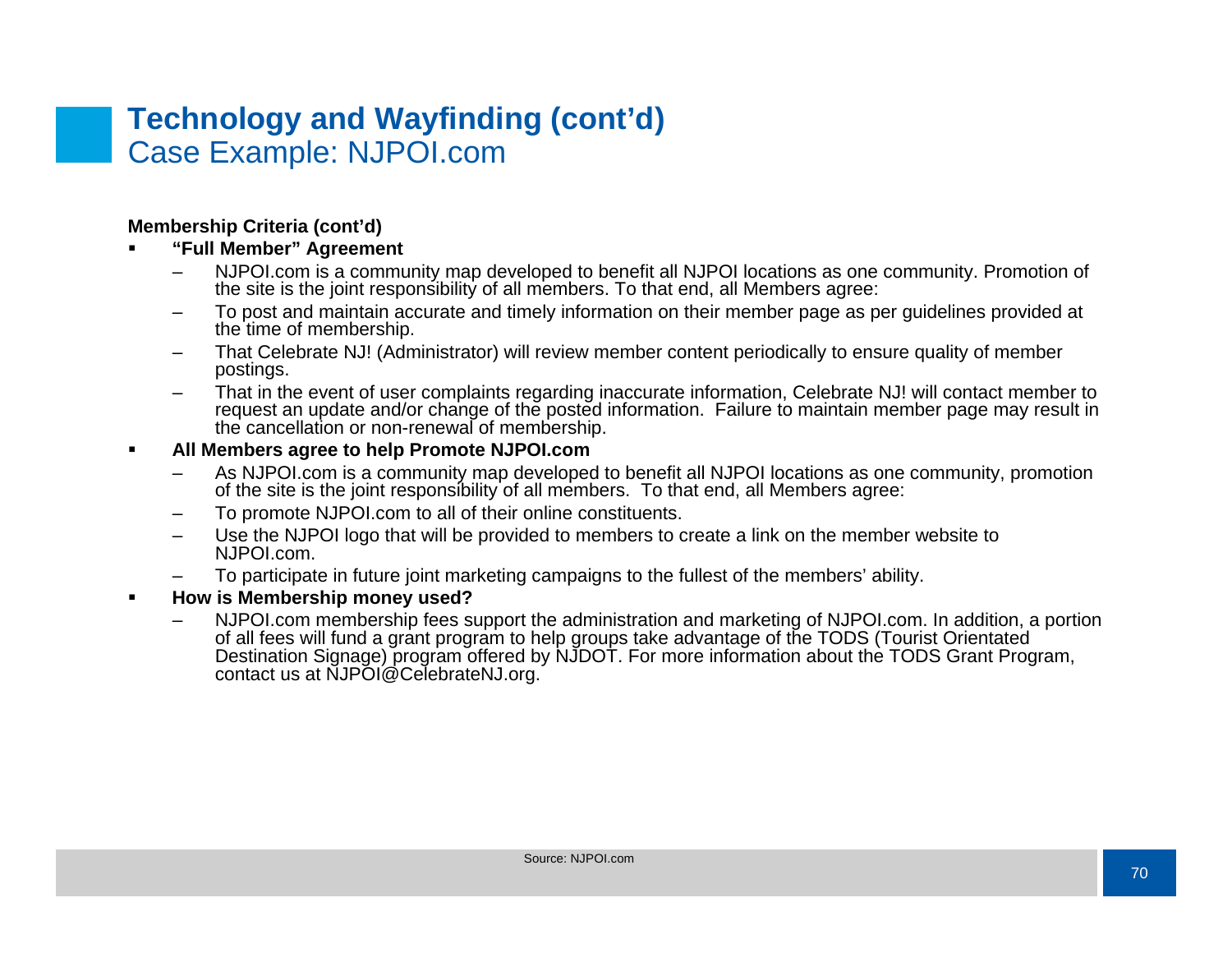### **Technology and Wayfinding (cont'd)** Case Example: NJPOI.com

- $\blacksquare$ NJPOI is an integral part of a seamless Wayfinding system
- $\blacksquare$  While signage is important once you're on the road, NJPOI.com provides travelers a comprehensive planning tool with information about what there is to see and do in every zone of New Jersey before they leave the house. The NJPOI map uses the same graphic icon design as the rest of NJ's Wayfinding program and creates a seamless look and feel to all aspects of our Wayfinding System
- $\blacksquare$  When travelers see NJPOI.com promotional messages in the media, it connects them with the roadway signage they encounter as they drive, wayfinding information on their wireless appliances, GPS and paper maps, each reinforcing the other and creating a sense of welcome and security as they travel around New Jersey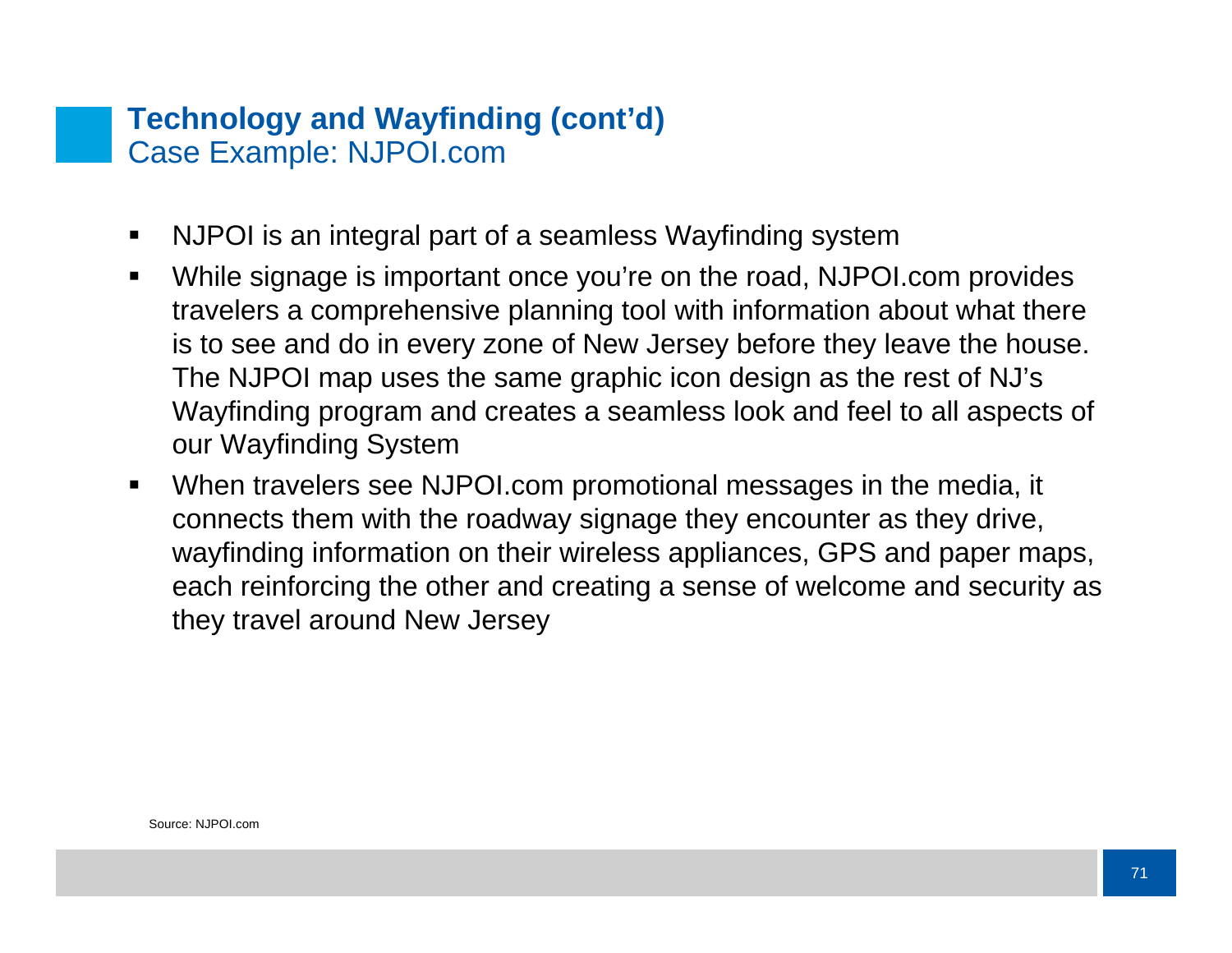### **Technology and Wayfinding (cont'd)** Case Example: NJPOI.com

### Partner Groups

**NJ Dept. of Transportation (www.state.nj.us/transportation/) NJ Heritage Tourism Task Force (www.state.nj.us/dca/njht/publ/njhttf.html ) NJ Office of the Secretary of State (www.state.nj.us/state/) NJ Division of Travel & Tourism (www.state.nj.us/state/) NJ Dept. of Environmental Protection (www.state.nj.us/dep/) NJ Dept. of Agriculture (www.state.nj.us/agriculture/) New Jersey History Advocates (www.njhistoryadvocates.org/) NJ State Chamber of Commerce (www.njchamber.com/) NJ Historical Commission (www.state.nj.us/state/history/) NJ State Council on the Arts (www.njartscouncil.org/) NJ Audubon Society (www.njaudubon.org/) NJ Hotel and Lodging Association (www.njhla.com/) NJ State League of Municipalities (www.njslom.org/) NJ Restaurant Association (www.njra.org/) NJ Association of Counties (www.njac.org/) NJ Busines s and Industry Association (www.njbia.org/) NJ Campground Association (www.newjerseycampgrounds.com/) NJ Association of Museums (http://www.museumsusa.org/assocs/info/20296) NJ Parks & Recreation Association (www.state.nj.us/dep/parksandforests/) NJ Transit (www.njtransit.com/) Cros sroads of the American Revolution Association (www.revolutionarynj.org/) ArtPride NJ (www.artpridenj.com/) Municipal Land Use Center at TCNJ (www.tcnj.edu/~mluc/) Community Foundation of NJ (www.cfnj.org/) Morris County Visitors Center (http://www.morristourism.org/) South Jersey Tourism Corporation (http://www.visitsouthjersey.com/)** 

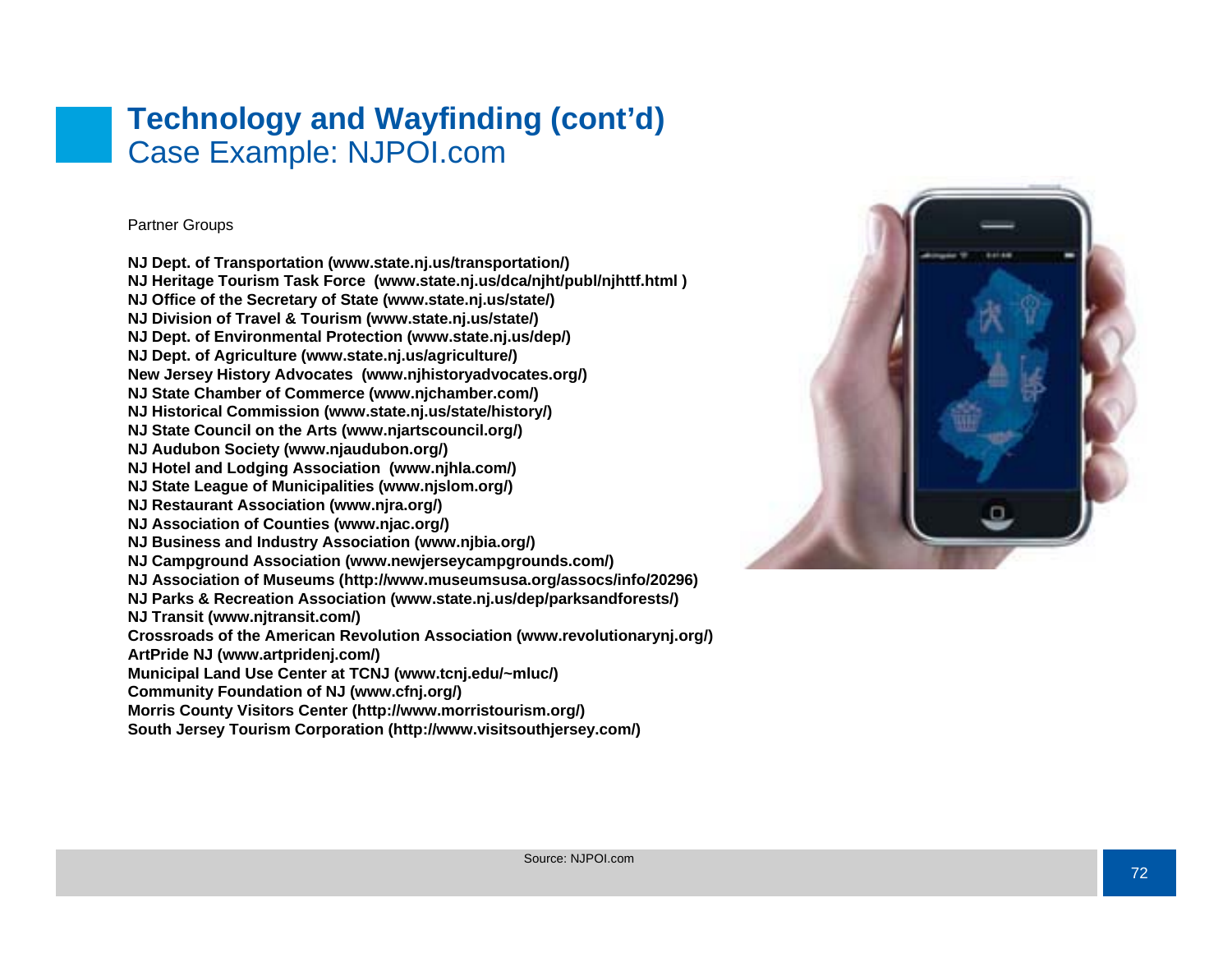### **Technology and Wayfinding**  Case Example: **mobiEXPLORE** Cell Phone for Croatian Tourism

- n **Vendor**
	- –Split-based IT company Gideon Multimedia
- **Features**
	- – A tourist guide on the screen of your cell phone provides about 160 destinations in Croatia and offers information on various aspects of the tourist offer by way of text, photos and interactive maps of cities and regions: culture, history, points of interest, active vacationing, accommodatio n, cuisine on offer, entertainment, news, useful tips, a mini dictionary for quick access, local customs, events, etc.
- n **Customers**
	- Over three hundred thousand tourists
	- – Local users looking for information of daily culture and entertainment events, and the hospitality and recreation offers
- n **Cost**
	- –The project is unique on the global market
	- –Entirely free of charge to users and is also available at the Internet address www.mobiexplore.com
- **Awards**
	- –Won the gold medal at the ARCA2007 international innovation exhibition
	- – Has been included among the prominent applications on the Nokia web site as an "application that sets entirely new levels of expression, efficiency and interactivity for mobile tourist guides."
- $\blacksquare$  **Future Potential**
	- – The success of the first mobiEXPLORE Croatia project is confirmation of the feasibility of the announcement of an entire series of cell phone tourist guides for all of the key destinations in Europe that the Gideon Company has already started in collaboration with its strategic foreign partners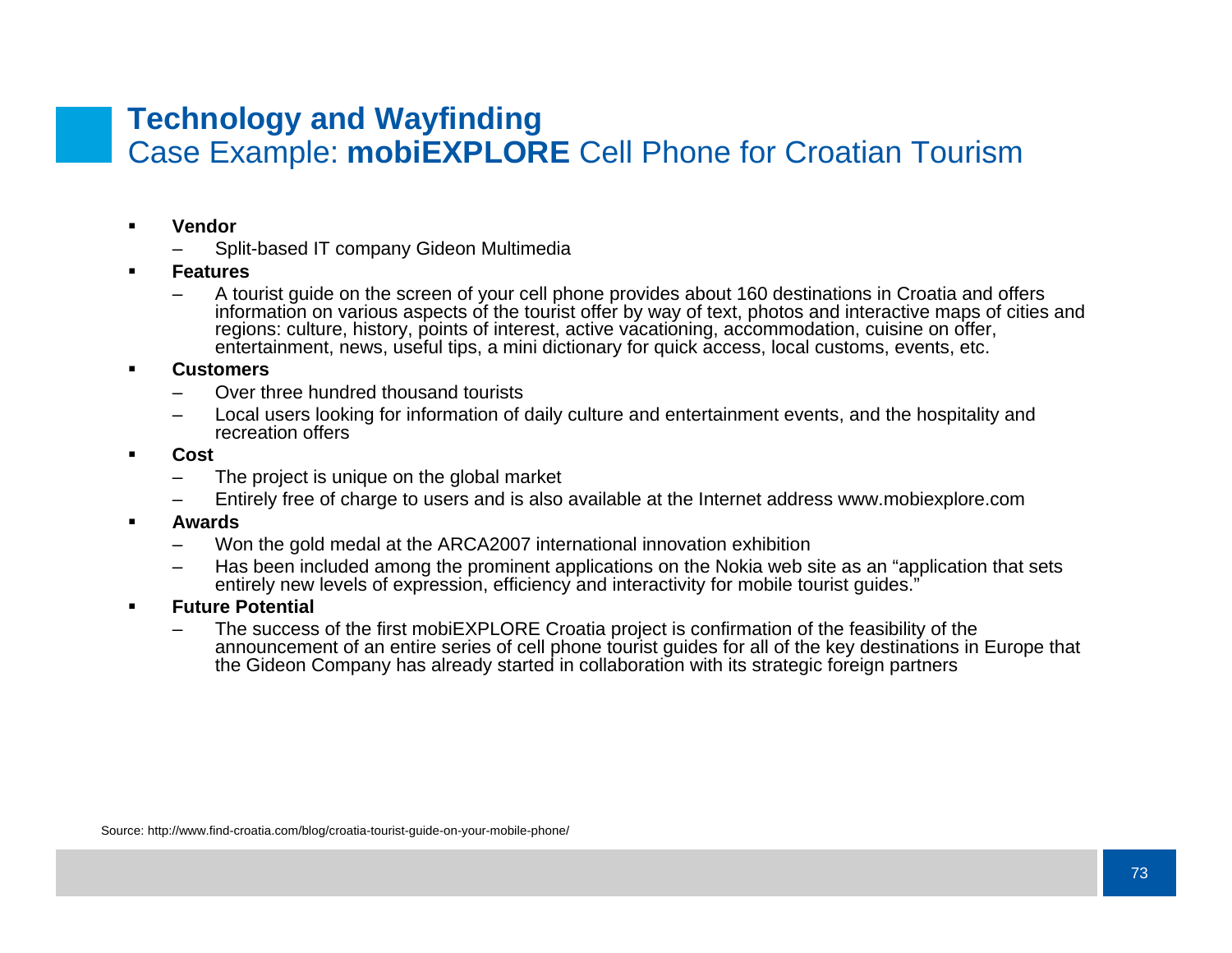### **Technology and Wayfinding (cont'd)** Case Example: **iSpot –** Copenhagen, Denmark

 $\blacksquare$  The tourist site, iSpot, available in Copenhagen gives information on everything from cafés, restaurants, cinemas, concerts, theatres, nightlife and shopping to attractions and sightseeing

### $\blacksquare$ **Instructions**

- *Send a text message with the text 'woco' to tel.: +45 2290 4000, and a link will be sent to your mobile*
- *You can also use the address mobil.woco.dk, which will connect you directly to the guide*
- ш Cost
	- The service itself is free
	- Ordinary mobile rates apply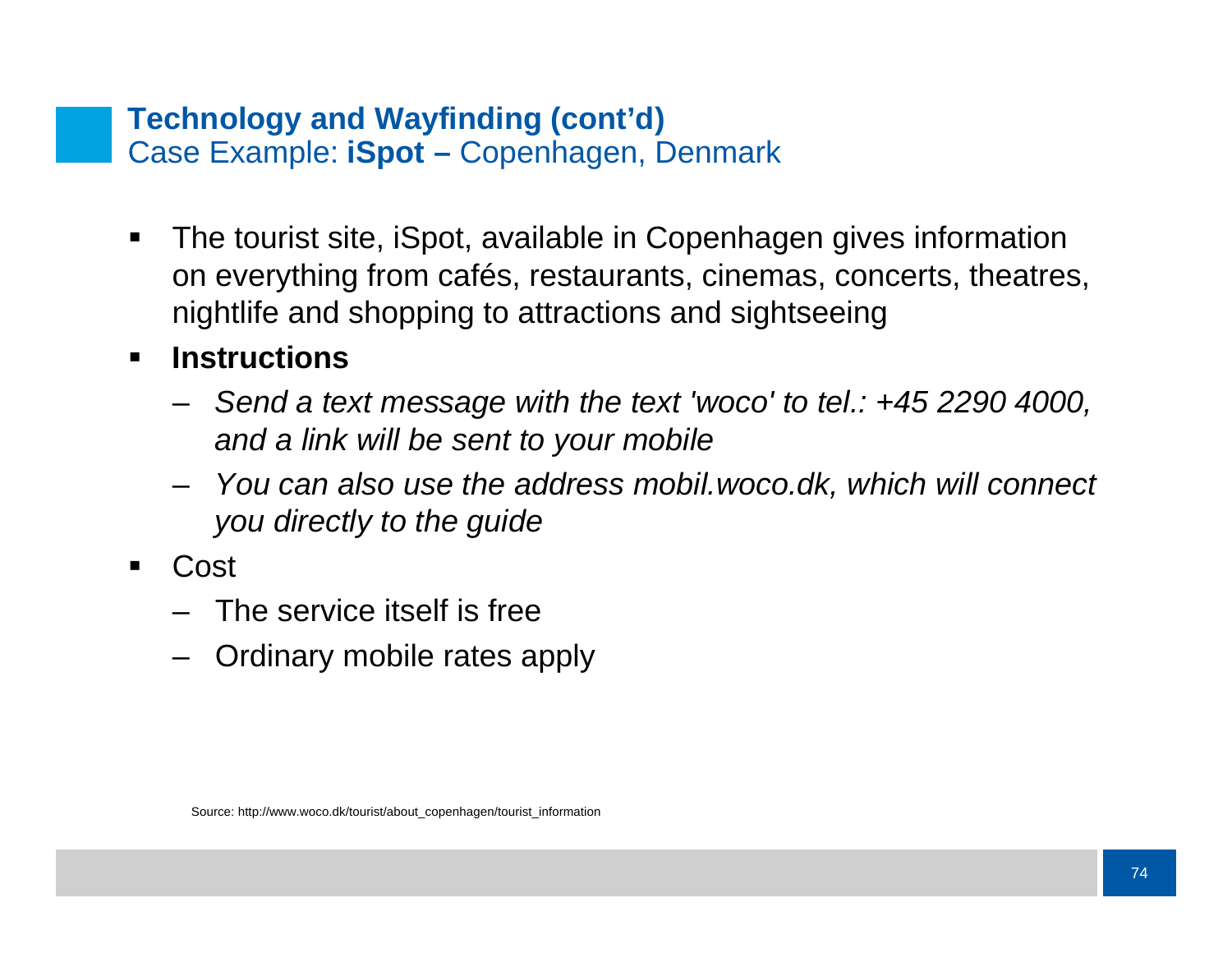## **Technology and Wayfinding (cont'd)** Case Example: Valencia City Guide

- П **Valencia City Guide** provides a service, where one can use a mobile device to find out about all of city's monuments
	- *Every important monument in the city has the sign: "Valencia Museu Obert" (Valencia Open Museum) along with an ID number.*
	- *If you phone (34) 650 800 200, after selecting the ID number you will find all the information you need to know about the monument you are looking at*

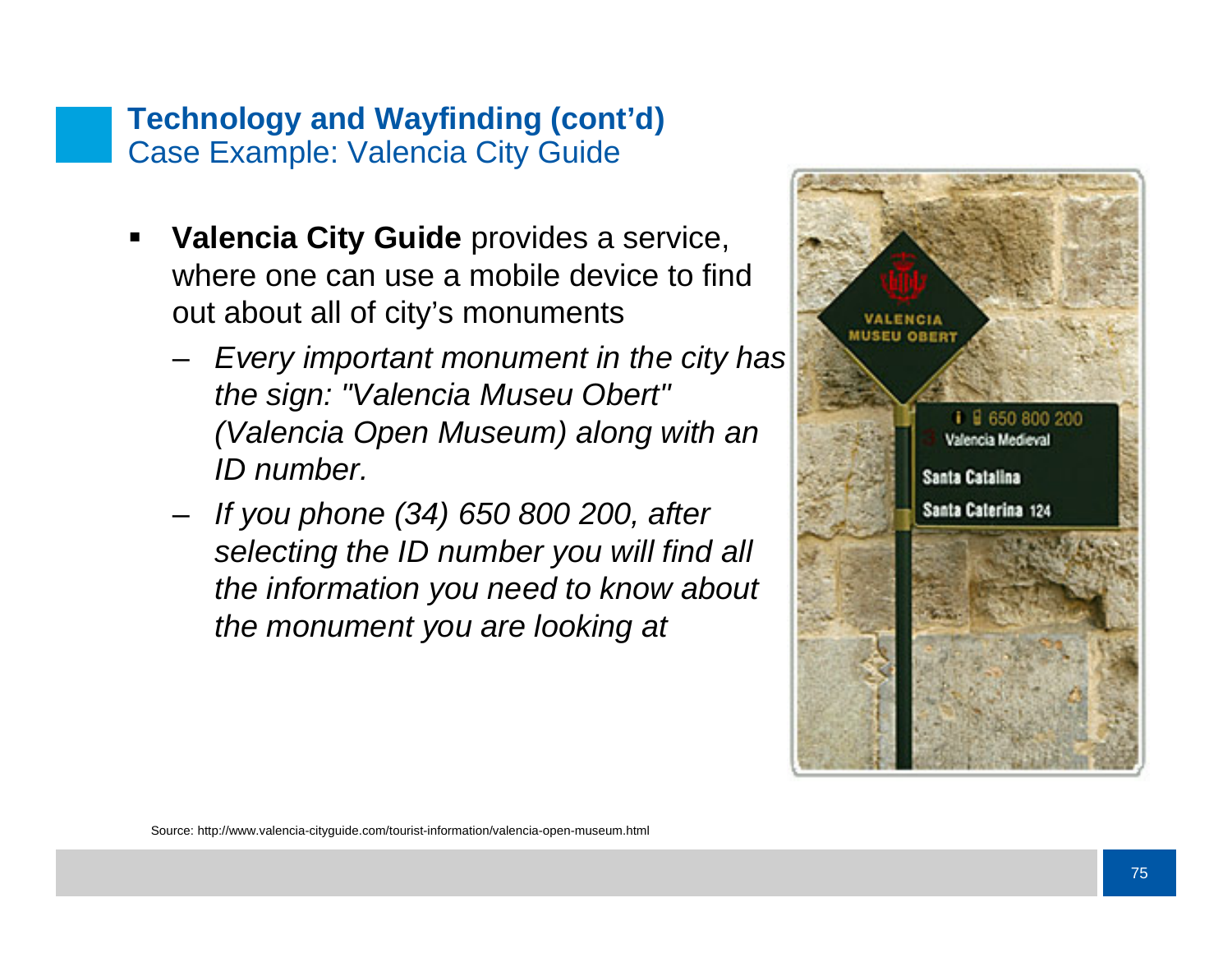### **Technology and Wayfinding (cont'd)** Case Example: iWalks series Podcasts

- $\blacksquare$  Dublin Tourism provides **iWalks series of free podcast audio guides** tell the many stories of Dublin
	- There are **twelve themes** covering many aspects of the region
	- Each iWalk comes with a free full color brochure featuring maps and illustrations that can be downloaded from visitdublin.comsite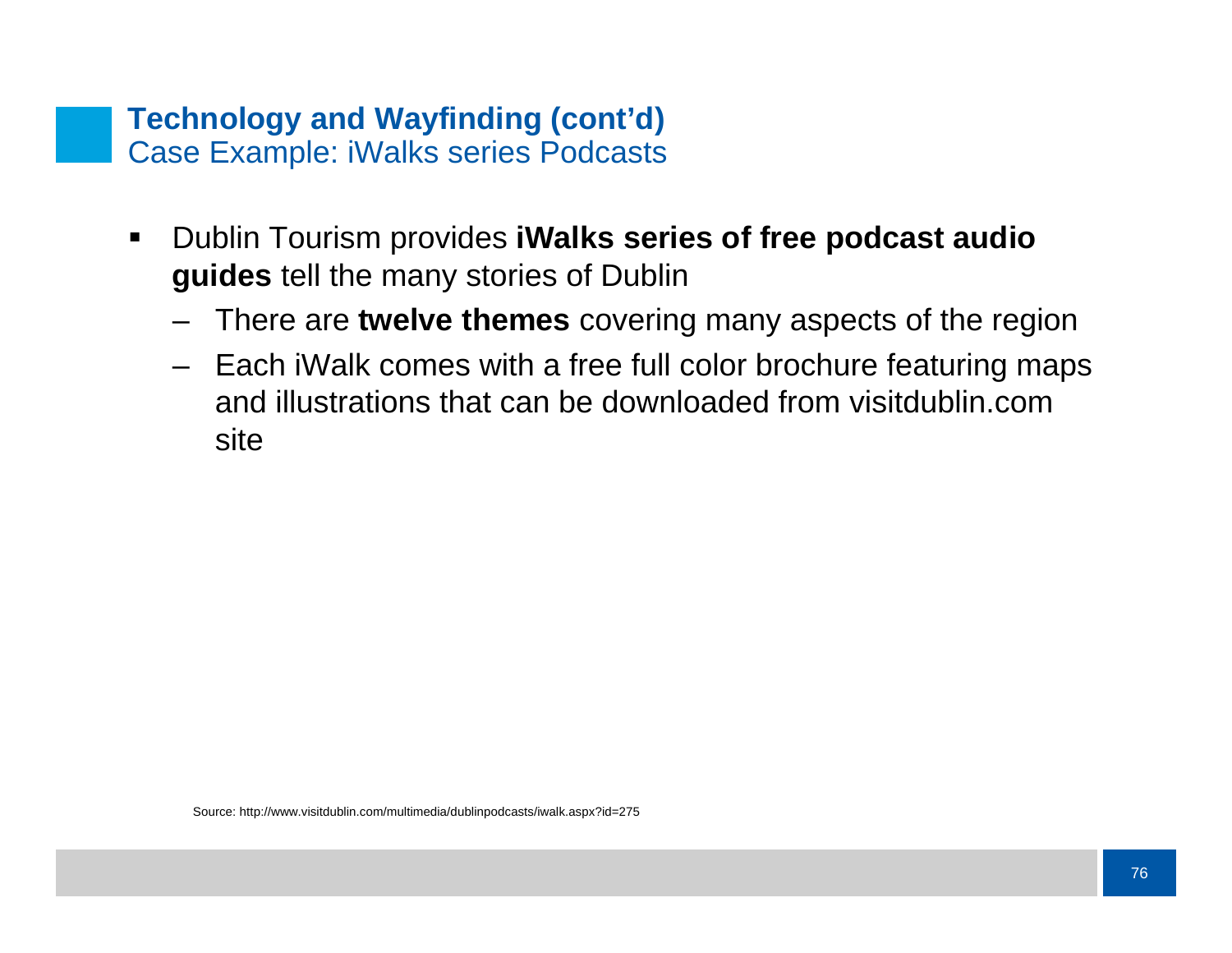## **Future Technology and Wayfinding**

Case Example: Eye-phone – Novel Mobile Phone Program

- $\blacksquare$  **Vendor**
	- Ernst Pechtl, and Hans Geiger, co-owners of the company SuperWise Technologies AG

### $\blacksquare$ **Features/How it Works**

- If you see something interesting, you take a photograph with your mobile phone, select the item of interest with the cursor and in real time preprocessed information on the object selected is sent to your mobile phone.
- "*It could be a building, a mountain, a tree, plant or a special event such as a local festival," explain Pechtl. "The amount of information you receive depends on you, if you want to know more you just click the 'more button' and you trigger a more detailed search responding to your profile of interest."*
- **Awards**
	- Regional winner in the European Satellite Navigation Competition
- $\blacksquare$  **Future Potential**
	- SuperWise Technologies plans to team up with mobile phone operators who would provide the eye-Phone functionality as an additional function for subscription. It will be partly located on the phone and partly in a central processing system of a cooperating image archives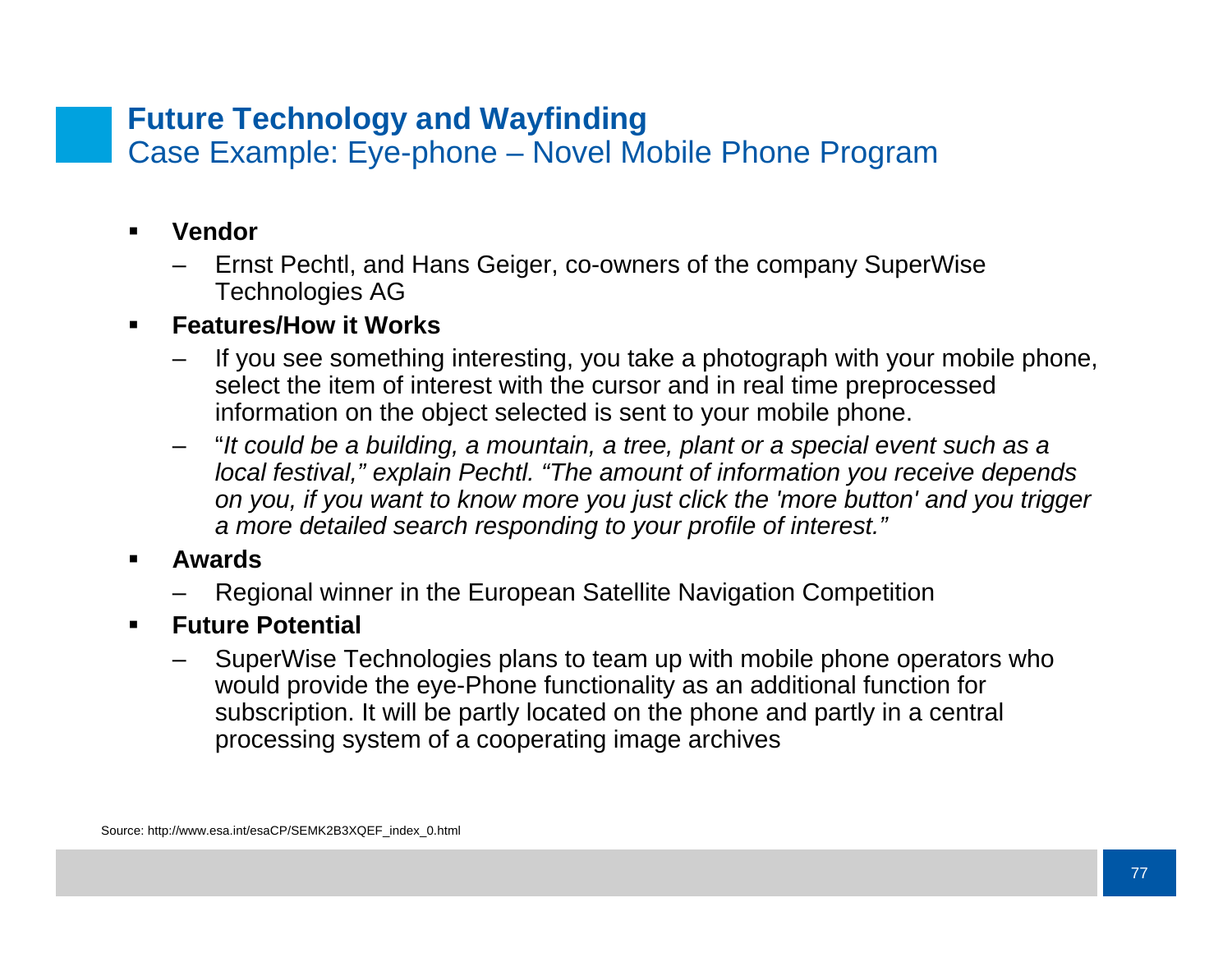# **SEGD Wayfinding Award Winners**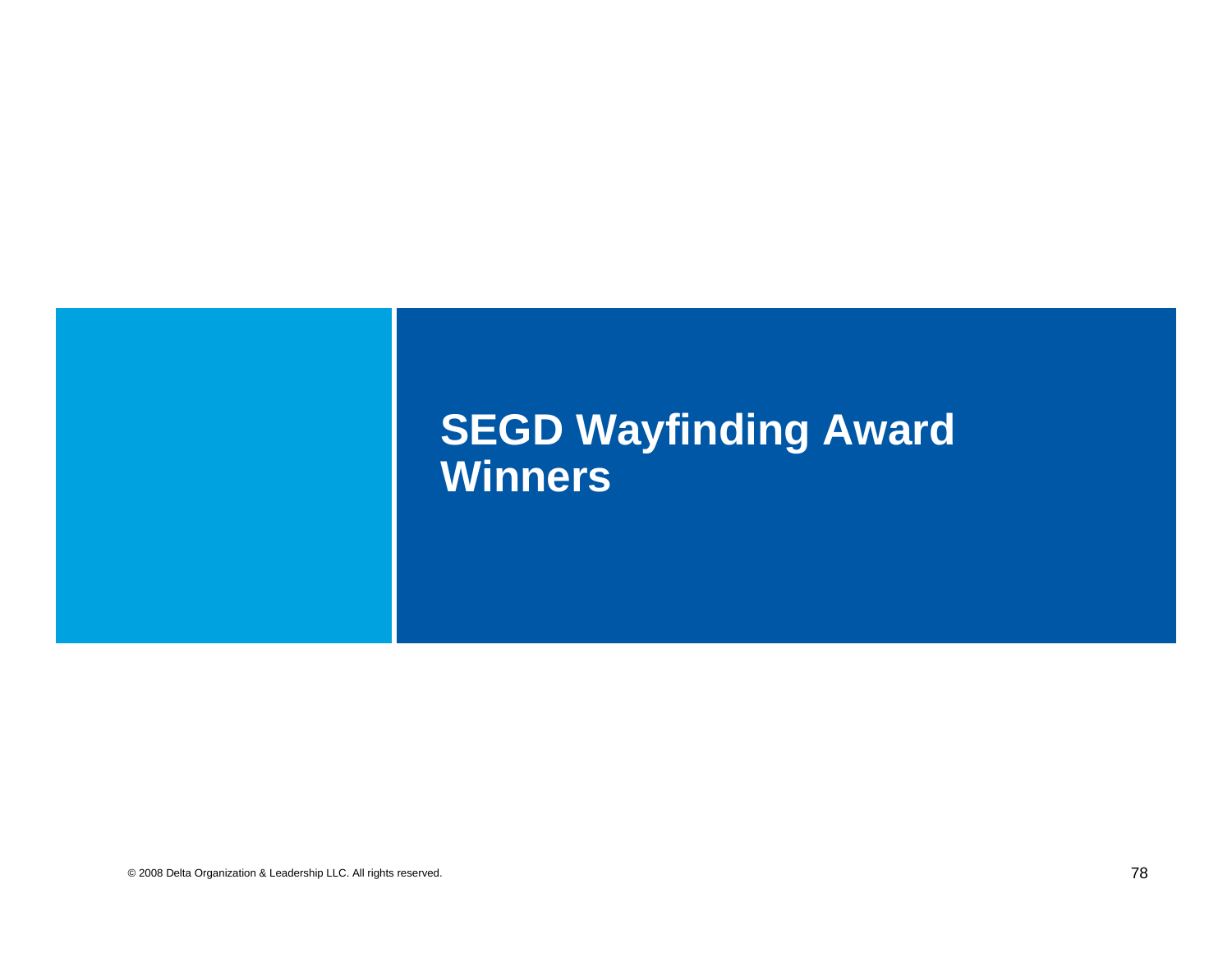## **What is SEGD?**

- Society for Environmental Graphic Design is an international non-profit educational organization providing resources for design specialists in the field of environmental graphic design, architecture, and landscape, interior, and industrial design
- $\blacksquare$  Environmental Graphic Design embraces many design disciplines including graphic, architectural, interior, landscape, and industrial design, all concerned with the visual aspects of wayfinding, communicating identity and information, and shaping the idea of place. Some common examples of work by EGD practitioners include wayfinding systems, architectural graphics, signage, exhibit design, identity graphics, civic design, pictogram design, retail and store design, mapping and themed environments.
- $\blacksquare$ In pursuit of their mission, the SEGD aspires to:
	- promote public awareness of our community and its role in shaping experience
	- –nurture demand for design excellence within the built environment
	- –serve as a source of education and inspiration for the community
	- –continue to define and refine their standards of practice
	- –foster relevant, well-informed research to enhance their knowledge base
	- –sponsor peer recognition programs that inspire excellence
	- promote collaboration across multiple design disciplines
	- strengthen ties with educational programs that provide the academic underpinnings of their field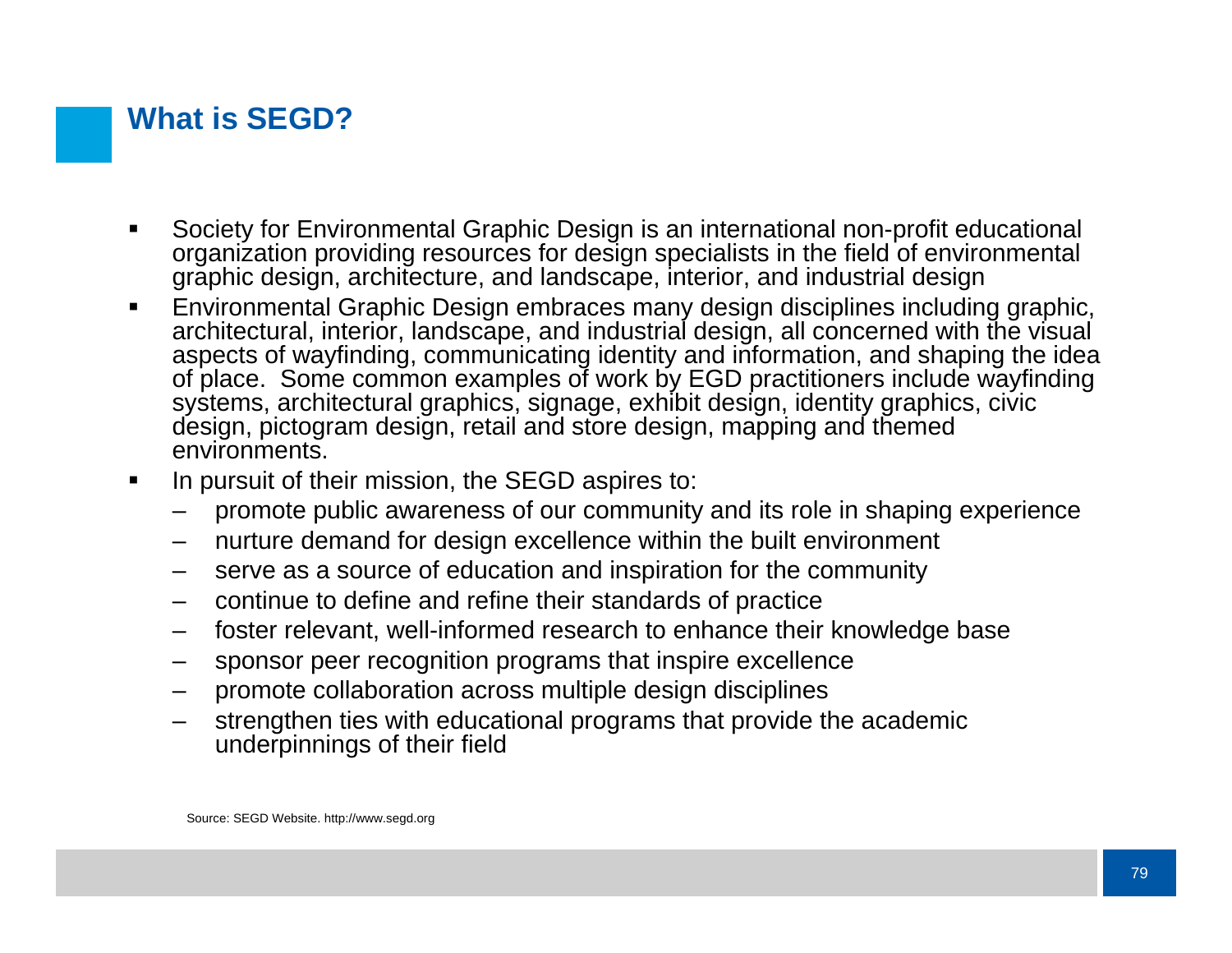### **Zeche Zollverein** 2008 SEGD Wayfinding Award Winner

- $\blacksquare$ **Background** 
	- Abandoned coal mine in Essen, Germany, in the Ruhrgebiet, once the country's industrial heartland
	- Shut down in 1986, it was added to UNESCO's list of World Heritage Sites in 2001 due to its significance as a coal-mining operation as well as its design features, including several 20th century buildings of architectural significance
	- Following a 2002 master plan by OMA/Rem Koolhaus, the area is developing into an important center for culture and design
	- – Essen has been chosen as the Cultural Capital of Europe for 2010, and Zollverein will be the main event location
	- The 100-hectare complex (the size of 140 soccer fields) accommodates:
		- museums, more than 100 companies, several event locations, and a design school built in 2007.
	- Since a Europe-wide design competition in 2005, the Zollverein Park project has been designed and implemented by a team of communication designers, landscape architects, lighting designers, and artists.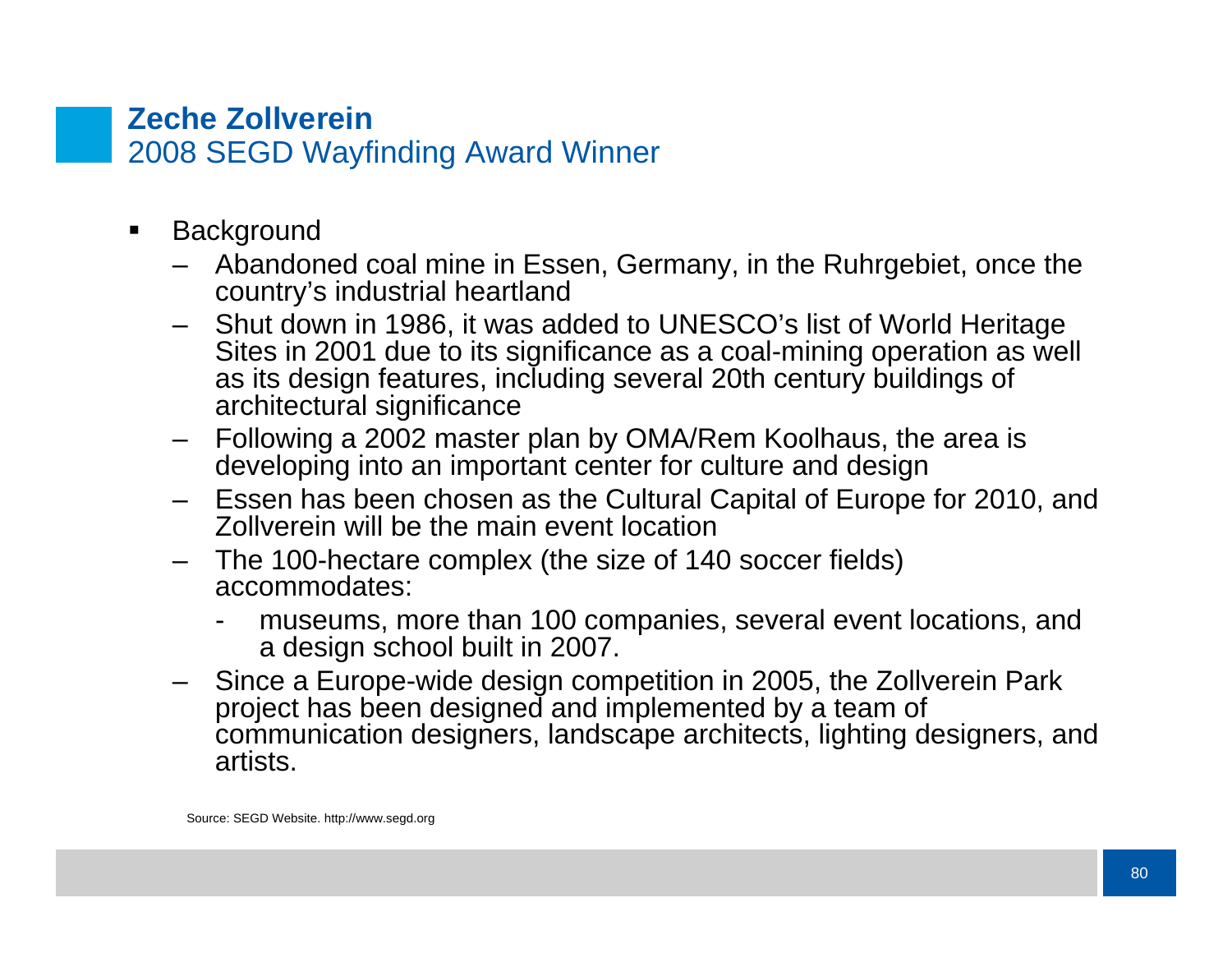### **Zeche Zollverein** 2008 SEGD Wayfinding Award Winner (cont'd)

#### $\blacksquare$ **Challenge**

- – Meet the needs of 500,000 visitors each year while working within stringent regulations for monument conservation.
- – Identify buildings and features in two languages (German and English) and include both historic and new building names

### $\blacksquare$ **Wayfinding Strategy**

- The system uses a wide variety of tools to aid wayfinding, from human beings to sign panels, cast-iron miniature models, maps, ground markings, lighted panels, and printed media
- The team first cleared the area of all existing signs, posts, and panels. They divided the park into three subdistricts: Shaft XII, Shaft 1/2/8, and the Coking Plant
- – A parking guidance system leads visitors to their relevant entrance, where the wayfinding system takes over
- – First, a series of tenant panels at the periphery of the park identify locations of interest, list tenants, and provide takeaway materials. Pavilions at the park's entrances house 3D, 1:715 scale steel models of the entire area, providing topographical reference. Printed maps and ground markings lead visitors to specific buildings or sites, where more miniature models provide building and site details
- – To make the wayfinding communications internationally understood, the team added Roman letter designations corresponding to the three subdistricts (A, B, and C) and Arabic numbers to existing historical names of the districts and buildings.
- – Building "house numbers" are small LED-lit signs that provide the building name in German along with the subdistrict letter and building number. Doorbell panels on each building incorporate maps, and banners on the building provide information about temporary events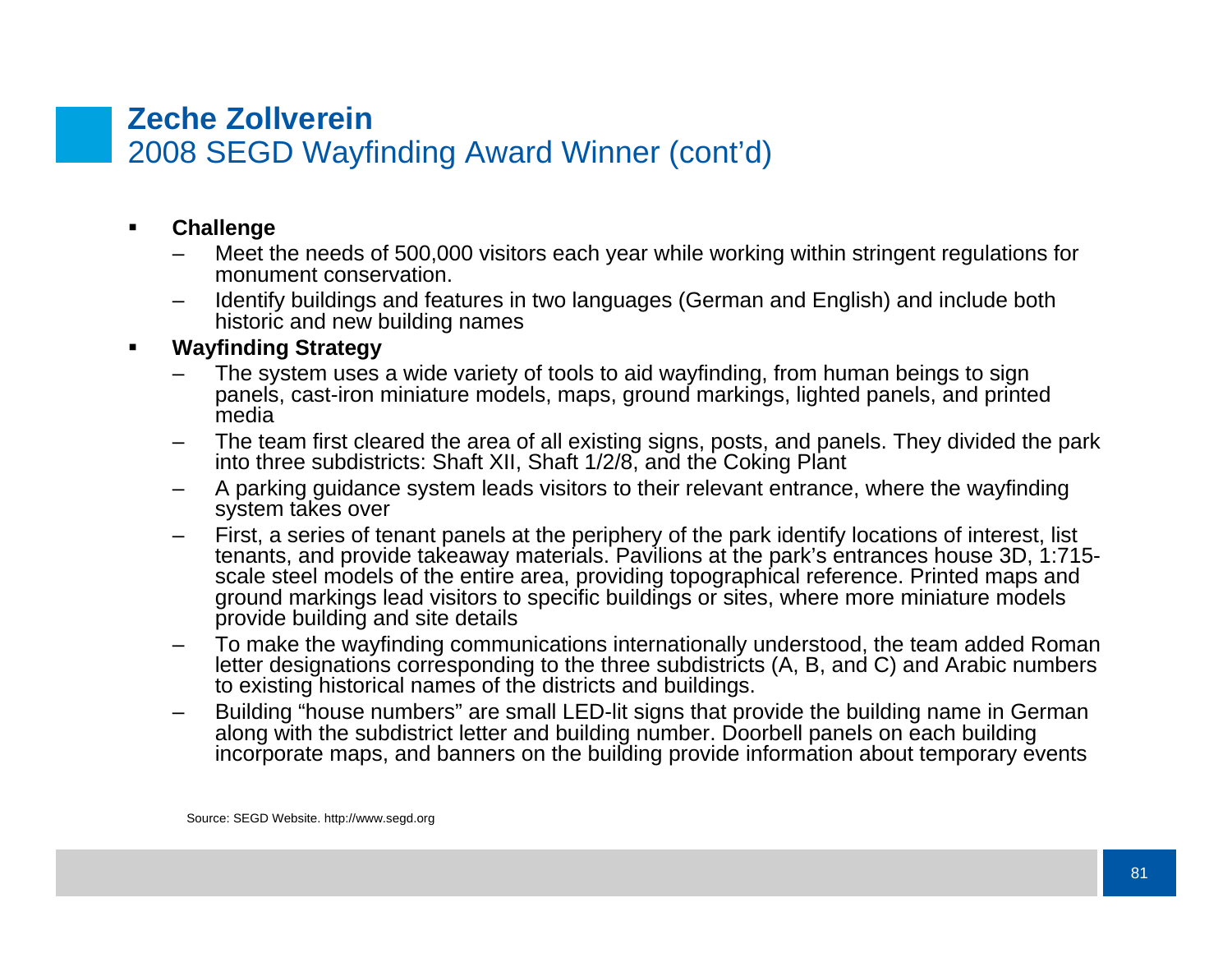### **Zeche Zollverein** 2008 SEGD Wayfinding Award Winner (cont'd)

- $\blacksquare$  Jury Comment
	- "This project captures it all for me in one word: zeitgeist. It is the zeitgeist of the 2008 awards. 'The spirit of the time; the spirit characteristic of an age or generation.' This project speaks to me from the past and into the future."
	- "Appropriate in its totality, its essence in Essen is the flavor, feel, spirit, smell, feeling, look, tone—the general atmosphere of a place or situation and the effect that it has on people. I will include this in my top 100 places to see in the world."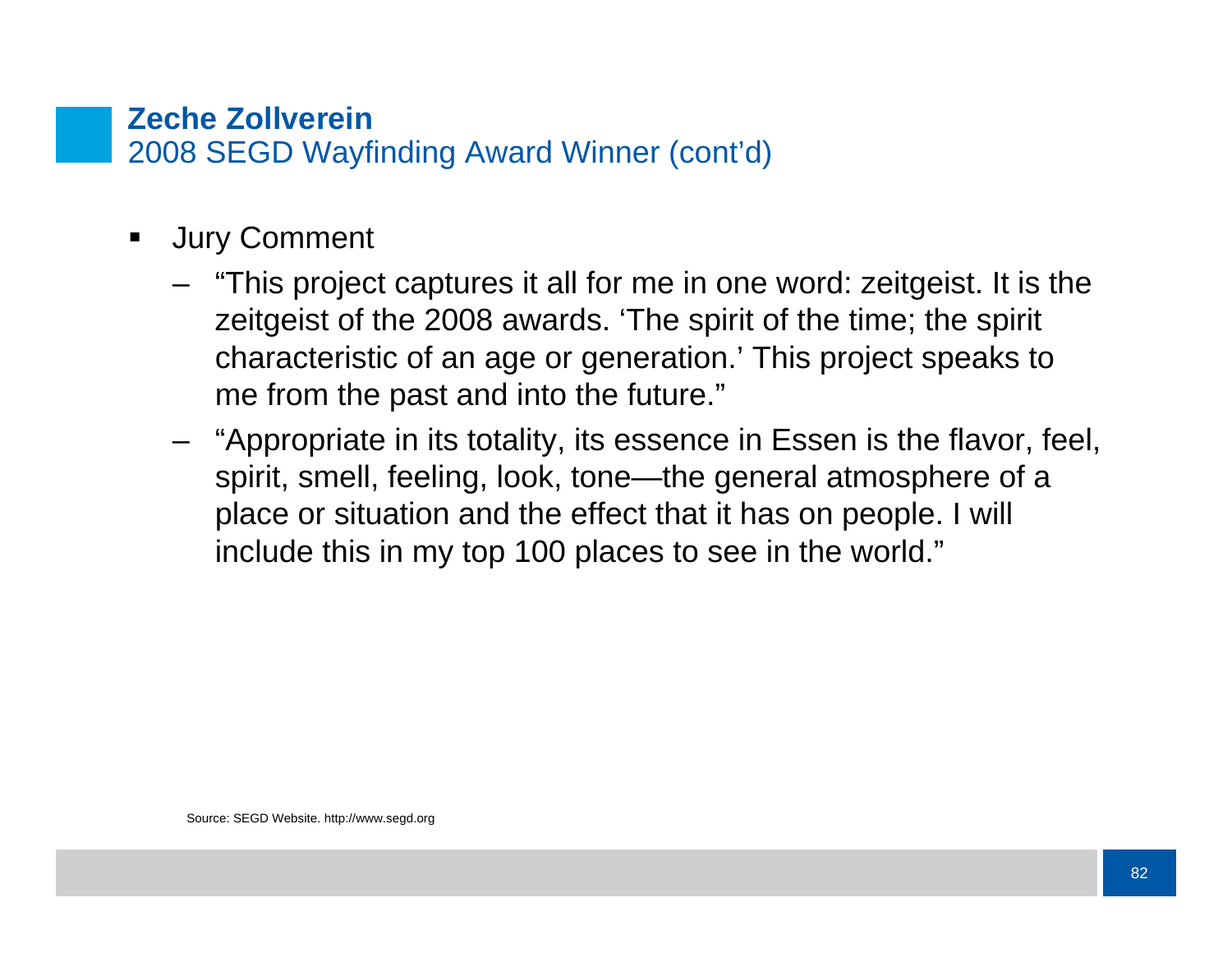### **Texas Medical Center Wayfinding System** 2008 SEGD Wayfinding Award Winner (cont'd)

- $\blacksquare$ **Background** 
	- World's largest medical center
	- More than 40 member institutions located on a densely developed 800-acre site
	- More than 12 miles of streets and roadways
	- Approximately 43,000 parking spaces in dozens of parking garages and surface lots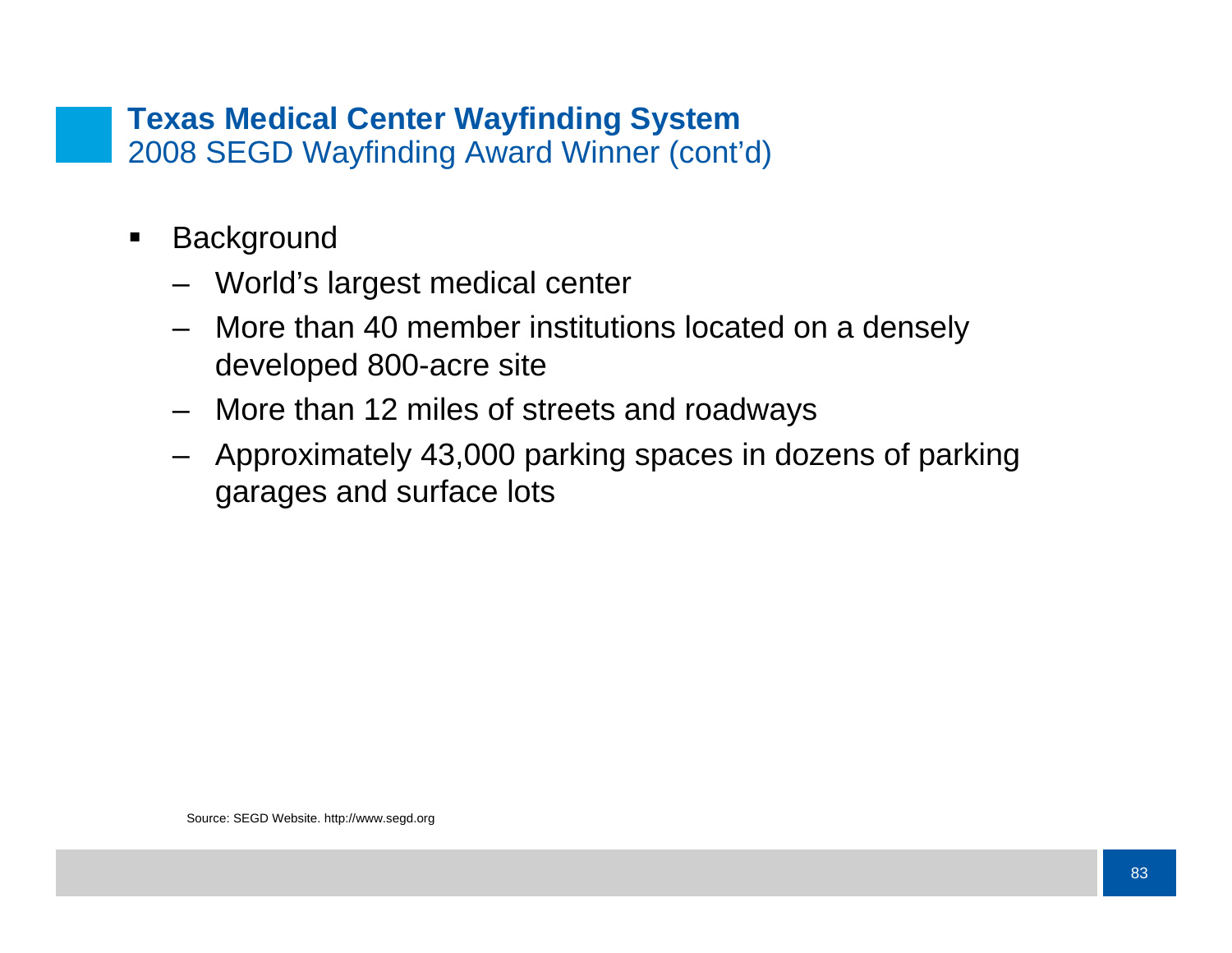### **Texas Medical Center Wayfinding System** 2008 SEGD Wayfinding Award Winner (cont'd)

### **Wayfinding Strategy**

- П Fd2s, wayfinding strategy firm, developed a comprehensive wayfinding strategy and master plan
- П Coordinated and implemented the five-year, \$10 million implementation of this strategy
- Implementation activities included:
	- –design development for all wayfinding components
	- construction documentation
	- supervision of all fabrication and installation
	- –development of printed and interactive wayfinding tools
- $\blacksquare$ fd2s worked closely with TMC staff, as well as with members of the TMC Ad Hoc Committee on Wayfinding
- П Members of this committee were briefed regularly on the status of the project, and also participated in numerous work sessions.
- П fd2s met directly with high-level representatives of TMC member institutions, gathering information about their immediate needs and future expansion projects, and generally working to build a consensus for the concepts being developed and smoothing later efforts toward full stakeholder buy-in
- $\blacksquare$  The underlying logic of the wayfinding system ties particular destinations to landmarks, which take the form of large, numbered entrance monuments
- П Directional elements on roadways leading to the Medical Center guide users to these landmarks, and from there more specific wayfinding signage takes them to the appropriate institution entrance.
- П While this wayfinding logic is effective and makes the system very easy to update and maintain, it does require that the user know which landmark is associated with their destination before they begin their journey to the Medical Center. For example, in order to find the UT Dental Clinics, the user needs to know that they will use "Holcombe Boulevard Entrance Number Two." This prior-to-departure information is made available through a wayfinding website (accessible from computer or PDA), scripted telephone information, and a printed visitor guide.
- $\blacksquare$ The project scope also included addressing the Medical Center's brand-building goals
- $\blacksquare$  fd2s created a new TMC positioning line, "A Community of Caring," and developed the approach of using human faces on printed materials and planned campus identification elements to convey this message
- $\blacksquare$  fd2s has recently begun work on a new assignment for TMC, updating the mapping system on the TMC website to utilize Google Maps as a base. This will offer additional functionality (such as point-to-point directions and locations of nearby amenities), while also improving accuracy and reducing the need for static hand-drawn maps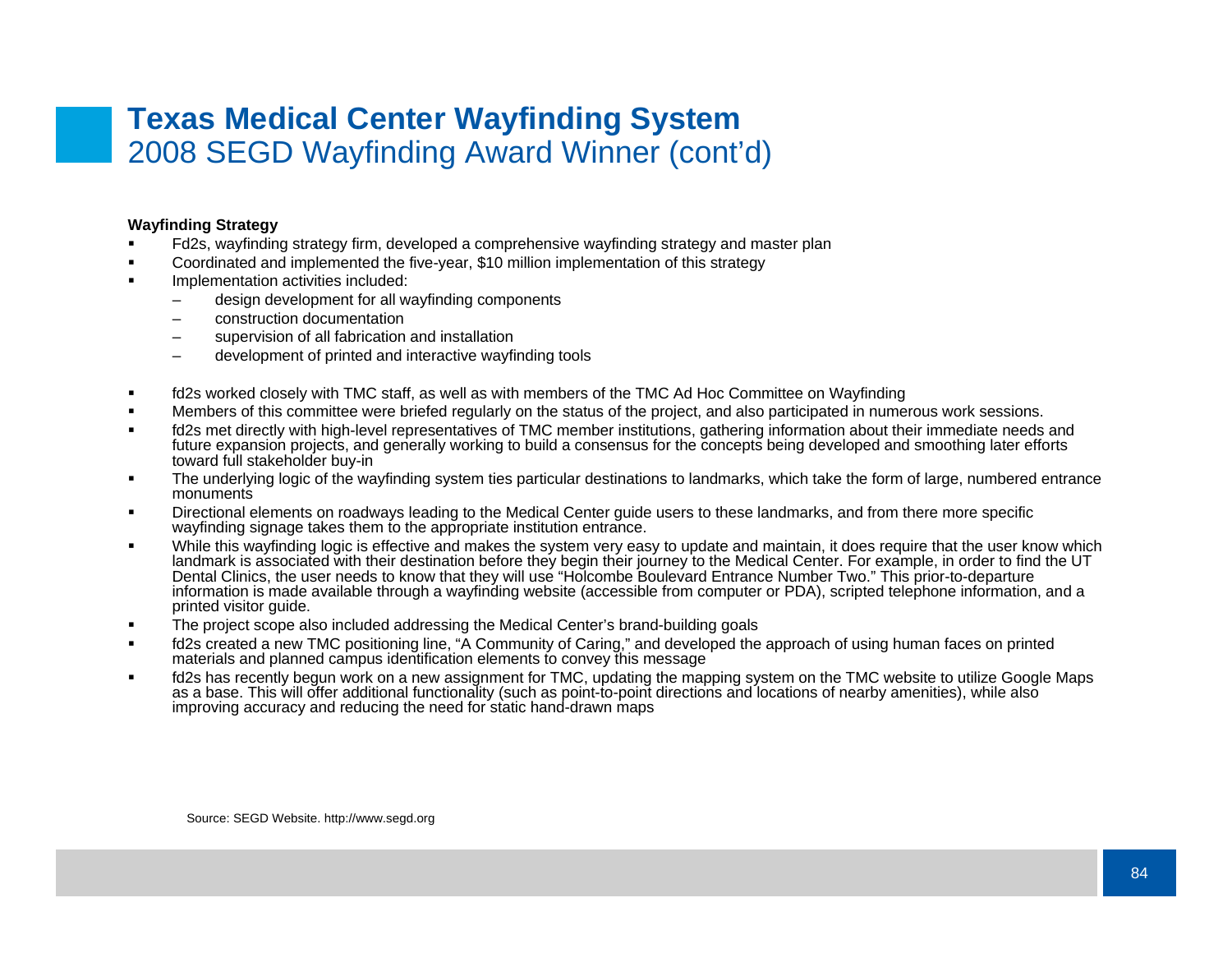### **Texas Medical Center Wayfinding System** 2008 SEGD Wayfinding Award Winner (cont'd)

- $\blacksquare$  Jury Comment
	- "The sheer magnitude of the undertaking alone deserves an award for perseverance and dedication. The designers have managed to attain—and retain—a high level of 3D detail and visual consistency across an immense program. Projects of this nature are the backbone of the profession. The program involves not only the signage and wayfinding elements but deals with the entire process of check-in, information dissemination, and print and web materials."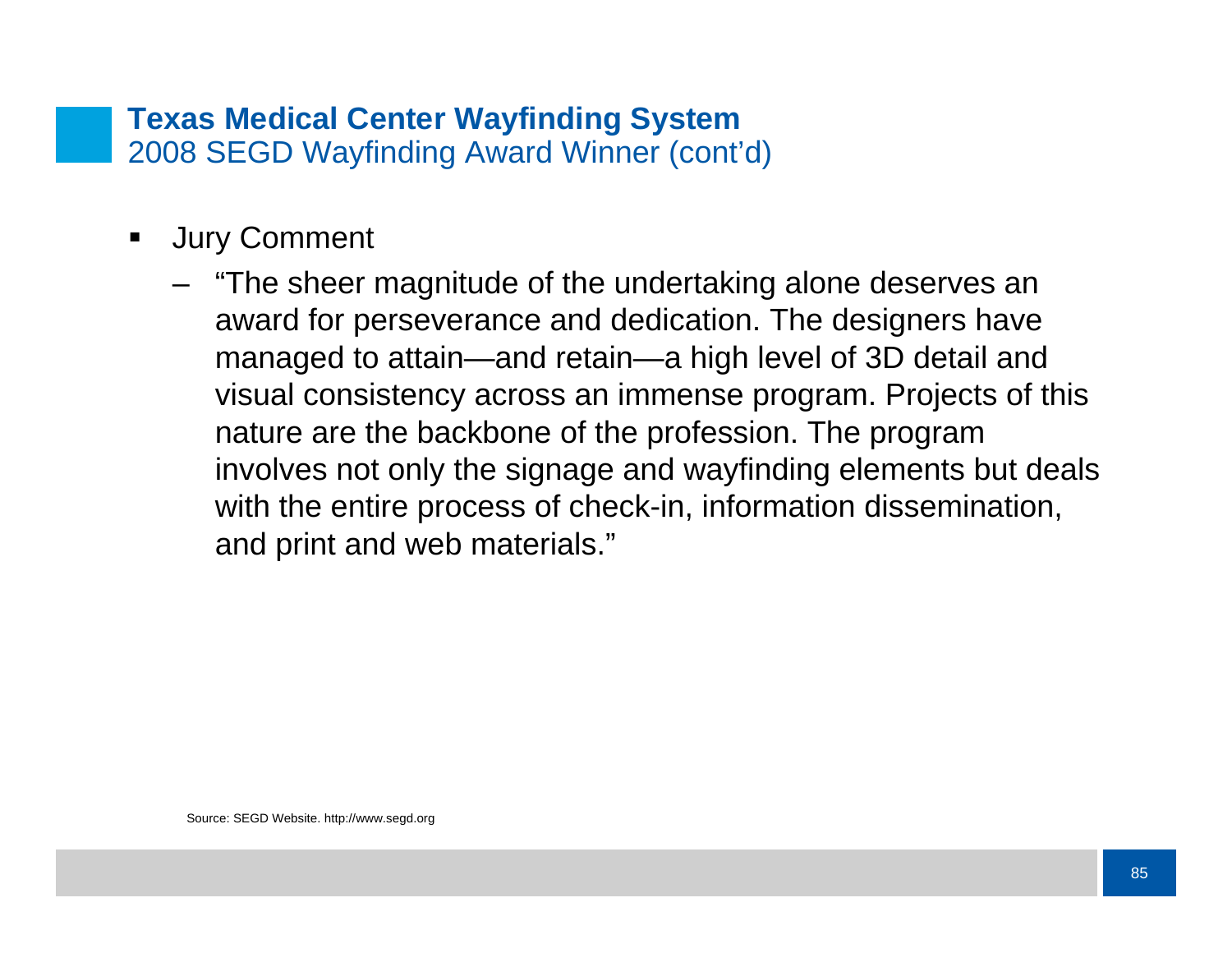### **Los Angeles Metro** SEGD 2007 Wayfinding Award Winner

- $\blacksquare$ **Background** 
	- After spending decades and billions of dollars developing a commuter bus and light rail system for the sprawling Los Angeles region, the Metropolitan Transit Authority needed to create a comprehensive identity system for it
	- Metro assembled an in-house design team to brand the system and develop:
		- signage and wayfinding guidelines
		- identification for rail and bus stations
		- fleet graphics
		- image advertising
		- web site
		- timetables and maps
		- bus passes and brochures
		- merchandising and other materials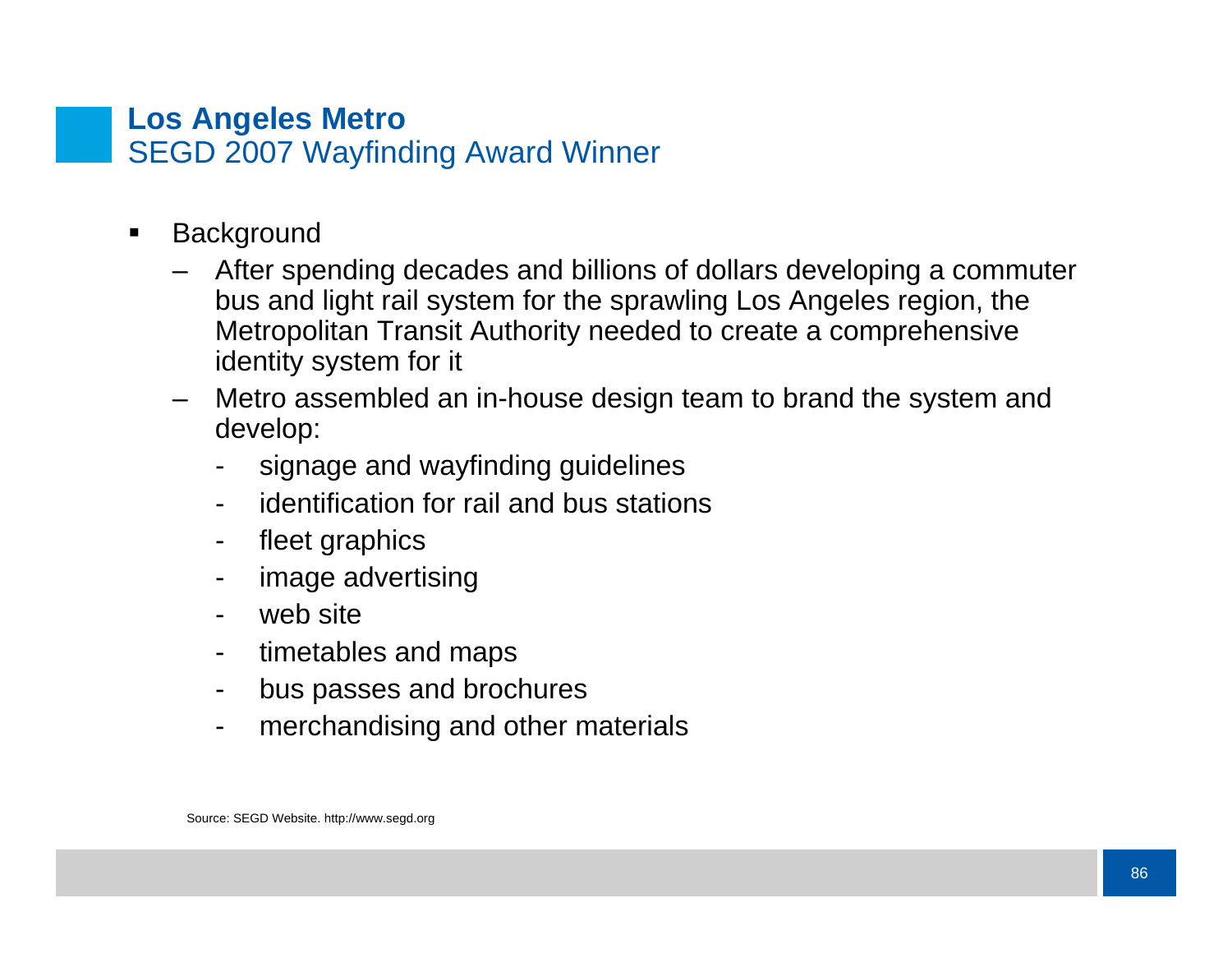### **Los Angeles Metro** SEGD 2007 Wayfinding Award Winner (cont'd)

### **Wayfinding Strategy**

- n Signage ranges from grand pylons identifying Metro rail stations to blades for 18,000 bus stops
- New station markers are modern stainless steel wedges with push-through lettering, topped by the distinctive Metro logo
- $\blacksquare$  Designers maximized the signs' visibility by using innovative materials, including perforated vinyl and plexiglass panels that allow customers to see a positive (black) logo by day and a negative (white) logo by night.
- $\blacksquare$  Metro's bold new fleet design (which The New York Times calls "sleek-with curb [and sex] appeal") was developed to increase visibility on the street
- $\blacksquare$  The system's former paint scheme was a generic white with costly custom decals, and difficult for customers to distinguish from a distance. Vibrant new colors were chosen to denote service: "California poppy" for Metro Local service; "rapid red" for Metro Rapid service, "business blue" for Metro Express commuter service; and "stylish silver" for Metro Rail and Metro Liner service
- $\blacksquare$  Metro's first comprehensive Signage Standards Manual was developed to integrate both bus and rail signage and wayfinding concepts. The standards address including accessibility and the existing architecture of the Metro system. The standards include a plan for the re-vitalization of existing environments and address future construction and extensions of the transit system
- $\blacksquare$  Placemaking has also been part of the Metro design team's work. The Metro Wilshire Customer Center, which spans the high-visibility corner at Wilshire and La Brea, was transformed from an institutional gray "bunker" into a<br>visual landmark. Artist Jim Isermann's eye-popping facade is inspired by the architectural vernacular of California sun screens used to cosmetically "modernize" architecture in the 1950s and 60s. To add night-time presence, Metro Creative Services designed and incorporated neon signage into the façade.
- $\blacksquare$  To conceal a construction site for a facility linking two key lines of the Metro system, the team designed a unique mural that combines a typographic map of the San Fernando Valley with text describing the origins of street and neighborhood names and historical images of transit in the area. The 5,500-sq.-ft. mural works visually at both a distance as well as at a pedestrian level
- $\blacksquare$  Other projects included station identifiers and a banner system promoting the Metro's new fast-track Orange Line. Bold, colorful banners with engaging text were installed along the new line during the months leading up to and following its opening. The banners encouraged ridership and enhanced safety awareness for vehicles not accustomed to the street-level intersections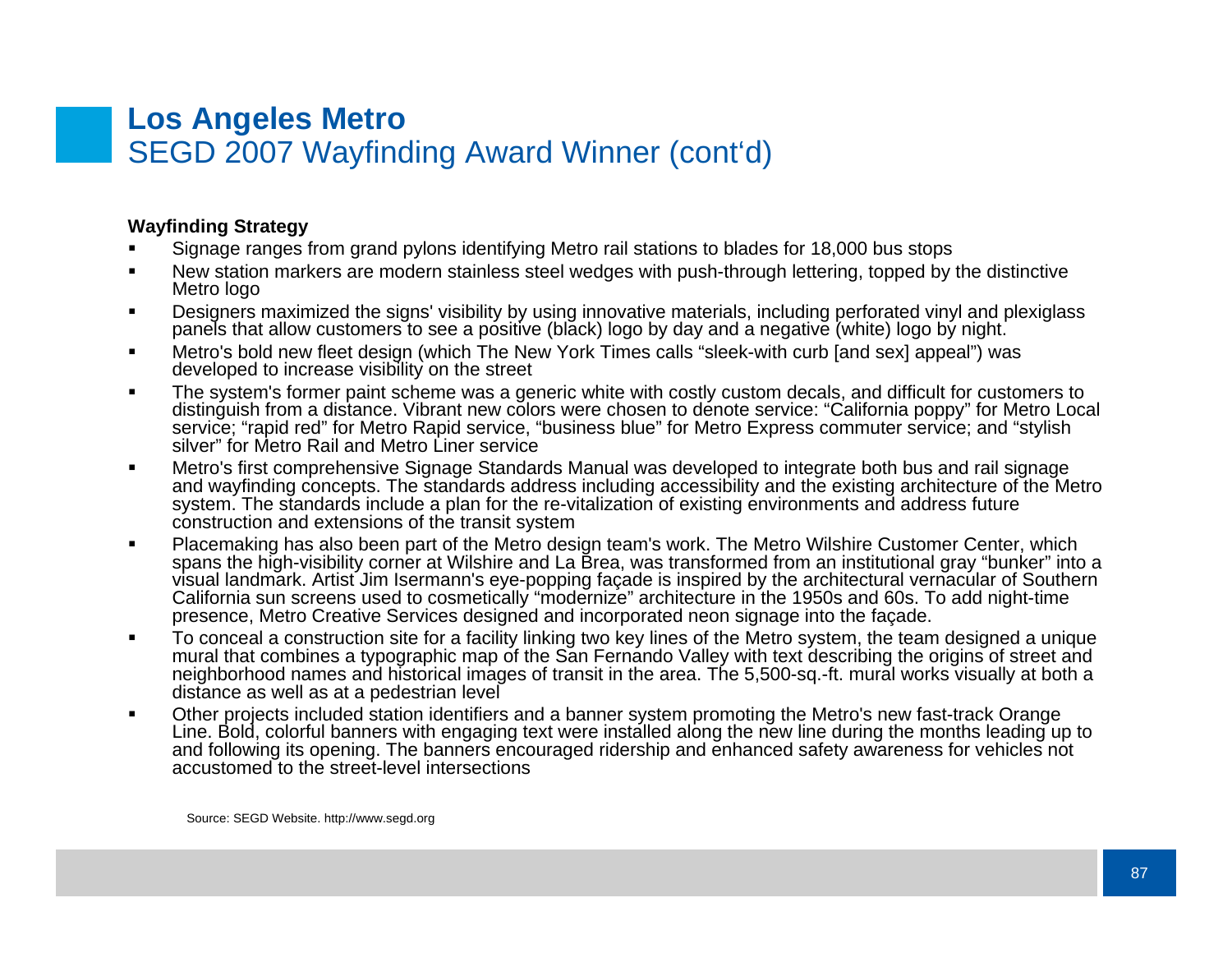### **Los Angeles Metro** SEGD 2007 Wayfinding Award Winner (cont'd)

- $\blacksquare$  Jury Comment
	- "The scope of the graphic design and sign program is huge, and the jury unanimously commended the MTA for its ability to create a strong graphic brand and a world-class sign system. Every graphic element-color, typography, and color placementwas considered for its ability to communicate information concisely and consistently. All the hardware is durable and elegant. Local artists were commissioned to enhance MTA auxiliary buildings, and even temporary signs and construction fences carry the established color and typographic language in an engaging way. The result of this effort has inspired confidence in the minds of Los Angeles residents who, it is hoped, will continue to use rapid transit in greater numbers and leave their cars behind."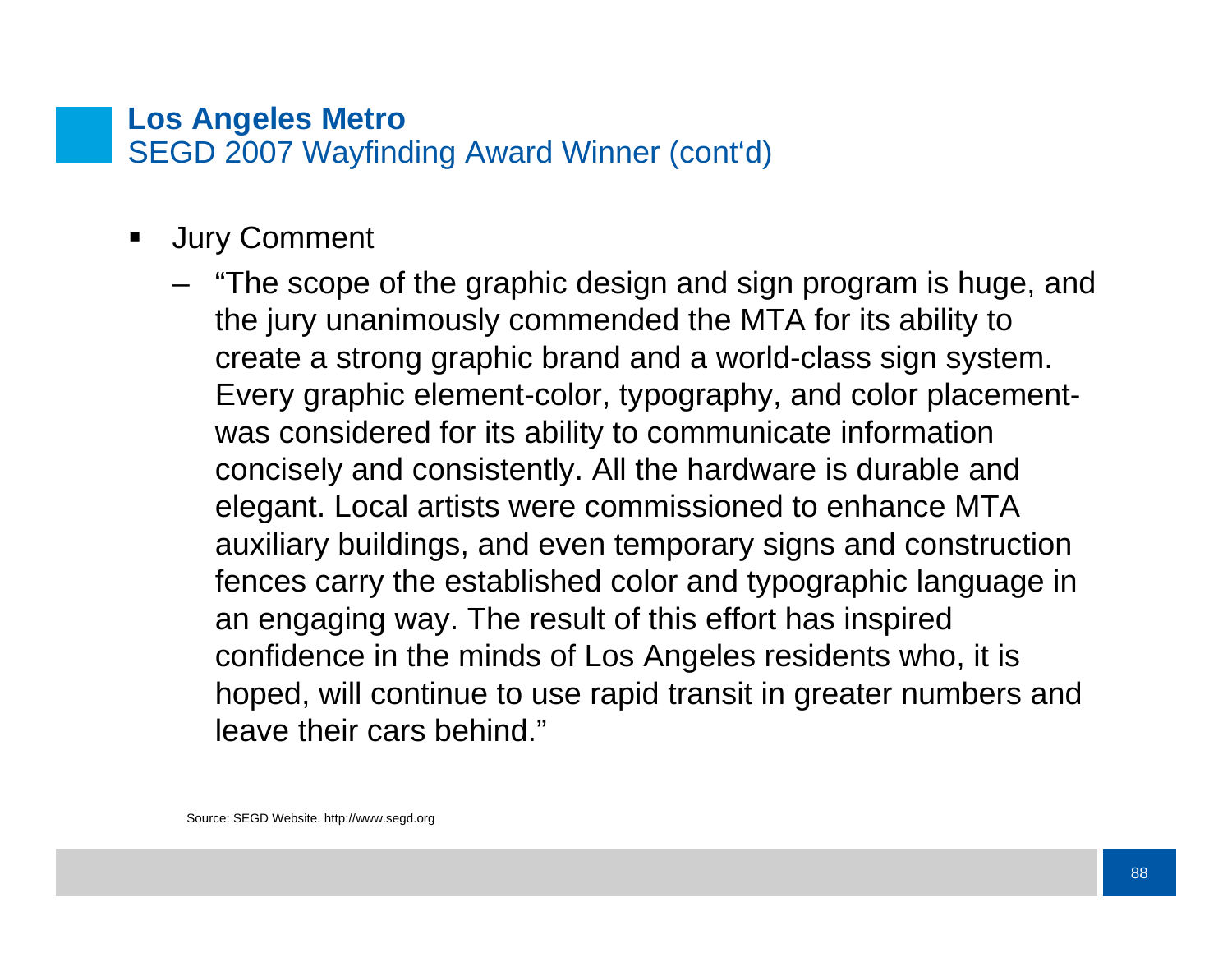### **Lester B. Pearson International Airport, Toronto** SEGD 2004 Wayfinding Award Winner

#### $\blacksquare$ **Background**

- – Terminal One at Lester B. Pearson International Airport in Toronto is a major hub for international travel between the U.S. and Canadian borders and one of the busiest airports in the world
- – Signage system has to accommodate the Canadian Language Act, which mandates all public signage appear in both English and French

### $\blacksquare$ **Wayfinding Strategy**

- The designers created two different signage elements:
	- tall information pylons made of aluminum
	- overhead directional signage
- All signage was designed for maximum visibility across the terminal's interior spaces and is internally illuminated with long-life lighting elements for minimal maintenance
- – A traveler can intuitively follow his or her way through the terminal using a color-coded system for information regarding gates, ground transportation, customs, and amenities

#### $\blacksquare$ **Jury Comment**

 "This wayfinding system is simple and functional in execution and its readability from considerable distances supports quick association with destination for the traveler. In an already harried environment like an airport, the designers give a simple gift to the user by not making them work hard to interpret the symbols. I love the clean color palette of black, silver, and white punctuated with yellow. The masculine design imparts a solid, no-nonsense feel to the signage. The messaging has a simple a-b-c approach that is comforting and respectful to the traveler."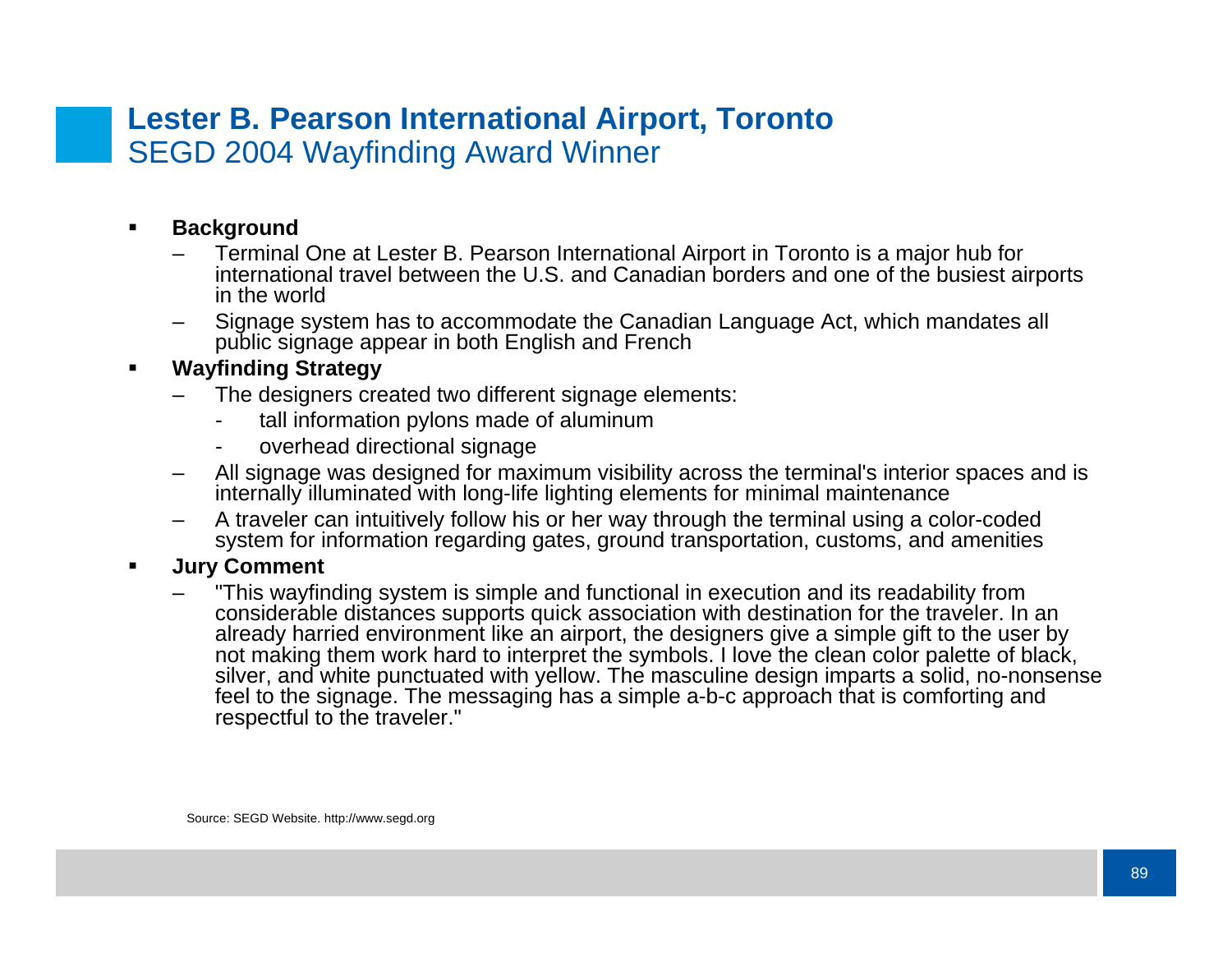### **Wayfinding System for New York and New Jersey Airports** SEGD 2003 Wayfinding Award Winner (cont'd)

#### n **Background**

- – The three airports of John F. Kennedy, Newark Liberty, and LaGuardia operate separately, as do all individual terminals
- Over the years, this has resulted in a vast variety of signage styles and types with inconsistent sometimes even conflicting – information, all displayed in an already highly complex environment

### **Challenge**

– To develop one master system that can be applied to all airport terminals, roadways, and parking facilities, and which has the sophistication to direct passengers from all over the world within an environment of hundreds of possible destination

### **Wayfinding Strategy**

- – Initial programming and implementation were developed by Chermayeff & Geismar and applied to Terminal 4, along with Bureau Mijksenaar's graphic standards, resulting in a "full information system" that provides all information necessary to travel smoothly through the airport – from curb to plane and back
- – In addition, color-coding should increase visibility and information comprehensibility, allowing passengers to follow only signs that are relevant to them at a given moment
- – J.D. Power and Associates survey of the new system at LaGuardia Central Terminal confirmed "significantly improved consumer satisfaction" when compared with the prior system

### **Jury Comments**

- – "The need for airport wayfinding to function clearly, simply, and directly has been successfully achieved in this application."
- – "Back to the basics here. Airports are extremely demanding environments for the user. Often wayfinding is lost in the character of the architectural environment. For the New York and New Jersey airports, it is all about the visitor and the simplicity and hierarchy of color systems and typography. Information is organized based on decision-making and location. The signage system is all about the message sign structures. This system ties the entire network of roadway, parking lots, and terminals into one format of communication."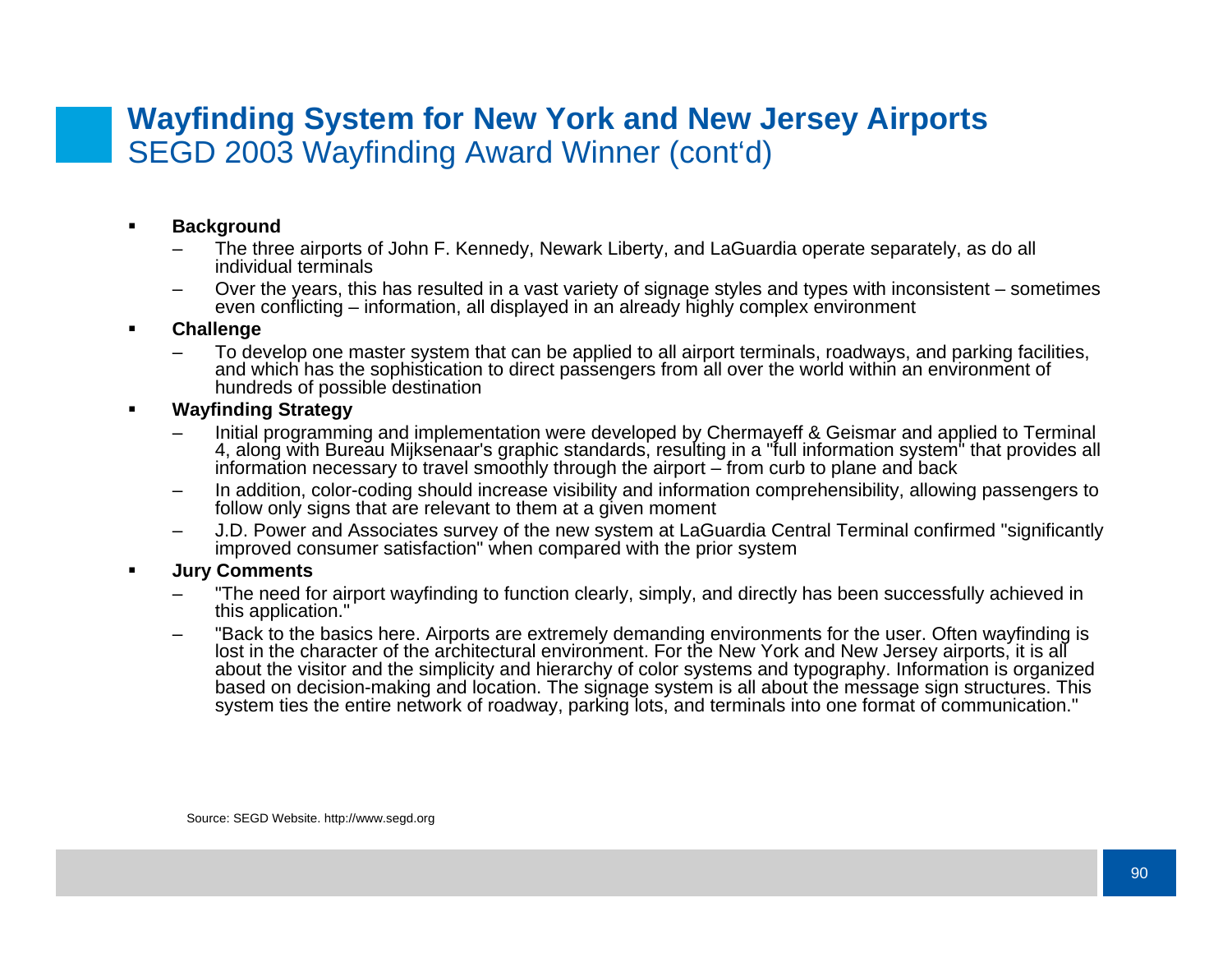### **Charles de Gaulle Airport** SEGD 2002 Wayfinding Award Winner

#### n **Background**

- – Aeroports de Paris-France contacted Coco Raynes to create a Universally Accessible Wayfinding and Information System for Roissy Charles de Gaulle Airport, one of the largest international airports in the world
- –The system was to be implemented into new and existing built environments

### **Wayfinding Strategy**

- – This concept was selected because the proposed components of the information system could be integrated into the architectural design of the new constructions or easily retrofitted into the existing facilities
- – The visual, tactile, and audio information was designed to be universally understood and conveyed in three languages: French, English, and Spanish
- – At Terminal 2C, the challenge was to direct passengers with reduced mobility (PMR) from the point of arrival on the sidewalk to the PMR reception area within the terminal. The components of the information system include an information table with a tactile map blasted on a slab of laminated glass introducing the floor plan of the overall Terminal and orienting the passenger toward the PMR reception area
- – A handrail segment in stainless steel with Braille and audio information is installed at the edge of the table to protect the glass and further inform travelers
- – Handrail segments are installed at four key locations along the path. Each rail presents sequential information, facilitating navigation through difficult areas such as the revolving door entrance. Slightly raised dots mounted on the floor delineate the path already indicated on the tactile map. The dots are bright yellow and make a sound when tapped with a cane

#### $\blacksquare$ **Jury Comments**

- – "This project elevates accessibility through wayfinding to a new level – touching upon the senses, without obstacles to the end, creating a truly barrier-free environment."
- – "Perhaps this idea, that the visually impaired need a complete wayfinding program – not just gratuitous Braille dots in hard-to-find spots – will help ADA administrators to think more universally about access."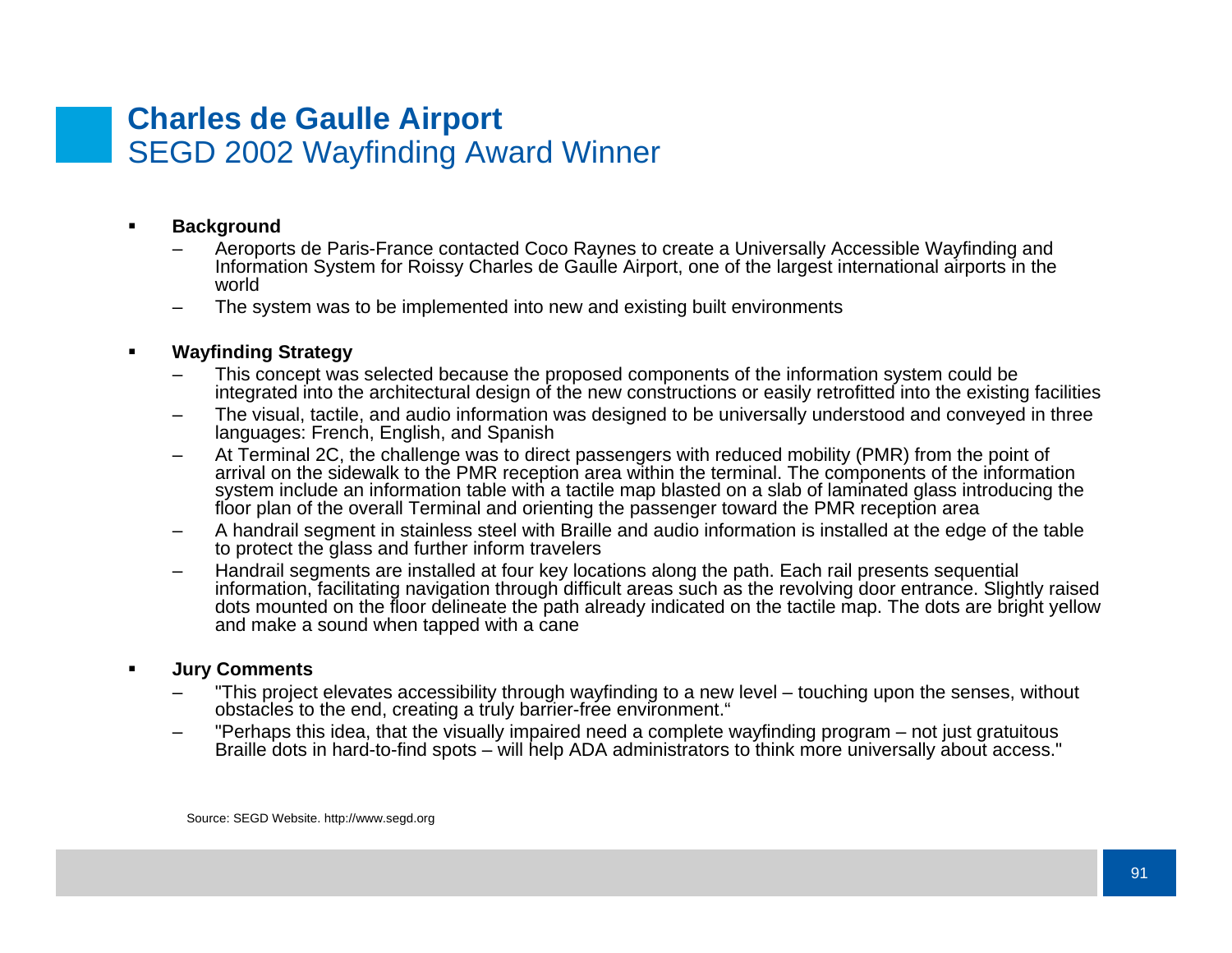# **Wayfinding Systems/Programs Case Examples**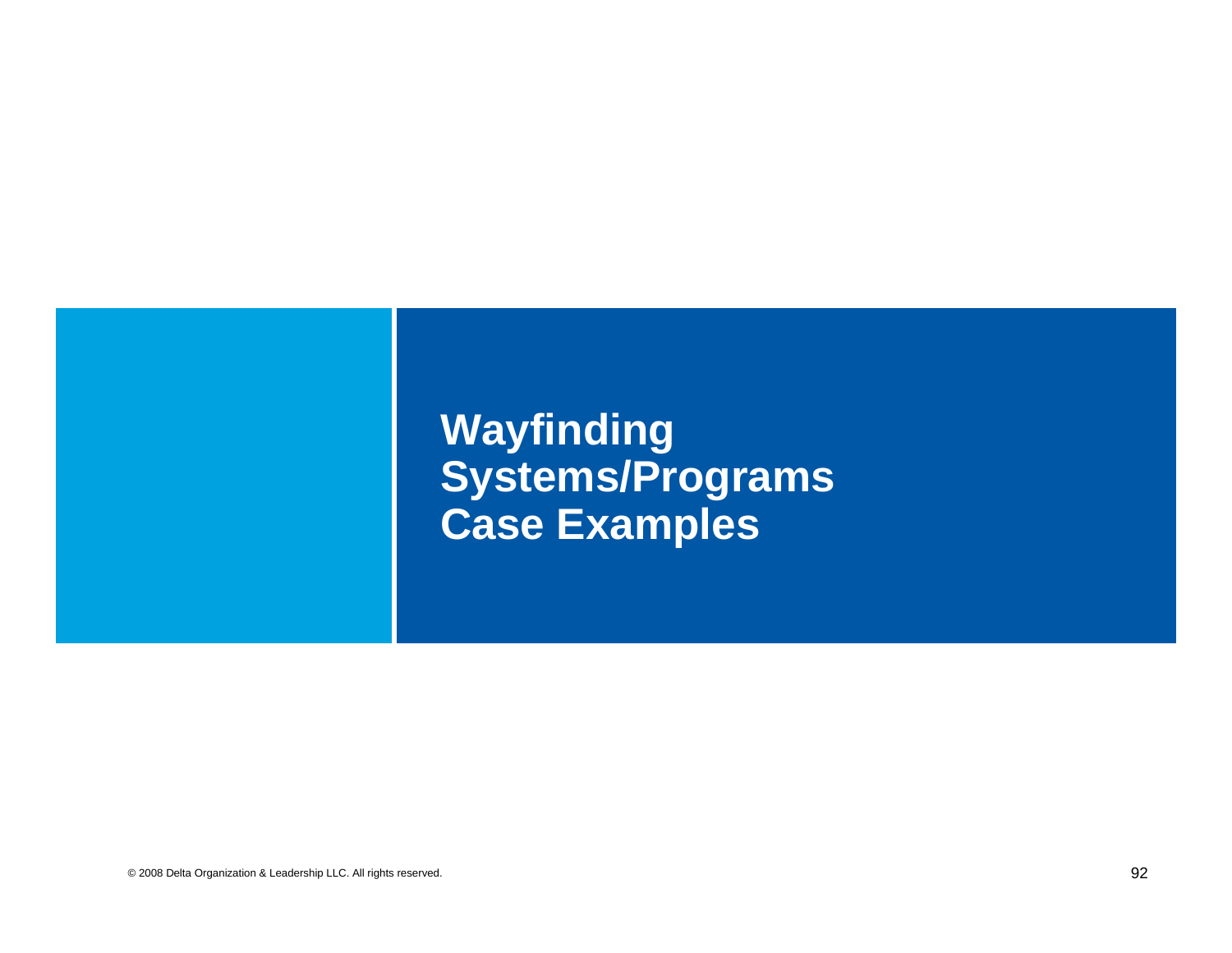## **Genesee/Finger Lakes Regional Council**

### **Objectives**

- Ш The main objective of a standardized regional tourism signage system is to provide visitors to our region easy and understandable access to tourism-related destinations. A uniform region-wide system of tourism signs, instead of a multitude of local systems in addition to the dominant NYS DOT signage system, would make navigation for visitors easier
- $\blacksquare$  As shown above, there are several different signage systems in our region that are intended to guide tourists through our region. But because of the uncoordinated nature of the existing tourism signage systems, visitors might be easily confused about what the potential destinations are and how to reach them
- $\blacksquare$  There is a direct correlation between the effectiveness of a signage system and the satisfaction of individual tourists and groups traveling throughout the region.
- $\blacksquare$  Only an effective signage system will guarantee that more visitors can enjoy the natural and cultural resources that our region offers. In return, an increase in visitors will also boost regional tourism-related revenues
- $\blacksquare$  To ensure the effectiveness of a regional signage system, the counties in our region should define areas of recreational and cultural interest to be included in the signage system. This will help to guide tourists from major highways into areas of interests to final destinations and avoid a confusing and wasteful trailblazing system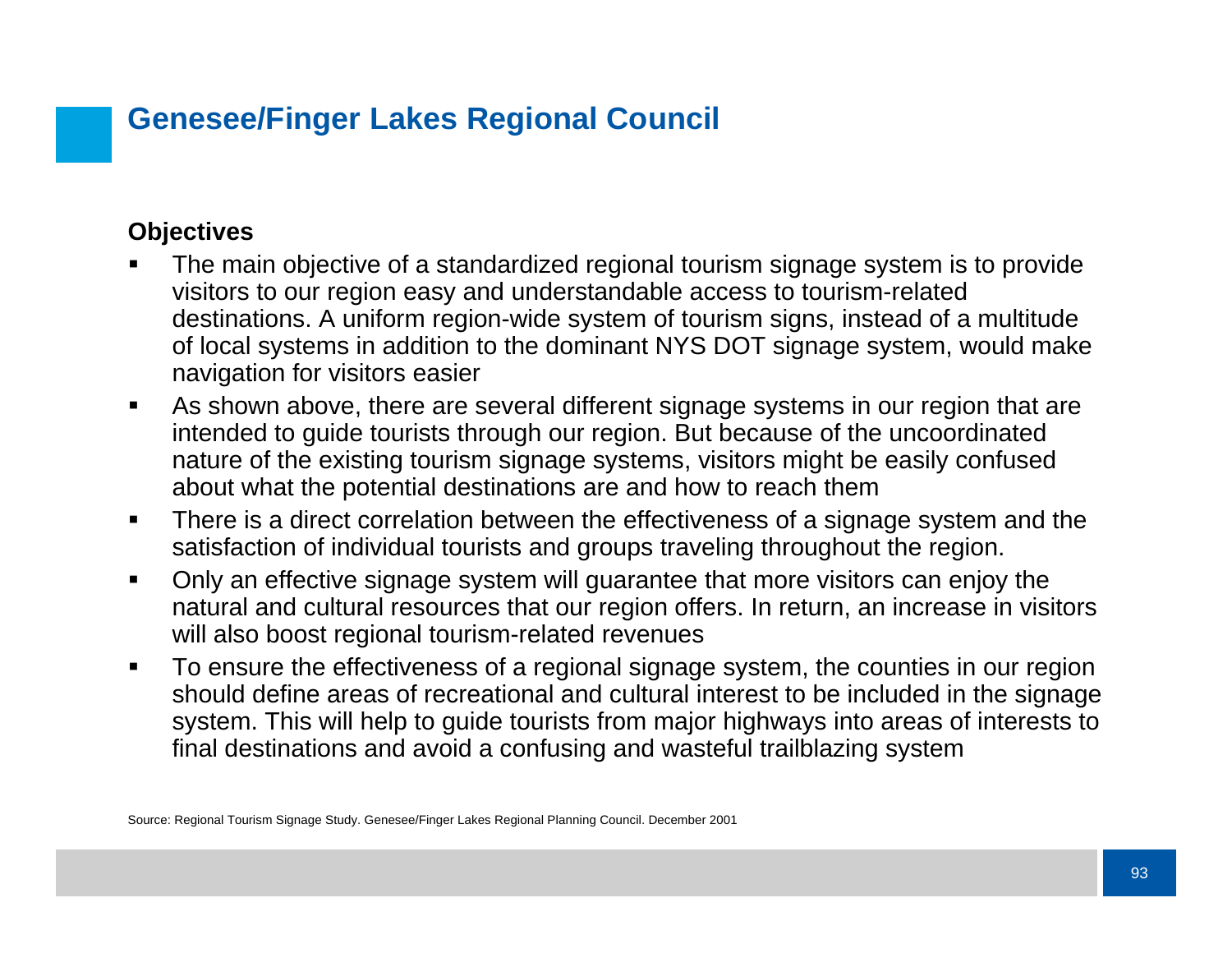## **Genesee/Finger Lakes Regional Council (cont'd)**

### **Principles**

- Safety: signs may not pose a safety hazard and an impediment to smooth traffic flow
- $\blacksquare$  Standardization: of sign size, location, color, and content in compliance with federal and state highway regulations
- $\blacksquare$  Trail-blazing: throughout the entire regional road network (including local, county and state roads) from the freeway exit into the area of recreational and cultural interest and to the individual attraction or business
- $\blacksquare$  Accessibility: the signage system should guarantee equal access for any attraction or business that meets predetermined eligibility criteria
- $\blacksquare$  Maintenance: each attraction or business is responsible for the maintenance of signs and surrounding vegetation
- $\blacksquare$  Self-finance: each attraction or business assumes the cost for sign erection and maintenance

Source: Regional Tourism Signage Study. Genesee/Finger Lakes Regional Planning Council. December 2001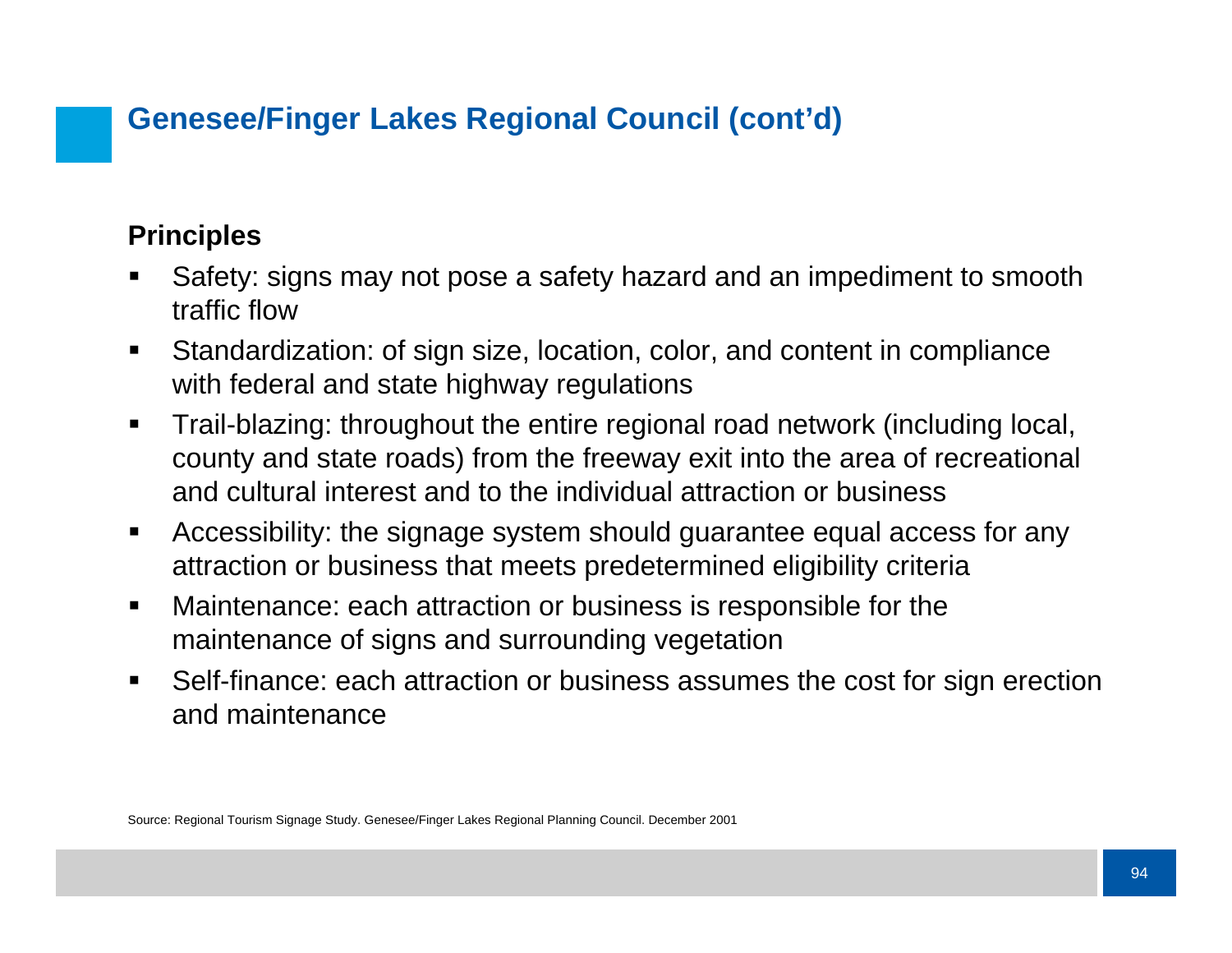## **Genesee/Finger Lakes Regional Council (cont'd)**

### **Destinations**

The regional tourism signage system includes both public and privately

- ▉ owned/ for-profit destinations:
	- cultural/ institutional (museums, libraries, art galleries, theaters, colleges, government
	- – buildings, public markets, civic and convention centers, botanical gardens, zoos, etc.)
	- historic (historic sites and districts, landmarks, etc.)
	- recreational (trails, parks, stadiums, skiing areas, golf course, public beaches, rafting, windsurfing, marinas, bicycle rental, boat cruises, riding centers, theme park, etc.)
	- transportation-related (transportation centers, railroad and bus stations, etc.)
	- tourism-related (visitors and interpretation centers, hotels, campgrounds, bed and breakfasts, arts and crafts shops, etc.)
	- agriculture-related (orchards, vineyards, farm markets, fish hatcheries, etc.)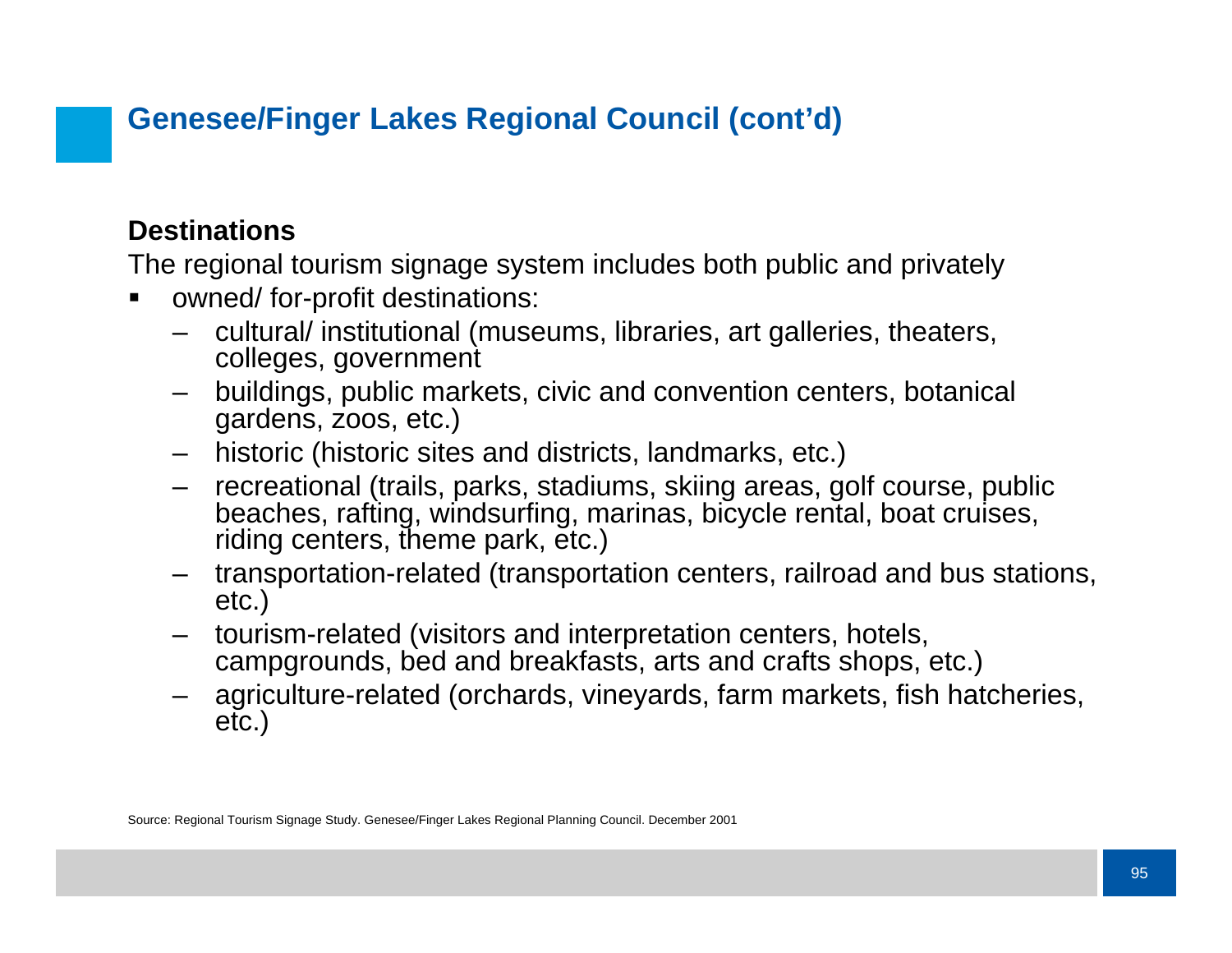### **Genesee/Finger Lakes Regional Council (cont'd)** Linkage to Federal/State Highway Signage Rules

- n **Design**
	- – There exist a variety of different systems of tourism-related signs. In addition to the NYS DOT with its destination and service signs, other state, regional, and local sign systems also help to guide motorists to find tourism-related destinations
	- – The design for a regional tourism signage system should follow the federal provisions in the Manual on Uniform Traffic Control Devices (MUTCD). The NYS DOT has to comply with federal standards outlined in the new 2000 MUTCD.
	- Chapter 2H of the federal MUTCD introduces the category of "Recreational and Cultural Interest Area<br>Signs." A new regional tourism signage system should use the destinations included in this category to the fullest extent. The category covers most destinations listed under 3), uses white-on-brown signs, and allows for directional auxiliary signs (arrows). The signs are similar to those used for the NYS DOT Historic Site, the NYS Heritage Area, and the NYS Scenic Byway programs, as well as to those used for the National Historical Park, the National Forest, and the National Wildlife Refuge programs
	- In conjunction with the white -on-brown recreational and cultural interest area signs, existing white -on-blue tourist oriented business signs (TOD) could be used as part of the trail-blazing system to guide motorists from highways in the immediate vicinity of the tourism-oriented business to the final destination. Existing white-on-green destination signs could also be included in the system to direct visitors and residents to such transportation-related destinations as bus and railroad stations and airports.
	- – As it is important to create an effective regional tourism signage system, it is equally important to retain those signs that are recognized by the public at large, such as directional signs for libraries, hospitals, or airports or such service signs as tourist-oriented business signs
	- – International symbols are usually not explicitly tourism-oriented, but rather of a more general nature. To a large extent, international signs for hotels, airports, or rest rooms are similar to those used in NYS or other states. Also, the available types of international signs might not be sufficient for creating a comprehensive regional tourism signage system that includes destinations ranging from art galleries to apple orchards. International signs may also not be suitable for conveying a regional identity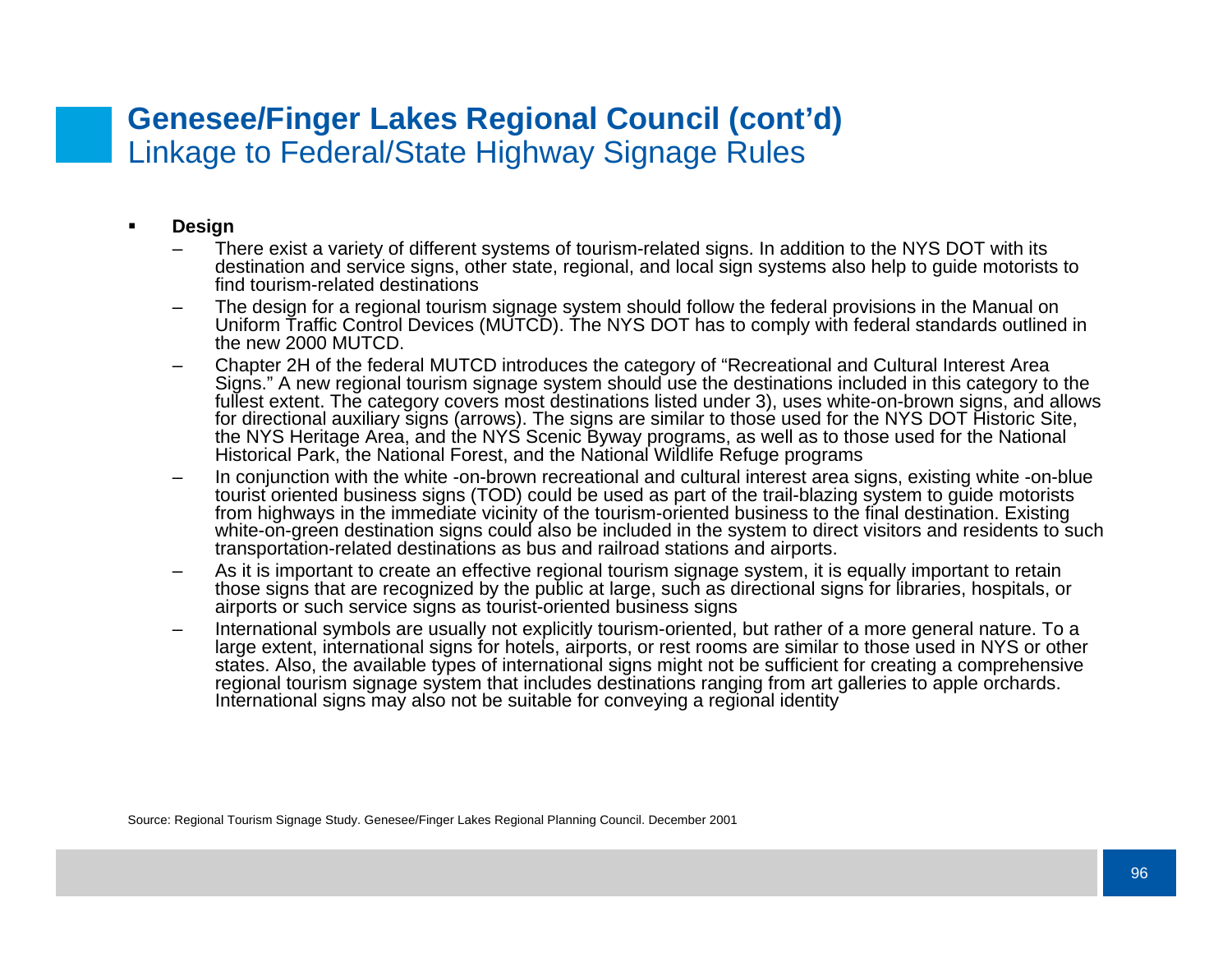## **Genesee/Finger Lakes Regional Council (cont'd)**

## **Implementation**

- П Define areas of recreational and cultural interest in the region/ each county
	- regional county tourism agencies cooperate with relevant tourism groups, business organizations, and NYS DOT
- $\blacksquare$  Hire consulting firm that is familiar with legal framework and traffic standards
	- contracted firm needs to know federal and state regulations concerning eligibility criteria for tourism-related destinations, attractions, and businesses and state engineering standards regarding sign design and location
- $\blacksquare$ Apply to NYS DOT
- П Hire highway sign company
- $\blacksquare$ Implement standardized regional tourism signage system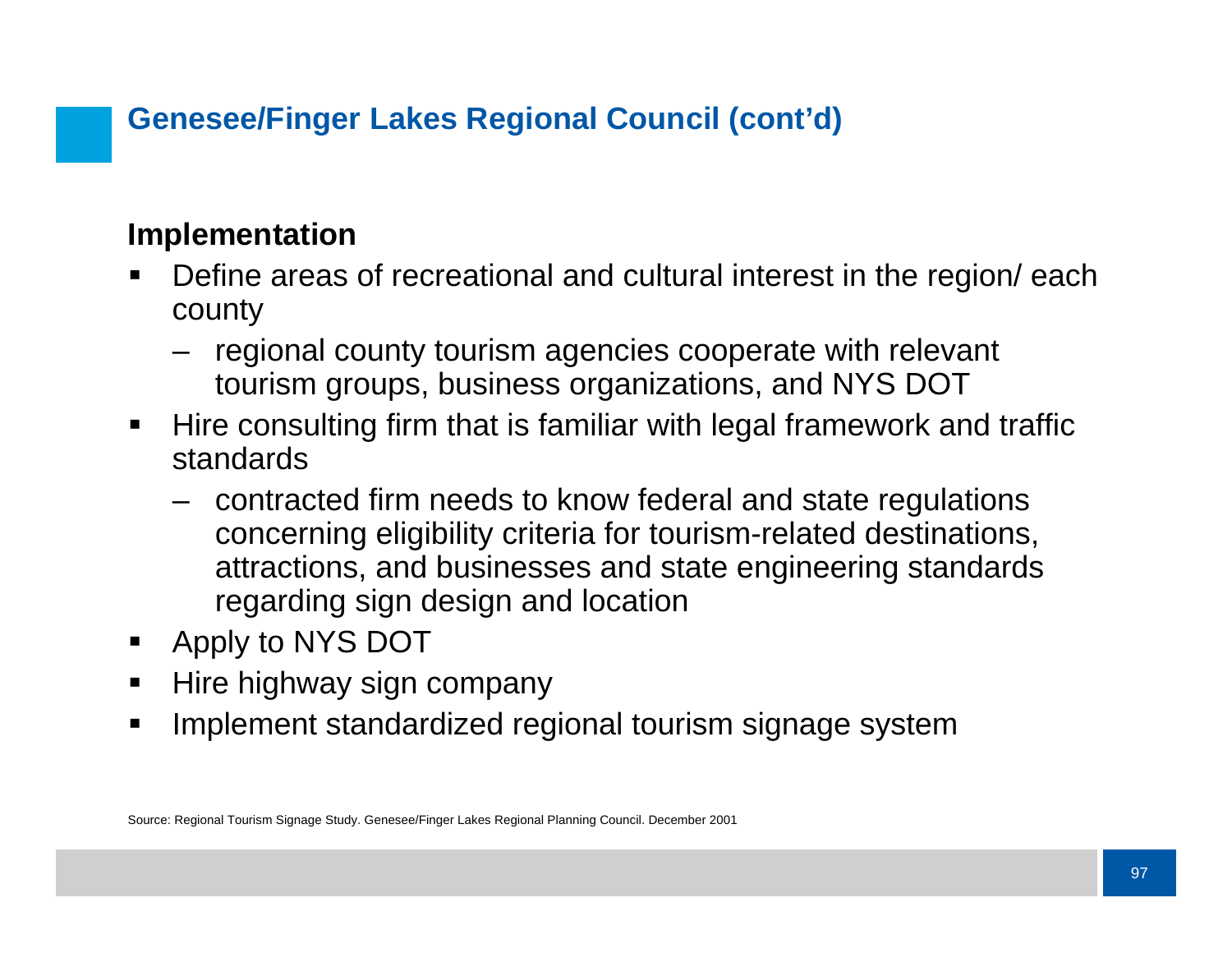## **State of NJ: Wayfinding Master Plan**

- n **Vision**
	- – *"To make New Jersey a more welcoming, livable, friendly place by helping us find our way with ease and by making all our many points of interest and areas of natural beauty more accessible"*
- n **Rationale for a Wayfinding Program**
	- Reduces the frustration of traveling in unfamiliar neighborhoods
	- –Enhances pride in our sense of place by reminding us of the sites which give character to our surroundings
	- – Tourism is a \$35 billion industry in New Jersey. Neighboring states have already begun to enhance Wayfinding to support their own tourism. New Jersey needs to keep pace and be competitive.
- n **Challenge**
	- – Most densely populated and most culturally diverse state in the nation with more roadways per square mile than any other state
	- –566 municipalities, 21 counties and a number of state authorities over the roads
	- Lack of coordination between municipalities and counties
- $\blacksquare$  **Opportunity**
	- – In October, 2006, Celebrate NJ!, a New Jersey non-profit organization, accepted the request of the New Jersey History Advocates to champion a seamless, systematic, statewide wayfinding system
		- - Wayfinding Symposium brought 100 representatives of statewide organizations together, working closely with NJ DOT, Celebrate NJ! began the process of coordinating four task teams (TODS, Pilot Project, Funding, and Public Relations), funding raising, and hiring a team of Wayfinding experts: John Bosio (MERJE Wayfinding designer), Lance Wyman (an internationally recognized Wayfinding iconographer), and Wansoo Im (an extraordinary GPS mapping expert)
- n **Proposed Plan**
	- – Celebrate NJ! proposes to accelerate the process by facilitating the involvement of a wide spectrum of stakeholders, encouraging public/private collaboration, coordinating meetings to develop a process of consensus building, and forging a common vision. No one person or group singly can do what all of us can do easily together. This is not an impossible challenge, but an opportunity for creativity, imagination, and commitment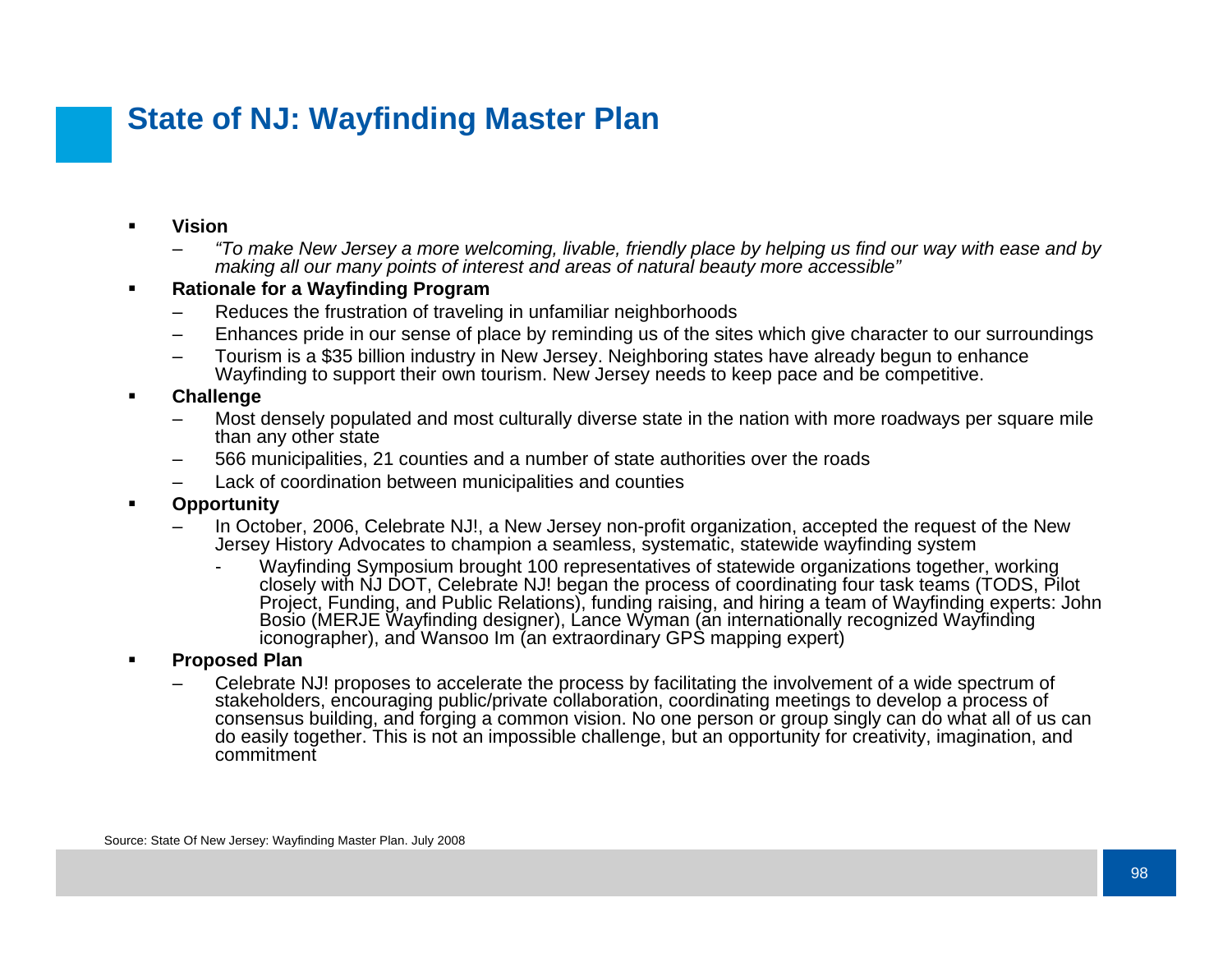### **Approach To Establishing Six Wayfinding Zones Within The State**

- ▉ Create a simple and memorable map pattern that is absent of political, official or functional boundaries
- $\blacksquare$  The zones are intended to reflect the context of the State while the naming of the zones remain consistent with cultural and historical references
- $\blacksquare$  Icons were developed for each zone to clearly and simply establish each area and provide an single element that can be used on signs, maps and promotional materials
- $\blacksquare$  The six zones identified are:
	- Skylands
	- –North Jersey
	- –**Capital**
	- Shore
	- South Jersey
	- South Shore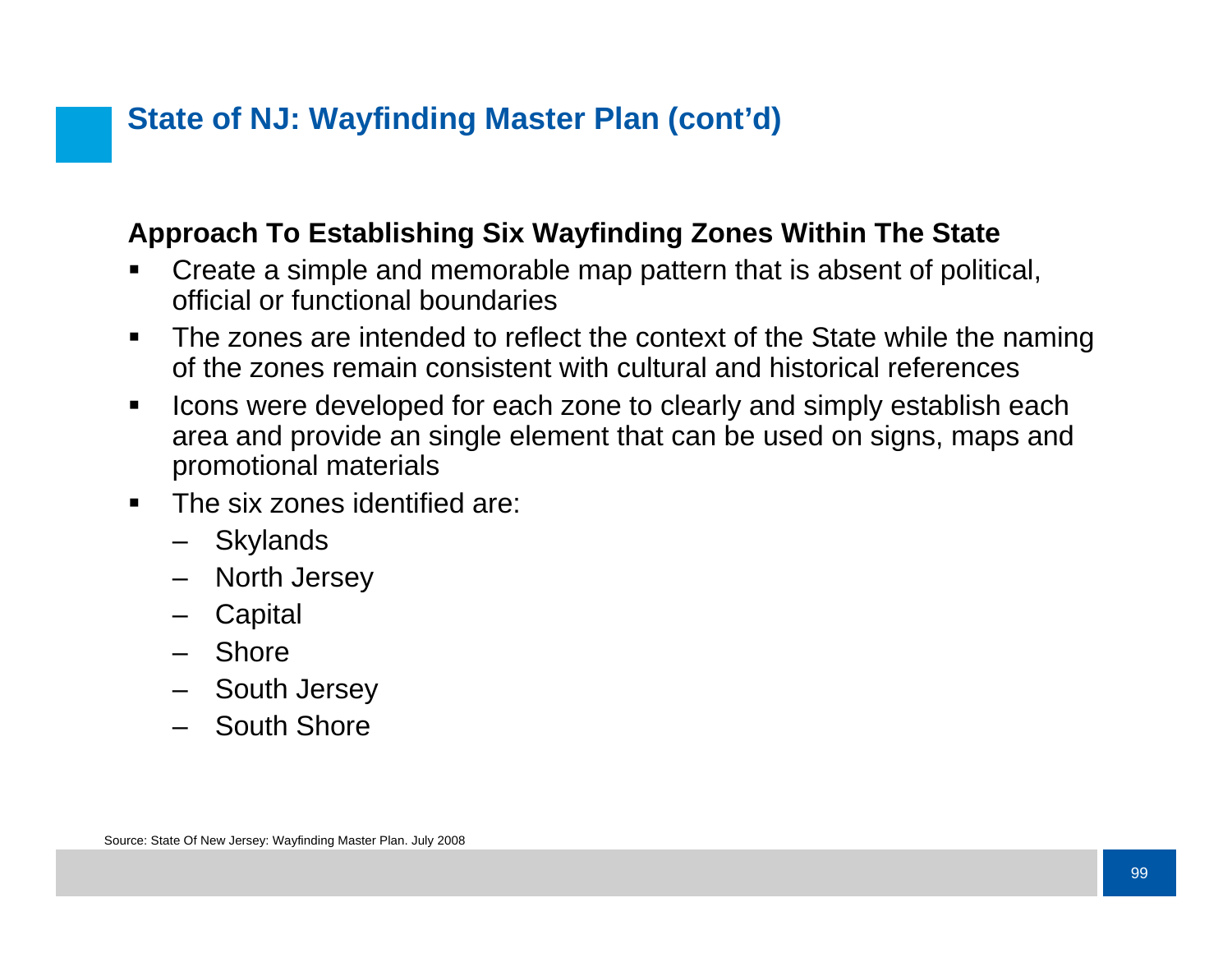- $\blacksquare$  **Cost**
	- Small boroughs or main street programs could expect to spend anywhere from \$25,000–\$50,000 on planning and design fees plus \$50,000–\$75,000 on implementation of a system depending on the project's scope.
	- – Mid-size city may spend \$85,000–\$120,000 on planning and design plus \$350,000–\$500,000 on implementation
	- – Comprehensive city/regional program costs could be upwards of \$150,000– \$225,000 for soft costs plus \$750,000–\$1.2 million for hard costs
- $\blacksquare$  **Funding**
	- – This statewide wayfinding system will seek to maximize available federal, state, and county funding through coordination, uniformity, and economies of design and fabrication costs as well as attract private funding
- $\blacksquare$  **Legislation**
	- – Both houses of the New Jersey legislature will be drafting wayfinding legislation in conjunction with Celebrate NJ! utilizing core elements of the Wayfinding Master Plan document
	- – This will assure cooperation and coordination among state agencies, counties, and municipalities by providing a process, a set of guidelines, and legal authority regarding jurisdictions to implement wayfinding throughout the State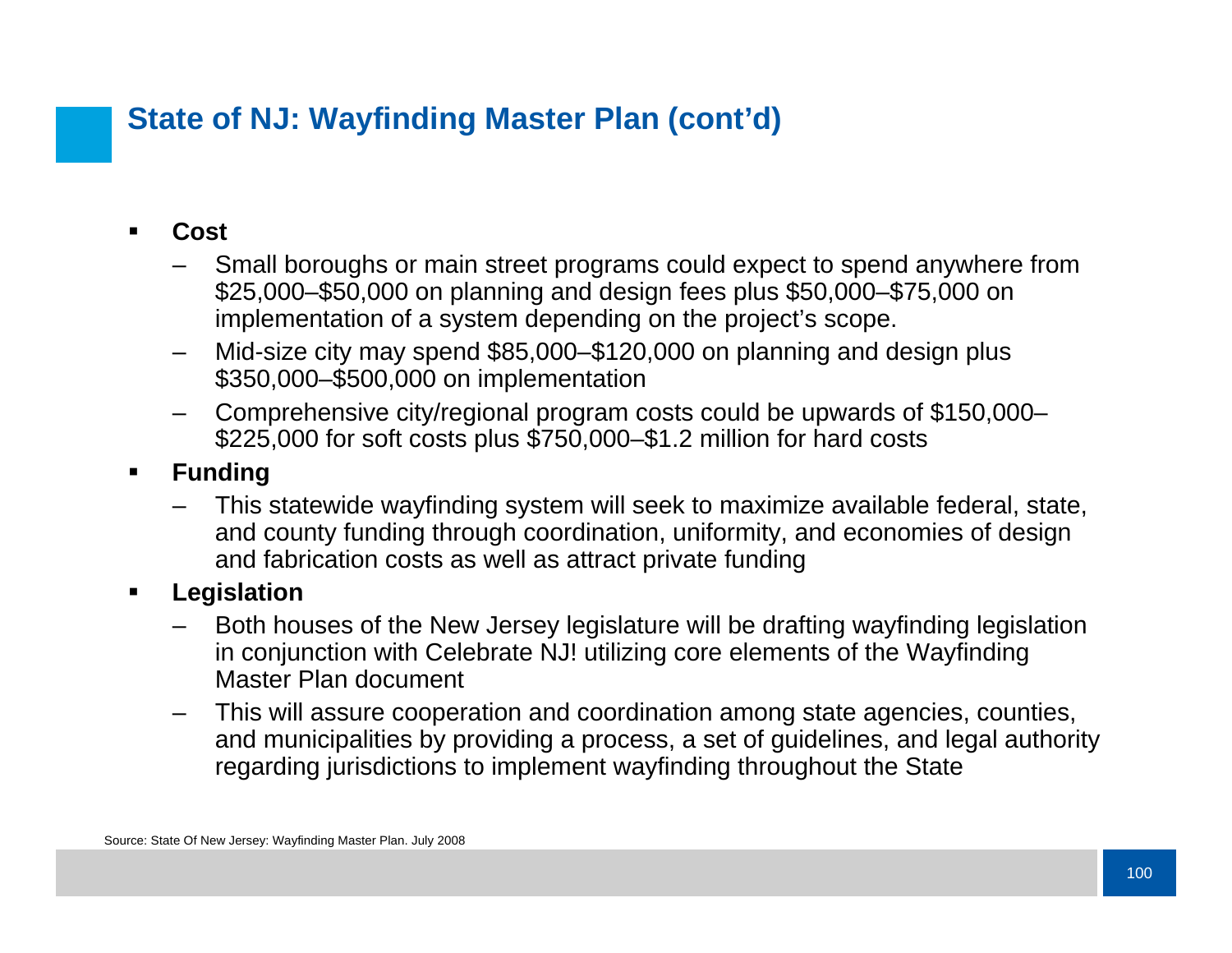#### $\blacksquare$ **TODS Program**

- $\blacksquare$ As part of the overall analysis for wayfinding throughout the State of New Jersey, all wayfinding signage must be considered.
- П A key component of that is the NJ TODS (Tourist Oriented Directional Sign) program. As a part of this comprehensive
- master plan our main objective is to include recommendations regarding the participation criteria and linkage between the
- $\blacksquare$ TODS signage and the larger wayfinding program throughout the State

#### $\blacksquare$ **Existing NJ TODS program**

- П NJ TODS signs are found on state highways, whereas NJ Logos signs are found on interstate highways. The existing NJ TODS signag eprovides direction to tourist oriented businesses and activities. These businesses and activities are defined as "any licensed commercial, recreational, cultural, historical or educational activity whose major portion of visitors are derived from motorists not residing in the immediate area of the business or activity." At present, participation in the TODS program is represented by food and fuel entities (73 percent), lodging (10 percent), commercial/ retail (9 percent), and the remaining seven percent is comprised of amusement, tourism, cultural, historical, camping, entertainment and wineries.
- $\blacksquare$  Businesses and Activities must meet some general requirements that are applicable to all participants and then specific requirements depending on the nature of the business. General requirements include being located on the crossroad where the sign would be placed, having licensing by all appropriate authorities and possessing valid permits from all appropriate health departments.
- $\blacksquare$ In addition:
- П Fuel facilities are currently expected to have gas, fuel, and oil for cars, trucks and other vehicles and be located within one mile of the highway. They must have free public rest rooms, a public telephone and provide drinking water. Continuous operation must occur for at least 16 hours each day, even days each week throughout the year
- $\blacksquare$  Food facilities must be in continuous operation at least 12 hours each day, six days each week throughout the year and are within three miles of the highway. They must also have free public rest rooms, a public telephone and provide drinking water
- $\blacksquare$ Lodging facilities should have a minimum of 10 units, each with a private bath and off-street parking. They must have a public telephone, be located within three miles of the highway, and operate continuously seven days each week throughout the year
- $\blacksquare$  Camping Facilities should be located within seven miles of the highway and have public rest rooms and showers, a public telephone, and provide drinking water
- $\blacksquare$  Any other applicable attractions and businesses should be located within three miles of the highway and have public rest rooms and showers, a public telephone, and provide drinking water
- ٠ The current design criteria for TODS signs limits each sign to four messages per sign structure with a maximum of 2 sign structures per approach of an intersection. Each listing receives it's own message panel measuring 6-feet wide by 2-feet high. Entities are currently permitted to include a logo/symbol as part of their message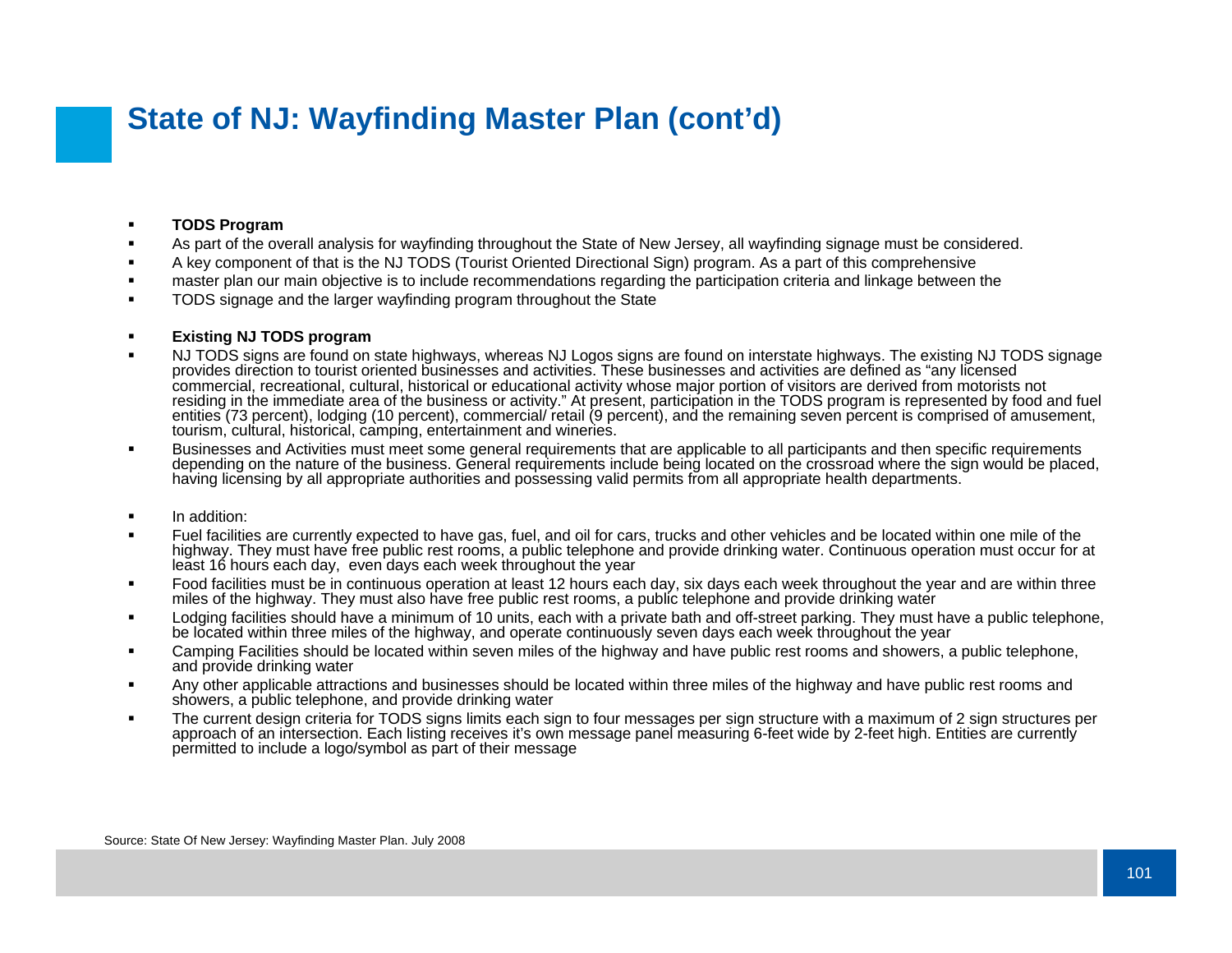### **Participation Guidelines**

- Ш The current TODS system is heavily focused on tourist oriented services such as food, fuel, lodging, and a handful of other applicable businesses rather than tourism oriented attractions
- $\blacksquare$  By having the TODS program expand and re-focus so that it can better meet the needs of tourists and of the large number of tourist oriented attractions in NJ, the wayfinding effort is greatly enhanced across the State of New Jersey
- $\blacksquare$  In order to expand and re-focus the program we are recommending a two-tier system of eligible locations, giving priority to tourist oriented attractions. This would move over 80% of the current listings TODS into Tier 2\* category. In this expanded program Tier I attractions would include cultural, recreational and educational attractions and retail-tourism businesses. Tier II would then focus on the tourist oriented services such as food, fuel and lodging. Certain commercial, governmental, medical and religious businesses would be excluded from participation in the NJ Tourist-Oriented Directional Signage program. This exclusion would only relate to a business's qualification under only these specific categories
- п These facilities may participate if they qualify under another acceptable category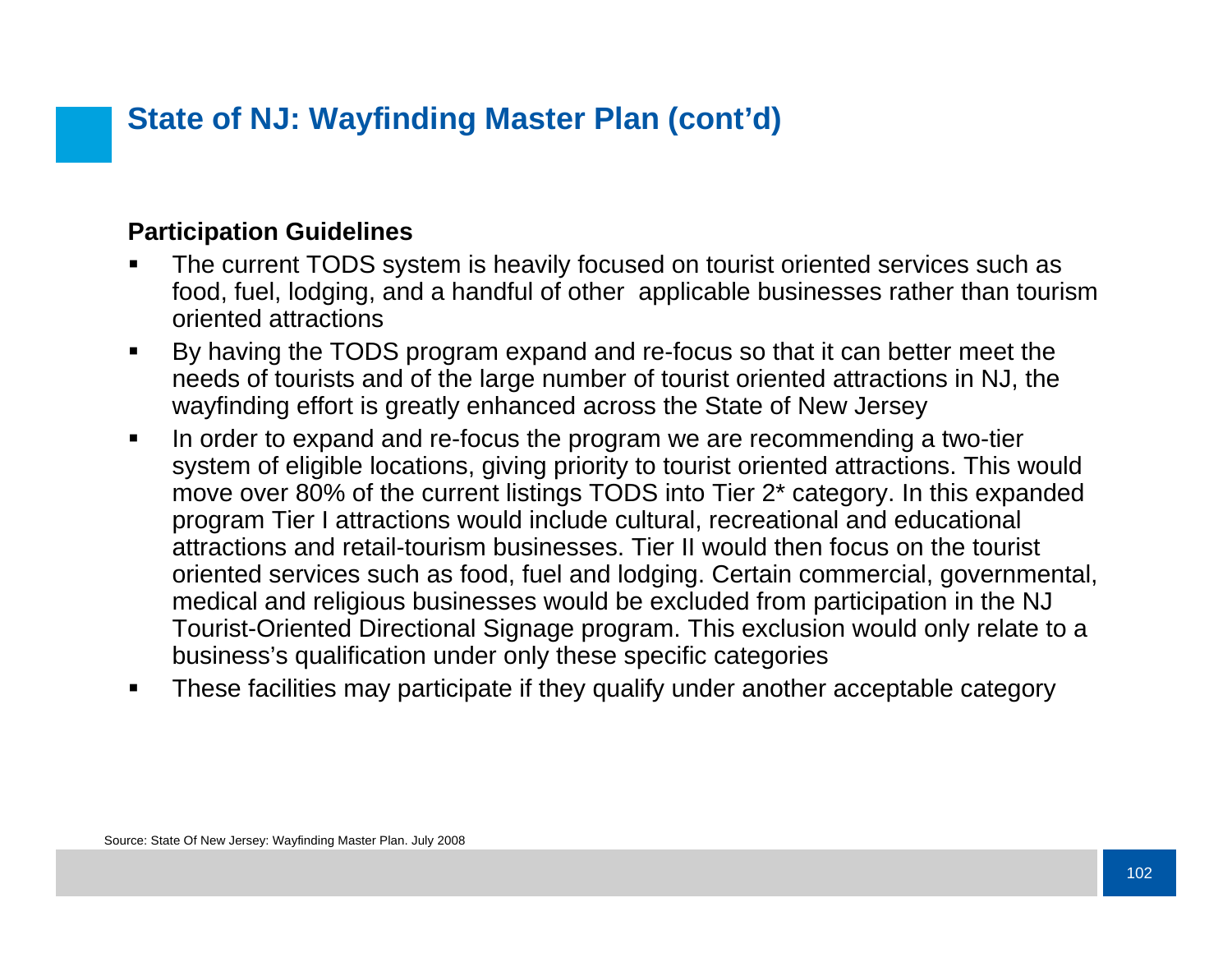### **State of NJ: Wayfinding Master Plan (cont'd) Organization**

- Organizing a Steering Committee should be the first item of business when establishing a signing region. Members of the steering committee may include representatives from the State, County(s), City(s), Department of Transportation, Public Transportation Agency, Special Improvement District or Tourism and Visitors Bureau. City departments such as Public Works, Planning and Economic Development, and Travel and Tourism are also valuable team members. In addition, major destinations such as performing arts centers, museums, universities and other visitor attractions should be represented.
- $\blacksquare$  After the steering committee has been organized a Project Director should be assigned. The project director will organize stakeholder and community meetings, research and secure funding, act as a liaison between the local government officials, stakeholders and consultants as well as obtain information for the design professionals. It is very helpful if the project director is politically savvy and understands community issues. Familiarity with local municipalities' approval processes and key decision makers is also a positive attribute
- $\blacksquare$  The steering committee should outline a list of possible projects, which could include; vehicular and pedestrian sign programs, historical markers, information kiosks, interpretive signage. banners or a shuttle bus system. Keep in mind that although the committee may feel all of these programs may be necessary, each one is a major project in itself, both in design and planning efforts as well as funding. Your group should be realistic in setting goals and establishing a scope. Once the scope of the project is defined, the steering committee then must determine the boundaries of the project area, including; highways, districts, gateways and other potential signing areas, such as underground or skywalk systems.
- $\blacksquare$  The Steering Committee establishes a list of potential stakeholders and develops a preliminary criteria for inclusion in the system. Guidelines for developing inclusion criteria are outlined in the next section of this master plan
- $\blacksquare$  Possible funding sources for regional signing programs could include grants from the State DOT, County, Stakeholder contributions, Council of Governments, TIF programs or Special Improvement Districts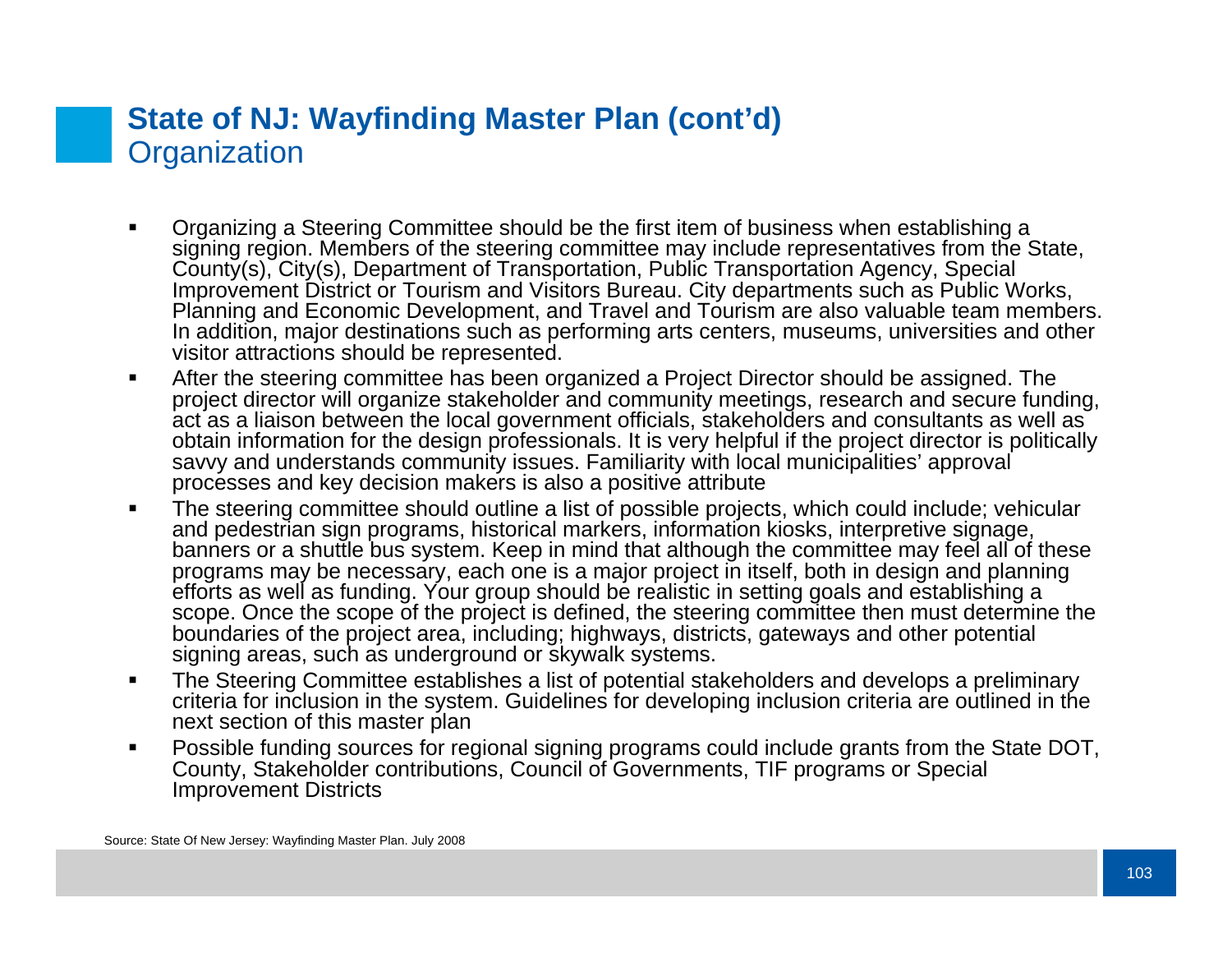## **Pocono Mountains Wayfinding Signing Program in PA**

- $\blacksquare$  **Goals**
	- –To improve the level of service provided to the traveling public
	- We are in the initial stages of exploring the creation of a Signing Region, in cooperation with the Pennsylvania Tourism and Lodging Association and PENNDOT. The Pennsylvania Department of Transportation has been working to standardize directional tourism signing in the state and has been disseminating information to its Engineering District Offices as the various regions in the Commonwealth undertake efforts to become Signing Regions
	- – To assist the Region with this project, HRG Consultants of Harrisburg has been retained as the technical consultant for this project. HRG has excellent experience in Wayfinding Sign Systems. In addition, Delta Development Group, Inc., of Mechanicsburg will provide guidance in securing community input for this project. The Pocono Mountain Vacation Bureau, working with the consultants, formed a Steering Committee of individuals whom represent the many interests in the region. The Committee has been meeting on a monthly basis with the consultants in the development of a comprehensive wayfinding program

### $\blacksquare$ **Wayfinding**

– Wayfinding Signing is an alternative to Tourist Oriented Destination Signs (TODS). Its purpose is to provide a systematic network of directional signs to guide the traveling public from major highway gateways to key civic, cultural, regional and commercial destinations using the minimum number of signs. It is designed to coincide with regional tourism marketing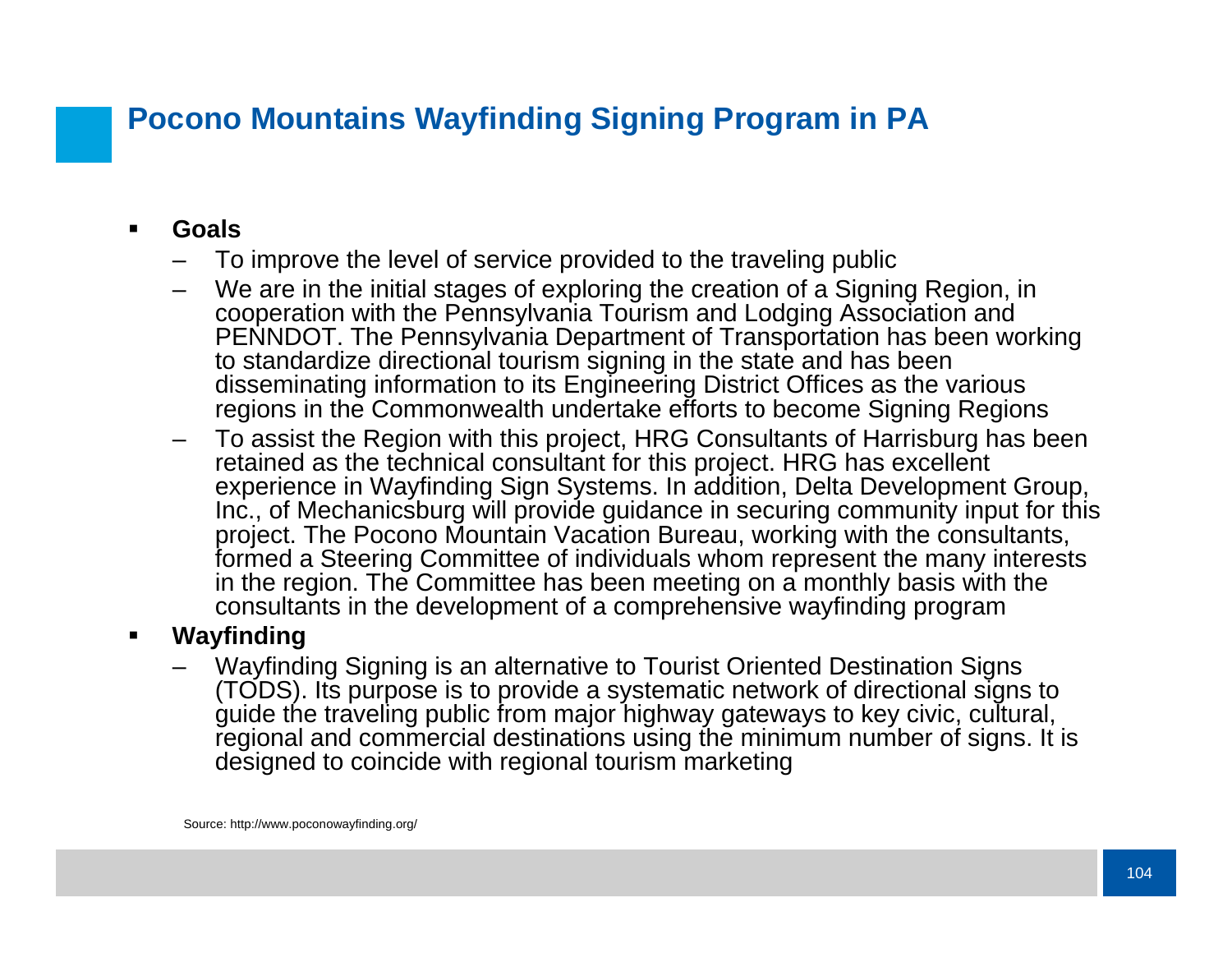## **Pocono Mountains Wayfinding Signing Program (cont'd)**

### $\blacksquare$ **The Need for Wayfinding**

- The challenges to current resource signing include: lack of uniformity; message overload; sign redundancy; poor image for state tourists; lack of effectiveness/prioritization; lack of program documentation; lack of program maintenance. These challenges have been recognized in the Governor's Strategic Tourism Master Plan – Goal # 9: "Install tourist-friendly signage."
- $\blacksquare$  **Purpose:** To improve state's signage system and related mapping to make signs more customer-friendly since the vast majority of Pennsylvania's tourists arrive by car
- $\blacksquare$  **Mission:** To improve quality of and apply uniform standards to the state signage system and related mapping
- $\blacksquare$  **Key Elements:** Signage partnership; new statewide signage system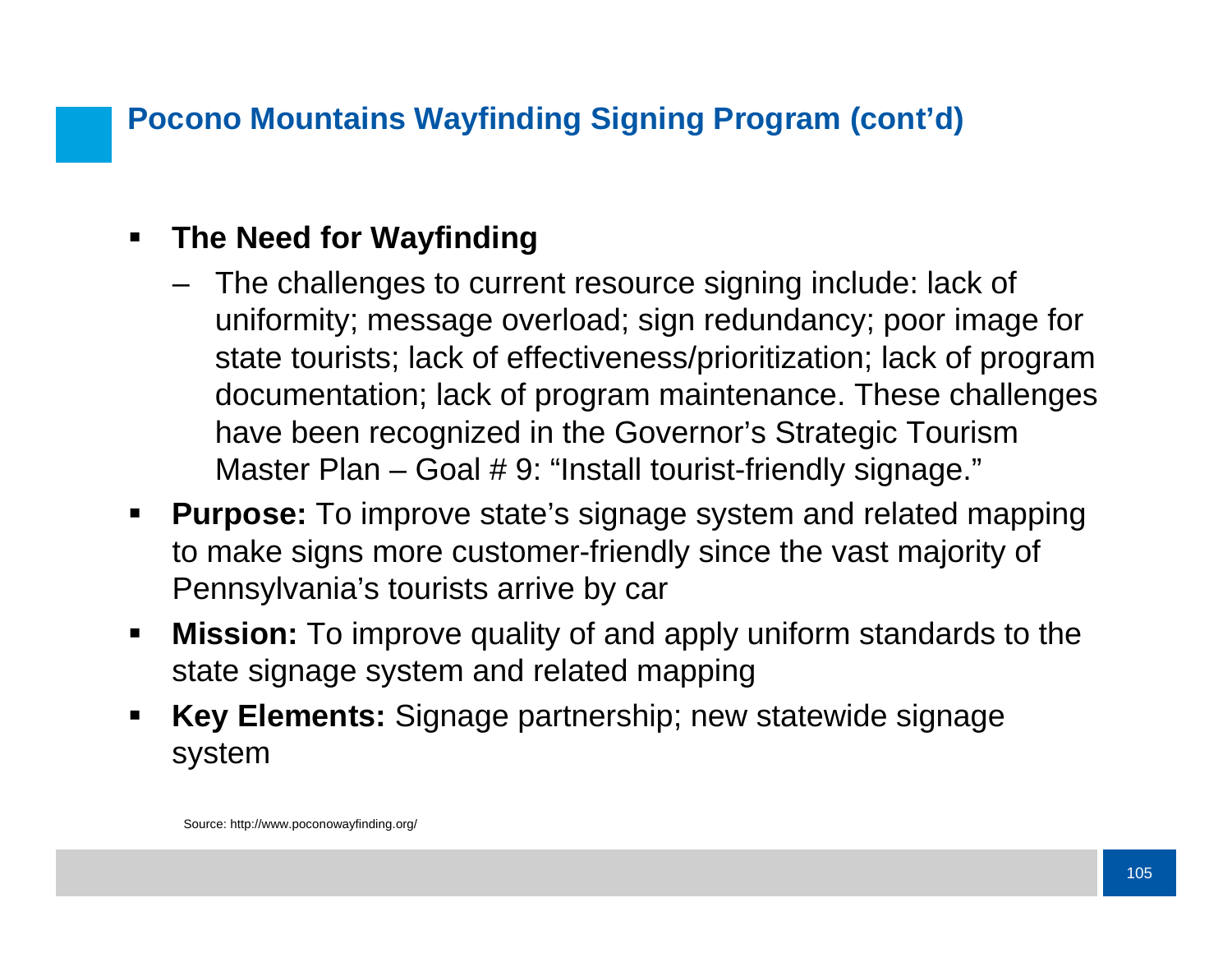# **Pocono Mountains Wayfinding Signing Program (cont'd)**

### **Wayfinding Proces s**

- 1. Identify major travel routes in region
- 2. Identify "guideways" (Examples: Mountain Recreation Route, Technology Corridor)
- 3. Identify major resources (Example: Lighthouses)
- 4. Identify resource groupings
- 5. Identify signing for individual resources

### **Key Program Elements**

- n **PENNDOT** 
	- Administration and maintenance performed by statewide non-profit Signing Trust
	- –No new TODs installed once region is approved by PENNDOT
	- –Existing TODs signs removed after 5 years
	- –Must follow PENNDOT's "toolbox" process to become region
	- –Establishment of a local steering committee
	- –General organization template
	- –Planning meeting/consensus building
	- –Preliminary plan process
	- –Regional Requirements
	- –Final Plan Process
	- Final Report

#### **Program Fee Structure**

- Initial Participation Fees
- Annual Fee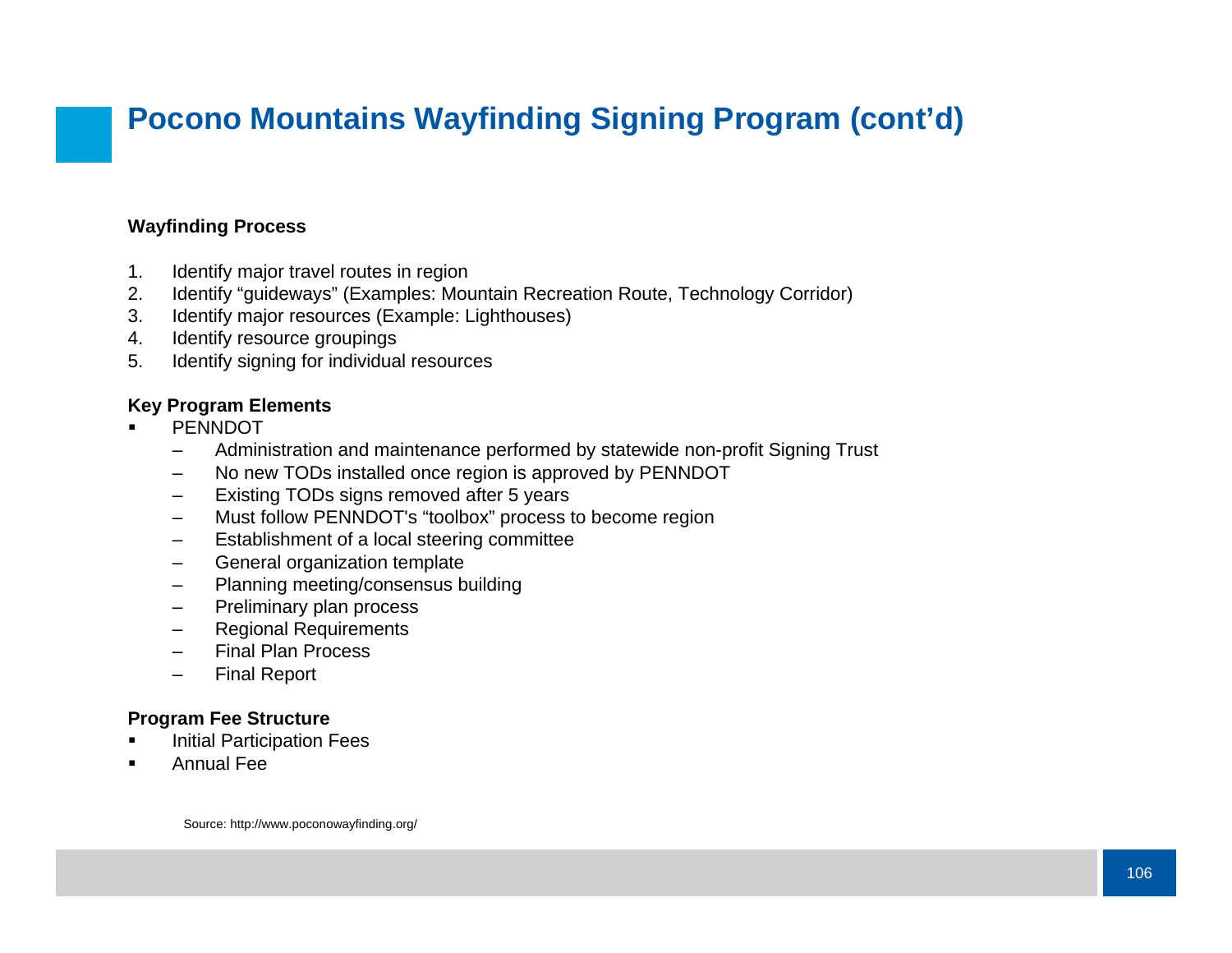# **Pocono Mountains Wayfinding Signing Program (cont'd)**

#### **Steering Committee**

- n Members of the Steering Committee include individuals whom represent the many interests that should be represented in discussions that will take place on this very important issue. The purpose of the Steering Committee is to:
	- –Assist HRG and Delta Development Group
	- –Identification and Consensus on Resources
	- –Design Standards
	- –Preliminary and Final Plan Process
	- –Budget and Pro-Forma Review
	- –Project Implementation

### **Role of the Stakeholders in the Pocono Region**

- n The consultant team has suggested a communications process that will entail a set of meetings in each of the four counties to explain the Wayfinding Signage program and collect data from Stakeholders on resources and to hear what is or has been done, and by whom, in the way of signage. When the team has completed this work, it will meet with the Steering Committee and review its findings
	- Monroe County
	- $\equiv$ Carbon County
	- –Pike County
	- –Wayne County
	- –Stakeholders represent tourism and resource interests
	- Assist in the identification of resources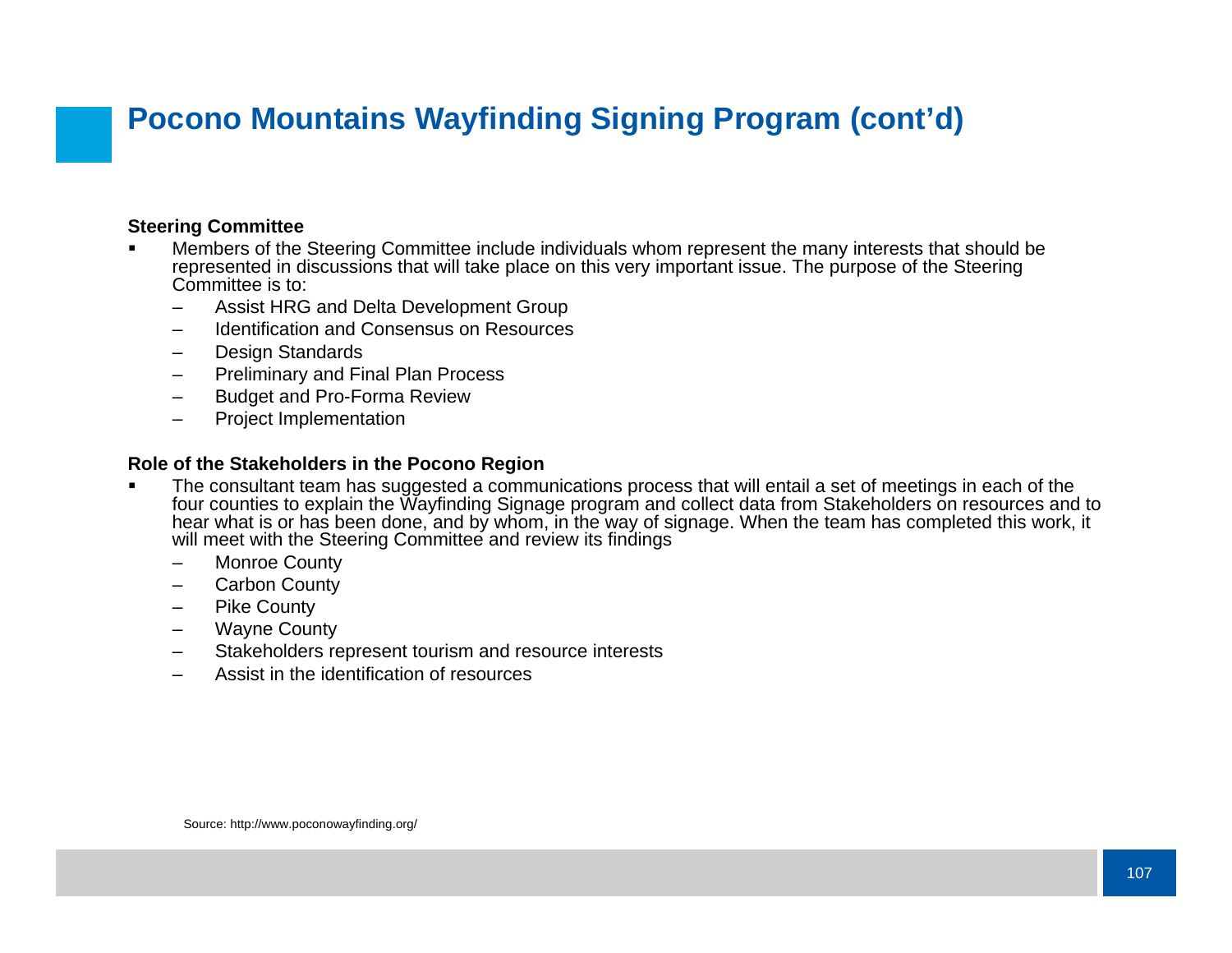# **Pocono Mountains Wayfinding Signing Program (cont'd)**

### **Coordination with Other Sign Systems:**

- Treatment of Existing TODS Outside of a Signing Region
	- The TODS program should continue under the current Department policy with the following modification. All new agreements for TODS should include a provision that the TODS may be removed when a Signing Region is established, that includes the location of the TODS installation regardless of whether the Attraction participates in the Regional Signing Program
- $\blacksquare$  Treatment of Existing TODS Inside of a Signing Region
	- – No new TODS installations should be approved upon the establishment of a Signing Region
	- Existing TODS of Attractions that participate in the Regional Signing Program should be removed
	- Existing TODS that conflict with the installation of a Regional Sign installation shall be relocated to an alternate location. In the case that an alternate location cannot be identified the Regional Trust should work with the business to find a mutually acceptable resolution
	- Existing TODS that serve as trailblazer signs in the PA Logo Signing Program should be replaced with signs that conform to the Regional Signing Program design. The TODS replacements shall be coordinated with the Administrator of the PA Logo Signing Program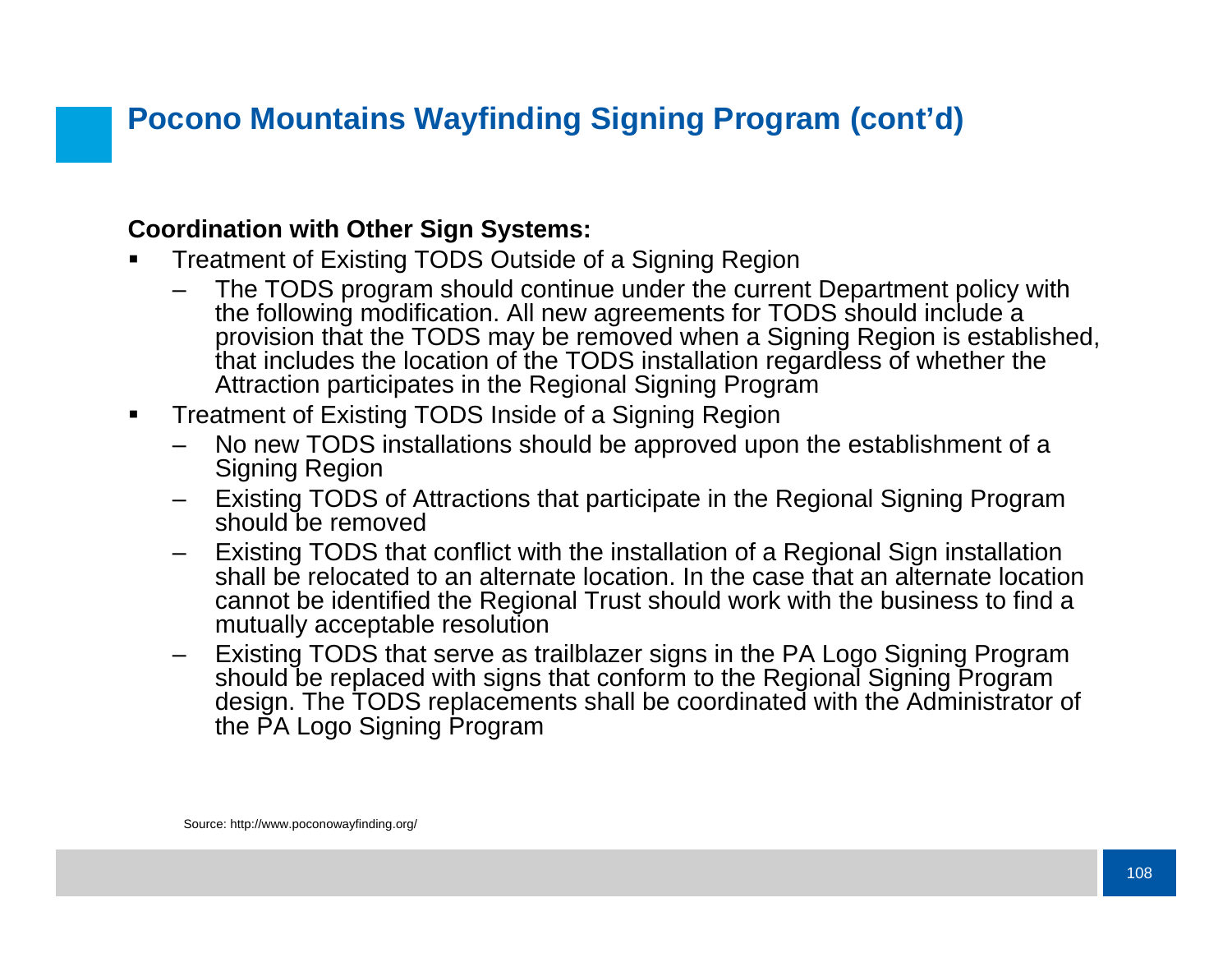### **Massachusetts Agricultural Directional Signage Program** What is an Agricultural Directional Sign?

 $\blacksquare$  An agricultural directional sign is a special highway sign that directs motorists to farms that are open to the public, but not located on state highways. These blue signs feature the "Massachusetts grown…and fresher!" logo, several icons for products the farm produces, a directional arrow and the name of the farm. *If your farm is not in a high visibility location, an agricultural directional sign can help increase business*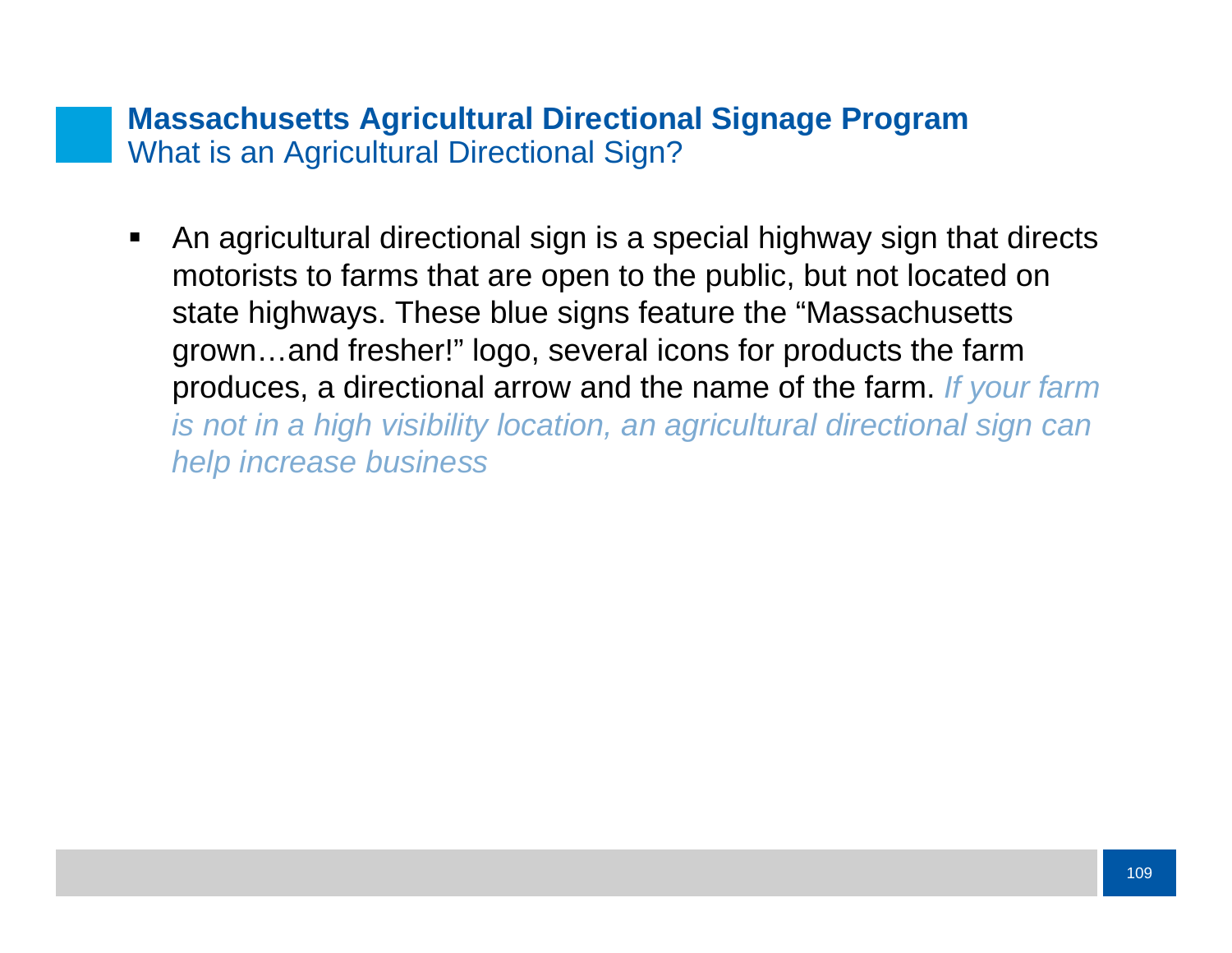### **Massachusetts Agricultural Directional Signage Program (cont'd)** Who is eligible to get an Agricultural Directional Sign?

#### $\blacksquare$ **Who is eligible to get an Agricultural Directional Sign?**

– Only farm operations that grow on-site a majority of the products they sell are eligible for the agricultural signage program. Farms must be primarily engaged in agriculture as a business and have regular hours of operation, either seasonally or year-round. Only on farm farm stands are eligible.

#### ■ **Where can the signs be erected?**

 Directional signs are allowed only on non-limited access state roadways. In other words, these signs are not allowed on major highways with limited exit and entrance ramps. They are also not allowed on town roadways. Please read the Criteria sheet for more details. Your Mass. Highway Department District Office will determine final approval for a specific location.

### **Who pays for the sign and how much does it cost?**

–The entire cost of the sign is paid by the farmer. The Mass. Highway Department charges a \$250 fee per sign. The cost of fabricating the sign will vary but may cost between \$500 - \$800 per sign.

### **How do I get an Agricultural Directional Sign?**

 First please read the Agricultural Directional Sign Criteria carefully to determine if you might be eligible for the program. Also read the General Information on Tourist Oriented Directional Signs. Once we receive your application, the Department of Food and Agriculture will certify whether you are eligible to use the product icons and the "Massachusetts" grown…and fresher!" logo. We will then forward your application to the Mass. Highway Department. When you receive a letter of approval from the highway department for the location, you may have the signs fabricated.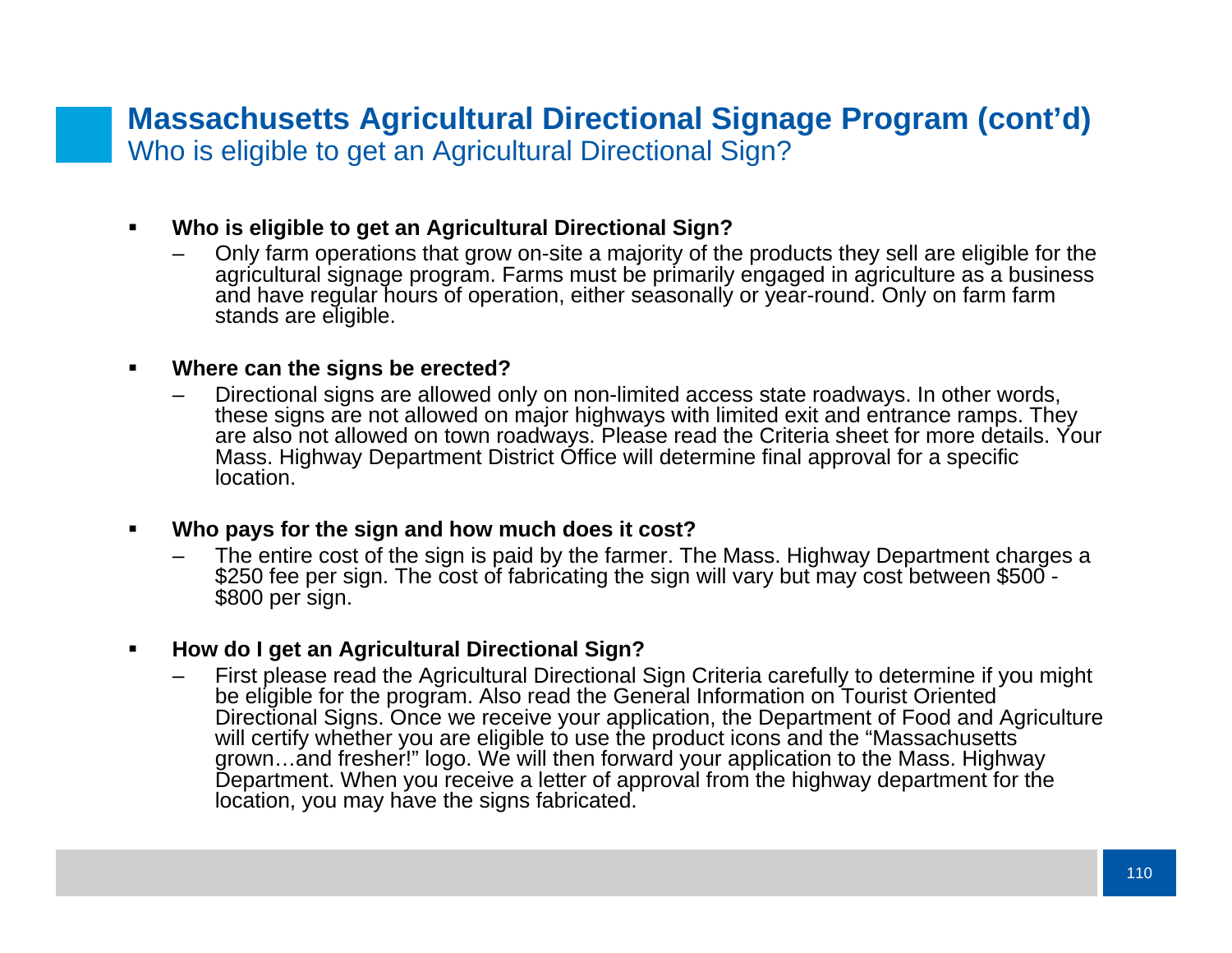### **Legible London – Wayfinding** (System in Beginning Stages of Implementation)

#### $\blacksquare$ **What is Legible London**

- – A wayfinding project designed to provide better information throughout the Capital for people who want to walk
- – A study conducted two years ago on behalf of Transport for London found that the present multitude of pedestrian sign systems in central London are ineffective and often confusing, and that there was a consequent over- reliance on the Tube map to help people navigate above ground
- – By coordinating information across the boroughs, the different transport modes, and the media (signage, maps, fingerposts, etc.) people use to find their way around, Legible London will give Londoners and visitors alike more confidence to travel around the Capital on foot
- $\blacksquare$  **Measurement of the Program**
	- **Q. How are you evaluating the impacts/benefits of the prototype, ie. how will you know if it's successful?** 
		- - A. There will be extensive evaluation before and after on a range of issues including: general impression, views of local retailers and residents, measurable and quantifiable benefits
- **Technology** 
	- – **Q. Why are you using such old-fashioned technology as street signs? Won't**  everybody have Tom-Tom on their mobiles before long, making this redundant?
		- - A. The system is designed to use various information channels, not just street signs. It is hoped that some ideas for hand held / mobile technology will be tested early enough to be part of the prototype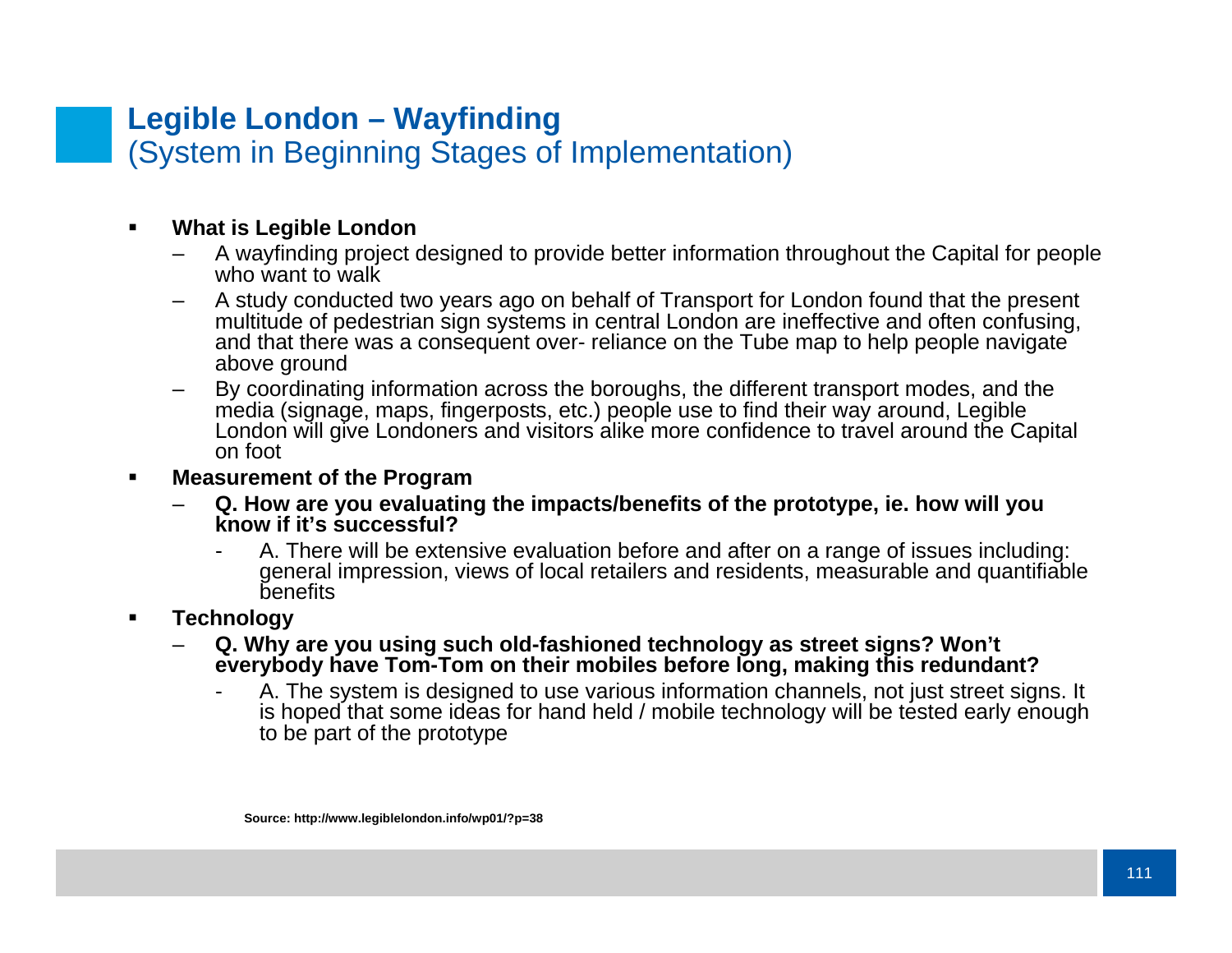### **Legible London – Wayfinding Organization**

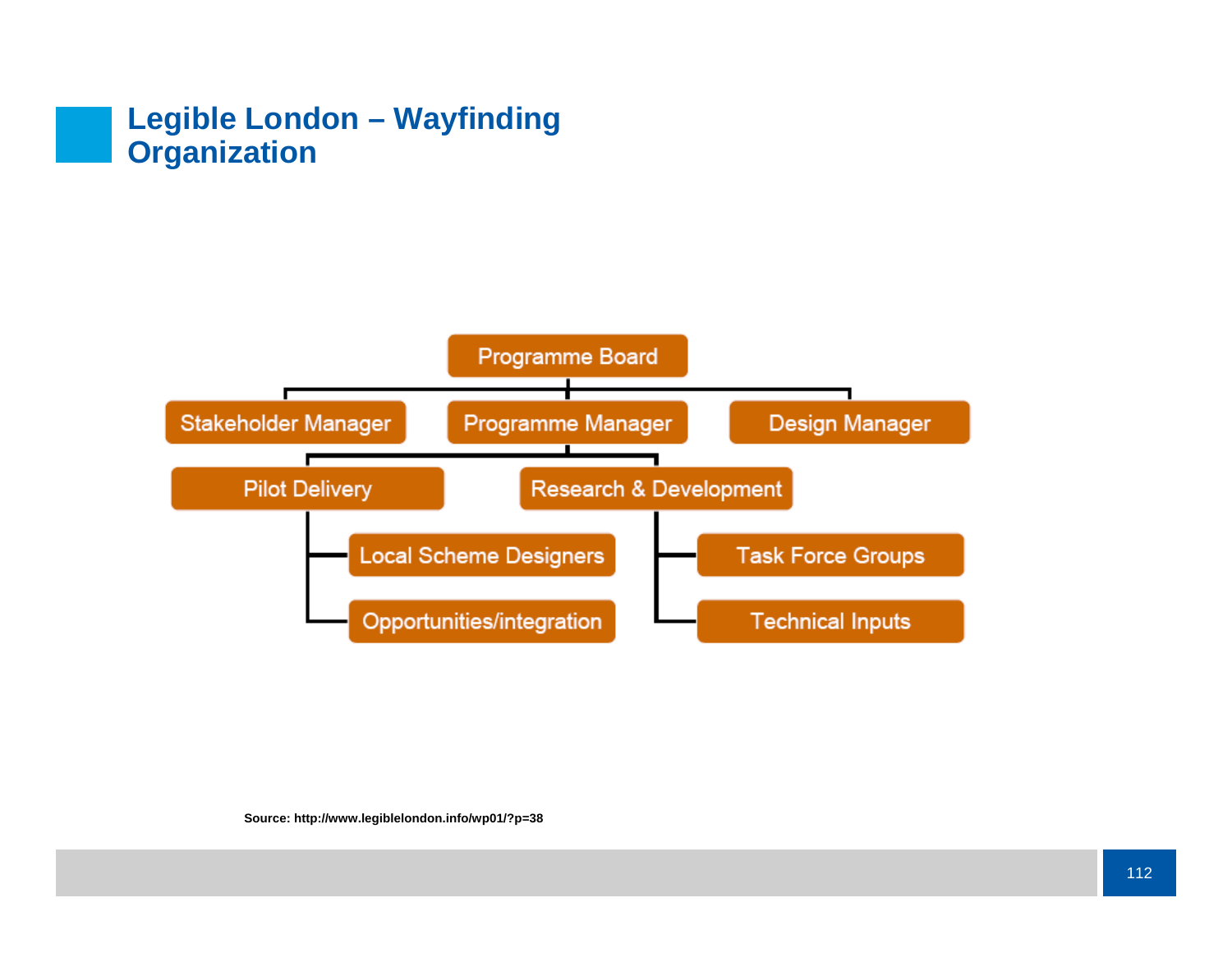## **Legible London – Wayfinding Organization (cont'd)**

# **Task Force Groups**

- $\blacksquare$  Product Specification
	- Focus on the design and evaluation of the street furniture
- $\blacksquare$  Scheme Implementation Guidelines
	- Detailed scheme design and organizational issues associated with a scheme implementation
- Visual Identity and Information
	- Content Focus on the mapping content and look of the system
- $\blacksquare$  Living Map
	- Establishing who are stakeholders in this technology and who needs to be consulted in the requirements specification
- $\blacksquare$  Steering Group
	- Coordination and leadership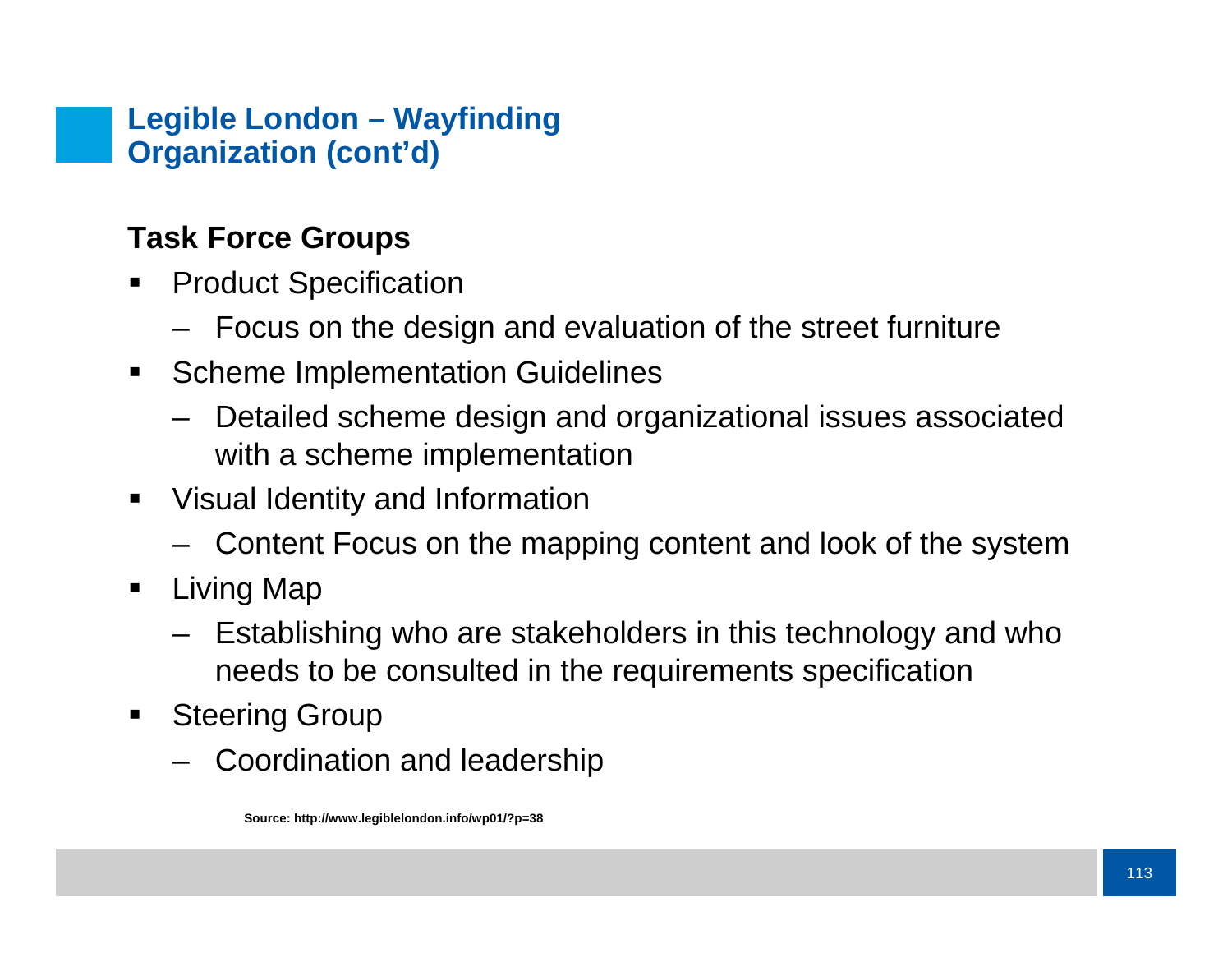### **Legible London – Wayfinding Measurement**

Currently there are several surveys trying to gage the program's effectiveness

# **Questions Posed**

- How do street users respond to the new system?
- What is the impact on the quality of the urban realm?
- Is there a measurable impact on people's journeys?

#### $\blacksquare$ **Fieldwork:**

- Questionnaire survey (sample 1,200)
- Mystery shopper survey
- Pedestrian tracking survey (sample 300)
- Full area-wide signag audit
- PERS audits
- Handel House
- Museum surveys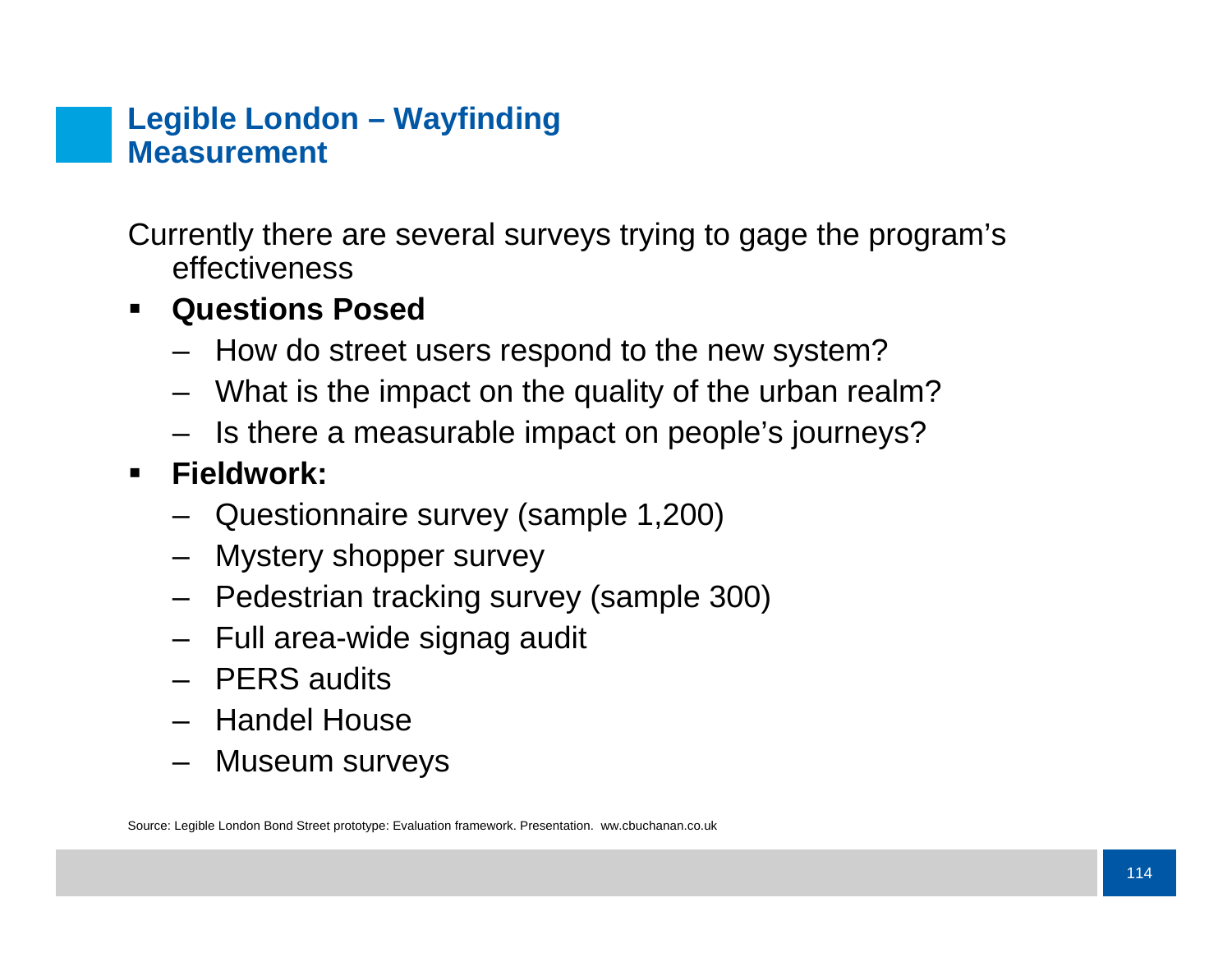# **A Wayfinding and Signage System for Atlanta, Georgia**

- $\blacksquare$  System Design
	- The system will be designed to improve the access and connectivity within the Atlanta area (as defined approximately from the I-75/I-85 split north of Midtown to Turner Field to the south, the Carter Center to the east and the Atlanta University Center to the west). The system will also be designed to direct pedestrians effectively within a select group of districts or areas (Downtown, Midtown, Fairlie-Poplar, and Sweet Auburn, for example). The project will include both pedestrian and vehicular signage.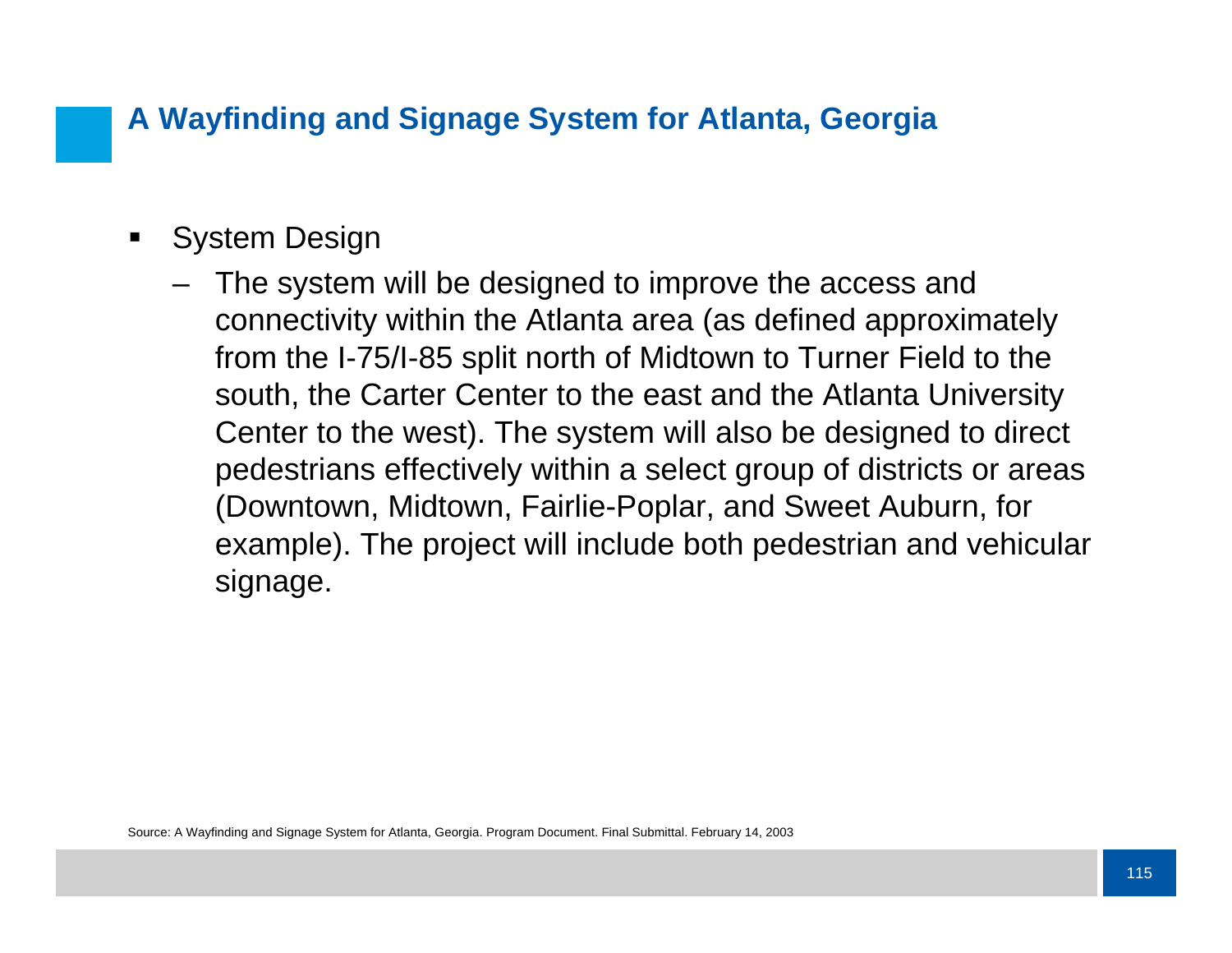# **A Wayfinding and Signage System for Atlanta, Georgia**

#### $\blacksquare$ **Project Goals**

- –Provide wayfinding which considers primarily the first-time visitor to Atlanta;
- Improve access, identification and connectivity to the six AREAS in Downtown and Midtown and the destinations within them
- – Further enhance Atlanta's public image through distinctive, helpful graphics, to make Downtown and Midtown Atlanta more "user friendly"
- –Reflect Atlanta's structure and vision
- –Improve vehicular, pedestrian and cycling safety by better informing visitors;
- Create a memorable experience
- – Provide the information people need to comfortably access area businesses, attractions, parks, historic buildings and meeting venues
- –Provide better and timelier information and reduce misdirected travel
- –Increase the number of people who visit/use Downtown and Midtown Atlanta;
- –Provide pedestrian signage in various areas to increase pedestrian traffic
- –Help drivers locate and identify parking convenient to their destination
- Improve the connection between MARTA and destinations in a defined area
- –Address ADA legibility guidelines in the design of the program
- Serve as a potential model for wayfinding throughout the Atlanta Region and **State**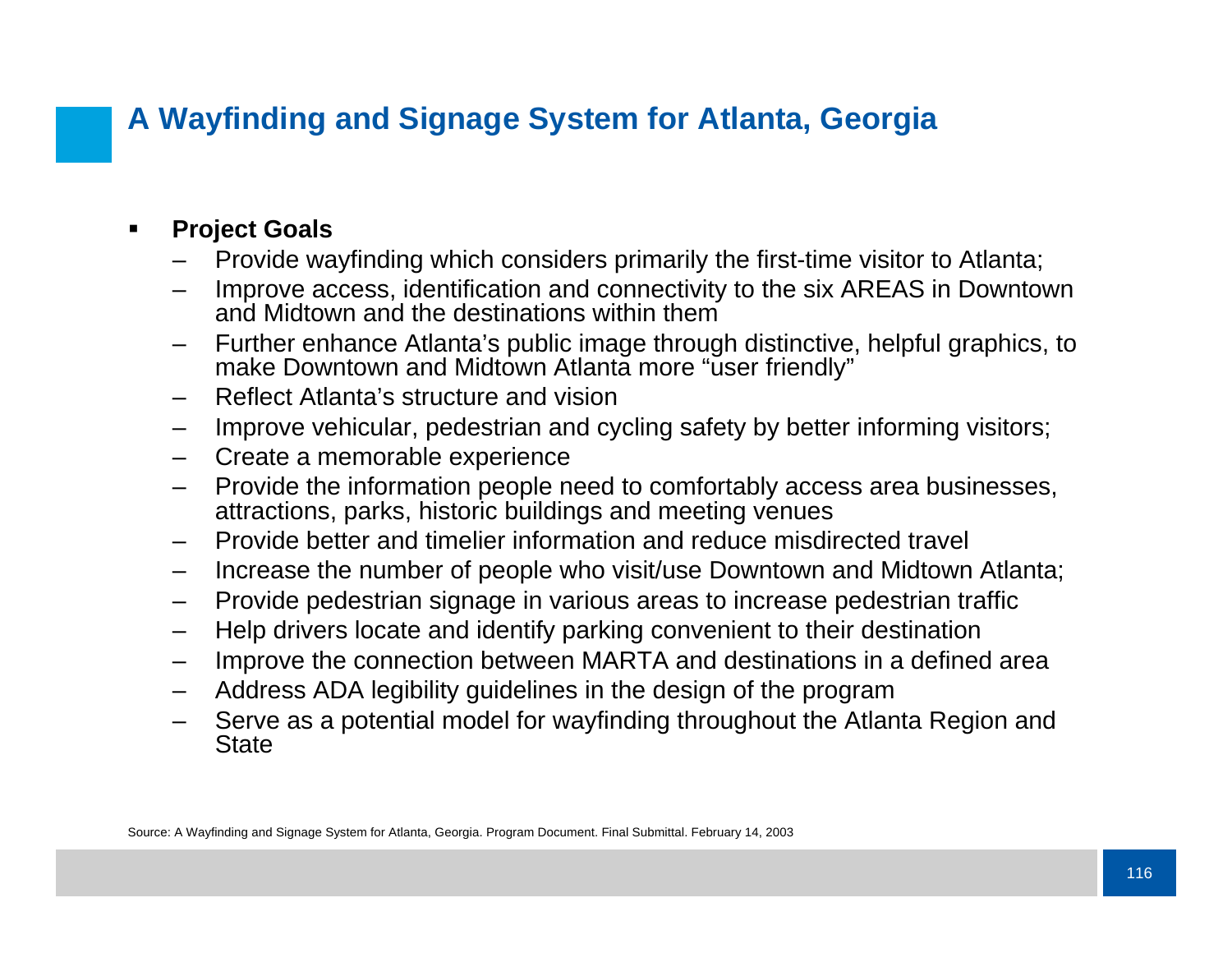# **A Wayfinding and Signage System for Atlanta, Georgia**

- $\blacksquare$  Wayfinding Difficulties in Atlanta:
	- The apparent lack of a consistent street grid
	- Interstate highways that meander through the City, disorienting the visitor's reference to the cardinal directions
	- Many of the city streets themselves meander and are often misaligned at intersections, or take off at slightly different angles.
	- The vast majority of parking venues in the study area are privately owned
	- Recognizing that Atlanta is positioning itself as the "Gateway to the Americas," considerations should be made in the program for those whose first language is other than English

Source: A Wayfinding and Signage System for Atlanta, Georgia. Program Document. Final Submittal. February 14, 2003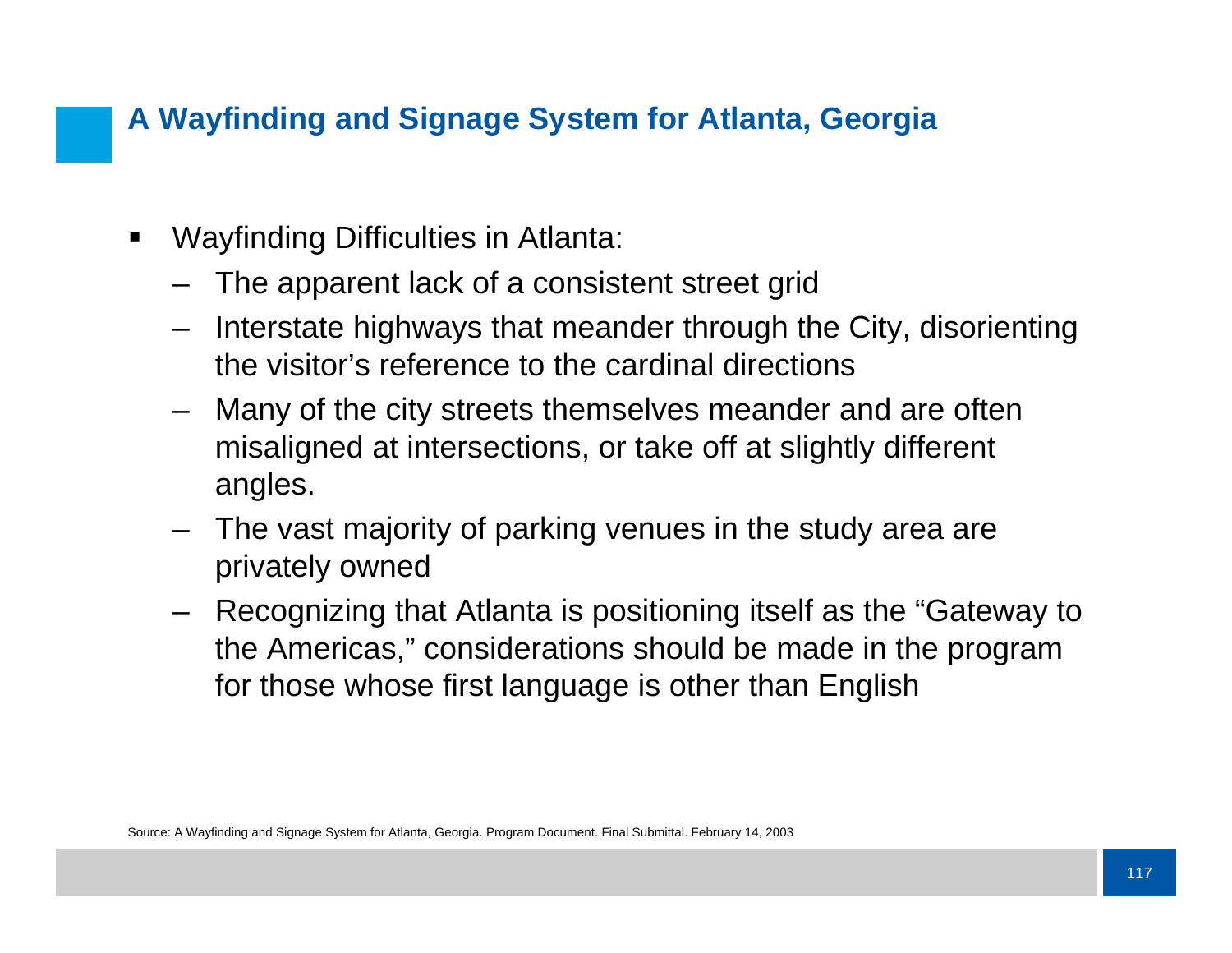### **City Of Woodinville, Washington** Wayfinding Sign Program And Its Funding

#### **FUNDING**

There are two phases of funding for this program: implementation and operational costs. These are described along with the funding sources.

- a. Implementation This is the initial startup cost and includes the Gateway, Directional, Secondary, Destination and Point of Interest Signs (POI) signs funding shall be as follows:
	- Gateway, Directional, and Secondary signs shall be funded using \$5,000 Lodging Tax and the balance using General funds or other funds as designated by the City Council.
	- Destination Signs:
		- o Point of Interest Signs (non-site specific) the City shall fund 100% of the POI that designate a direction to an area and do not include a specific site.
		- o Point of Interest Signs (site specific) these original signs shall be purchased by private interest and shall have not City funding. The price paid for the sign will be an "installed" price.
- b. Operating Costs All services performed for the maintenance and operation of the Way Finding sign program including repairs, cleaning, and replacement of the Gateway, Directional, Secondary, and Point of Interest (non-site specific) signs shall be 100% funded by the Lodging Tax unless the City Council determines to fund it from general funds of the City during the annual budget process. All services performed for the maintenance and operation of the site specific signs shall be 100% funded by the Lodging Tax.

#### **PURCHASING**

The City will purchase and/or approve all signs. Businesses seeking designation signs will be able to purchase signs through the City or through a City-approved vendor selected by way of a public purchasing process. Any business seeking to display a destination sign pursuant to this policy shall first execute an agreement with the City in a form substantially similar to the template contract contained in Exhibit C, attached hereto and incorporated herein by this reference as if set forth in full. The City shall approve all signs prior to placement within the City's corporate boundaries to ensure consistency in design, color, and placement.

No sign shall be posted pursuant to this policy without prior City approval.

#### **INSTALLATION**

The City will install all signs with the exception of those destination signs located outside the city limits. The City of Woodinville is not responsible for securing permits or permission from other agencies to place these sians.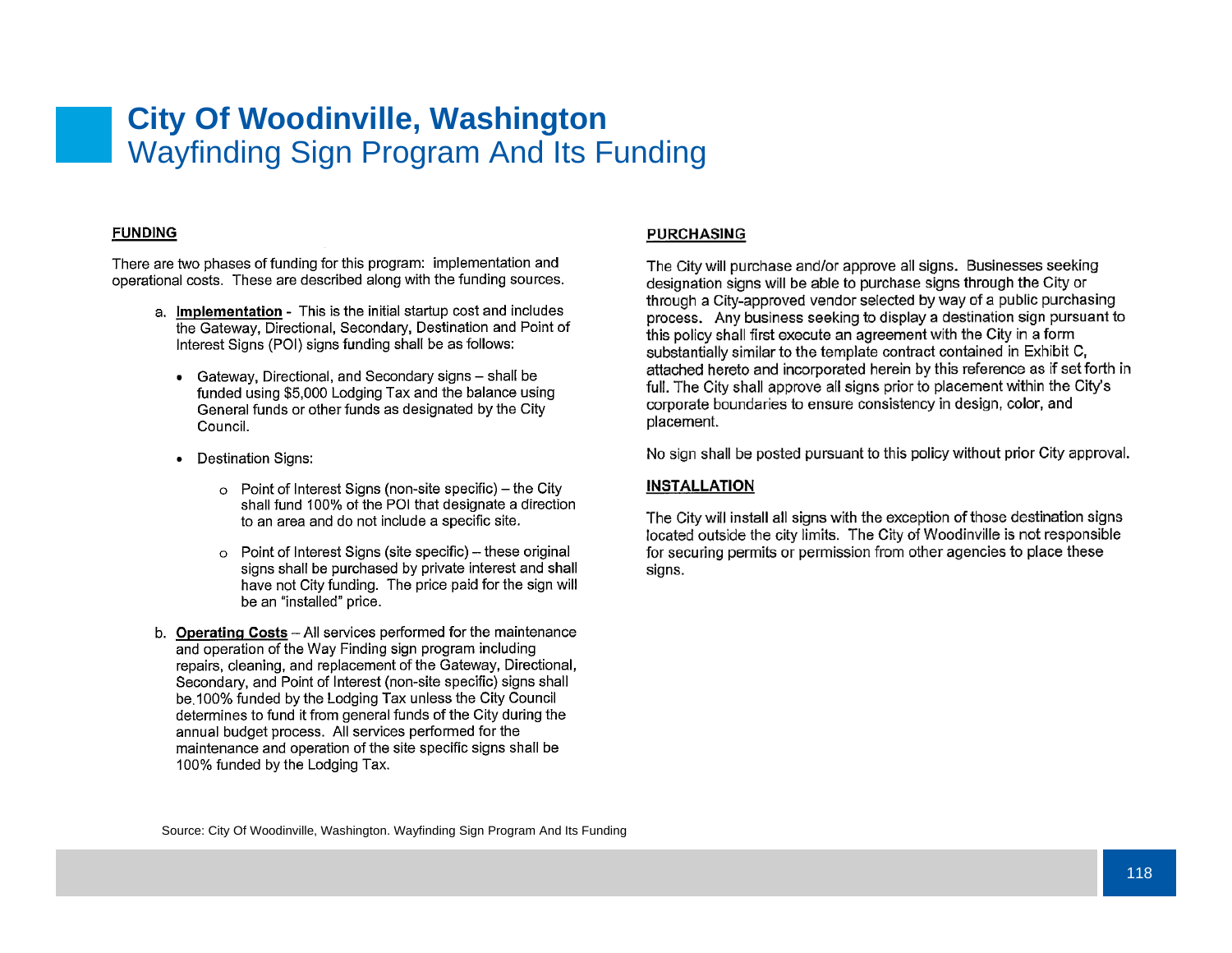### **Downtown Los Angeles Way-finding Program – "Downtown LA Walks"**

- $\blacksquare$  **Purpose**
	- – To help pedestrians and motorists more easily navigate through the greater Downtown Los Angeles area
- $\blacksquare$  **Details**
	- Nation's largest
	- –Consists of more than 1,300 signs
	- – Signs serve to highlight and unify Downtown's thirteen districts as well as encourage walking and public transportation
- $\blacksquare$  The Downtown LA Walks program was the culmination of an effort driven by:
	- – the Confederation of Downtown Associations, group of nine Downtown area business improvement districts
	- –with additional oversight provided by:
		- the Los Angeles Department of Transportation (LADOT),
		- -Los Angeles County Metropolitan Transportation Authority (Metro)
		- -Community Redevelopment Agency.
- **Cost**
	- More than \$2 million
		- -The majority of the funding, nearly 70 percent, was contributed by Metro
		- - The remaining amount was funded by the individual members of the Confederation and LADOT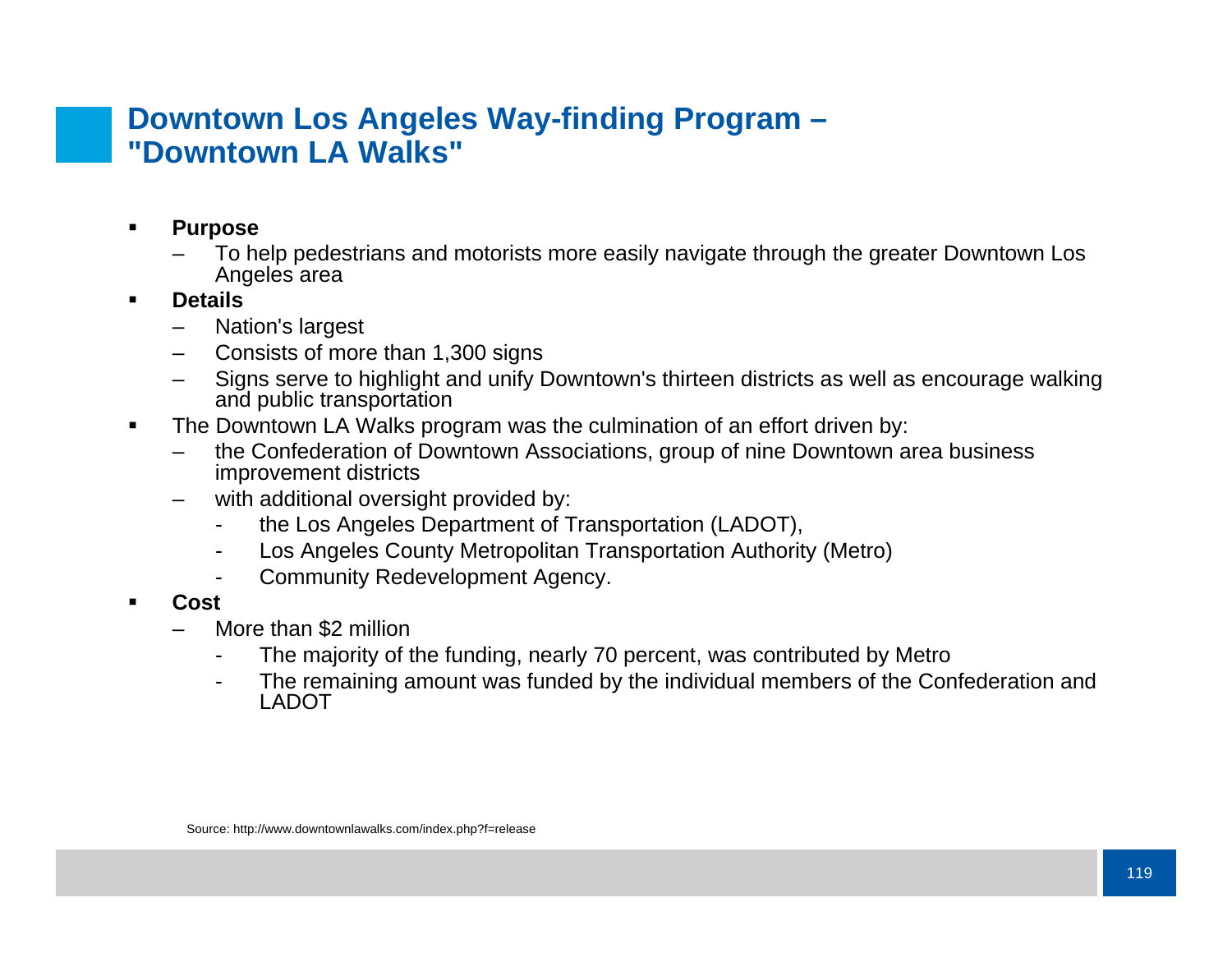### **Potomac Hospital** Woodbridge, Virginia

Wayfinding outcomes:

- New numbering system that linked phone numbers with room numbers
- $\blacksquare$  New user-friendly consistent names of destinations that all could understand
- $\blacksquare$ Valet services and shuttle bus linking the campus destinations
- ▉ Site amenities that provided better pathways to desired buildings and entrances
- $\blacksquare$ Architectural and interior design features that provided intuitive pathways
- $\blacksquare$  Strong integrated art program that became landmarks and meaningful sense of place
- $\blacksquare$  Comprehensive new signage system linking clear communication, wayfinding information, easy-to-read graphics, and hospital branding • Clear and simple map program that consistently linked directories with hand-held maps, landmarks, and signage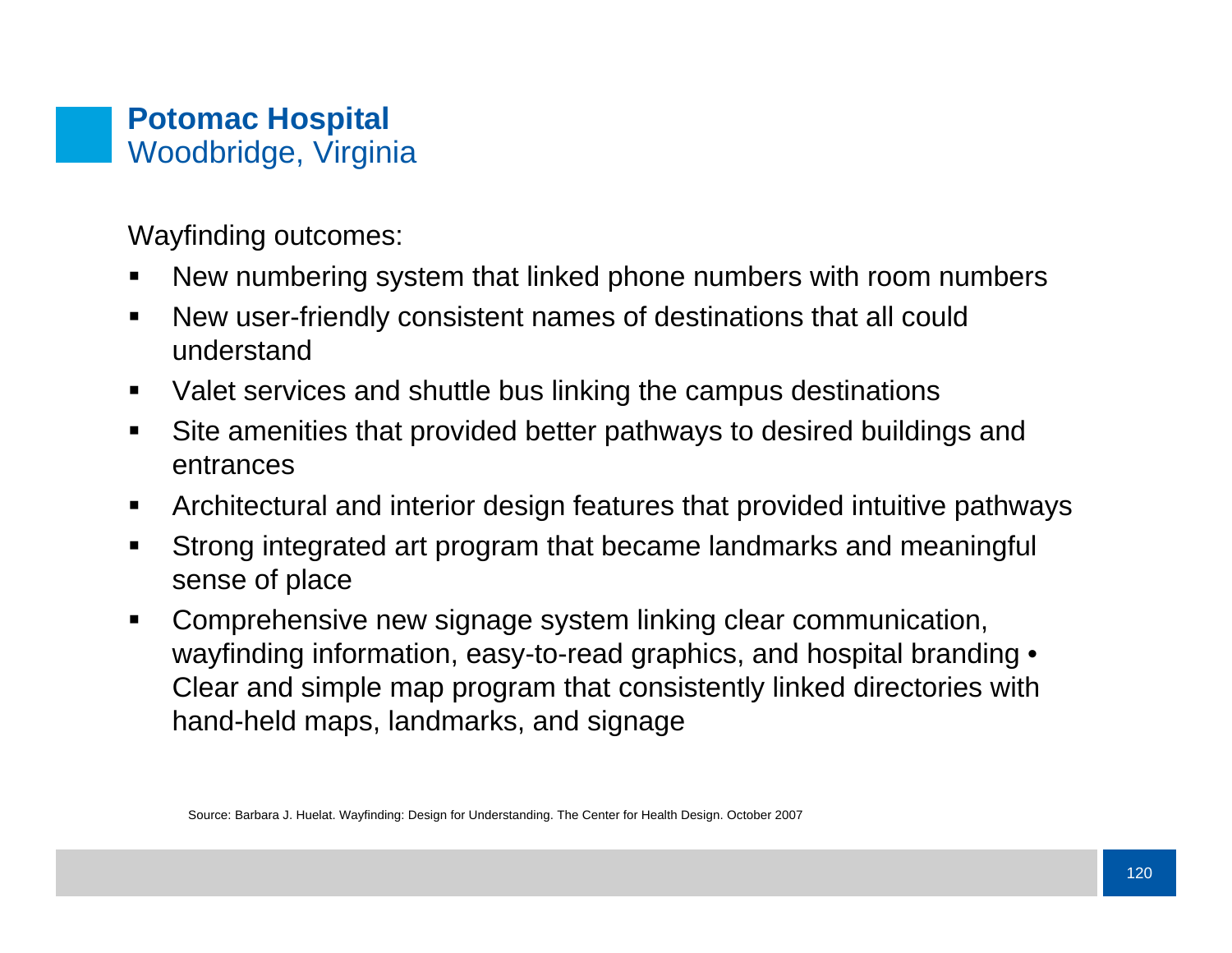# **Added Slide**

### **Fox Cities of Wisconsin**Evaluating the Need for Wayfinding Signage



Do you feel visitors to the area recognize the Fox Cities brand?



Confusing sign messages 23 respondents 18 percent

One-way streets 22 respondents 17 percent

**Confusing intersections** 25 respondents 19 percent

> **Turning restrictions** 9 respondents 7 percent

Lack of signs 52 respondents 39 percent

What difficulties do you have in driving around the Fox Cities?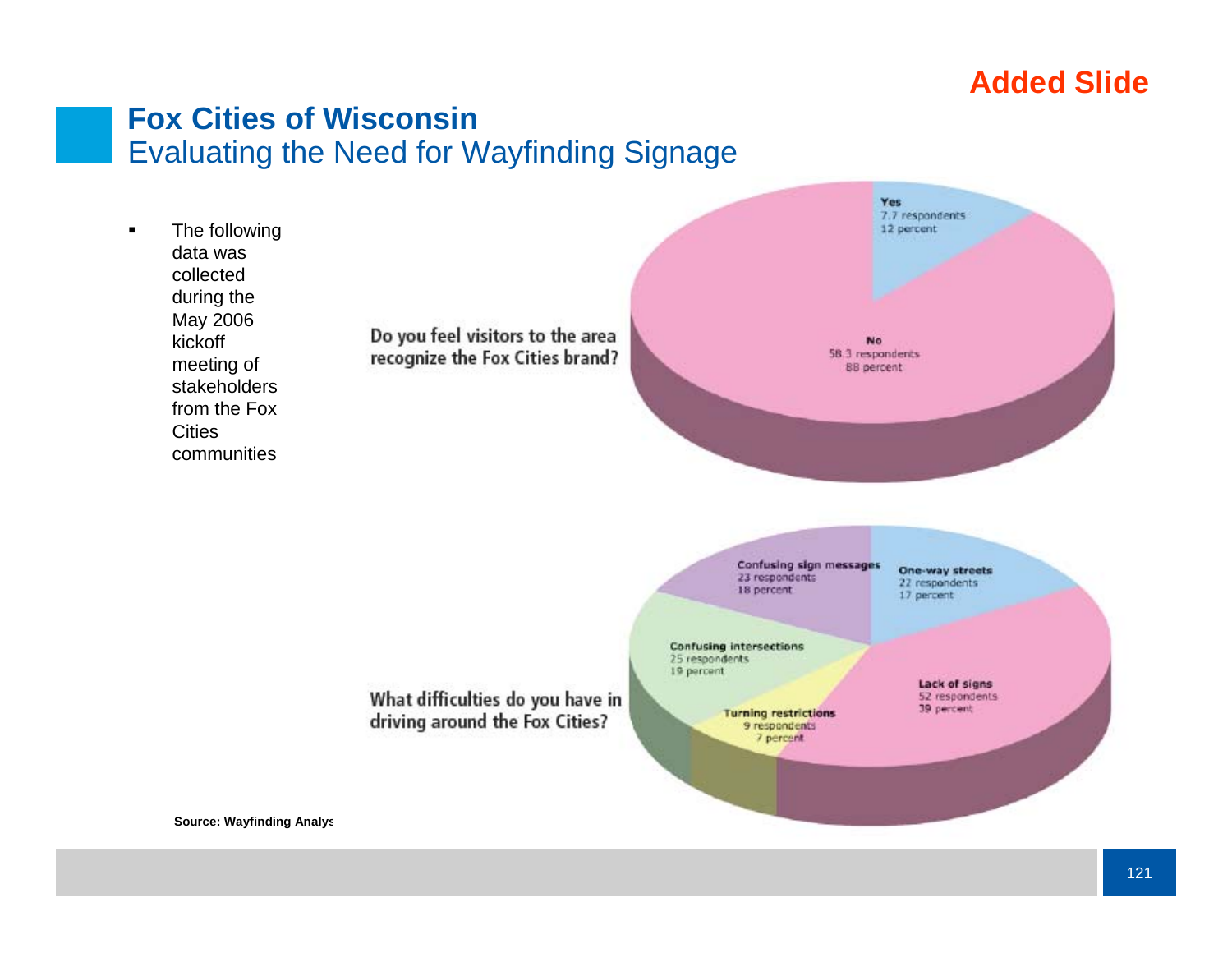### **Fox Cities of Wisconsin**Evaluating the Need for Wayfinding Signage (Cont'd)

 $\blacksquare$  The following data was collected during the May 2006 kickoff meeting of stakeholders from the Fox Cities communities



**Source: Wayfinding Analysis & Recommendations. Fox Cities of Wisconsin. December 12, 2006**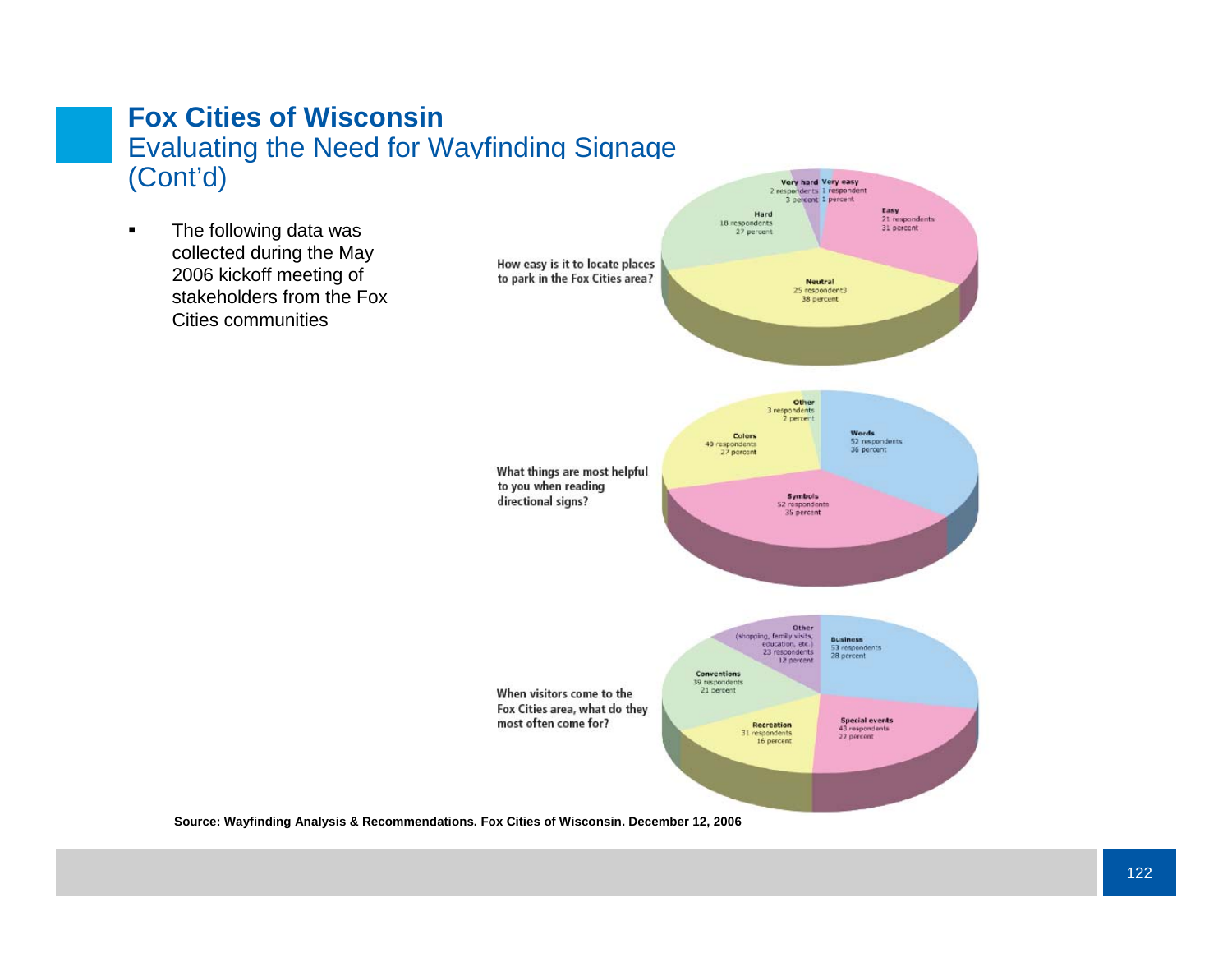# **Disney**

- $\blacksquare$  Considered the needs of all of their customers – "Walk In the shoes of the guest" by:
	- Attaching Braille cues to maps and signs for visually impaired and those needing extra guidance
	- Laying out maps in the same fashion as the park
- $\blacksquare$  Created signage that includes four elements: a color, a shape, a word, and a number at all of their attractions
- $\blacksquare$  Created functional, pocket-sized, maps which eliminated waste for the park's custodial workers and became a keepsake after it's use
- $\blacksquare$  Created signs that evoked strong emotional connection towards the destination
- $\blacksquare$  Created pathways in places where they were originally blocked by such design obstacles as flowerbeds, etc.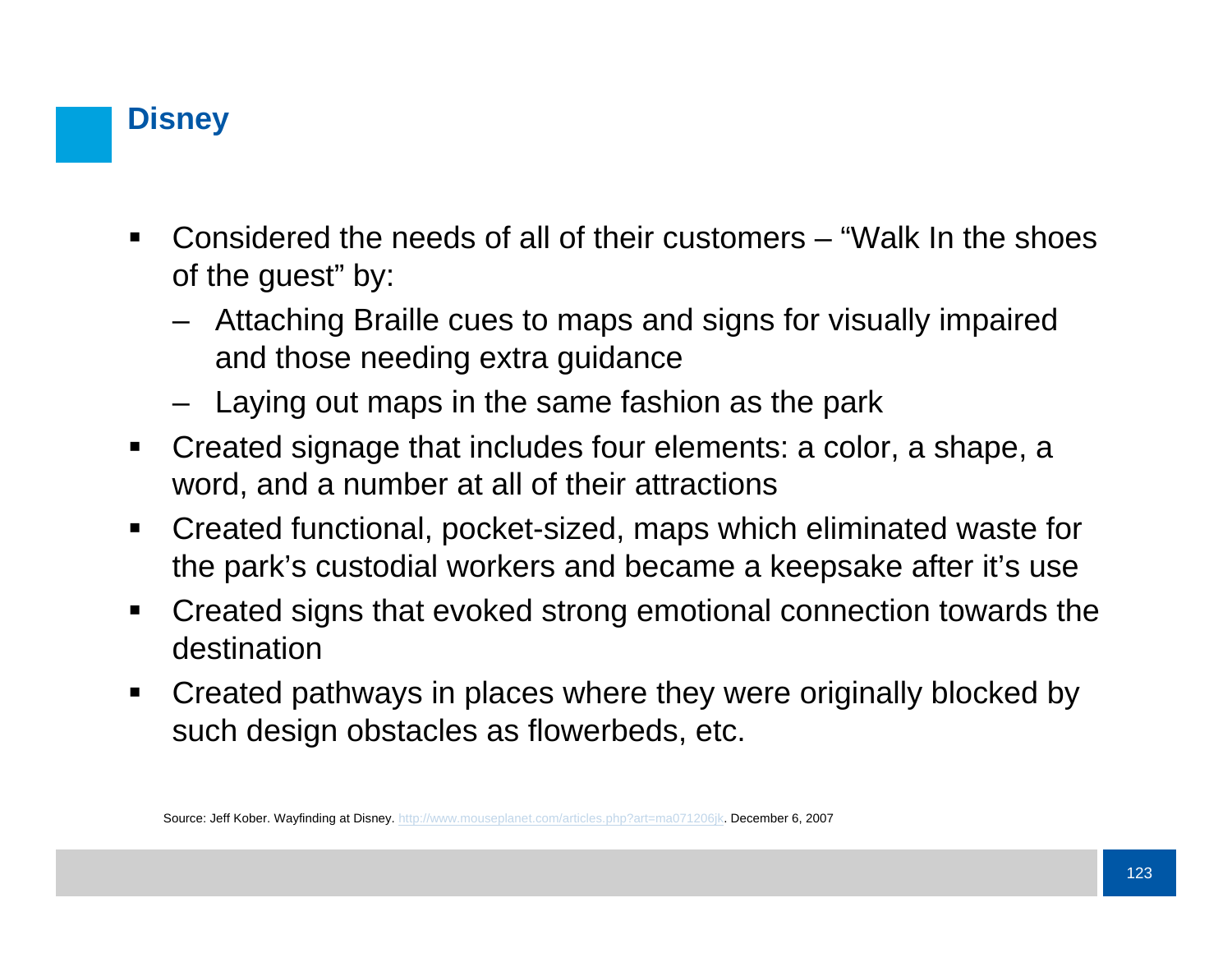## **"Direction Philadelphia" Wayfinding System**

- $\blacksquare$  The fabrication and installation of wayfinding signs was financed by a combination of stakeholder, city, state and federal monies
- $\blacksquare$ More than 700 such signs are now located throughout Philadelphia
- $\blacksquare$  Since 1992 maintenance of the signs has been funded by the organizations listed on the signs
- $\blacksquare$ Each stakeholder is assessed a yearly fee of \$140 per listing
- $\blacksquare$  These funds help defer the costs of annual survey work and routine repairs and cleaning. The city's Streets Department provides funds to replace badly damaged signs and capital dollars for new sign projects
- $\blacksquare$  In late 2002 the Center City District assumed responsibility for the Direction Philadelphia program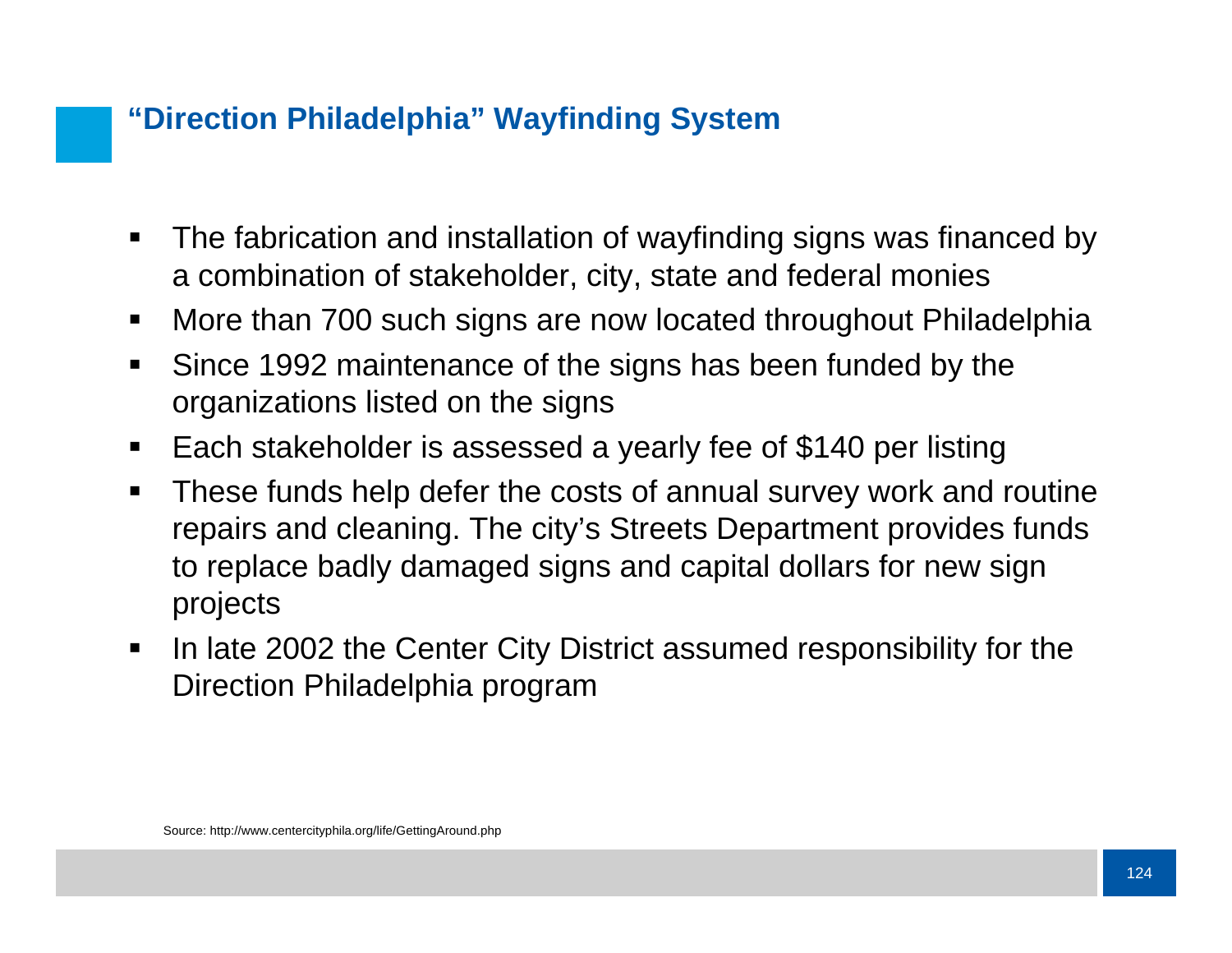### **Appendix List of Wayfinding Systems/Programs**

- $\blacksquare$ Disney Wayfinding
- $\blacksquare$  Potomac Hospital - Woodbridge, Virginia Wayfinding
- $\blacksquare$ Charles de Gaulle Airport
- $\blacksquare$  Wayfinding System for New York and New Jersey Airports
- $\blacksquare$  Lester B. Pearson International Airport, **Toronto**
- $\blacksquare$ Los Angeles Metro
- $\blacksquare$  Texas Medical Center Wayfinding System
- $\blacksquare$ Zeche Zollverein, in Essen Germany
- $\blacksquare$  "Direction Philadelphia" Wayfinding System
- $\blacksquare$  Downtown Los Angeles Way-finding Program – "Downtown LA Walks"
- $\blacksquare$  Fox Cities of WisconsinWayfinding Program
- $\blacksquare$  City Of Woodinville, Washington Wayfinding Sign Program
- $\blacksquare$  Atlanta, Georgia - A Wayfinding and Signage System
- $\blacksquare$ Legible London – Wayfinding System
- $\blacksquare$  Massachusetts Agricultural Directional Signage Program
- $\blacksquare$  Pocono Mountains Wayfinding Signing Program
- $\blacksquare$  State of New Jersey: Wayfinding Master Plan
- $\blacksquare$  Genesee/Finger Lakes Wayfinding System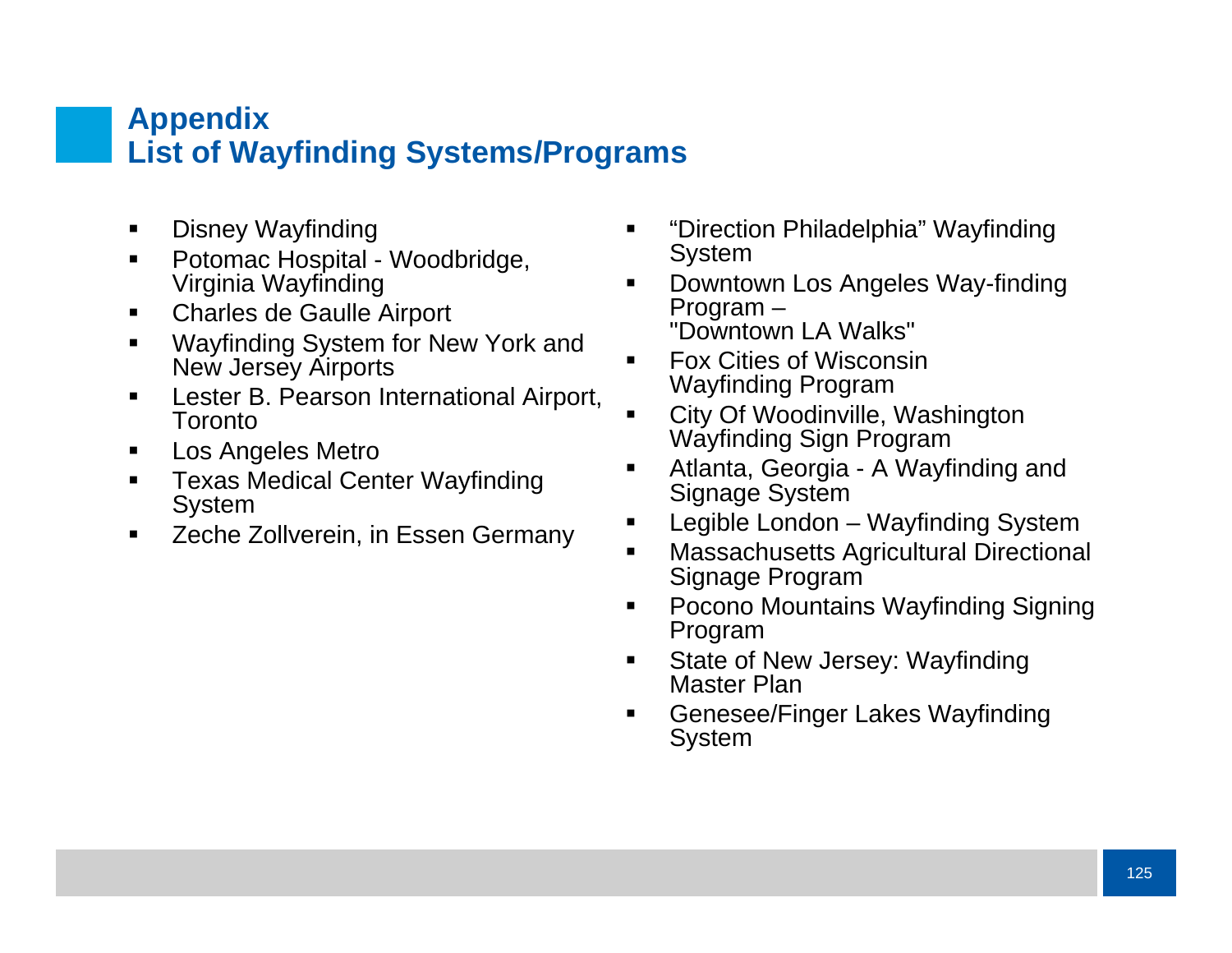# **Tourism Directional Signage**

Purpose

■ York Region's many attractions and visitor services are an important part of the Region's economy. Tourism directional signage direct visitors to attractions and increase the visibility of the attractions to all travellers.

Eligible Operations

- П These signs are for operations whose primary purpose is to provide tourism activities or facilities to tourists. Eligible operation types are:
	- Accommodations, Campground, Cultural Centres, Equestrian Facilities, Farm Based Attractions, Farm Markets, Fishing/Hunting Lodges, Flying Operations, Golf Courses, Heritage Conservation District, Historic/Archaeological Sites, Interpretive Centres, Interpretive Craft Galleries, Major Sports Facilities, Marinas, Boat Cruises, Boat Launches, Boat Rentals/Charters, Museums, Performance Theatres, Public Art Galleries, Ski Operations, Sports Park/Leisure Centres, Themed Tourist Attractions/Parks, Water Parks, Wineries, Zoos

Basic Eligibility Requirements

- The tourism attraction must meet the basic eligibility requirements as well as additional requirements based on the type of tourist attraction it is. The Basic Eligibility Requirements are:
	- Serve Transient Customers
	- –Comply with all applicable legislation
	- –Accessible to a road open to traffic
	- –Open to the public at least 12 consecutive weeks per year
	- –Open at least five days/week during its open season, on advertised set days/times
	- Have a reception structure controlled gate, staffed reception and orientation point, or permanent interpretation panels or displays
	- Meet the specific criteria that applies to the tourism type